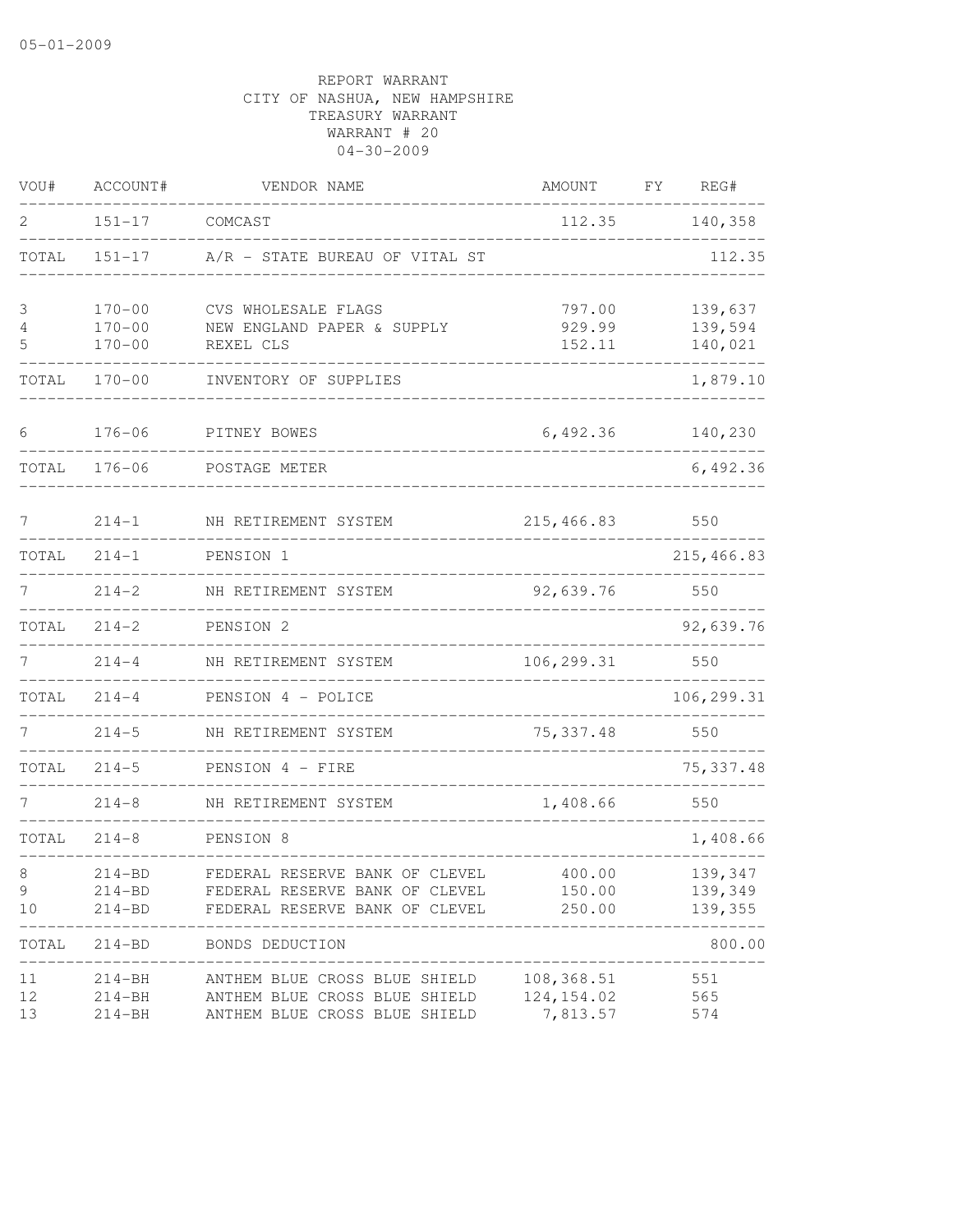| VOU#  | ACCOUNT#             | VENDOR NAME                                                                               |                                       | AMOUNT FY REG# |
|-------|----------------------|-------------------------------------------------------------------------------------------|---------------------------------------|----------------|
|       |                      | TOTAL 214-BH BLUE/CROSS HMO- CITY                                                         |                                       | 240,336.10     |
| 14 \, | $214-C$              | ANTHEM BLUE CROSS BLUE SHIELD 1,018.79                                                    |                                       | 565            |
| TOTAL | $214-C$              | B/C B/S J PLAN-DED SCHOOL                                                                 |                                       | 1,018.79       |
| 15    | $214-DC$             | ALLEN STACEY L                                                                            | 192.31                                | 139,789        |
| 16    | $214-DC$             | BAXTER KENDRA                                                                             | 297.00                                | 139,790        |
| 17    | $214-DC$             | BIANCHI ROBERT                                                                            | 92.00                                 | 139,515        |
| 18    | $214-DC$             | COSTANTINI SHELLEY                                                                        | 76.93                                 | 139,426        |
| 19    | $214-DC$             | COTE KEITH                                                                                | 1,538.48                              | 139,606        |
| 20    | $214-DC$             | DANEAU PAULA                                                                              | 260.00                                | 139,373        |
| 21    | $214-DC$             | DAVIDSON PATRICIA                                                                         | 370.00                                | 139,647        |
| 22    | $214-DC$             | <b>GLEASON KAREN</b>                                                                      | 300.00                                | 139,648        |
| 23    | $214-DC$             | HAMILTON DENNIS L                                                                         | 96.16                                 | 139,794        |
| 24    | $214-DC$             | HAMILTON TINA                                                                             | 96.16                                 | 139,795        |
| 25    | $214-DC$             | HODGDON CYNTHIA                                                                           | 192.31                                | 139,607        |
| 26    | $214-DC$             | MENARD PAUL                                                                               | 192.31                                | 139,608        |
| 27    | $214-DC$             | SULLIVAN DAVID                                                                            | 288.48                                | 139,744        |
|       |                      | TOTAL 214-DC DEPENDENT CARE DEDUCTION                                                     |                                       | 3,992.14       |
| 28    |                      | 214-FR HARVARD PILGRIM/FIRST SENIORIT 44,519.84<br>______________________________________ |                                       | 577            |
| TOTAL | 214-FR               | HARVARD FREEDOM<br>_____________                                                          |                                       | 44,519.84      |
| 29    | $214-FS$             | BENEFIT STRATEGIES INC                                                                    | 22,407.27                             | 568            |
| TOTAL | $214-FS$             | FLEXIBLE SPENDING ACCOUNT -                                                               |                                       | 22, 407.27     |
| 30    | $214-HC$             | HARVARD PILGRIM HEALTH CARE                                                               | 57,725.36                             | 552            |
| 31    | $214-HC$             | HARVARD PILGRIM HEALTH CARE                                                               | 3,090.00                              | 576            |
|       |                      |                                                                                           |                                       |                |
|       | TOTAL 214-HC         | HARVARD COM HP                                                                            |                                       | 60,815.36      |
| 32    | 214-HJ               | ANTHEM BLUE CROSS BLUE SHIELD 29,693.58                                                   |                                       | 551            |
| 33    | 214-HJ               | ANTHEM BLUE CROSS BLUE SHIELD 67,681.28                                                   |                                       | 565            |
| 34    | $214 - HJ$           | ANTHEM BLUE CROSS BLUE SHIELD                                                             | 15,183.53                             | 574            |
| TOTAL | ____________________ | 214-HJ BC/BS J PLAN DED-CITY<br>------------------------                                  |                                       | 112,558.39     |
| 35    |                      | 214-I ANTHEM BLUE CROSS BLUE SHIELD 20,616.79                                             |                                       | 551            |
| TOTAL |                      | 214-I B/C P.O.S-SCHOOL                                                                    | ------------------------------------- | 20,616.79      |
| 36    |                      | 214-P NORTHEAST DELTA                                                                     | 12, 131.16                            | 553            |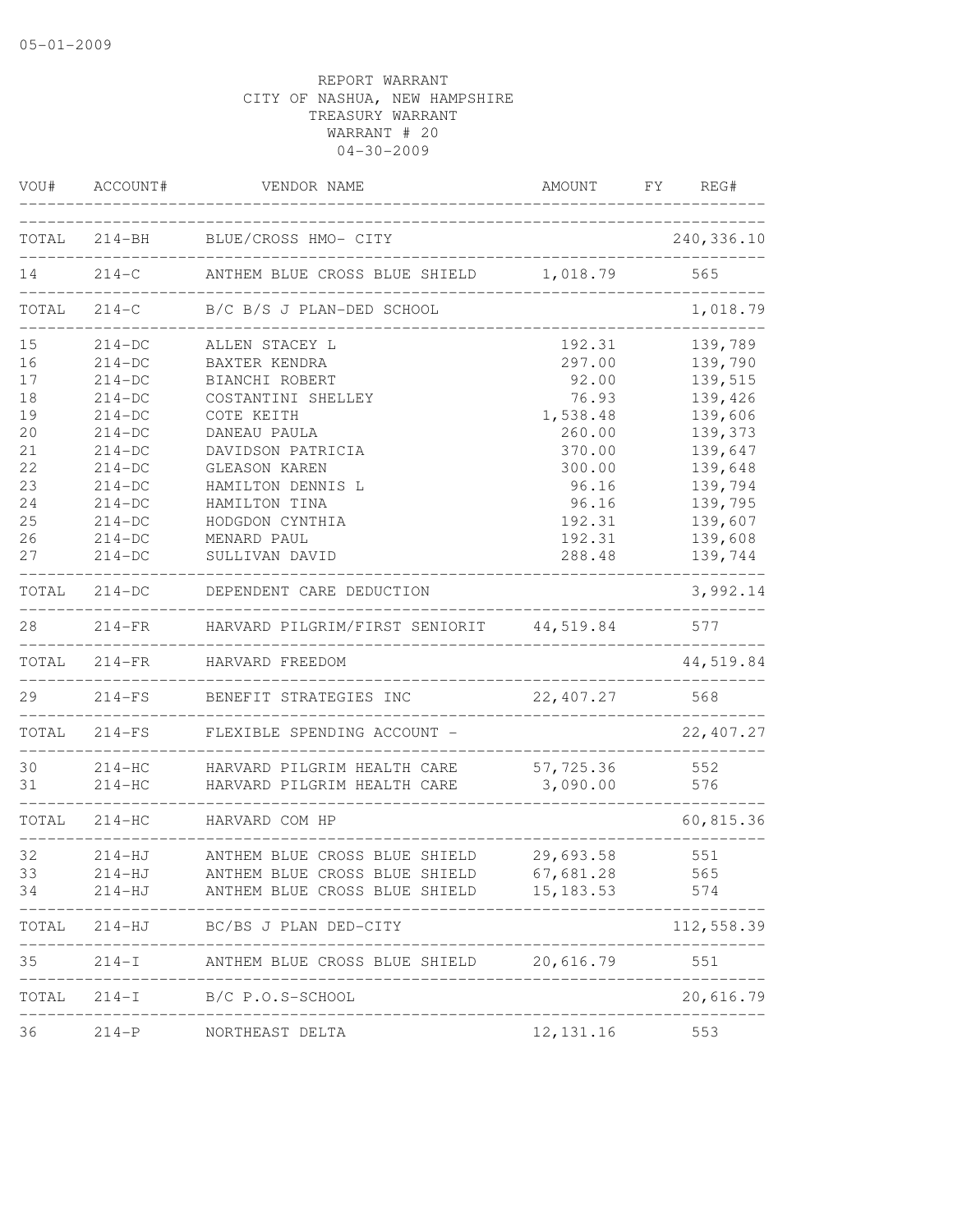|       | VOU# ACCOUNT# | VENDOR NAME                                                                     |             | AMOUNT FY REG#     |
|-------|---------------|---------------------------------------------------------------------------------|-------------|--------------------|
|       |               | TOTAL 214-P NORTHEAST DELTA DEDUCTION<br>______________________________________ |             | 12, 131.16         |
| 37    |               | 214-PO ANTHEM BLUE CROSS BLUE SHIELD 27,534.76                                  |             | 551                |
| 38    |               | 214-PO ANTHEM BLUE CROSS BLUE SHIELD 77,956.29                                  |             | 565                |
| 39    |               | 214-PO ANTHEM BLUE CROSS BLUE SHIELD 22,959.46                                  |             | 574                |
|       |               | TOTAL 214-PO BC/BS POINT OF SERV- CITY                                          |             | 128,450.51         |
|       |               | 40 214-SL SUN LIFE ASSURANCE COMPANY OF 3,444.57 584                            |             |                    |
|       |               | TOTAL 214-SL BPW GROUP INS-SUN LIFE                                             |             | 3, 444.57          |
| 41    |               | 214-TS CHILD SUPPORT REGIONAL PROCESS                                           | 80.00       | 139,343            |
|       |               | 42 214-TS GREAT AMERICAN ADVISORS INC 125.00                                    |             | 139,348            |
|       |               | TOTAL 214-TS TSA DEDUCTION                                                      |             | 205.00             |
| 43    |               | 253-00 BAIRD BRUCE & JANICE                                                     |             | $3,798.11$ 140,077 |
|       |               | TOTAL 253-00 PROP TAX REC'D IN ADVANCE                                          |             | 3,798.11           |
|       |               | ___________________                                                             |             |                    |
| 44    | $255 - 00$    | STATE OF NH-MV                                                                  | 17,430.00   | 547                |
| 45    | $255 - 00$    | STATE OF NH-MV                                                                  | 9,292.40    | 549                |
| 46    | $255 - 00$    | STATE OF NH-MV                                                                  | 6,940.55    | 554                |
| 47    | $255 - 00$    | STATE OF NH-MV                                                                  | 16,323.20   | 556                |
| 48    | $255 - 00$    | STATE OF NH-MV                                                                  | 10,000.74   | 557                |
| 49    | $255 - 00$    | STATE OF NH-MV                                                                  | 10,138.67   | 558                |
| 50    | $255 - 00$    | STATE OF NH-MV                                                                  | 10,371.08   | 561                |
| 51    | $255 - 00$    | STATE OF NH-MV                                                                  | 11,322.82   | 563                |
| 52    | $255 - 00$    | STATE OF NH-MV                                                                  | 13,448.00   | 571                |
| 53    | $255 - 00$    | STATE OF NH-MV                                                                  | 25, 152.42  | 573                |
| 54    | $255 - 00$    | STATE OF NH-MV                                                                  | 12,993.82   | 579                |
| 55    | $255 - 00$    | STATE OF NH-MV                                                                  | 6,981.82    | 580                |
| 56    | $255 - 00$    | STATE OF NH-MV                                                                  | 14, 184. 41 | 583                |
| TOTAL | $255 - 00$    | STATE MVR                                                                       |             | 164,579.93         |
| 57    | $255 - 05$    | STATE OF NH                                                                     | 38.50       | 140,378            |
| TOTAL | $255 - 05$    | STATE OF NH-FBI FINGERPRNT FEE                                                  |             | 38.50              |
|       |               |                                                                                 |             |                    |
| 58    | $257 - 00$    | BARRERA JORGE C                                                                 | 25.85       | 140,110            |
| 59    | $257 - 00$    | CIACCIO STEPHEN M                                                               | 439.70      | 140,104            |
| 60    | $257 - 00$    | GATE CITY ELECTRIC                                                              | 59.94       | 140,103            |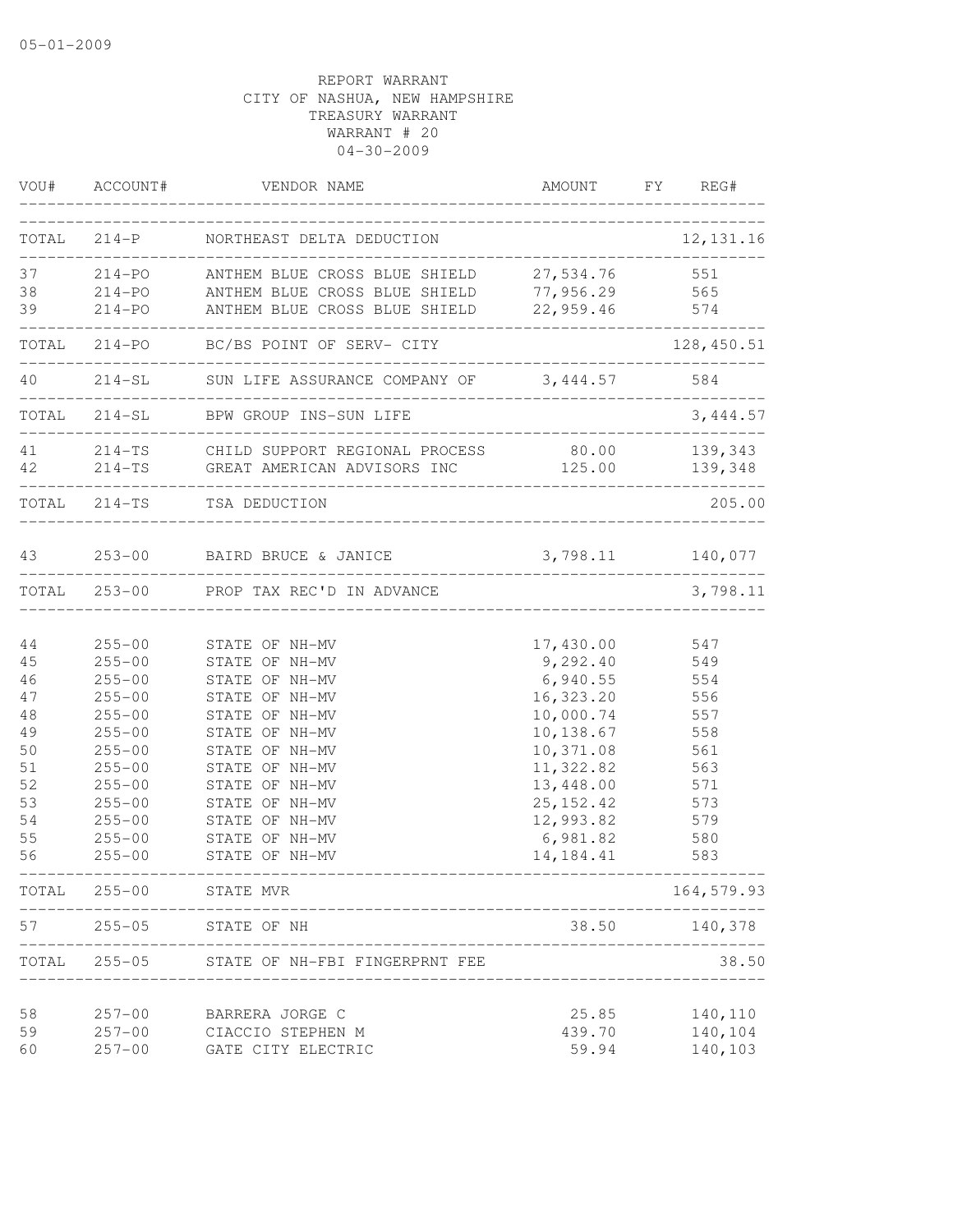| VOU# | ACCOUNT#   | VENDOR NAME                                                | AMOUNT FY REG#               |               |
|------|------------|------------------------------------------------------------|------------------------------|---------------|
| 61   |            | 257-00 GE FLEET SERVICE                                    | 91.20                        | 140,105       |
| 62   | $257 - 00$ | GE FLEET SERVICE                                           | 55.00                        | 140,106       |
| 63   | $257 - 00$ | NASHUA SOUP KITCHEN                                        | 11.20                        | 140,109       |
| 64   | $257 - 00$ | TURGISS GARY W                                             | 52.00                        | 140,107       |
| 65   |            | 257-00 VISIBLE EDGE COMPUTING                              | 45.70                        | 140,108       |
|      |            | TOTAL 257-00 MV REFUND PENDING                             |                              | 780.59        |
|      |            | 66 258-00 CARIDEO ELLEN R<br>_____________________________ |                              | 25.00 140,111 |
|      |            | TOTAL 258-00 TVB REFUND PENDING                            |                              | 25.00         |
|      |            | 67 292-13 BROX INDUSTRIES INC                              | 29,368.90 548                |               |
|      |            | TOTAL 292-13 RETAINAGE PAYABLE-BROX INDUS.                 |                              | 29,368.90     |
|      |            | 67 292-14 BROX INDUSTRIES INC                              | 1,608.75 548                 |               |
|      |            | TOTAL 292-14 INTEREST RETAINAGE-BROX INDUS.                | ____________________________ | 1,608.75      |
|      |            |                                                            |                              |               |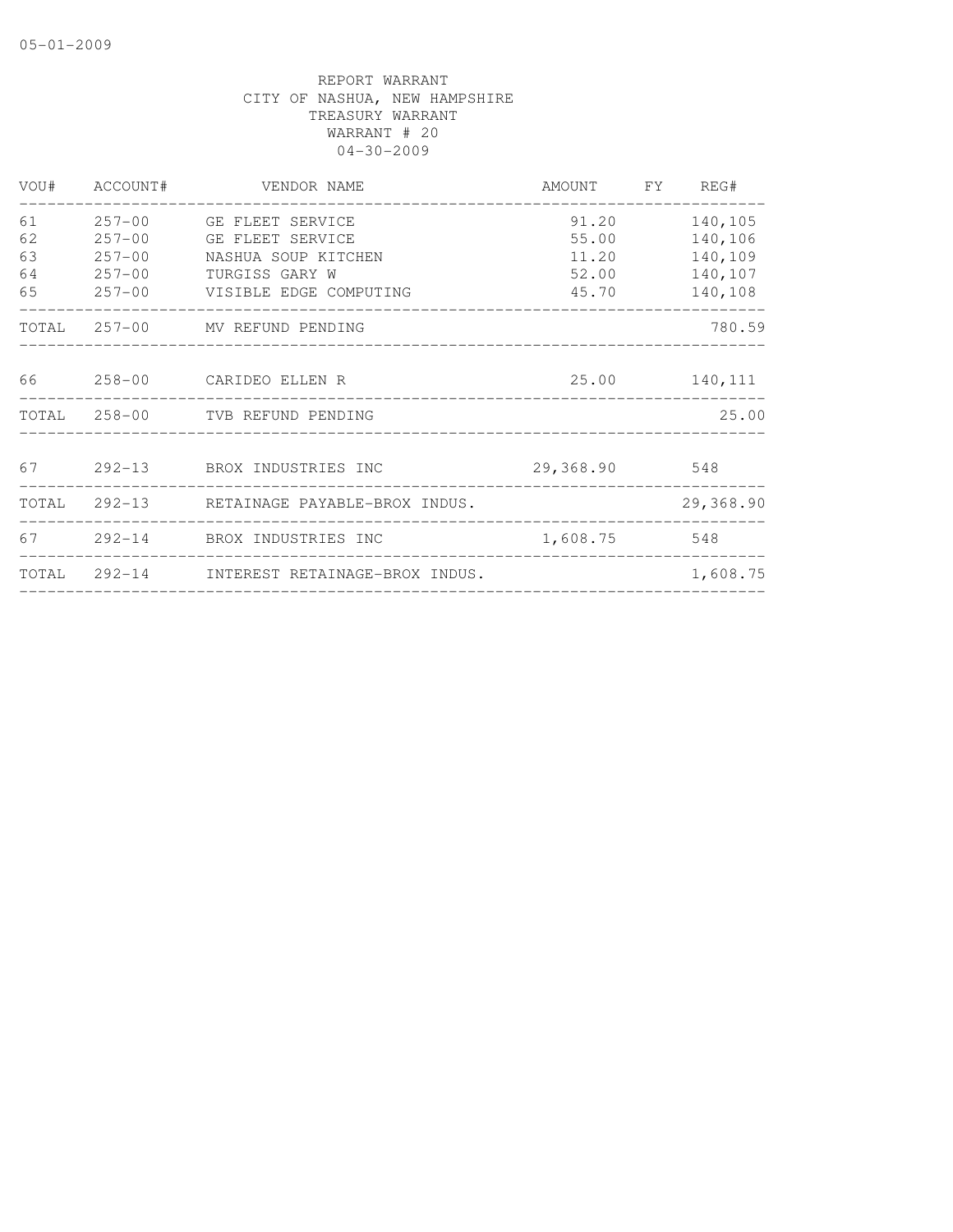| VOU#     | ACCOUNT#  | VENDOR NAME                                                    | AMOUNT           | FY REG#             |
|----------|-----------|----------------------------------------------------------------|------------------|---------------------|
|          |           | 210,612 3044-53109 BIRCH EMILE                                 | 3,750.00 140,133 |                     |
|          |           | 210,613 3044-91040 BIRCH EMILE                                 | 191.98           | 140,155             |
|          |           | 210,614 3044-91040 LORD SUSAN C                                | 72.20            | 139,837             |
|          |           | TOTAL 304 CHARLOTTE AVE ART IN RESIDENCE                       |                  | 4,014.18            |
|          |           | 210,615 3048-705 NEW HAMPSHIRE CHARITABLE FOUND 226.89 140,175 |                  |                     |
|          |           | TOTAL 304 ALT/NH CHARITABLE FOUNDATION                         |                  | 226.89              |
|          |           |                                                                |                  |                     |
| 68       | 305-59100 | ANDERSON CECIL                                                 | 100.00           | 139,642             |
| 69       | 305-59100 | JEYNES MIKE                                                    | 250.00           | 139,810             |
| 70       | 305-59100 | MCLEAN JIM                                                     | 100.00           | 139,615             |
| 71       | 305-59100 | O'NEIL TIM                                                     | 275.00           | 139,617             |
| 72       | 305-59100 | WALLENT FRANK J                                                | 312.50           | 139,459             |
| 73       | 305-59100 | WALLENT LOUISE                                                 | 50.00            | 139,797             |
| 74       | 305-64030 | B&H PHOTO VIDEO PRO AUDIO                                      | 279.85           | 140,390             |
| 75       | 305-74092 | B & H PHOTO VIDEO PRO AUDIO                                    | 449.00           | 139,374<br>-------- |
| TOTAL    | 305       | SRF - CIVIC & COMM ACTIVITIES                                  |                  | 1,816.35            |
|          |           | 210,615 3054-705 NEW HAMPSHIRE CHARITABLE FOUND 23.79 140,175  |                  |                     |
|          |           | TOTAL 305 NH CF WALKER GRANT WORM WATCH                        |                  | 23.79               |
|          |           |                                                                |                  |                     |
| 76       | 308-83012 | ANTHEM BLUE CROSS BLUE SHIELD                                  | 117,842.52       | 565                 |
| 77       | 308-83012 | ANTHEM BLUE CROSS BLUE SHIELD                                  | 128, 281.61      | 574                 |
| 78       | 308-83013 | ANTHEM BLUE CROSS BLUE SHIELD                                  | 82,330.61        | 551                 |
| 79       | 308-83013 | ANTHEM BLUE CROSS BLUE SHIELD                                  | 273,669.47       | 565                 |
| 80       | 308-83013 | ANTHEM BLUE CROSS BLUE SHIELD                                  | 126,033.08       | 574                 |
| 81       | 308-83014 | ANTHEM EAP                                                     | 4,128.00         | 140,385             |
| 81<br>82 | 308-83015 | ANTHEM EAP                                                     | 9,804.00         | 140,385             |
|          | 308-83016 | HARVARD PILGRIM HEALTH CARE                                    | 41, 437.22       | 552                 |
| 83       | 308-83016 | HARVARD PILGRIM HEALTH CARE                                    | 41,338.38        | 566                 |
| 84       | 308-83016 | HARVARD PILGRIM HEALTH CARE                                    | 37, 251.70       | 576                 |
| 85       | 308-83017 | HARVARD PILGRIM HEALTH CARE                                    | 70,998.24        | 552                 |
| 86       | 308-83017 | HARVARD PILGRIM HEALTH CARE                                    | 41,310.95        | 566                 |
| 87       | 308-83017 | HARVARD PILGRIM HEALTH CARE                                    | 49,654.73        | 576                 |
| 88       | 308-83019 | ANTHEM BLUE CROSS BLUE SHIELD                                  | 68,634.25        | 565                 |
| 89       | 308-83019 | ANTHEM BLUE CROSS BLUE SHIELD                                  | 21,642.66        | 574                 |
| 90       | 308-83020 | NORTHEAST DELTA                                                | 8,702.70         | 553                 |
| 91       | 308-83020 | NORTHEAST DELTA                                                | 15,093.72        | 569                 |
| 92       | 308-83020 | NORTHEAST DELTA                                                | 15, 412.21       | 578                 |
| 93       | 308-83021 | NORTHEAST DELTA                                                | 3,921.25         | 553                 |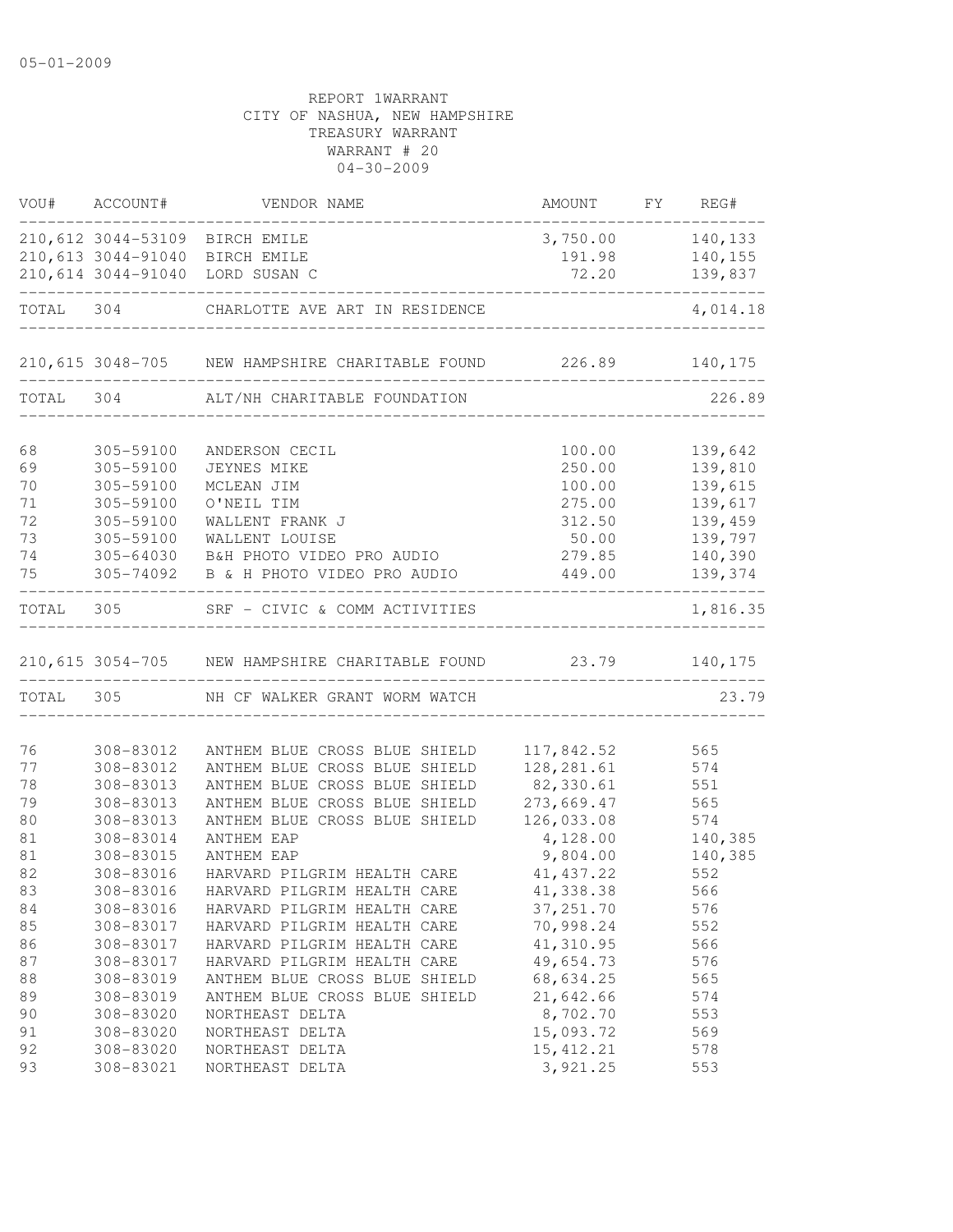| VOU#  | ACCOUNT#  | VENDOR NAME                    | AMOUNT    | FY | REG#    |
|-------|-----------|--------------------------------|-----------|----|---------|
| 94    | 308-83021 | NORTHEAST DELTA                | 2,824.85  |    | 569     |
| 95    | 308-83021 | NORTHEAST DELTA                | 3,820.65  |    | 578     |
| 96    | 308-83025 | FRED C CHURCH INSURANCE        | 19,250.00 |    | 575     |
| 97    | 308-83040 | CONNECTICUT UNDERWRITERS INC   | 861.00    |    | 140,365 |
| 98    | 308-83051 | HARGREAVES JAMES               | 15,017.80 |    | 139,346 |
| 99    | 308-83051 | RS MEDICAL                     | 80.00     |    | 139,378 |
| $100$ | 308-83052 | PARZYCH JOSEPH                 | 15,170.40 |    | 139,353 |
| $101$ | 308-83053 | APPLE SERVICES NASHUA          | 328.00    |    | 139,444 |
| 102   | 308-83053 | FOUR SEASONS ORTHOPAEDIC CTR   | 125.00    |    | 139,698 |
| 103   | 308-83053 | MORIARTY KEVIN S DC            | 68.00     |    | 139,674 |
| 104   | 308-83053 | OCCUPATIONAL HEALTH CTRS SOUTH | 399.87    |    | 139,541 |
| 105   | 308-83053 | SJ PHYSICIAN SERVICES          | 100.00    |    | 139,368 |
| 106   | 308-83053 | SO NH REGIONAL MEDICAL CENTER  | 1,158.62  |    | 139,663 |
| 107   | 308-83053 | ST JOSEPH BUSINESS & HEALTH    | 96.15     |    | 139,529 |
| 108   | 308-83053 | ST JOSEPH'S HOSPITAL           | 606.40    |    | 139,439 |
| 109   | 308-83053 | STONERIVER PHARMACY SOLUTIONS  | 172.97    |    | 139,684 |
| $110$ | 308-83054 | ASSOCIATED RADIOLOGISTS PA W/  | 31.00     |    | 139,661 |
| 111   | 308-83054 | BISSON SHIRLEY                 | 38.99     |    | 140,083 |
| 112   | 308-83054 | BONENBERGER HOWARD J DPM PLLC  | 112.84    |    | 139,625 |
| 113   | 308-83054 | CERATO CHERYL                  | 213.40    |    | 139,921 |
| 114   | 308-83054 | CHELMSFORD MRI PC              | 1,050.00  |    | 139,377 |
| 115   | 308-83054 | CHRISTIANSEN VIRGINIA          | 21.18     |    | 139,997 |
| 116   | 308-83054 | DERRY MEDICAL CENTER PA        | 145.00    |    | 139,657 |
| 117   | 308-83054 | FOUR SEASONS ORTHOPAEDIC CTR   | 3,050.00  |    | 139,698 |
| 118   | 308-83054 | MERRIMACK VALLEY PT LLC        | 136.00    |    | 139,480 |
| 119   | 308-83054 | MORIARTY KEVIN S DC            | 180.00    |    | 139,674 |
| 120   | 308-83054 | NASHUA RADIOLOGY PA            | 143.00    |    | 139,662 |
| 121   | 308-83054 | PERFORMANCE REHAB INC          | 1,310.00  |    | 139,476 |
| 122   | 308-83054 | RS MEDICAL                     | 80.00     |    | 139,378 |
| 123   | 308-83054 | SJ PHYSICIAN SERVICES          | 145.00    |    | 139,368 |
| 124   | 308-83054 | SO NH REGIONAL MEDICAL CENTER  | 2,847.68  |    | 139,663 |
| 125   | 308-83054 | ST JOSEPH'S HOSPITAL           | 2,112.50  |    | 139,439 |
| 126   | 308-83054 | STONERIVER PHARMACY SOLUTIONS  | 1,970.26  |    | 139,684 |
| 127   | 308-83054 | WALGREEN CO<br>W/C             | 235.93    |    | 139,670 |
| 128   | 308-83054 | YMCA OF GREATER NASHUA         | 222.00    |    | 139,687 |
| 129   | 308-83055 | ACCURATE TRANSCRIPTION MATTERS | 288.75    |    | 139,656 |
| 130   | 308-83055 | DEVINE MILLIMET & BRANCH PA    | 1,658.80  |    | 139,666 |
| 131   | 308-83055 | NH NEUROSPINE INSTITUTE        | 1,000.00  |    | 140,429 |
| 132   | 308-83055 | OCCUPATIONAL HEALTH CTRS SOUTH | 124.68    |    | 139,541 |
| 133   | 308-83056 | IMTEK REPROGRAPHICS INC        | 120.56    |    | 139,882 |
| 134   | 308-83056 | OCCUPATIONAL DRUG TESTING LLC  | 390.00    |    | 139,649 |
| 135   | 308-83058 | CHICK BEAULIEU, INC            | 7,400.00  |    | 139,767 |
| 136   | 308-83063 | CITY OF NASHUA/PETTY CASH      | 10.00     |    | 139,354 |
| 137   | 308-83063 | GLACIER WELDING                | 2,150.00  |    | 139,686 |
| 138   | 308-83064 | BAILEY'S TOWING & AUTOBODY     | 2,637.62  |    | 139,672 |
| 139   | 308-83064 | MAC MULKIN CHEVROLET INC       | 1,255.32  |    | 140,186 |
| 140   | 308-83064 | SURWELL DAVID                  | 425.00    |    | 139,970 |
| 141   | 308-83070 | TREASURER STATE OF NH          | 100.00    |    | 140,408 |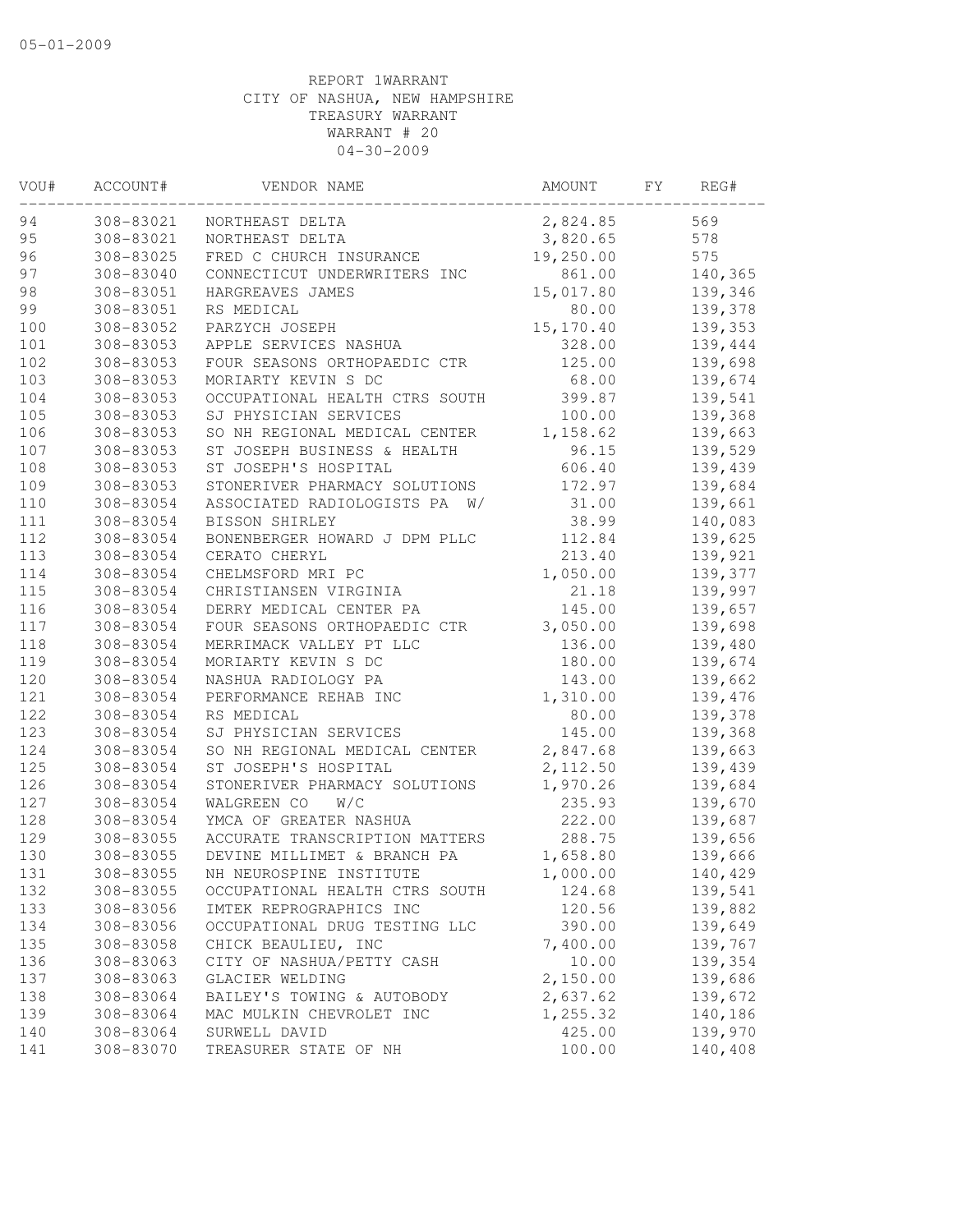| VOU#  | ACCOUNT#                                 | VENDOR NAME                                                   | AMOUNT              | FY | REG#               |
|-------|------------------------------------------|---------------------------------------------------------------|---------------------|----|--------------------|
| 142   | 308-83076                                | FRED C CHURCH INSURANCE                                       | 82,059.00           |    | 575                |
| 143   | 308-83077                                | AMERICAN STOP LOSS                                            | 60, 417.50          |    | 567                |
| 144   | 308-83160                                | NH NEUROSPINE INSTITUTE                                       | 13.00               |    | 140,429            |
| 145   | 308-83160                                | OCCUPATIONAL HEALTH CENTERS                                   | 3,624.00            |    | 139,593            |
| 146   | 308-83160                                | OCCUPATIONAL HEALTH CTRS SOUTH                                | 4,832.00            |    | 139,541            |
| TOTAL | 308                                      | SRF - INSURANCE                                               |                     |    | 1,400,118.02       |
|       |                                          |                                                               |                     |    |                    |
|       | 210,616 3086-49050                       | STAPLES BUSINESS ADVANTAGE                                    | 18.20               |    | 139,681            |
|       | 210,617 3086-49075                       | PARAGGIO KATHRYN                                              | 76.99               |    | 140,157            |
|       | 210,618 3086-49075                       | ST GERMAIN IRENE                                              | 12.05               |    | 139,860            |
|       | 3086-82025                               | NH RETIREMENT SYSTEM                                          | 390.87              |    | 550                |
|       | 210,619 3086-91040                       | BLAUVELT DARCY                                                | 163.63              |    | 140,020            |
| TOTAL | 308                                      | JAVITS GRANT PROGRAM                                          |                     |    | 661.74             |
|       | 210,620 3097-41015                       |                                                               |                     |    |                    |
|       | 210,621 3097-44005                       | STAPLES BUSINESS ADVANTAGE                                    | 754.11<br>445.00    |    | 139,727<br>139,691 |
|       |                                          | ACE PRINTING COMPANY<br>BLUE RIBBON MAINTENANCE SUPPLI        |                     |    | 139,875            |
|       | 210,622 3097-49075<br>210,623 3097-49075 |                                                               | 332.03<br>13,966.65 |    |                    |
|       |                                          | CENTRAL PAPER                                                 |                     |    | 139,918<br>140,040 |
|       | 210,624 3097-49075<br>210,625 3097-49085 | CLEAN SOURCE                                                  | 1,568.55            |    |                    |
|       | 210,626 3097-49085                       | ALL RIGHT PROVISIONS, INC.<br>BERNARD FOOD INDUSTRIES INC     | 177.00<br>1,265.37  |    | 140,036<br>139,889 |
|       | 210,627 3097-49085                       | COCA COLA                                                     | 5,871.50            |    | 139,861            |
|       | 210,628 3097-49085                       | COSTA FRUIT & PRODUCE CO INC                                  | 26,068.09           |    | 140,223            |
|       | 210,628 3097-49085                       | COSTA FRUIT & PRODUCE CO INC                                  | 10,314.68           |    | 140,224            |
|       | 210,628 3097-49085                       | COSTA FRUIT & PRODUCE CO INC                                  | $-462.17$           |    | 140,225            |
|       | 210,628 3097-49085                       | COSTA FRUIT & PRODUCE CO INC                                  | 66,801.55           |    | 140,226            |
|       | 210,628 3097-49085                       | COSTA FRUIT & PRODUCE CO INC                                  | 2,348.62            |    | 140,227            |
|       | 210,629 3097-49085                       | DOUBLE N INC                                                  | 2,229.50            |    | 139,888            |
|       | 210,630 3097-49085                       | FANTINI BAKING CO., INC.                                      | 3,902.85            |    | 139,984            |
|       | 210,630 3097-49085                       |                                                               | 4,463.45            |    | 139,985            |
|       | 210,630 3097-49085                       | FANTINI BAKING CO., INC.<br>FANTINI BAKING CO., INC.          | 431.74              |    | 139,986            |
|       | 210,631 3097-49085                       | GARELICK FARMS-LYNN                                           | 26,780.68           |    | 139,644            |
|       |                                          | GARELICK FARMS-LYNN                                           |                     |    | 139,645            |
|       | 210,631 3097-49085                       |                                                               | 19,679.63           |    |                    |
|       | 210,632 3097-49085                       | GILL'S PIZZA CO.                                              | 12,129.00           |    | 139,959            |
|       | 210,633 3097-49085                       | M SAUNDERS INC                                                | 5,425.68            |    | 139,935            |
|       | 210,633 3097-49085                       | M SAUNDERS INC                                                | 4,780.08            |    | 139,936            |
|       | 210,634 3097-49085                       | MCKEE FOODS CORP                                              | 1,580.00            |    | 139,546            |
|       | 210,635 3097-49085                       | NEW ENGLAND ICE CREAM                                         | 2,028.56            |    | 139,979            |
|       | 210,636 3097-49085                       | OTIS SPUNKMEYER INC                                           | 2,983.05            |    | 139,850            |
|       | 210,637 3097-49085                       | SURPLUS DISTRIBUTION SECTION                                  | 2,301.75            |    | 139,622            |
|       | 210,638 3097-49085                       | UNITED COMMODITY GROUP, INC                                   | 1,852.15            |    | 140,130            |
|       | 210,639 3097-53100                       | PCS REVENUE CONTROL SYSTEMS IN<br>WELCH ARCHITECTURAL SIGNAGE | 7,614.75            |    | 139,519            |
|       | 210,640 3097-64330                       |                                                               | 275.00              |    | 139,940<br>139,424 |
|       | 210,641 3097-64335                       | NORTHEAST FOOD SVC EQUIPMENT &                                | 458.35              |    |                    |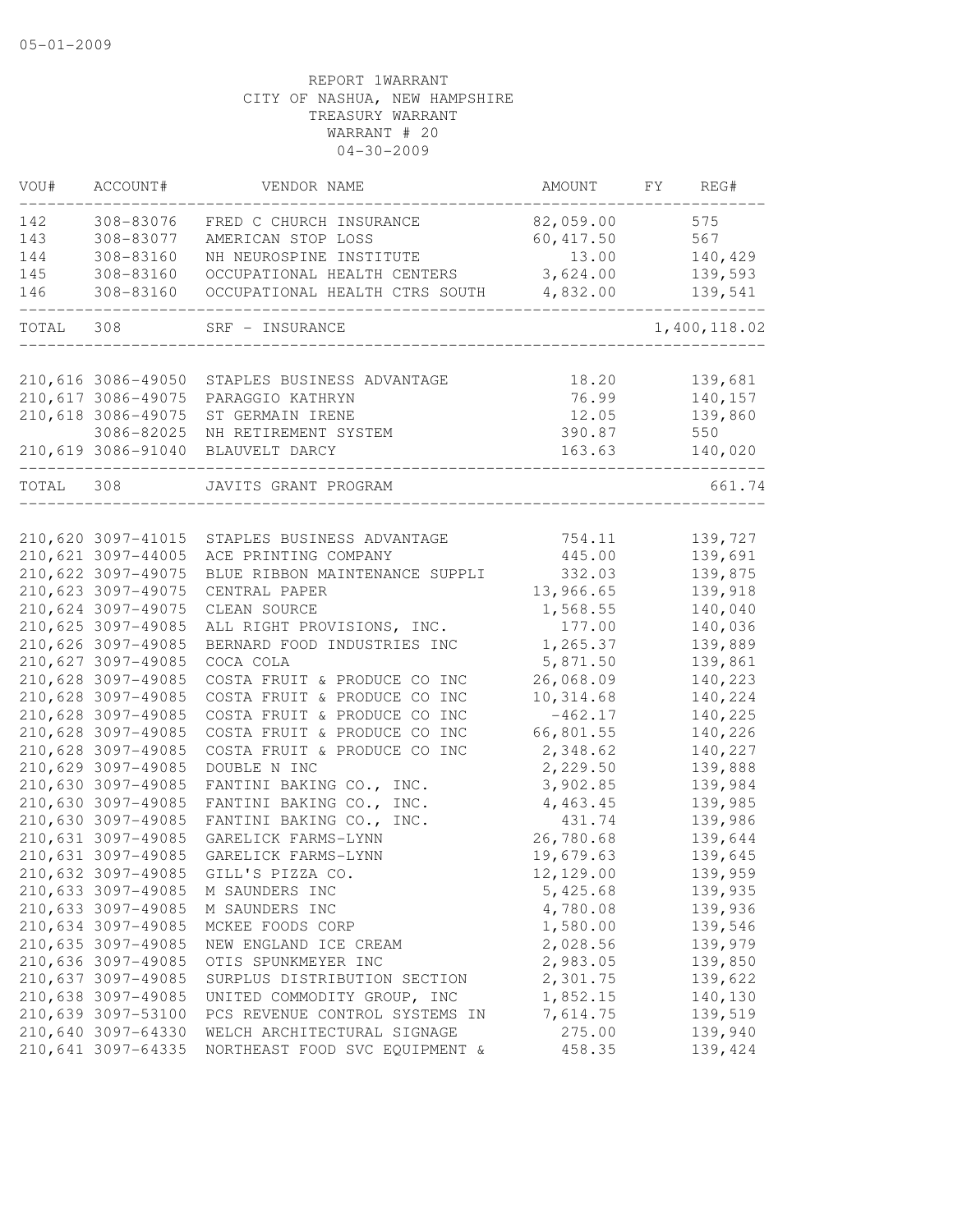|           | VOU# ACCOUNT#              | VENDOR NAME                                                 | AMOUNT   | FY REG#             |
|-----------|----------------------------|-------------------------------------------------------------|----------|---------------------|
|           | 210,642 3097-707           | CLOUTIER TONYA                                              | 51.25    | 140,168             |
|           | 210,643 3097-707           | NGUYEN HIEU                                                 | 128.50   | 140,167             |
|           | 210,644 3097-707           | OAK KRISTIN                                                 | 23.50    | 140,149             |
|           | 210,645 3097-74092         | AFFILIATED HVAC SERVICES LLC                                | 597.42   | 139,892             |
|           | 210,646 3097-74092         | BASSETT SERVICES CORPORATION                                | 169.30   | 139,893             |
|           | 210,647 3097-74092         | CASCO                                                       | 209.23   | 139,394             |
|           | 210,648 3097-74092         | HOBART SERVICE                                              | 200.45   | 139, 413            |
|           | 3097-82025                 | NH RETIREMENT SYSTEM                                        | 5,225.04 | 550                 |
|           | 210,649 3097-91005         | AXNE EVA                                                    | 263.58   | 139,903             |
|           | 210,650 3097-91005         | <b>GUSTIN KAREN</b>                                         | 50.33    | 139,928             |
|           | 210,651 3097-91005         | KIMBELL JEANETTE                                            | 80.44    | 139,868             |
|           | 210,652 3097-91005         | LOGAN ANN                                                   | 60.64    | 140,047             |
|           | 210,653 3097-91005         | RALPH PAULE                                                 | 76.86    | 139,822             |
|           | 210,654 3097-91005         | REARDON JHOSEY                                              | 33.00    | 140,067             |
|           | 210,655 3097-91005         | SLOSEK ODETTE                                               | 109.45   | 139,849             |
|           |                            | 210,656 3097-94005 LASKA PATRICIA                           | 255.00   | 140,162             |
|           |                            |                                                             |          | -------             |
| TOTAL 309 |                            | SRF - FOOD SERVICES                                         |          | 235,901.19          |
|           |                            | 210,657 3098-49075 CENTRAL PAPER                            | 72.95    | 139,918             |
|           | 210,658 3098-49075         | COSTA FRUIT & PRODUCE CO INC                                | 68.56    | 140,227             |
|           | 210,659 3098-49085         | M SAUNDERS INC                                              | 2,566.27 | 139,936             |
|           | 210,659 3098-49085         | M SAUNDERS INC                                              | 4,595.58 | 139,937             |
|           |                            | TOTAL 309 FRESH FRUIT & VEGETABLE GRANT                     |          | 7,303.36            |
|           | 210,660 3117-66005 LVR INC |                                                             |          | 105.40 139,856      |
| TOTAL     | 311                        | _____________________________________<br>DRIVER'S EDUCATION |          | 105.40              |
|           |                            |                                                             |          |                     |
| 148       | 312-41015                  | PARTEK SOLUTIONS, INC                                       | 1,521.06 | 140,098             |
| 149       | 312-41015                  | STAPLES BUSINESS ADVANTAGE                                  | 92.20    | 139,774             |
| 150       | 312-43005                  | PRINTGRAPHICS OF MAINE                                      | 800.00   | 572                 |
| 151       | 312-59335                  | HUFF & GAUTHIER INC                                         | 1,925.00 | 139,748             |
| 152       | 312-705                    | D & R TOWING INC                                            | 190.00   | 140,184             |
| 153       |                            | 312-705 DECELLES AUTO CLINIC INC                            | 340.00   | 139,710             |
| 154       |                            | 312-705 TILDEN AUTOMOTIVE & TRUCK CTRS                      | 190.00   | 139,632             |
| 155       |                            | 312-78007 PETTY CASH                                        | 2.49     | 140,231             |
|           |                            | TOTAL 312 SRF - FINANCIAL SERVICES                          |          | -------<br>5,060.75 |
|           |                            |                                                             |          |                     |
|           |                            | 210,661 3122-49050 ACADEMUS CAP & GOWN CO.                  | 416.80   | 140,019             |
|           |                            | 210,662 3122-49050 BARNES & NOBLE INC                       | 134.40   | 139,364             |
|           | 210,663 3122-49050         | CARTRIDGE WORLD                                             | 17.98    | 139,993             |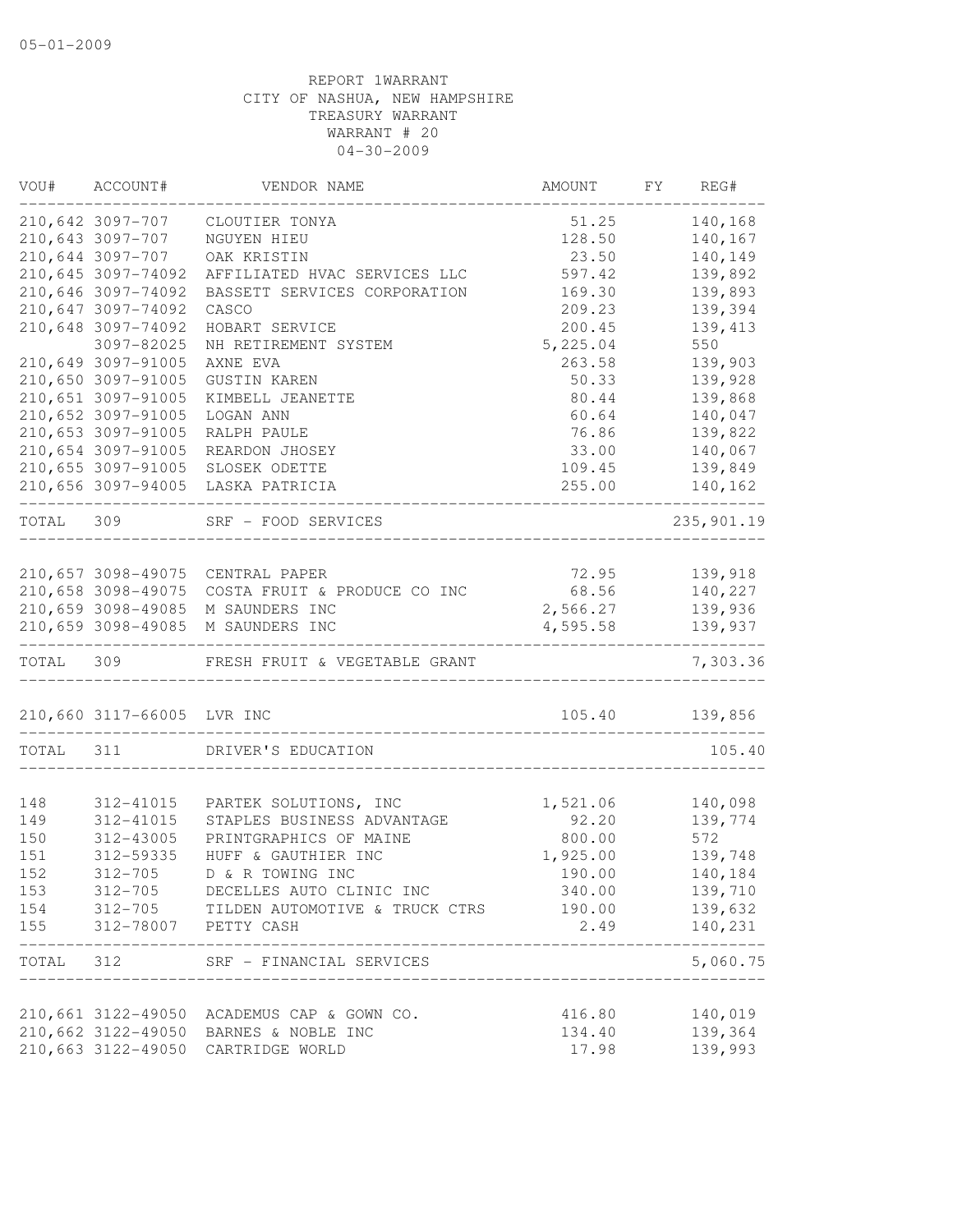| VOU#      | ACCOUNT#                             | VENDOR NAME                                                                | AMOUNT                          | FY. | REG#               |
|-----------|--------------------------------------|----------------------------------------------------------------------------|---------------------------------|-----|--------------------|
|           | 210,664 3122-49050                   | FOLLETT EDUCATIONAL SERVICES                                               | 2,654.38                        |     | 139,399            |
|           | 210,665 3122-49075                   | PAPANICOLAU MICHELLE                                                       | 87.50                           |     | 140,003            |
|           | 210,666 3122-49075                   | WALMART COMMUNITY                                                          | 162.32                          |     | 139,782            |
|           | 210,667 3122-705                     | <b>BARR TERESA</b>                                                         | 52.50                           |     | 140,172            |
|           | 210,668 3122-705<br>210,669 3122-705 | GORMAN PATRICIA<br>LANG LAUREL                                             | 140.00<br>57.50                 |     | 140,163<br>140,171 |
| TOTAL     | 312                                  | ADULT ED/CONTINUING ED                                                     |                                 |     | 3,723.38           |
|           | 210,670 3123-705                     | NEW HAMPSHIRE CHARITABLE FOUND                                             | 247.70                          |     | 140,175            |
| TOTAL     | 312                                  | NH CHARITABLE FOUNDATION                                                   |                                 |     | 247.70             |
| 156       | 320-59100                            | WOOD STEVE                                                                 | 250.00                          |     | 140,093            |
| TOTAL     | 320                                  | SRF - HUNT BUILDING                                                        |                                 |     | 250.00             |
|           |                                      | 3245-82025 NH RETIREMENT SYSTEM                                            | 235.31                          |     | 550                |
| TOTAL     | 324                                  | YOUTH SAFE HAVEN-PAL                                                       |                                 |     | 235.31             |
|           |                                      | 210,671 3247-49075 M-F ATHLETIC COMPANY INC                                | 167.75                          |     | 139,449            |
|           | 210,673 3247-64192                   | 210,672 3247-64192 M & N SPORTS LLC<br>PROTECH FITNESS LLC                 | 3,493.10<br>1,040.00            |     | 139,559<br>140,022 |
| TOTAL     | 324                                  | ATHLETICS-ENTERPRISE FUND                                                  |                                 |     | 4,700.85           |
|           |                                      |                                                                            |                                 |     |                    |
|           |                                      | 210,674 3248-49050 MEDIA EDUCATION FOUNDATION                              | 1,297.81                        |     | 140,073            |
| TOTAL 324 |                                      | REDUCING THE RISK                                                          |                                 |     | 1,297.81           |
|           |                                      | 210,675 3249-64192 COMPUTER HUT OF N E INC                                 | 115.00                          |     | 140,213            |
|           |                                      | TOTAL 324 LAEP - WAIT TRAINING                                             |                                 |     | 115.00             |
|           | 210,676 3269-91040 COTE MARIE        |                                                                            |                                 |     | 342.33 139,902     |
|           | _____________________                | -------------------------------<br>TOTAL 326 NH ALTERNATE ASSESSMENT COACH | _______________________________ |     | 342.33             |
|           |                                      | 210,677 3279-64045 CDW GOVERNMENT INC                                      |                                 |     | 499.00 139,851     |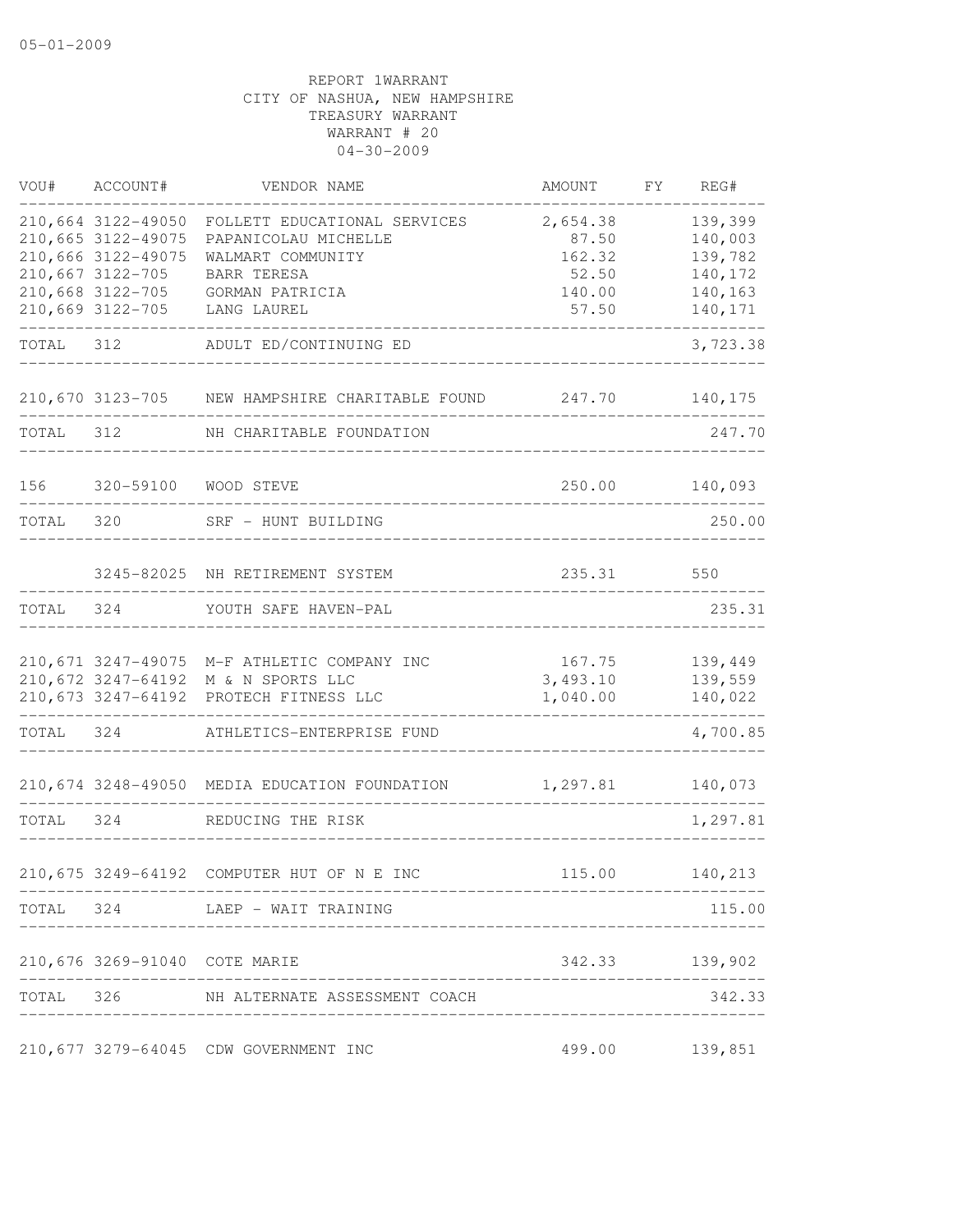|                          | VOU# ACCOUNT#                       | VENDOR NAME                                                                                                   | AMOUNT                                       | FY           | REG#                                     |
|--------------------------|-------------------------------------|---------------------------------------------------------------------------------------------------------------|----------------------------------------------|--------------|------------------------------------------|
|                          | TOTAL 327                           | ADULT H.S.SPECIAL NEEDS GRANT                                                                                 |                                              |              | 499.00                                   |
|                          |                                     | 210,678 3287-705 NEW HAMPSHIRE CHARITABLE FOUND 2,899.78                                                      |                                              |              | 140,175                                  |
| TOTAL                    | 328                                 | NH CHARITABLE FOUNDATION                                                                                      |                                              |              | 2,899.78                                 |
|                          |                                     | 210,679 3299-49075 UTTERO DEBBRA                                                                              | 318.38 140,072                               |              |                                          |
| TOTAL 329                |                                     | TITLE I SINI FOLLOW THE CHILD                                                                                 |                                              |              | 318.38                                   |
| 158<br>159               | 331-01430<br>331-01663              | DANIEL TECHNOLOGY, INC<br>CHILD ADVOCACY CENTER                                                               | 284.00<br>5,375.00                           |              | 140,082<br>139,633                       |
| 160<br>161<br>162        | 331-31050<br>331-59100<br>331-59100 | VERIZON WIRELESS<br>COMCAST<br>LEXISNEXIS                                                                     | 363.78<br>107.00<br>5.00                     |              | 140,377<br>140,359<br>140,374            |
| 163<br>164<br>165        | 331-64045<br>331-64105<br>331-64105 | BENCHMARK OFFICE SYSTEMS, INC<br>DILLON PRECISION PRODUCTS, INC<br>SMITH & WESSON                             | 588.00<br>409.99<br>133.45                   |              | 139,757<br>139,966<br>139,443            |
| 166<br>167<br>168        | 331-78007<br>331-78007<br>331-82030 | MAC MULKIN CHEVROLET INC<br>TOWERS MOTOR PARTS CORP<br>NH RETIREMENT SYSTEM                                   | 25.77<br>7.94<br>2,243.06                    |              | 140,186<br>139,706<br>550                |
| 169<br>170               | 331-94005<br>331-94005              | CANDLEWOOD SUITES<br>CITIZENS BANK                                                                            | 2,985.08<br>407.00                           |              | 140,392<br>581                           |
| 171<br>172               | 331-94005<br>331-94005              | LEVESQUE GLENN<br>RABY GEOFFREY                                                                               | 706.90<br>2,770.12                           |              | 140,233<br>140,232                       |
| TOTAL                    | 331                                 | SRF - POLICE DEPARTMENT                                                                                       |                                              |              | 16, 412.09                               |
|                          |                                     | 210,680 3319-49035 PARADIS KELLEY I<br>210,681 3319-53102 ADULT LEARNING CENTER                               | 85.83<br>1,200.00                            |              | 139,855<br>139,726                       |
| TOTAL 331                |                                     | TITLE I SCHL IMPR-FES                                                                                         |                                              | ------------ | 1,285.83                                 |
| 173<br>174<br>175<br>176 | 332-64030<br>332-64030<br>332-94005 | LK GOODWIN CO<br>RAILROAD TOOLS AND SOLUTIONS L<br>332-68066 FIRE TECH & SAFETY OF NEW ENGL<br>BRANDON SCHOOL | 708.18<br>2,059.75<br>108,000.00<br>1,677.00 |              | 140,081<br>140,101<br>139,714<br>140,234 |
| TOTAL 332                |                                     | SRF - FIRE DEPARTMENT                                                                                         |                                              |              | 112, 444.93                              |
|                          |                                     | 210,682 3329-49075 PEIGH PILAR                                                                                | 18.88                                        |              | 139,957                                  |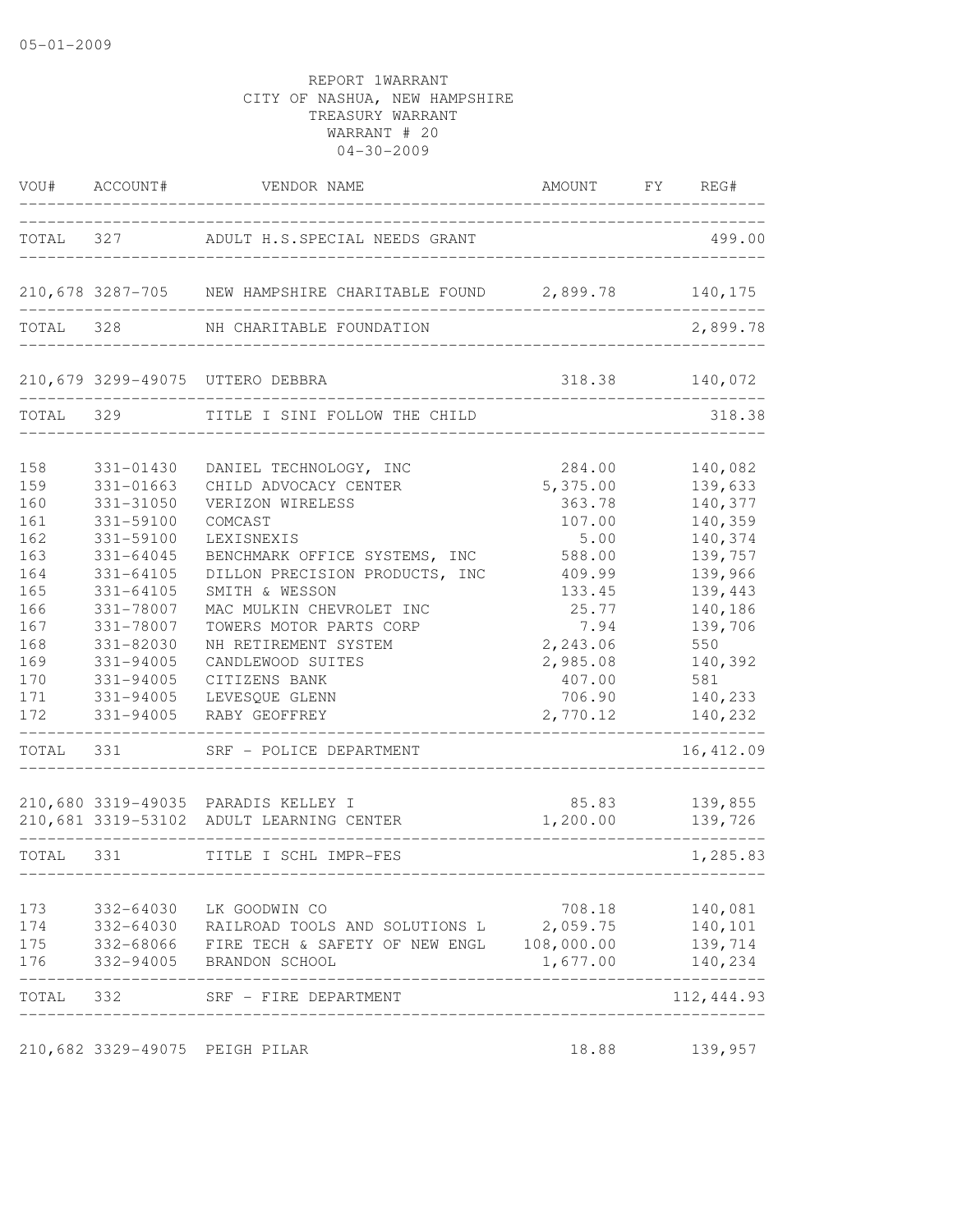|            |                              | VOU# ACCOUNT# VENDOR NAME                                                  | AMOUNT FY REG#                   |                            |
|------------|------------------------------|----------------------------------------------------------------------------|----------------------------------|----------------------------|
|            |                              | 210,683 3329-49075 UTTERO DEBBRA                                           | 65.66 140,072                    |                            |
|            |                              | TOTAL 332 TITLE I SCHL IMPRV LEDGE ST                                      | ________________________________ | 84.54                      |
|            |                              | 210,684 3339-49075 TINTLE MARY-FRANCES                                     | 91.45 140,074                    |                            |
|            |                              | TOTAL 333 TITLE I SCHL IMPRV MT PLEASANT                                   |                                  | 91.45                      |
|            | 210,685 3359-49050           | SCHOLASTIC INCORPORATED                                                    | 930.60                           | 140,211                    |
|            | 210,686 3359-49075           | MOREHOUSE LINDA                                                            | 30.73                            | 139,838                    |
|            | 210,687 3359-49075           | PIKE STEPHANIE                                                             | 80.93                            | 140,048                    |
|            | 210,688 3359-49075           | SCHOOL SPECIALTY                                                           | 223.07                           | 139,857                    |
|            | 210,689 3359-53102           | SIMONS KATHE DBA KATHE P SIMON                                             | 1,517.90                         | 139,931                    |
|            | 3359-82025                   | NH RETIREMENT SYSTEM                                                       | 278.87                           | 550                        |
|            | 3359-91040                   | CITIZENS BANK                                                              | 1,794.53                         | 581                        |
|            | 210,690 3359-91040           | MOREHOUSE LINDA                                                            | 42.50                            | 139,838                    |
|            | 210,691 3359-91040           | PIKE STEPHANIE                                                             | 42.50                            | 140,048                    |
|            | 210,692 3359-91040           | RILEY NANCY                                                                | 85.00                            | 139,824                    |
|            | ---------------------------- | 210,693 3359-91040 TINTLE MARY-FRANCES                                     | 42.50                            | 140,074<br>------          |
|            |                              | TOTAL 335 TITLE IB READ 1ST MT PLEASANT                                    | _______________                  | 5,069.13                   |
|            |                              |                                                                            |                                  |                            |
|            |                              | 210,694 3369-49075 LAMPER CEAN<br>210,695 3369-53102 ADULT LEARNING CENTER | 600.00                           | 92.72 139,503<br>139,726   |
|            |                              | TOTAL 336 TITLE I SCHL IMPR DR CRISP                                       |                                  | 692.72                     |
|            |                              |                                                                            |                                  |                            |
| 179        | 341-01962                    | HARBOR HOMES INC                                                           | 2,319.00                         | 139,586                    |
| 180        | 341-01963<br>341-01968       | SOUTHERN NH HIV/AIDS TASK FORC                                             | 7,616.00                         | 139,624                    |
| 181        |                              | HARBOR HOMES INC                                                           | 24,118.00                        | 139,586                    |
| 181<br>182 | 341-01969<br>341-01969       | HARBOR HOMES INC<br>SOUTHERN NH HIV/AIDS TASK FORC                         | 1,850.59<br>533.00               | 139,586<br>139,624         |
| 183        | 341-54035                    | TELEGRAPH PUBLISHING COMPANY                                               | 300.00                           | 140,202                    |
| 184        | 341-66040                    | WUNSCH-SMITH JANAN                                                         | 150.00                           | 139,971                    |
| 185        |                              | GREATER NASHUA MEDICAL RESERVE                                             |                                  | 139,344                    |
| 186        | 341-81028                    |                                                                            | 11,638.30                        |                            |
| 187        | 341-91025<br>341-94014       | WUNSCH-SMITH JANAN<br><b>BAGLEY BOBBIE</b>                                 | 40.90<br>24.00                   | 139,971<br>139,575         |
| 188        | 341-94014                    | VIGROUX KERRAN                                                             | 50.00                            | 139,745                    |
| 189        | 341-94014                    | WUNSCH-SMITH JANAN                                                         | 131.69                           | 139,971                    |
| TOTAL      | 341                          | SRF - COMMUNITY SERVICES<br>__________________                             |                                  | $\frac{1}{2}$<br>48,771.48 |
| 190        | 342-01940                    | JACK'S PIZZA                                                               | 31.60                            | 139,716                    |
|            |                              |                                                                            |                                  |                            |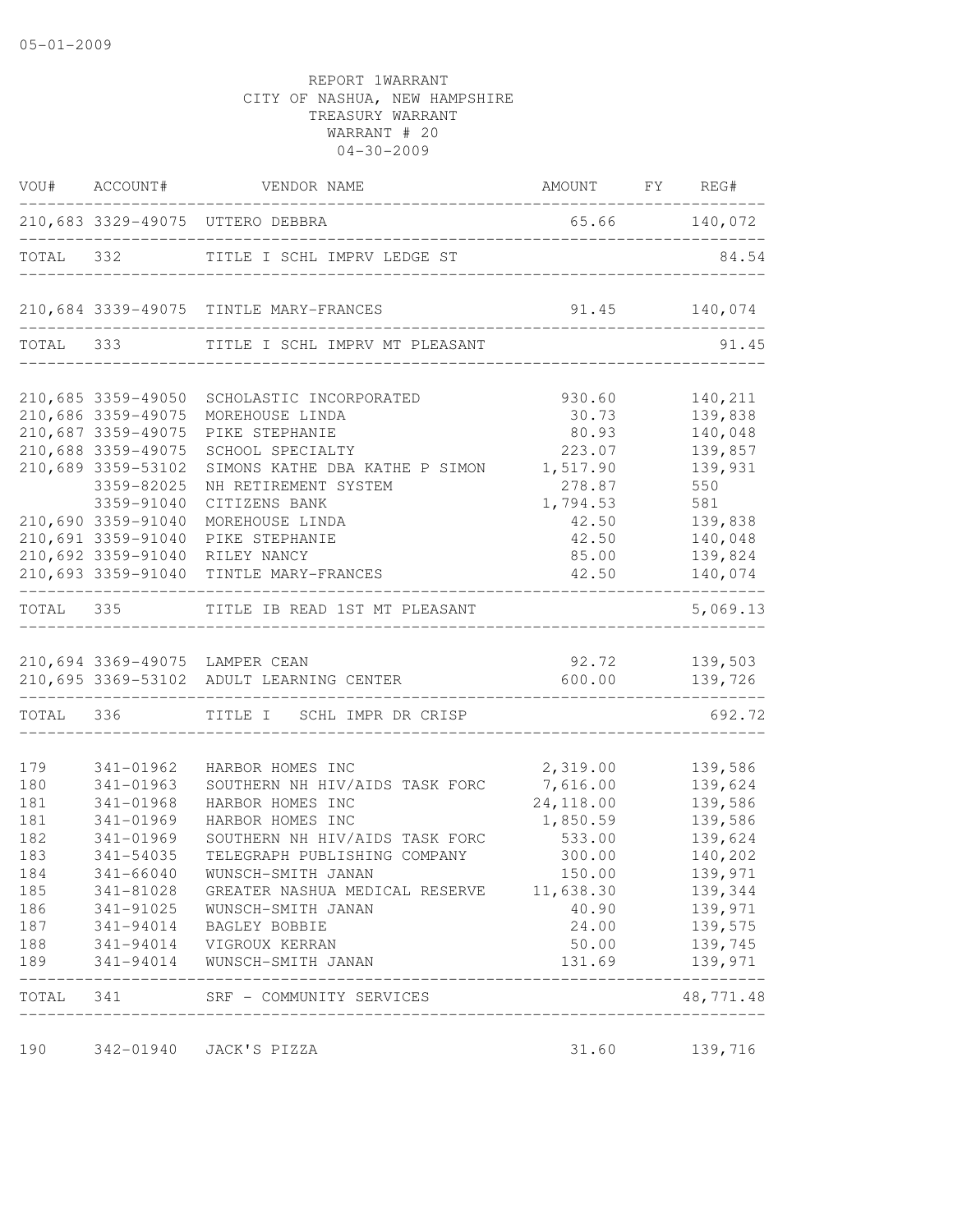| VOU#      | ACCOUNT#            | VENDOR NAME                                 | AMOUNT   | FY | REG#     |
|-----------|---------------------|---------------------------------------------|----------|----|----------|
| 191       | 342-01940           | WAL-MART COMMUNITY                          | 300.00   |    | 140,396  |
| 192       | 342-01966           | NH MINORITY HEALTH COALITION 2,200.00       |          |    | 139,923  |
| 193       | 342-49075           | STAPLES BUSINESS ADVANTAGE                  | 40.99    |    | 139,774  |
| 194       | 342-91025           | BISSELL NANCY                               | 98.00    |    | 139,729  |
| 195       | 342-91025           | CARON CHRISTINE                             | 20.90    |    | 139,533  |
| 196       | 342-91025           | WENDT BETTY                                 | 20.80    |    | 139,733  |
| TOTAL 342 |                     | SRF - COMMUNITY HEALTH                      |          |    | 2,712.29 |
|           | 210,696 3440-49075  | AC MOORE INC                                | 649.07   |    | 139,916  |
|           | 210,697 3440-49075  | ALMEIDA SUSAN                               | 85.00    |    | 139,908  |
|           | 210,698 3440-49075  | BAKER ALEXIS                                | 4.92     |    | 139,996  |
|           | 210,699 3440-49075  | BARNES & NOBLE INC                          | 152.88   |    | 139,364  |
|           | 210,700 3440-49075  | CARON CYNTHIA                               | 59.59    |    | 140,124  |
|           | 210,701 3440-49075  | COGSWELL CATHERINE                          | 187.74   |    | 139,906  |
|           | 210,702 3440-49075  | COSTCO WHOLESALE #307                       | 81.71    |    | 140,434  |
|           | 210,703 3440-49075  | GARELICK FARMS-LYNN                         | 215.22   |    | 139,645  |
|           | 210,703 3440-49075  | GARELICK FARMS-LYNN                         | 274.12   |    | 139,646  |
|           | 210,704 3440-49075  | GIOVANNIS                                   | 86.14    |    | 140,178  |
|           | 210,705 3440-49075  | GIRL SCOUTS OF SWIFTWATER COUN              | 1,015.00 |    | 139,947  |
|           | 210,706 3440-49075  | HAMM LINDA                                  | 123.72   |    | 139,907  |
|           | 210,707 3440-49075  | HOME DEPOT CREDIT SERVICES                  | 14.94    |    | 139,852  |
|           | 210,708 3440-49075  | JACK'S PIZZA                                | 86.25    |    | 139,716  |
|           | 210,709 3440-49075  | JUBERT-SAND EMILY                           | 8.78     |    | 139,570  |
|           | 210,710 3440-49075  | MARKET BASKET                               | 608.20   |    | 139,577  |
|           | 210, 711 3440-49075 | MINDWARE                                    | 362.23   |    | 139,796  |
|           | 210, 712 3440-49075 | NASCO                                       | 268.14   |    | 140,208  |
|           | 210, 713 3440-49075 | NEST ASHLEY                                 | 10.54    |    | 139,973  |
|           | 210, 714 3440-49075 | SAM'S CLUB                                  | 1,240.71 |    | 140,433  |
|           | 210, 715 3440-49075 | SANCHEZ STACEY                              | 10.00    |    | 140,063  |
|           | 210,716 3440-49075  | STAPLES BUSINESS ADVANTAGE                  | 380.65   |    | 139,681  |
|           | 210, 717 3440-49075 | WALMART COMMUNITY                           | 95.17    |    | 139,782  |
|           | 210,718 3440-53103  | DANIEL WEBSTER COLLEGE                      | 916.67   |    | 140,128  |
|           | 210,719 3440-55020  | FIRST STUDENT INC                           | 2,337.99 |    | 139,900  |
|           | 210,720 3440-91040  | ALMEIDA SUSAN                               | 295.50   |    | 139,908  |
|           | 210,721 3440-91040  | CEPAITIS JOHN                               | 222.35   |    | 139,828  |
| TOTAL     | 344                 | AFTER SCHOOL PROGRAM                        |          |    | 9,793.23 |
|           |                     | 3449-82025 NH RETIREMENT SYSTEM             | 1,430.40 |    | 550      |
|           |                     | TOTAL 344 TITLE IV SDF 21ST CENTURY         |          |    | 1,430.40 |
|           |                     | 210,722 3468-49075 MUSEUM OF SCIENCE        | 756.00   |    | 140,235  |
|           |                     | 210,723 3468-49075 NASHUA HIGH SCHOOL NORTH | 75.00    |    | 140,236  |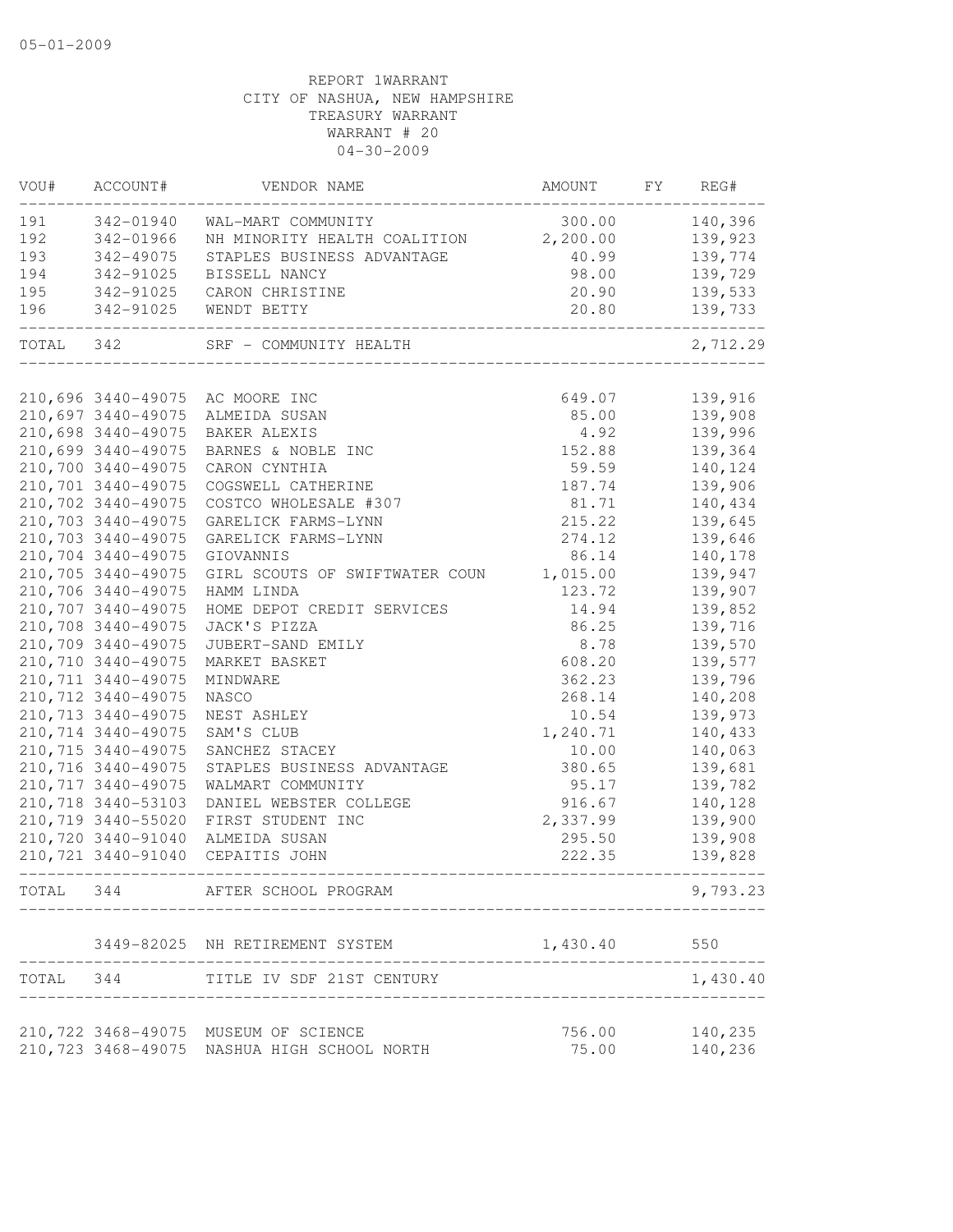| VOU#       | ACCOUNT#                          | VENDOR NAME                                     | AMOUNT            | FY | REG#               |
|------------|-----------------------------------|-------------------------------------------------|-------------------|----|--------------------|
|            | 210, 724 3468-49075               | REYNOLDS MARGARET                               | 106.07            |    | 139,848            |
|            | 210,725 3468-53102                | MEASURED PROGRESS INC                           | 10,939.13         |    | 139,982            |
|            | 3468-82025                        | NH RETIREMENT SYSTEM                            | 569.78            |    | 550                |
|            | 210,726 3468-91040                | CAMPION TODD                                    | 197.47            |    | 139,949            |
|            | 210, 727 3468-91040<br>3468-91040 | CAPUTO DIANA<br>CITIZENS BANK                   | 93.50<br>1,175.79 |    | 140,179<br>581     |
|            | 210,728 3468-91040                | COLEMAN CAROL                                   | 615.00            |    | 139,844            |
|            | 210,729 3468-91040                | EDUCATION SERVICE CENTER REGIO                  | 200.00            |    | 140,164            |
|            | 210,730 3468-91040                | MILLER MONICA                                   | 131.97            |    | 139,981            |
| TOTAL 346  |                                   | SMALLER LEARNING COMMUNITY                      |                   |    | 14,859.71          |
|            |                                   | 210,731 3508-53102 PUBLIC CONSULTING GROUP INC. | 6, 200.00         |    | 140,032            |
|            | 210,732 3508-91040 NELMS          |                                                 | 6,525.00          |    | 139,371            |
| TOTAL 350  |                                   | TITLE 11A TEACHER QUALITY                       |                   |    | 12,725.00          |
|            |                                   | 3509-82025 NH RETIREMENT SYSTEM                 | 2,960.64          |    | 550                |
| TOTAL      | 350                               | TITLE 11A TEACHER QUALITY                       |                   |    | 2,960.64           |
|            |                                   |                                                 |                   |    |                    |
| 200        | 352-59020                         | THE COACH COMPANY                               | 810.00            |    | 139,508            |
| 201<br>202 | 352-75021                         | 352-705 RAITT DIANE<br>NORTHERN NURSERIES INC   | 320.00<br>175.00  |    | 140,079<br>139,879 |
|            |                                   |                                                 |                   |    |                    |
| TOTAL      | 352                               | SRF - PARKS AND RECREATION                      |                   |    | 1,305.00           |
|            | 210, 733 3559-49050               | SCHOOL SPECIALTY                                | 48.68             |    | 139,857            |
|            | 210, 734 3559-49075               | TURNER PAMELA                                   | 30.65             |    | 139,836            |
|            | 210,735 3559-53102                | WILSON LANGUAGE TRAINING CORP                   | 496.00            |    | 139,954            |
|            | 3559-91040                        | CITIZENS BANK                                   | 2,160.19          |    | 581                |
|            | 210,736 3559-91040                | LUMBRA VIRGINIA                                 | 81.00             |    | 139,843            |
|            | 210, 737 3559-91040               | TURNER PAMELA                                   | 40.50             |    | 139,836            |
| TOTAL      | 355                               | TITLE IB READING 1ST FES                        |                   |    | 2,857.02           |
|            |                                   | 210,738 3609-49075 LAQUERRE MARC                |                   |    | 130.00 139,895     |
|            |                                   | 3609-82025 NH RETIREMENT SYSTEM                 | 540.32            |    | 550                |
|            |                                   | TOTAL 360 DROP OUT PREVENTION/ALT ED            |                   |    | 670.32             |
|            |                                   | 210,739 3657-49050 STITCHES & SCREENS           | 1,484.25          |    | 139,927            |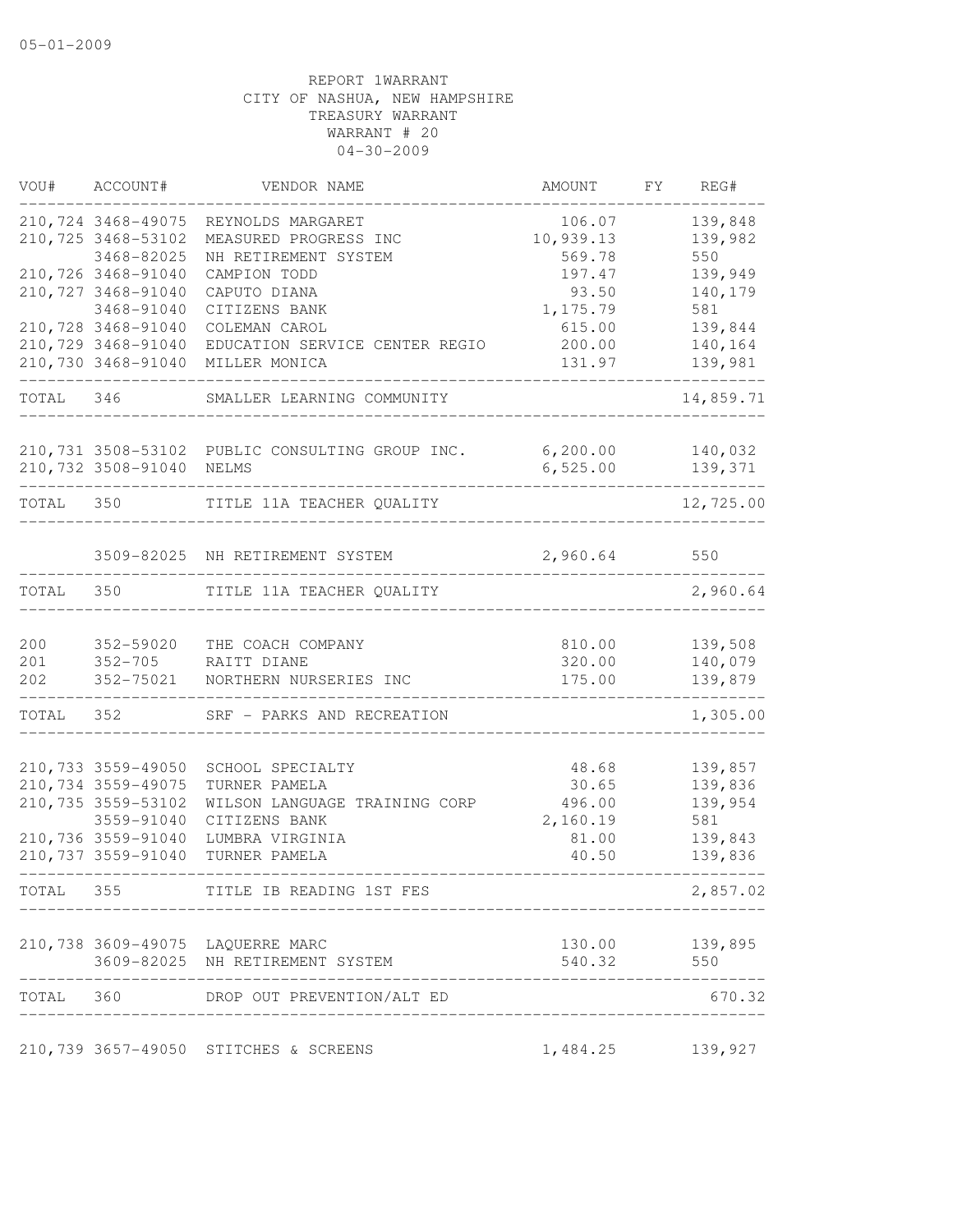|            |                        | VOU# ACCOUNT# VENDOR NAME                                     | AMOUNT<br>-------------------------- | FY REG#            |
|------------|------------------------|---------------------------------------------------------------|--------------------------------------|--------------------|
| TOTAL 365  |                        | NHS - PAW SHOP                                                |                                      | 1,484.25           |
|            |                        | 210,740 3658-49050 M & N SPORTS LLC                           | 170.40    139,559                    |                    |
| TOTAL      | 365                    | SOUTH STUDENT SHOP                                            |                                      | 170.40             |
|            |                        | 205 373-53075 NASHUA REGIONAL PLANNING COMMI 2,610.00 140,216 |                                      |                    |
|            |                        | TOTAL 373 SRF - ECONOMIC DEVELOPMENT                          |                                      | 2,610.00           |
| 206<br>207 | 374-01924<br>374-01966 | GATE CITY FENCE CO INC<br>NASHUA PASTORAL CARE CENTER         | 6,575.00<br>1,050.00                 | 139,527<br>139,773 |
| 208        | 374-01966              | SOUTHERN NH SERVICES                                          | 11,826.00                            | 140,349            |
| 209        | 374-07030              | DUNNE THOMAS AND MUNOZ CONSTRU                                | 3,795.00                             | 140,241            |
| 210        | 374-07030              | MITCHELL TAM AND HARRY WELLS &                                | 4,790.00                             | 140,240            |
| 211        | 374-07145              | NEIGHBORHOOD HOUSING SERVICES                                 | 3,636.36                             | 139,600            |
| 211        | 374-07188              | NEIGHBORHOOD HOUSING SERVICES                                 | 2,298.91                             | 139,600            |
| 212        | 374-07340              | TELEGRAPH PUBLISHING COMPANY                                  | 367.00                               | 140,202            |
| 213        | 374-07435              | CORP FOR NATIONAL & COMMUNITY                                 | 908.60                               | 139,618            |
| 214        | 374-07558              | BOYS & GIRLS CLUB AND FULCRUM                                 | 26,500.00                            | 140,238            |
| 215        | 374-07563              | DIFAVA FIRE PROTECTION & HARBO                                | 30,960.00                            | 140,239            |
| 216        | 374-07600              | IDEAL DELEADING & PAINTING INC                                | 3,435.00                             | 139,786            |
| 217        | 374-07600              | INSTITUTE FOR ENVIRONMENTAL ED                                | 65.00                                | 139,740            |
| 218        | 374-07620              | BOUCHER JAMIE                                                 | 400.00                               | 140,237            |
| 219        | 374-07620              | CAMERALAND                                                    | 5.85                                 | 139,742            |
| 220        | 374-09031              | LOOMIS FARGO & CO                                             | 136.00                               | 139,516            |
| 221        | 374-09031              | OCCUPATIONAL DRUG TESTING LLC                                 | 182.00                               | 139,649            |
| 222        | 374-09031              | ST JOSEPH BUSINESS & HEALTH                                   | 132.00                               | 139,529            |
| 223        | 374-09031              | TRANSIT MANAGEMENT OF NASHUA                                  | 161.00                               | 555                |
| 224        | 374-09031              | TRANSIT MANAGEMENT OF NASHUA                                  | 161.00                               | 570                |
| 225        | 374-09031              | TRANSIT MANAGEMENT OF NASHUA                                  | 169.76                               | 582                |
| 226        | 374-09043              | CONWAY OFFICE PRODUCTS LLC                                    | 237.59                               | 139,521            |
| 227        | 374-09061              | ARAMARK UNIFORM SERVICES                                      | 176.11                               | 139,506            |
| 228        | 374-09061              | AUTO ELECTRIC WAREHOUSE INC                                   | 325.00                               | 139,360            |
| 229        | 374-09061              | ECKHARDT & JOHNSON INC                                        | 375.00                               | 139,629            |
| 230        | 374-09061              | OVERHEAD DOOR CO OF MANCHESTER                                | 300.00                               | 139,688            |
| 231        | 374-09071              | SHATTUCK MALONE OIL CO                                        | 14,862.33                            | 140,308            |
| 232        | 374-09071              | TRANSIT MANAGEMENT OF NASHUA I                                | 60.05                                | 140,242            |
| 233        | 374-09073              | PETRO-CANADA AMERICA                                          | 1,761.20                             | 139,756            |
| 234        | 374-09081              | MAYNARD & LESIEUR INCORPORATED                                | 32.00                                | 140,193            |
| 235        | 374-09091              | AIREX FILTER CORPORATION                                      | 56.52                                | 139, 474           |
| 236        | 374-09091              | BALDWIN FILTERS                                               | 303.33                               | 139,488            |
| 237        | 374-09091              | BEST FORD/BEST CYCLE                                          | 260.90                               | 139,393            |
| 238        | 374-09091              | CENTRAL PAPER PRODUCTS CO                                     | 305.48                               | 139,755            |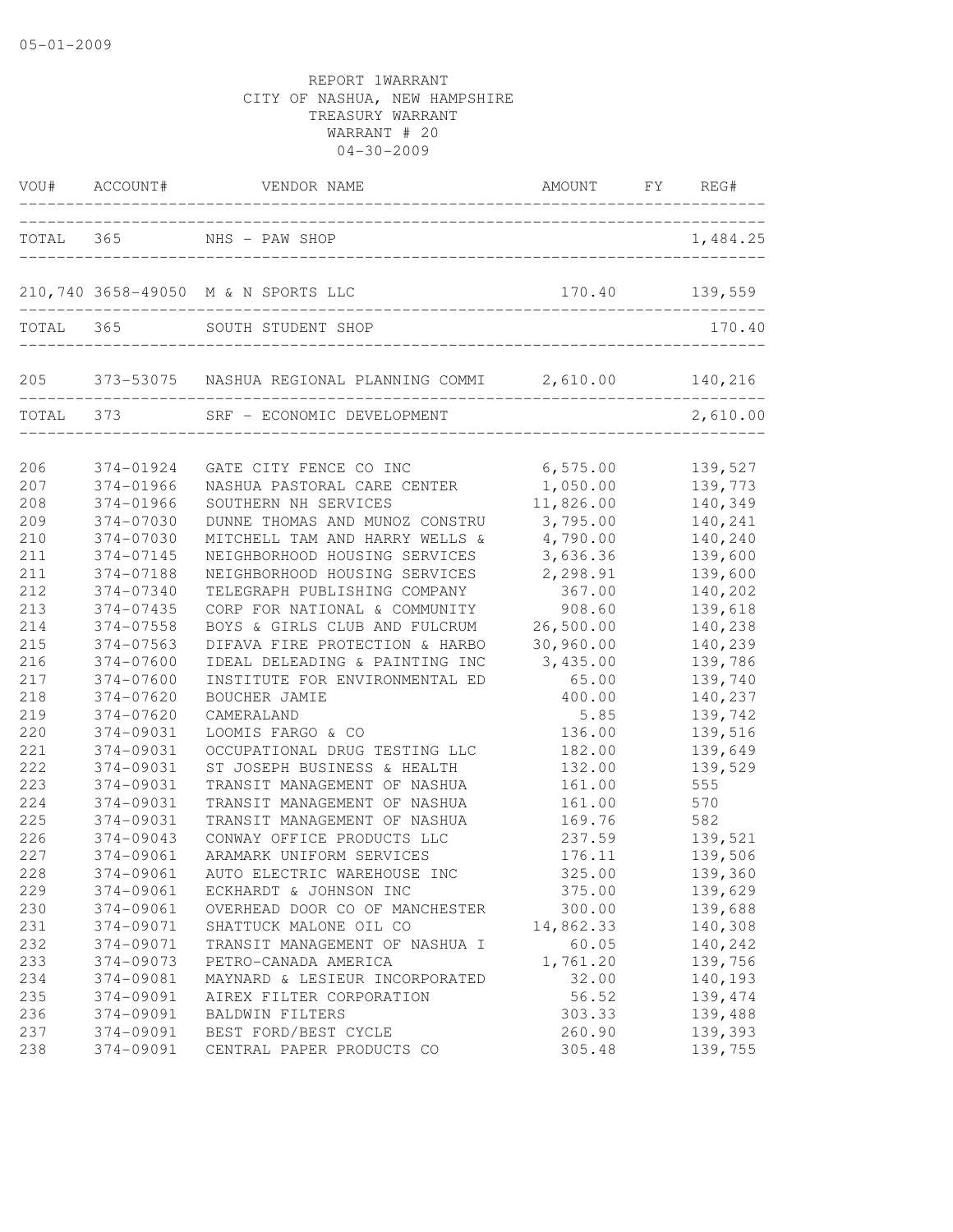| VOU# | ACCOUNT#  | VENDOR NAME                             | AMOUNT    | FY. | REG#        |
|------|-----------|-----------------------------------------|-----------|-----|-------------|
| 239  |           | 374-09091 FLEETWAY HEAVY DUTY PARTS INC | 446.84    |     | 139,461     |
| 240  | 374-09091 | GILLIG LLC                              | 2,921.93  |     | 139,669     |
| 241  | 374-09091 | HOME DEPOT CREDIT SERVICES              | 83.28     |     | 140,324     |
| 242  | 374-09091 | NAPA AUTO PARTS                         | 1,659.03  |     | 139,700     |
| 243  | 374-09091 | NORTHERN BUS SALES INC                  | 564.49    |     | 139,537     |
| 244  | 374-09091 | OVERHEAD DOOR CO OF MANCHESTER          | 43.20     |     | 139,688     |
| 245  | 374-09091 | RYDER FLEET PRODUCTS.COM INC            | 433.59    |     | 139,703     |
| 246  | 374-09091 | SANEL AUTO PARTS CO                     | 27.64     |     | 139,561     |
| 247  | 374-09091 | STAPLES BUSINESS ADVANTAGE              | 524.14    |     | 139,774     |
| 248  | 374-09091 | SUBURBAN AUTO & TRUCK PARTS IN          | 95.30     |     | 140,197     |
| 249  | 374-09104 | PSNH                                    | 209.55    |     | 140,402     |
| 250  | 374-09112 | NATIONAL GRID                           | 99.56     |     | 140,369     |
| 250  | 374-09114 | NATIONAL GRID                           | 67.29     |     | 140,369     |
| 250  | 374-09115 | NATIONAL GRID                           | 216.89    |     | 140,369     |
| 251  | 374-09120 | PENNICHUCK WATER                        | 49.47     |     | 140,332     |
| 251  | 374-09124 | PENNICHUCK WATER                        | 37.03     |     | 140,332     |
| 251  | 374-09125 | PENNICHUCK WATER                        | 71.27     |     | 140,332     |
| 252  | 374-09133 | FAIRPOINT COMMUNICATIONS                | 201.65    |     | 140,387     |
| 253  | 374-09201 | TRANSIT MANAGEMENT OF NASHUA            | 18,957.71 |     | 555         |
| 254  | 374-09201 | TRANSIT MANAGEMENT OF NASHUA            | 16,760.91 |     | 570         |
| 255  | 374-09201 | TRANSIT MANAGEMENT OF NASHUA            | 18,408.95 |     | 582         |
| 256  | 374-09209 | TRANSIT MANAGEMENT OF NASHUA            | 872.52    |     | 555         |
| 257  | 374-09209 | TRANSIT MANAGEMENT OF NASHUA            | 840.36    |     | 570         |
| 258  | 374-09209 | TRANSIT MANAGEMENT OF NASHUA            | 840.07    |     | 582         |
| 259  | 374-09211 | AFSCME COUNCIL 93                       | 702.87    |     | 140,360     |
| 260  | 374-09211 | AMERITAS LIFE INSURANCE CORP            | 1,238.24  |     | 140,427     |
| 261  | 374-09211 | EDWARD JONES                            | 2,725.77  |     | 140,370     |
| 262  | 374-09211 | HARVARD PILGRIM HEALTH CARE             | 14,711.72 |     | 140,361     |
| 263  |           |                                         |           |     |             |
|      | 374-09211 | PRUDENTIAL INSURANCE                    | 1,036.31  |     | 140,348     |
| 264  | 374-09213 | GRAGIL ASSOCIATES INC                   | 100.00    |     | 139,965     |
| 265  | 374-09213 | SOUTHERN NH MEDICAL CENTER              | 3,000.00  |     | 140,424     |
| 266  | 374-09221 | FIRST TRANSIT INC                       | 16,650.00 |     | 139,456     |
| 267  | 374-09261 | ARAMARK UNIFORM SERVICES                | 273.64    |     | 139,506     |
| 268  | 374-09261 | CITIZENS BANK                           | 68.90     |     | 581         |
| 269  | 374-09261 | GILLETTE GREGORY                        | 364.90    |     | 139,922     |
| 270  | 374-09261 | PURE WATERS OF NEW ENGLAND LLC          | 31.50     |     | 139,643     |
| 271  | 374-09261 | ST JOSEPH HOSPITAL                      | 1,304.19  |     | 140,347     |
| 272  | 374-09261 | TRANSIT MANAGEMENT OF NASHUA I          | 263.97    |     | 140,242     |
| 272  | 374-09262 | TRANSIT MANAGEMENT OF NASHUA I          | 11.99     |     | 140,242     |
| 273  | 374-59188 | ASAP ENVIRONMENTAL INC                  | 850.00    |     | 139,764     |
| 274  | 374-59188 | INSTITUTE FOR ENVIRONMENTAL ED          | 911.00    |     | 139,740     |
| 275  | 374-91025 | CITY OF NASHUA/PETTY CASH               | 44.15     |     | 139,354     |
|      |           | TOTAL 374 SRF - URBAN PROGRAMS          |           |     | 225, 331.81 |
| 276  | 375-45050 | INDIANAPOLIS-MARION COUNTY PUB          | 5.00      |     | 140,397     |
| 277  | 375-45050 | LEBANON PUBLIC LIBRARY                  | 21.95     |     | 140,398     |
|      |           |                                         |           |     |             |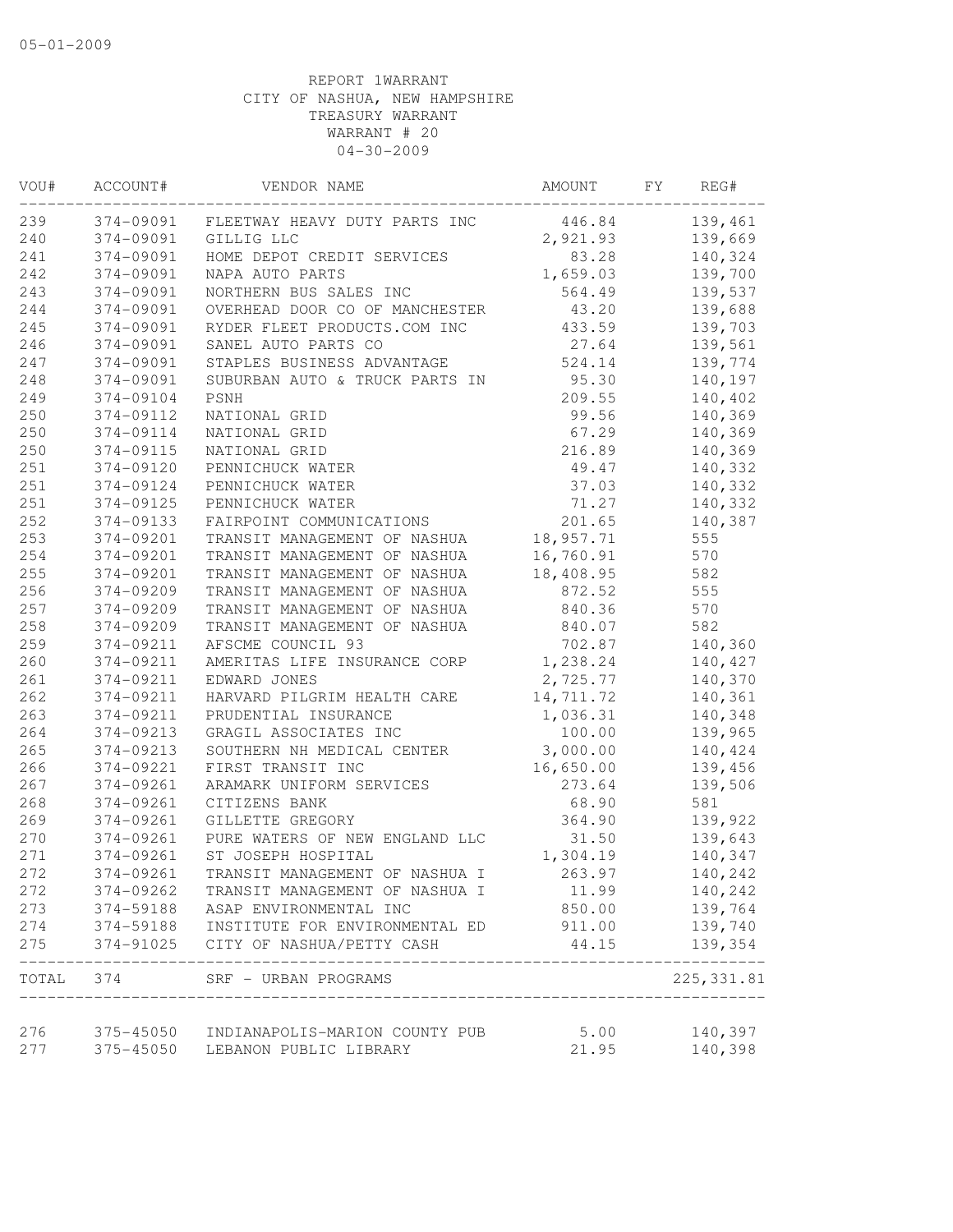|           | VOU# ACCOUNT#          | VENDOR NAME                                                                           | AMOUNT FY REG#                        |                           |
|-----------|------------------------|---------------------------------------------------------------------------------------|---------------------------------------|---------------------------|
|           | 279 375-75023          | 278 375-45050 UNIQUE MANAGEMENT SERVICES INC 358.00 139,501<br>JOHNSON'S ELECTRIC INC | 2,780.00 139,481                      |                           |
| TOTAL 375 | ---------------------- | SRF - PUBLIC LIBRARIES                                                                | .0<br>.______________________________ | ------------<br>3, 164.95 |
|           |                        |                                                                                       |                                       |                           |
|           | 3769-31005             | FAIRPOINT COMMUNICATIONS                                                              | 152.44                                | 140,384                   |
|           | 210, 741 3769-31005    | ONE COMMUNICATIONS                                                                    | 5.17                                  | 140,410                   |
|           | 210, 742 3769-49035    | REALLY GOOD STUFF INC                                                                 | 50.93                                 | 139,831                   |
|           | 210,743 3769-49050     | CAMBIUM LEARNING INC                                                                  | 235.72                                | 139,975                   |
|           | 210,744 3769-49050     | CHISHOLM JUNE                                                                         | 77.72                                 | 139,825                   |
|           | 210, 745 3769-49050    | DOODY JEANNE                                                                          | 29.88                                 | 139,534                   |
|           | 210,746 3769-49050     | KAPLAN EARLY LEARNING COMPANY                                                         | 24.90                                 | 140,127                   |
|           | 210, 747 3769-49050    | LAKESHORE LEARNING MATERIALS                                                          | 951.56                                | 139,511                   |
|           | 210,748 3769-49050     | LEARNING RESOURCES INC                                                                | 41.40                                 | 139,864                   |
|           | 210,749 3769-49050     | MCINTIRE BUSINESS PRODUCTS INC                                                        | 110.20                                | 140,222                   |
|           | 210,750 3769-49050     | MICHAUD CYNTHIA                                                                       | 148.36                                | 139,830                   |
|           | 210, 751 3769-49050    | PEARSON EDUCATION                                                                     | 2,426.00                              | 139,948                   |
|           | 210,752 3769-49050     | REALLY GOOD STUFF INC                                                                 | 66.91                                 | 139,831                   |
|           | 210,753 3769-49050     | SCHOLASTIC INCORPORATED                                                               | 62.70                                 | 140,211                   |
|           | 210,754 3769-49050     | SCHOOL SPECIALTY                                                                      | 755.30                                | 139,857                   |
|           | 210, 755 3769-49050    | SMILE MAKERS                                                                          | 42.95                                 | 139,839                   |
|           | 210,756 3769-49050     | STAPLES BUSINESS ADVANTAGE                                                            | 282.41                                | 139,681                   |
|           | 210, 757 3769-49050    | U.S TOY CO/CONSTRUCTIVE PLAYTH                                                        | 32.49                                 | 139,944                   |
|           | 210,758 3769-49075     | EAGLE DESIGN GROUP LLC                                                                | 70.06                                 | 139,865                   |
|           | 210,759 3769-49075     | GOVCONNECTION INC                                                                     | 49.90                                 | 139,376                   |
|           | 210,760 3769-49075     | LEWANDOWSKI RITA                                                                      | 101.99                                | 140,038                   |
|           | 210, 761 3769-49075    | SCHOOL SPECIALTY                                                                      | 934.76                                | 139,857                   |
|           | 210,762 3769-49075     | STAPLES BUSINESS ADVANTAGE                                                            | 306.55                                | 139,681                   |
|           | 210,763 3769-53101     | ACES                                                                                  | 3,675.00                              | 140,139                   |
|           | 210,764 3769-53101     | ALTERNATIVES UNLIMITED                                                                | 1,200.00                              | 140,152                   |
|           | 210,765 3769-53101     | BLUNT STEVE                                                                           | 200.00                                | 139,914                   |
|           | 210,766 3769-53101     | CHADWELL GARY                                                                         | 41.25                                 | 139,881                   |
|           | 210, 767 3769-53101    | CHADWELL GARY                                                                         | 1,250.00                              | 139,955                   |
|           | 210,768 3769-53101     | CLUB Z! TUTORING SERVICES                                                             | 4,355.00                              | 140,132                   |
|           | 210,769 3769-53101     | CROWDER LUCIE L                                                                       | 624.33                                | 139,800                   |
|           | 210,770 3769-53101     | EDWARDS EDUCATIONAL SERVICES,                                                         | 8,809.30                              | 140,050                   |
|           | 210, 771 3769-53101    | FOWLER LORI                                                                           | 1,599.50                              | 140,147                   |
|           | 210, 772 3769-53101    | JEAN C TUCKER & ASSOCIATES                                                            | 2,250.00                              | 140,145                   |
|           | 210, 773 3769-53101    | LAUGHTERS JACQUELYN                                                                   | 3,000.00                              | 140,137                   |
|           | 210, 774 3769-53101    | RENO JENNIFER                                                                         | 1,125.00                              | 140,134                   |
|           | 210, 775 3769-53101    | SHEA DENISE C                                                                         | 75.00                                 | 140,027                   |
|           | 210, 776 3769-53101    | WILSON LANGUAGE TRAINING CORP                                                         | 3,600.00                              | 139,954                   |
|           | 210, 777 3769-56020    | FIRST CHURCH                                                                          | 3,323.00                              | 139,483                   |
|           | 210,778 3769-63085     | SCHOOL SPECIALTY                                                                      | 1,288.15                              | 139,857                   |
|           | 210,779 3769-64045     | CDW GOVERNMENT INC                                                                    | 998.00                                | 139,851                   |
|           | 210,780 3769-64045     | GOVCONNECTION INC                                                                     | 74.85                                 | 139,376                   |
|           | 210,781 3769-64045     | HEWLETT PACKARD COMPANY                                                               | 12,337.00                             | 139,494                   |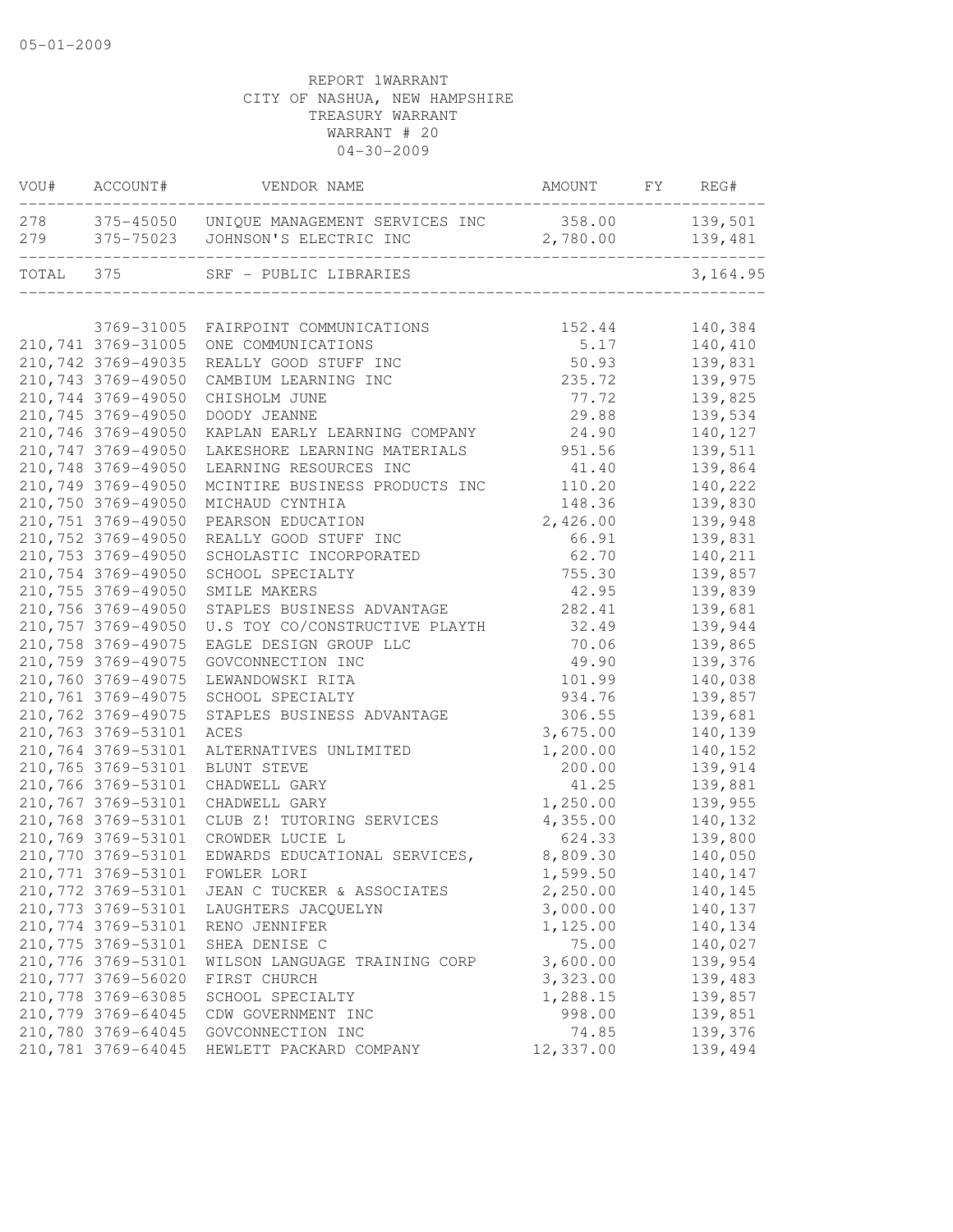| VOU#      | ACCOUNT#           | VENDOR NAME                                                        | AMOUNT   | FY | REG#      |
|-----------|--------------------|--------------------------------------------------------------------|----------|----|-----------|
|           | 3769-82025         | NH RETIREMENT SYSTEM                                               | 1,266.03 |    | 550       |
|           | 3769-94030         | CITIZENS BANK                                                      | 540.00   |    | 581       |
|           | 210,782 3769-94030 | CROWDER LUCIE                                                      | 59.40    |    | 139,909   |
|           | 210,783 3769-94030 | EMERSON COLLEGE                                                    | 900.00   |    | 140,165   |
|           | 210,784 3769-94030 | LAVINE HOLLY                                                       | 225.00   |    | 139,939   |
|           | 210,785 3769-94030 | PELLETIER VIVIAN                                                   | 52.80    |    | 139,826   |
|           | 210,786 3769-94030 | ROMAINE RACHEL                                                     | 115.50   |    | 139,898   |
|           | 210,787 3769-94030 | SDE INC                                                            | 987.00   |    | 139,899   |
| TOTAL 376 |                    | TITLE I ESEA                                                       |          |    | 60,931.41 |
|           |                    | 210,788 3779-55020 FIRST STUDENT INC                               | 95.91    |    | 139,886   |
| TOTAL     | 377                | TITLE III ENHANCE ENG LANGUAGE                                     |          |    | 95.91     |
|           |                    |                                                                    |          |    |           |
|           | 210,789 3909-53102 | HASBROUCK TARA L                                                   | 562.50   |    | 140,125   |
|           | 210,790 3909-53102 | MANHEIM ZIMMERMAN AMY B                                            | 500.00   |    | 140,034   |
|           | 210,791 3909-53102 | WOOD WILLIAM                                                       | 600.00   |    | 140,126   |
|           | 210,792 3909-55035 | FIRST STUDENT INC                                                  | 343.87   |    | 139,900   |
|           | 210,793 3909-91040 | CLOUTIER MARTINE                                                   | 139.50   |    | 140,176   |
|           | 210,794 3909-91040 | DUSTIN MARIANNE                                                    | 119.50   |    | 139,841   |
|           | 210,795 3909-91040 | KALOSKY LORIE                                                      | 62.92    |    | 139,885   |
|           | 210,796 3909-91040 | LEFAVE-REMINGTON CHRISTINE                                         | 261.16   |    | 140,177   |
|           | 210,797 3909-91040 | LOFTUS JUDITH                                                      | 139.50   |    | 139,854   |
|           | 210,798 3909-91040 | MCQUESTEN LESA                                                     | 1,177.78 |    | 139,883   |
|           | 210,799 3909-91040 | PAYNE VICTORIA                                                     | 81.86    |    | 139,934   |
|           | 210,800 3909-91040 | PERRY SIMONNE                                                      | 90.00    |    | 139,827   |
|           | 210,801 3909-91040 | TREMBLAY KATHRYN                                                   | 1,105.63 |    | 139,904   |
|           | 210,802 3909-91040 | WALSH KENNETH                                                      | 110.43   |    | 140,024   |
| TOTAL     | 390                | VOC ED SECONDARY PERKINS                                           |          |    | 5,294.65  |
|           | 210,803 3937-49050 | SCHOOL SPECIALTY                                                   | 17.21    |    | 139,857   |
|           | 3937-82025         | NH RETIREMENT SYSTEM                                               | 141.42   |    | 550       |
|           | TOTAL 393          | DAY CARE                                                           |          |    | 158.63    |
|           |                    | 210,804 3959-53109 CARROLL CENTER FOR THE BLIND ( 1,169.92 139,978 |          |    |           |
|           |                    | 3959-82025 NH RETIREMENT SYSTEM                                    | 7,909.61 |    | 550       |
| TOTAL 395 |                    | IDEA BASIC SPEC ED                                                 |          |    | 9,079.53  |
|           |                    | 3969-82025 NH RETIREMENT SYSTEM                                    | 291.68   |    | 550       |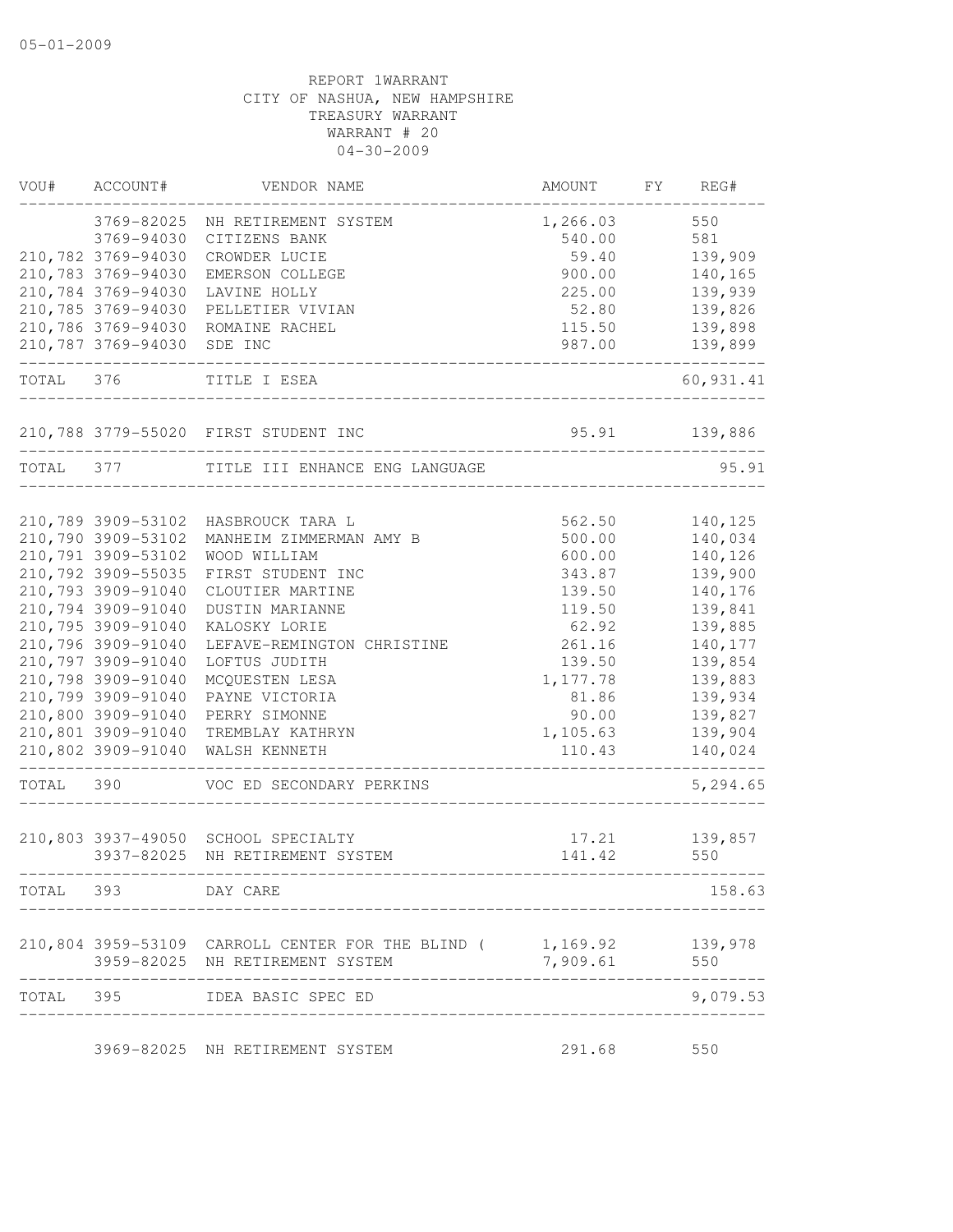|           | VOU# ACCOUNT# | VENDOR NAME            | AMOUNT | <b>FY</b> | REG#   |
|-----------|---------------|------------------------|--------|-----------|--------|
|           |               |                        |        |           |        |
| TOTAL 396 |               | IDEA PRESCHOOL SPEC ED |        |           | 291.68 |
|           |               |                        |        |           |        |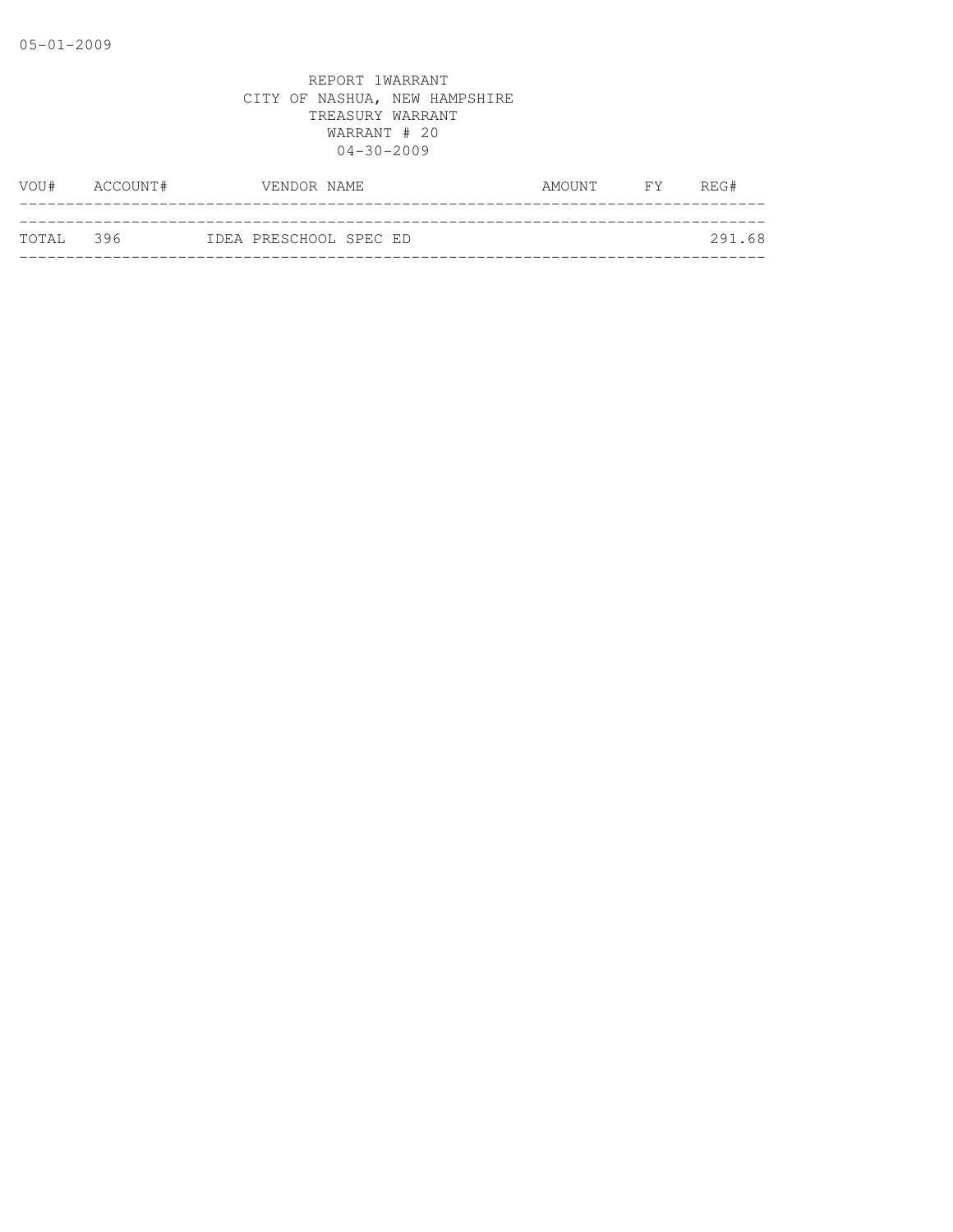| VOU#              | ACCOUNT#                              | VENDOR NAME                                                   | AMOUNT FY REG#           |                               |
|-------------------|---------------------------------------|---------------------------------------------------------------|--------------------------|-------------------------------|
| 284<br>285        | 412-110<br>412-110                    | AXNE DANIEL<br>ROOT DAVID                                     | 47.50<br>361.00          | 140,115<br>140,116            |
| TOTAL             | $412 - 11$                            | FINANCIAL SERVICES<br>PROPERTY TAXES                          |                          | 408.50                        |
|                   |                                       | 286 412-162 HILLSBOROUGH COUNTY TREASURER                     |                          | 30.84 140,199                 |
|                   |                                       | TOTAL 412-16 FINANCIAL SERVICES<br>INT & COST ON REDEMPTION   |                          | 30.84                         |
| 287<br>288<br>289 | 412-180<br>$412 - 180$<br>$412 - 180$ | BAILEY STEPHEN J<br>MIKULIS BENJAMIN M JR<br>ROBERTS VICTORIA | 77.00<br>61.00<br>280.00 | 140,114<br>140,113<br>140,112 |
|                   | TOTAL 412-18                          | FINANCIAL SERVICES<br>AUTO PERMITS                            |                          | 418.00                        |
|                   |                                       | 290 412-563 CITY OF NASHUA-MVR                                |                          | 35.00 139,352                 |
| TOTAL             |                                       | 412-56 FINANCIAL SERVICES<br>CASH - OVER & SHORT              |                          | 35.00                         |
| 291               | $413 - 203$                           | TREASURER STATE OF NH                                         | 2, 242.00 140, 350       |                               |
|                   | TOTAL 413-20                          | CITY CLERK'S OFFICE<br>MARRIAGE LICENSES                      |                          | 2,242.00                      |
| 291               | 413-293                               | TREASURER STATE OF NH                                         |                          | 38.00 140,350                 |
|                   | TOTAL 413-29                          | CITY CLERK'S OFFICE<br>CIVIL UNIONS                           |                          | 38.00                         |
|                   |                                       | 291 413-303 TREASURER STATE OF NH                             | 9,601.00                 | 140,350                       |
|                   | TOTAL 413-30                          | CITY CLERK'S OFFICE<br>CERTIFIED COPIES                       |                          | 9,601.00                      |
| 292               | $431 - 314$                           | CITY OF NASHUA                                                | 8.26                     | 140,243                       |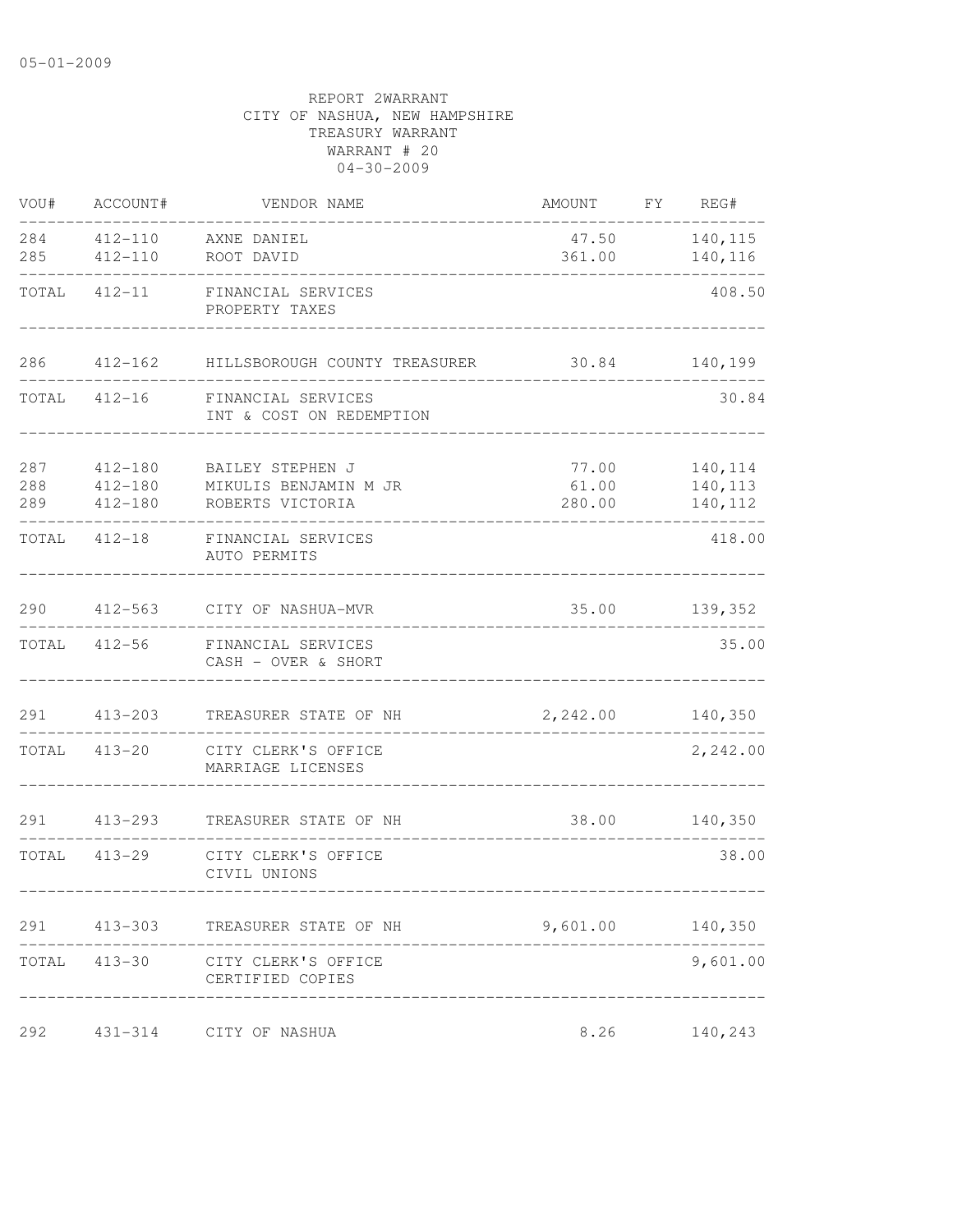| VOU#  | ACCOUNT#    | VENDOR NAME                              | AMOUNT | FY | REG#    |
|-------|-------------|------------------------------------------|--------|----|---------|
| TOTAL | $431 - 31$  | POLICE DEPARTMENT<br>SALE OF PHOTOCOPIES |        |    | 8.26    |
| 293   | $472 - 224$ | TWENTY COTTON ROAD, LLC                  | 900.00 |    | 140,395 |
| TOTAL | $472 - 22$  | PLANNING<br>VAR & SPECIAL EXCEPTION FEES |        |    | 900.00  |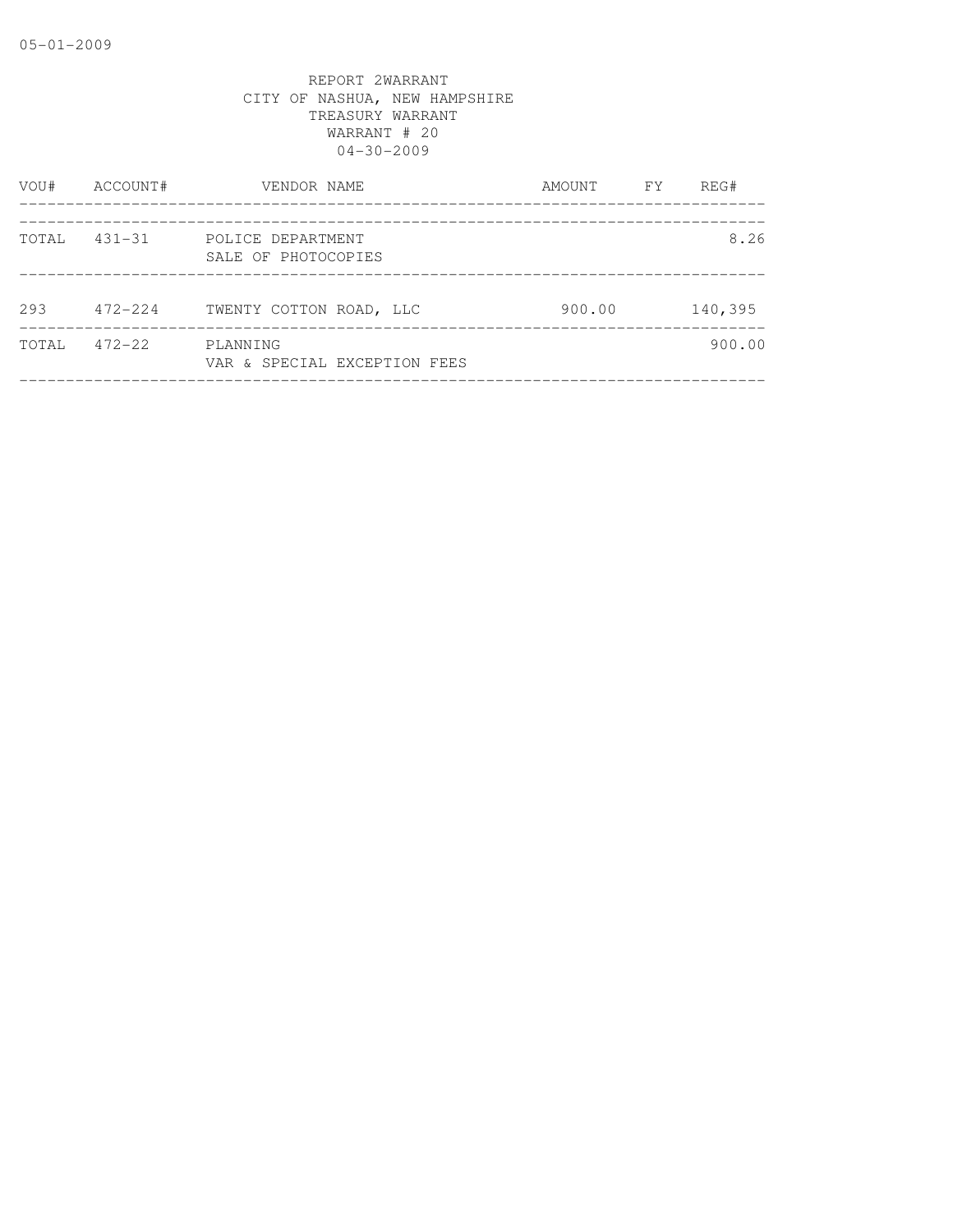| VOU#  | ACCOUNT#      | VENDOR NAME                          | AMOUNT    | FY. | REG#       |
|-------|---------------|--------------------------------------|-----------|-----|------------|
| 294   | 501-53166     | ALUKONIS DAVID J                     | 3,500.00  |     | 139,801    |
| 295   | 501-98029     | <b>BAGEL ALLEY</b>                   | 53.45     |     | 140,085    |
| 296   | 501-98029     | CITY OF NASHUA/PETTY CASH            | 121.69    |     | 139,354    |
| 297   | 501-72010     | CONWAY OFFICE PRODUCTS LLC           | 94.50     |     | 139,521    |
| 298   | $501 - 66025$ | GE CAPITAL INC                       | 116.47    |     | 139,732    |
| 299   | 501-94005     | LOZEAU DONNALEE                      | 69.43     |     | 140,244    |
| 300   | $501 - 31050$ | VERIZON WIRELESS                     | 65.07     |     | 140,420    |
| TOTAL | 501           | MAYOR'S OFFICE                       |           |     | 4,020.61   |
|       |               |                                      |           |     |            |
| 301   | 502-51015     | CITIZENS BANK                        | 25.00     |     | 581        |
| 302   | 502-91015     | CITY OF NASHUA/PETTY CASH            | 26.20     |     | 139,354    |
| 303   | 502-72010     | CONWAY OFFICE PRODUCTS LLC           | 90.00     |     | 139,521    |
| 304   | 502-51030     | EDWARDS ANGELL PALMER & DODGE        | 15,000.00 |     | 140,356    |
| 305   | 502-51010     | HILLSBOROUGH COUNTY TREASURER        | 26.42     |     | 140,199    |
| 306   | 502-49025     | LEXIS PUBLISHING                     | 104.60    |     | 140, 417   |
| 307   | 502-49025     | MATTHEW BENDER & CO INC              | 79.50     |     | 140,421    |
| 308   | 502-31050     | MCNAMEE JAMES M                      | 44.99     |     | 140,245    |
| 309   | 502-51015     | SANSOUCY GEORGE E PE LLC             | 6, 176.25 |     | 139, 471   |
| 310   | 502-94020     | SHEEHAN PHINNEY BASS & GREEN         | 215.00    |     | 140,320    |
| 311   | 502-51030     | SHEEHAN PHINNEY BASS & GREEN         | 372.52    |     | 139,692    |
| 312   | $502 - 41015$ | STAPLES BUSINESS ADVANTAGE           | 179.99    |     | 139,774    |
| TOTAL | 502           | LEGAL DEPARTMENT                     |           |     | 22,340.47  |
| 313   |               | 503-72010 CONWAY OFFICE PRODUCTS LLC | 168.00    |     | 139,521    |
| TOTAL | 503           | BOARD OF ALDERMEN                    |           |     | 168.00     |
|       |               |                                      |           |     |            |
| 314   | 505-81058     | BRIDGES DOMESTIC & SEXUAL VIOL       | 7,500.00  |     | 139,432    |
| 315   | 505-81135     | CITY YEAR NH                         | 1,250.00  |     | 140,383    |
| 316   | 505-81020     | COMMUNITY COUNCIL MENTAL HEALT       | 3,750.00  |     | 139,388    |
| 317   | 505-81053     | LAMPREY HEALTH CARE, INC             | 7,025.00  |     | 139,345    |
| 318   | 505-81073     | NASHUA PASTORAL CARE CENTER          | 7,000.00  |     | 139,773    |
| 318   | 505-81074     | NASHUA PASTORAL CARE CENTER          | 5,500.00  |     | 139,773    |
| 319   | 505-81078     | ST JOSEPH COMMUNITY SERVICES I       | 2,292.50  |     | 140,198    |
| TOTAL | 505           | CIVIC & COMM. ACTIVITIES             |           |     | 34, 317.50 |
|       |               |                                      |           |     |            |
| 320   | 506-31005     | BAYRING COMMUNICATIONS               | 2,165.63  |     | 140,379    |
| 321   | 506-31005     | DELL MARKETING LP                    | 298.79    |     | 139,489    |
| 322   | 506-31005     | FAIRPOINT COMMUNICATIONS             | 1,736.43  |     | 140,384    |
| 323   | 506-31005     | FAIRPOINT COMMUNICATIONS             | 416.49    |     | 140,387    |
| 324   | 506-31005     | PAETEC COMMUNICATIONS INC            | 5,073.79  |     | 140,312    |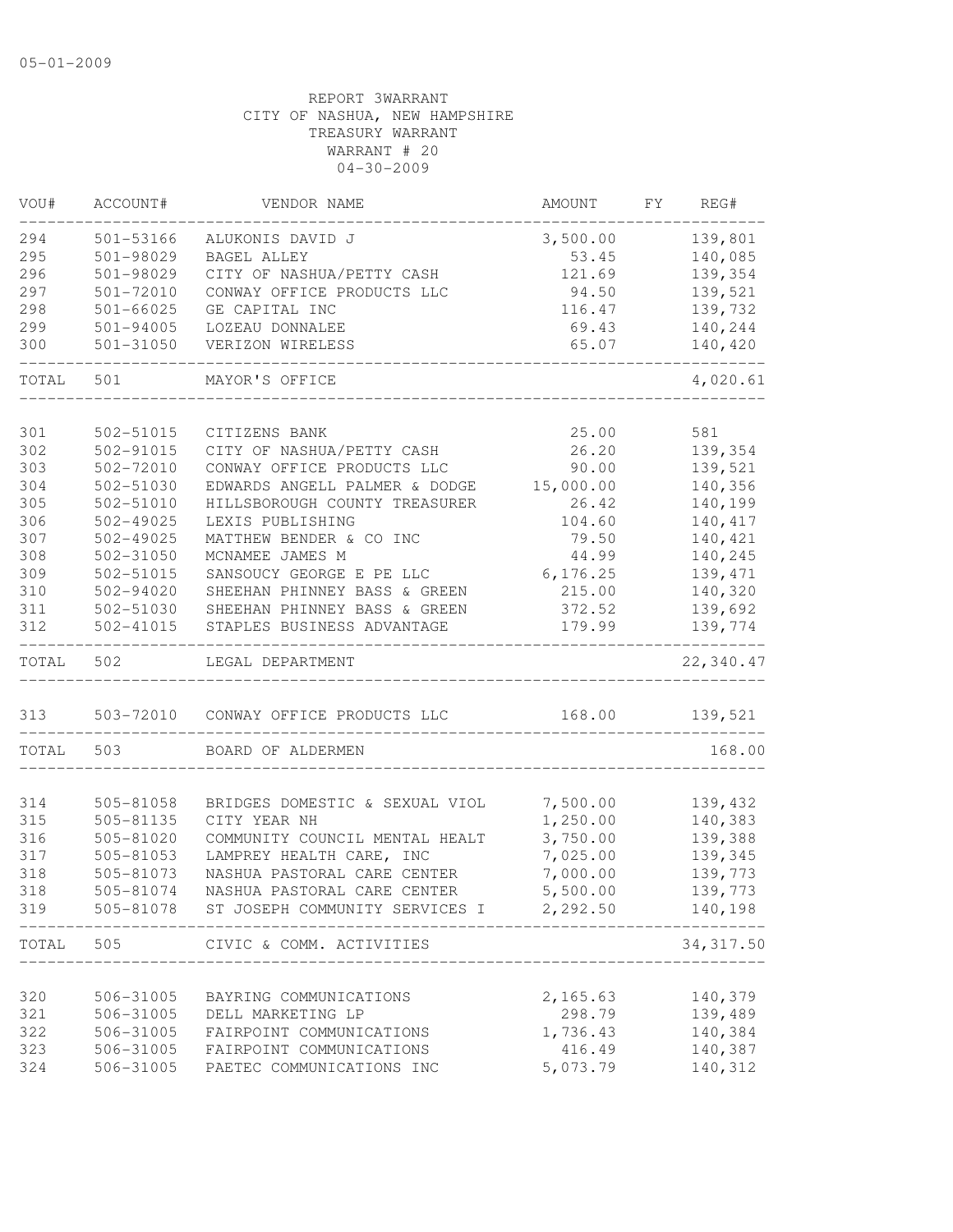| VOU#       | ACCOUNT#               | VENDOR NAME                                     | <b>AMOUNT</b>    | FY | REG#               |
|------------|------------------------|-------------------------------------------------|------------------|----|--------------------|
| 325        | 506-31005              | RESTOCKIT.COM<br>______________________________ | 13.78            |    | 140,094            |
| TOTAL      | 506                    | TELECOMMUNICATIONS                              |                  |    | 9,704.91           |
| 326        | 507-82020              | NH RETIREMENT SYSTEM                            | 128,964.88       |    | 550                |
| 326        | 507-82025              | NH RETIREMENT SYSTEM                            | 85, 136.95       |    | 550                |
| 326        | 507-82030              | NH RETIREMENT SYSTEM                            | 133,088.47       |    | 550                |
| 326        | 507-82035              | NH RETIREMENT SYSTEM                            | 236, 951.61      |    | 550                |
| 326        | 507-82040              | NH RETIREMENT SYSTEM                            | 69,829.74        |    | 550                |
| TOTAL      | 507                    | PENSIONS                                        |                  |    | 653, 971.65        |
| 327        |                        | 511-91005 CITY OF NASHUA/PETTY CASH             | 20.90            |    | 139,354            |
| 328        | 511-94010              | RON TURLEY ASSOCIATES INC                       | 349.00           |    | 139,708            |
| TOTAL      | 511                    | CITI-STAT (FORMERLY ADMIN SVS)                  |                  |    | 369.90             |
|            |                        |                                                 |                  |    |                    |
| 329        | 512-59095              | ANACOMP INC                                     | 466.54           |    | 139,435            |
| 330        | 512-66025              | CONWAY OFFICE PRODUCTS LLC                      | 94.50            |    | 139,521            |
| 330        | 512-72010              | CONWAY OFFICE PRODUCTS LLC                      | 369.00           |    | 139,521            |
| 332        | 512-94005              | NHGFOA                                          | 480.00           |    | 139,351            |
| 331        | 512-94005              | NHGFOA                                          | 100.00           |    | 140,319            |
| 332<br>333 | 512-95005              | NHGFOA                                          | 25.00            |    | 139,351            |
| 334        | 512-43005<br>512-43005 | POSTMASTER<br>PRINTGRAPHICS OF MAINE            | 132.00<br>800.00 |    | 139,356<br>572     |
| 335        | 512-94010              | QAMARUDEEN MO                                   | 1,000.00         |    |                    |
| 336        | 512-41015              | STAPLES BUSINESS ADVANTAGE                      | 454.66           |    | 140,246<br>139,774 |
| 336        | 512-41055              | STAPLES BUSINESS ADVANTAGE                      | 172.85           |    | 139,774            |
| 337        | 512-43005              | UNITED PARCEL SERVICE                           | 21.94            |    | 140,422            |
| TOTAL      | 512                    | FINANCIAL SERVICES                              |                  |    | 4,116.49           |
| 338        | 513-41015              | ANCO SIGNS & STAMPS INC                         | 38.00            |    | 139,676            |
| 338        | 513-43005              | ANCO SIGNS & STAMPS INC                         | 6.85             |    | 139,676            |
| 339        | 513-91005              | BERGERON PAUL                                   |                  |    |                    |
| 340        | 513-72010              | CONWAY OFFICE PRODUCTS LLC                      | 155.10<br>626.89 |    | 140,247<br>139,521 |
| 341        | 513-95005              | NHAG                                            | 15.00            |    | 140,382            |
| 342        | 513-59100              | OCCUPATIONAL DRUG TESTING LLC                   | 260.00           |    | 139,649            |
| 343        | 513-41015              |                                                 | 100.52           |    | 139,774            |
| 344        |                        | STAPLES BUSINESS ADVANTAGE                      | 4.00             |    |                    |
|            | 513-43005              | TREASURER STATE OF NH                           |                  |    | 139,397            |
| 344        | 513-49075              | TREASURER STATE OF NH                           | 135.00           |    | 139,397            |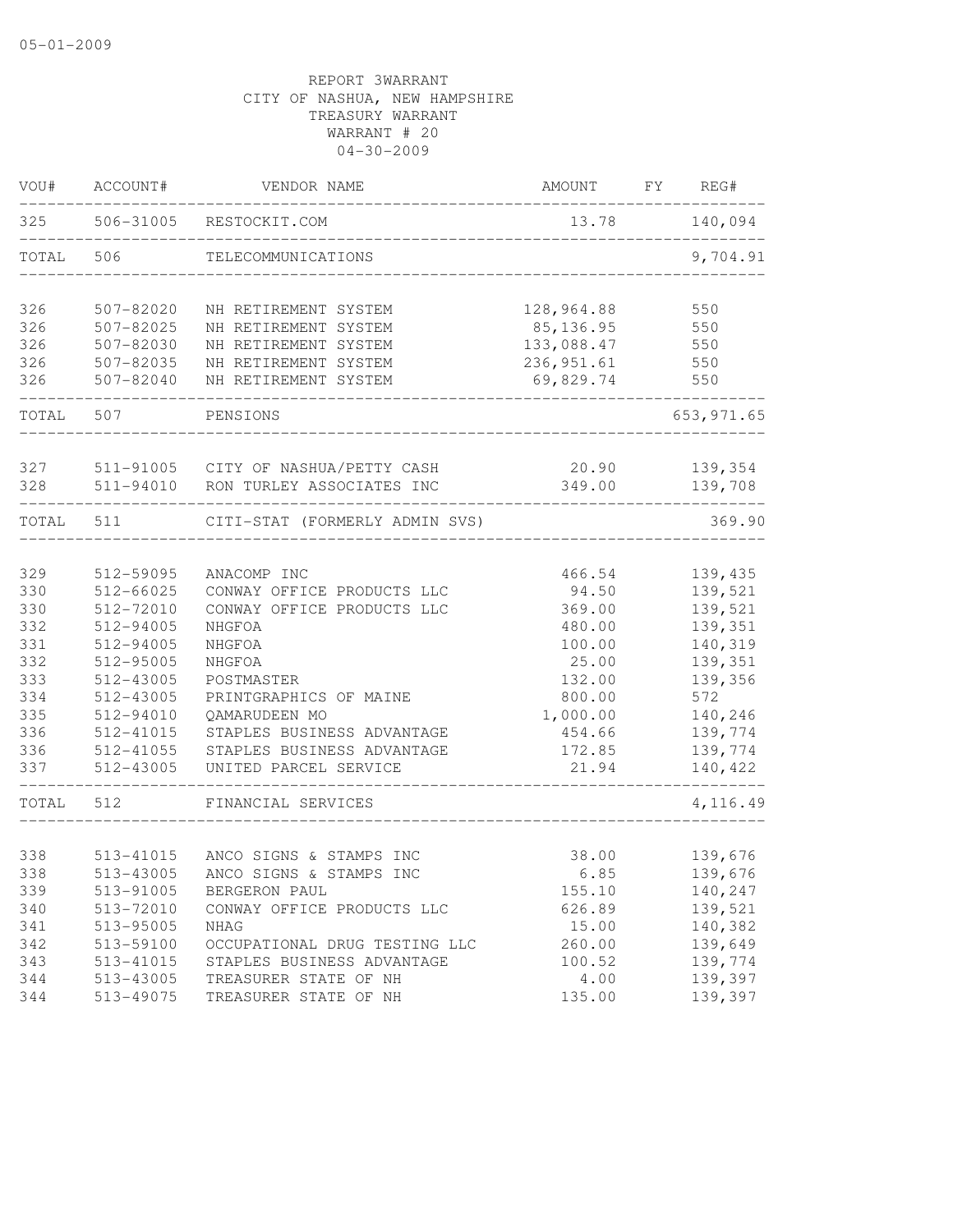| VOU#       | ACCOUNT#               | VENDOR NAME                                              | AMOUNT          | FY.<br>REG#        |
|------------|------------------------|----------------------------------------------------------|-----------------|--------------------|
| TOTAL      | 513                    | CITY CLERK'S OFFICE                                      |                 | 1,341.36           |
| 345        | 514-72010              | CONWAY OFFICE PRODUCTS LLC                               | 90.00           | 139,521            |
| TOTAL      | 514                    | INSURANCE-PROPERTY & CASUALTY                            |                 | 90.00              |
| 345        | 515-72010              | CONWAY OFFICE PRODUCTS LLC                               | 276.51          | 139,521            |
| 346<br>346 | 515-41005<br>515-41015 | STAPLES BUSINESS ADVANTAGE<br>STAPLES BUSINESS ADVANTAGE | 151.58<br>29.99 | 139,774<br>139,774 |
| TOTAL      | 515                    | HUMAN RESOURCES                                          |                 | 458.08             |
| 347        | 516-54016              | CLASSIFIED CONNECTION                                    | 312.50          | 139,628            |
| 348        | 516-41015              | CONWAY OFFICE PRODUCTS LLC                               | 646.84          | 139,521            |
| 348        | 516-72010              | CONWAY OFFICE PRODUCTS LLC                               | 7,441.45        | 139,521            |
| 349        | 516-54016              | MASSACHUSETTS MUNICIPAL ASSOCI                           | 105.00          | 140,322            |
| 350        | 516-66030              | PITNEY BOWES                                             | 1,020.00        | 140,406            |
| 351        | 516-41015              | STAPLES BUSINESS ADVANTAGE                               | 38.14           | 139,774            |
| 352        | 516-54006              | TELEGRAPH PUBLISHING COMPANY                             | 165.15          | 140,202            |
| 352        | 516-54011              | TELEGRAPH PUBLISHING COMPANY                             | 458.75          | 140,202            |
| 352        | 516-54016              | TELEGRAPH PUBLISHING COMPANY                             | 2,539.00        | 140,202            |
| 353        | 516-54016              | THE LOWELL PUBLISHING CO                                 | 1,839.80        | 140,323            |
| 354        | 516-54006              | UNION LEADER CORPORATION                                 | 146.80          | 140,315            |
| 354        | 516-54016              | UNION LEADER CORPORATION                                 | 1,706.44        | 140,315            |
| TOTAL      | 516                    | PURCHASING DEPARTMENT                                    |                 | 16, 419.87         |
| 355        | 517-59100              | BAIN PEST CONTROL SERVICE INC                            | 95.00           | 140,209            |
| 355        | 517-59135              | BAIN PEST CONTROL SERVICE INC                            | 150.00          | 140,209            |
| 356        | 517-64192              | BATTERIES PLUS                                           | 72.99           | 139,735            |
| 357        | 517-75023              | CHICK BEAULIEU, INC                                      | 1,900.00        | 139,767            |
| 358        | 517-75023              | CITY OF NASHUA/PETTY CASH                                | 41.10           | 139,354            |
| 359        | 517-75160              | DAVID M SMITH                                            | 303.40          | 140,102            |
| 360        | 517-75160              | HARRY W WELLS & SON INC                                  | 84.00           | 139,926            |
| 361        | 517-42005              | HOME DEPOT CREDIT SERVICES                               | 50.64           | 140,324            |
| 361        | 517-42010              | HOME DEPOT CREDIT SERVICES                               | 70.65           | 140,324            |
| 362        | 517-75130              | J LAWRENCE HALL INC                                      | 327.50          | 140,221            |
| 363        | 517-75105              | M & M ELECTRICAL SUPPLY CO INC                           | 151.09          | 140,181            |
| 364        | 517-34015              | NATIONAL GRID                                            | 2,479.35        | 140,369            |
| 365        | 517-74085              | NEVERETTS SEW & VAC INC                                  | 124.90          | 139,421            |
| 366        | 517-33005              | PENNICHUCK WATER                                         | 538.09          | 140,332            |
| 367        | 517-75023              | PROTECTION ONE INC                                       | 200.00          | 140,351            |
| 368        | 517-32005              | PUBLIC SERVICE OF NH                                     | 6,188.59        | 140,407            |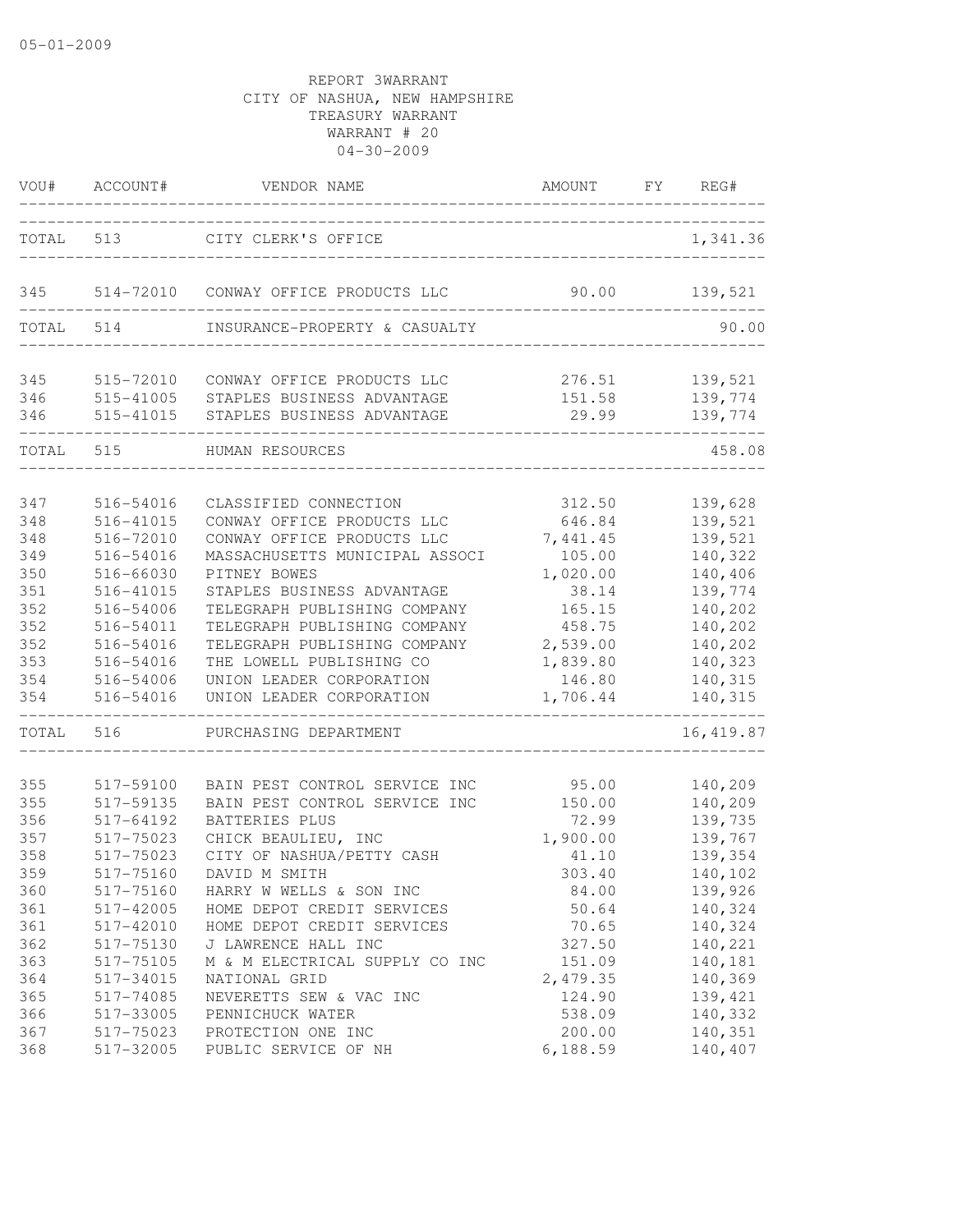| VOU#  | ACCOUNT#  | VENDOR NAME                    | AMOUNT   | FY | REG#       |
|-------|-----------|--------------------------------|----------|----|------------|
| 369   | 517-79030 | SIMPLEXGRINNELL                | 335.00   |    | 139,382    |
| 370   | 517-75015 | THE METRO GROUP INC            | 89.00    |    | 139,636    |
| 371   | 517-42010 | W E AUBUCHON COMPANY INC       | 26.98    |    | 139,400    |
| 371   | 517-75023 | W E AUBUCHON COMPANY INC       | 28.75    |    | 139,400    |
| TOTAL | 517       | BUILDING MAINT - CITY ADMIN    |          |    | 13, 257.03 |
| 372   | 519-72010 | CONWAY OFFICE PRODUCTS LLC     | 90.00    |    | 139,521    |
| 373   | 519-91005 | MARINO ANGELO                  | 166.90   |    | 139,660    |
| 374   | 519-41005 | STAPLES BUSINESS ADVANTAGE     | 117.56   |    | 139,774    |
| TOTAL | 519       | ASSESSORS                      |          |    | 374.46     |
| 375   | 520-34015 | NATIONAL GRID                  | 502.32   |    | 140,369    |
| 376   | 520-32005 | PENNICHUCK WATER               | 38.37    |    | 140,332    |
| 377   | 520-32005 | PSNH                           | 425.64   |    | 140,402    |
| TOTAL | 520       | HUNT BUILDING                  |          |    | 966.33     |
|       |           |                                |          |    |            |
| 378   | 522-31050 | CITIZENS BANK                  | 20.00    |    | 581        |
| 378   | 522-45120 | CITIZENS BANK                  | 38.56    |    | 581        |
| 378   | 522-49025 | CITIZENS BANK                  | 23.76    |    | 581        |
| 378   | 522-64040 | CITIZENS BANK                  | 78.00    |    | 581        |
| 378   | 522-64045 | CITIZENS BANK                  | 443.90   |    | 581        |
| 378   | 522-74035 | CITIZENS BANK                  | 19.95    |    | 581        |
| 379   | 522-74030 | COMPUTER HUT OF N E INC        | 139.00   |    | 140,213    |
| 380   | 522-31040 | MCMULLEN DAN                   | 56.40    |    | 140,248    |
| 381   | 522-94005 | MOLONY JAMES                   | 640.63   |    | 140,249    |
| 382   | 522-41015 | STAPLES BUSINESS ADVANTAGE     | 64.65    |    | 139,774    |
| 383   | 522-43005 | UNITED PARCEL SERVICE          | 84.85    |    | 140,422    |
| TOTAL | 522       | INFORMATION TECHNOLOGY         |          |    | 1,609.70   |
| 384   | 524-64045 | DELL MARKETING LP              | 217.02   |    | 139,489    |
| 385   | 524-64040 | GOVCONNECTION INC              | 788.72   |    | 139,376    |
| 385   | 524-64045 | GOVCONNECTION INC              | 155.00   |    | 139,376    |
| TOTAL | 524       | COMPUTERS - CITYWIDE           |          |    | 1,160.74   |
|       |           |                                |          |    |            |
| 386   | 531-46040 | ALL SPORTS HEROES UNIFORMS,    | 17.45    |    | 139,502    |
| 387   | 531-64192 | AMERICAN LOCKER SECURITY SYSTE | 790.00   |    | 139,583    |
| 388   | 531-75023 | B & S LOCKSMITH INC            | 1,291.20 |    | 139,623    |
| 389   | 531-59100 | BAER ALEXANDRA                 | 295.00   |    | 139,588    |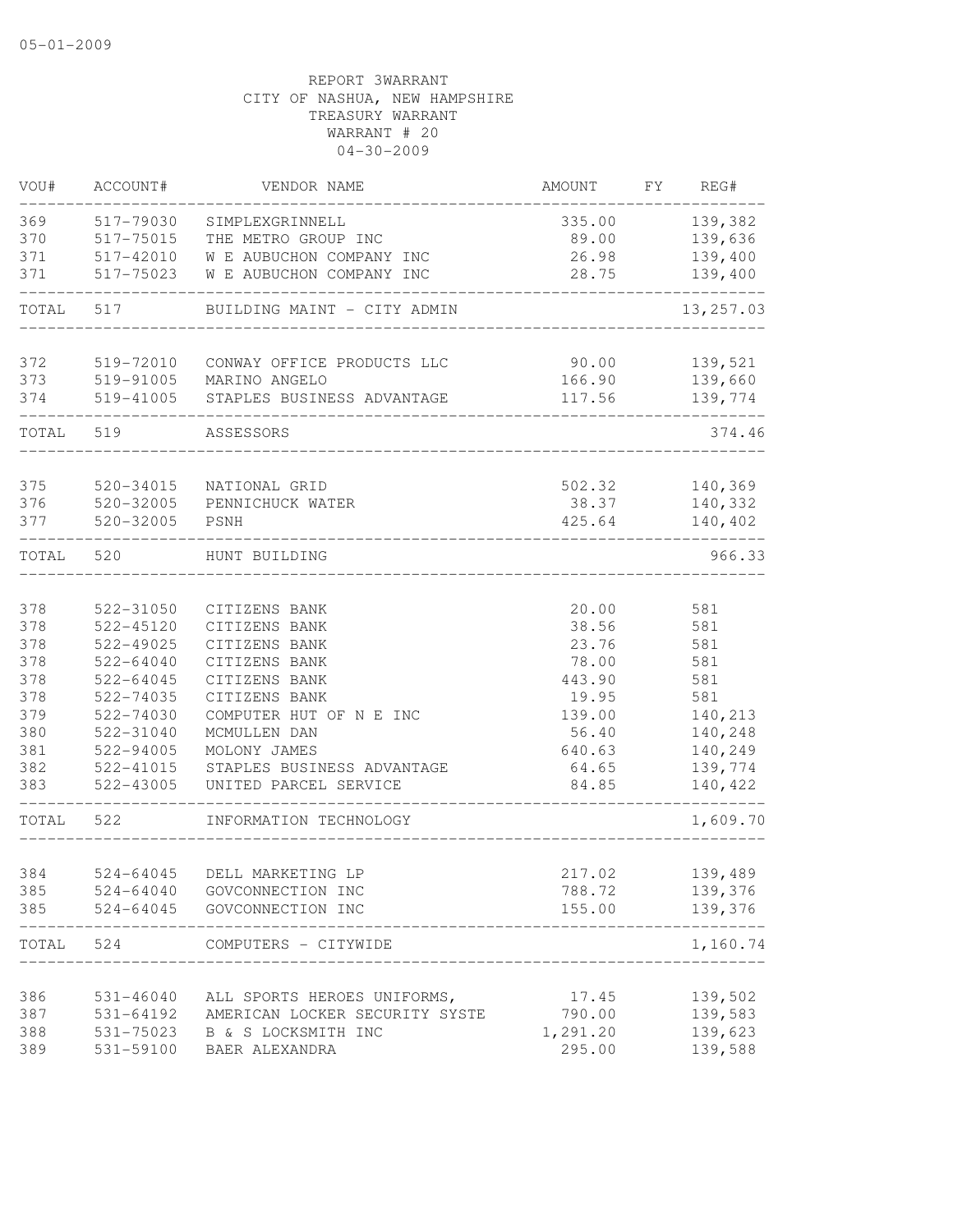| VOU# | ACCOUNT#      | VENDOR NAME                    | AMOUNT    | FΥ | REG#    |
|------|---------------|--------------------------------|-----------|----|---------|
| 390  | 531-46040     | BAILEY DAVID                   | 197.69    |    | 140,253 |
| 391  | 531-45920     | BALLANTINE ELAINE              | 180.00    |    | 140,096 |
| 392  | 531-94010     | BATTAGLIA BRIAN                | 500.00    |    | 140,279 |
| 393  | 531-49075     | BATTERIES PLUS                 | 171.75    |    | 139,735 |
| 394  | 531-94005     | BECOTTE KAREN                  | 177.00    |    | 140,254 |
| 395  | 531-75023     | BELLETETES INC                 | 16.80     |    | 139,552 |
| 395  | 531-78007     | BELLETETES INC                 | 28.49     |    | 139,552 |
| 396  | 531-46030     | BEN'S UNIFORMS                 | 316.00    |    | 140,215 |
| 396  | $531 - 46040$ | BEN'S UNIFORMS                 | 2,159.94  |    | 140,215 |
| 396  | $531 - 46045$ | BEN'S UNIFORMS                 | 765.00    |    | 140,215 |
| 397  | 531-78007     | BEST FORD/BEST CYCLE           | 451.23    |    | 139,393 |
| 398  | 531-91025     | BROOKS NICOLE                  | 44.00     |    | 140,264 |
| 399  | 531-46040     | BUKUNT JEFFERY                 | 113.84    |    | 140,278 |
| 400  | 531-46040     | CAMACHO CARLOS                 | 323.27    |    | 140,265 |
| 401  | 531-59100     | CANAL ART & FRAMING            | 94.00     |    | 139,967 |
| 402  | 531-78007     | CARPARTS OF NASHUA             | 9.49      |    | 139,392 |
| 403  | 531-64192     | CATALOG MARKETPLACE INC        | 278.35    |    | 140,097 |
| 404  | 531-45125     | CDW GOVERNMENT INC             | 127.62    |    | 139,851 |
| 405  | 531-45220     | CHARRON MEDICAL SERVICES       | 58.36     |    | 139,433 |
| 406  | 531-59100     | CITY OF NASHUA                 | 20.00     |    | 140,261 |
| 406  | 531-95000     | CITY OF NASHUA                 | 12.00     |    | 140,261 |
| 407  | 531-53065     | COMMISSION ON ACCREDITATION FO | 5,431.00  |    | 139,396 |
| 408  | 531-72010     | CONWAY OFFICE PRODUCTS LLC     | 2,664.73  |    | 139,521 |
| 409  | 531-46040     | CROSSON KYLE                   | 59.50     |    | 140,273 |
| 410  | 531-45125     | DELL MARKETING LP              | 212.32    |    | 139,489 |
| 411  | 531-94010     | DICKERSON RONALD               | 508.50    |    | 140,267 |
| 412  | 531-78007     | DONOVAN EQUIPMENT CO INC       | 312.90    |    | 139,427 |
| 413  | 531-46040     | DUMAIS RANDY                   | 311.90    |    | 140,277 |
| 413  | 531-91025     | DUMAIS RANDY                   | 44.00     |    | 140,277 |
| 414  | 531-95000     | DUNN MICHAEL J                 | 50.00     |    | 140,260 |
| 415  | 531-31020     | FAIRPOINT COMMUNICATIONS       | 402.62    |    | 140,384 |
| 416  | 531-31025     | FAIRPOINT COMMUNICATIONS       | 359.24    |    | 140,387 |
| 417  | 531-48015     | FLEET SERVICES                 | 599.03    |    | 139,609 |
| 418  | 531-45920     | FORENSICS SOURCE               | 107.78    |    | 139,743 |
| 419  | 531-94005     | GAPHARDT CLARK                 | 484.00    |    | 140,266 |
| 420  | 531-53125     | GAUTIER KURT                   | 250.00    |    | 140,262 |
| 420  | 531-98035     | GAUTIER KURT                   |           |    | 140,262 |
|      |               |                                | 140.81    |    |         |
| 421  | 531-66025     | GE CAPITAL INC                 | 1, 113.28 |    | 139,732 |
| 422  | 531-46040     | GEORGE'S APPAREL               | 354.00    |    | 139,457 |
| 423  | 531-98035     | GOOD MORNING SALES INC         | 116.00    |    | 139,772 |
| 424  | 531-46040     | GOODRIDGE JOHN                 | 64.97     |    | 140,275 |
| 425  | 531-78065     | GOODYEAR WHOLESALE TIRE CENTER | 2,002.20  |    | 139,705 |
| 426  | 531-41015     | GRANITE STATE STAMPS INC       | 9.73      |    | 139,720 |
| 427  | 531-94005     | HANNON PATRICK                 | 44.00     |    | 140,263 |
| 428  | 531-42000     | HOME DEPOT CREDIT SERVICES     | 250.76    |    | 140,363 |
| 428  | 531-75023     | HOME DEPOT CREDIT SERVICES     | 85.47     |    | 140,363 |
| 428  | 531-78007     | HOME DEPOT CREDIT SERVICES     | 17.94     |    | 140,363 |
| 429  | 531-49025     | INFO USA                       | 252.00    |    | 140,375 |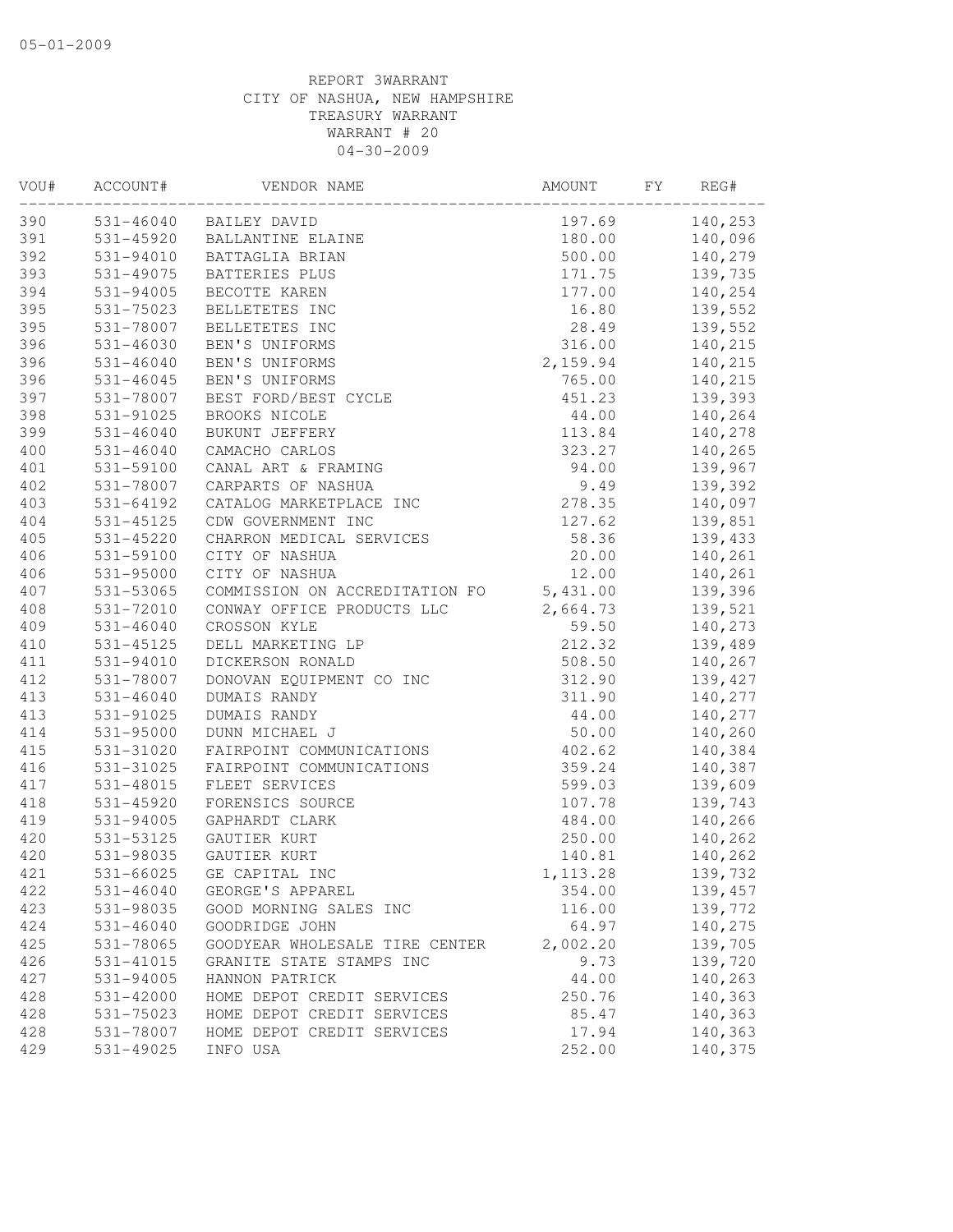| 531-75023<br>690.00<br>139,484<br>INNER CITY MATERIALS LLC<br>531-45220<br>INTERSTATE ARMS CORP<br>65.00<br>139,438<br>220.00<br>139,438<br>531-64192<br>INTERSTATE ARMS CORP<br>432<br>531-78007<br>IRWIN MARINE<br>365.00<br>139,771<br>433<br>140,221<br>531-75130<br>J LAWRENCE HALL INC<br>1,744.83<br>531-53125<br>KARLIS ANDREW<br>200.00<br>140,259<br>531-94005<br>KARLIS ANDREW<br>140,259<br>44.00<br>435<br>140,252<br>531-94005<br>LAROCHE PETER<br>176.00<br>436<br>334.64<br>$531 - 45005$<br>LAW ENFORCEMENT TARGETS INC<br>139,635<br>437<br>239.88<br>140,280<br>531-53125<br>LIMA JAMES<br>LYNN PEAVEY CO<br>252.95<br>139,384<br>$531 - 45920$<br>531-78007<br>MAC MULKIN CHEVROLET INC<br>714.46<br>140,186<br>439<br>531-78075<br>MAC MULKIN CHEVROLET INC<br>798.29<br>140,186<br>439<br>49.95<br>531-78100<br>MAC MULKIN CHEVROLET INC<br>140,186<br>140,281<br>$531 - 46040$<br>MALONEY JAMES<br>145.46<br>531-78007<br>MHQ MUNICIPAL VEHICLES<br>139,620<br>842.00<br>44.00<br>140,258<br>531-91025<br>MORIARTY TODD<br>531-95000<br>50.00<br>140,258<br>MORIARTY TODD<br>357.34<br>140,272<br>$531 - 46040$<br>MOUSHEGIAN MICHAEL<br>NASHUA WALLPAPER & PAINT CO<br>57.98<br>139,576<br>$531 - 75023$<br>531-34015<br>NATIONAL GRID<br>1,578.65<br>140,369<br>531-95000<br>NATIONAL TACTICAL OFFICERS ASS<br>150.00<br>140,416<br>531-64080<br>NAULTS CYCLERY<br>539.88<br>140,118<br>531-94005<br>110.00<br>140,388<br>NH DMV<br>60.20<br>140,228<br>531-78007<br>NORTHERN FOREIGN CAR PARTS INC<br>30.86<br>139,418<br>531-78007<br>NYTECH SUPPLY CO<br>139,649<br>531-53045<br>OCCUPATIONAL DRUG TESTING LLC<br>180.00<br>531-31025<br>PAETEC COMMUNICATIONS INC<br>617.31<br>140,312<br>PAETEC COMMUNICATIONS INC<br>531-31040<br>308.79<br>140,312<br>531-74092<br>PAULSON E Z<br>75.31<br>140,251<br>508.50<br>531-94010<br>PEACH CHRISTOPHER<br>140,276<br>531-33005<br>16.55<br>140,332<br>PENNICHUCK WATER<br>PETTY CASH<br>531-41015<br>21.98<br>140,268<br>22.07<br>140,268<br>531-48015<br>PETTY CASH<br>.75<br>140,268<br>531-91025<br>PETTY CASH<br>14.99<br>140,269<br>531-45220<br>PETTY CASH<br>531-48015<br>PETTY CASH<br>30.00<br>140,269<br>531-98035<br>PETTY CASH<br>110.00<br>140,270<br>531-41015<br>27.40<br>140,271<br>PETTY CASH<br>531-42000<br>14.56<br>140,271<br>PETTY CASH<br>531-43005<br>6.43<br>140,271<br>PETTY CASH<br>531-75023<br>55.80<br>140,271<br>PETTY CASH<br>17.00<br>140,271<br>531-78007<br>PETTY CASH<br>531-66030<br>744.00<br>140,406<br>PITNEY BOWES<br>531-32035<br>295.69<br>140,402<br>PSNH<br>139,598<br>531-78007<br>ROBBINS AUTO PARTS INC<br>98.75<br>531-91025<br>ROUSSEAU JOSEPH<br>44.00<br>140,274<br>531-98035<br>RSVP/SNHS INC<br>88.00<br>140,381 | VOU# | ACCOUNT# | VENDOR NAME | AMOUNT | FΥ | REG# |
|------------------------------------------------------------------------------------------------------------------------------------------------------------------------------------------------------------------------------------------------------------------------------------------------------------------------------------------------------------------------------------------------------------------------------------------------------------------------------------------------------------------------------------------------------------------------------------------------------------------------------------------------------------------------------------------------------------------------------------------------------------------------------------------------------------------------------------------------------------------------------------------------------------------------------------------------------------------------------------------------------------------------------------------------------------------------------------------------------------------------------------------------------------------------------------------------------------------------------------------------------------------------------------------------------------------------------------------------------------------------------------------------------------------------------------------------------------------------------------------------------------------------------------------------------------------------------------------------------------------------------------------------------------------------------------------------------------------------------------------------------------------------------------------------------------------------------------------------------------------------------------------------------------------------------------------------------------------------------------------------------------------------------------------------------------------------------------------------------------------------------------------------------------------------------------------------------------------------------------------------------------------------------------------------------------------------------------------------------------------------------------------------------------------------------------------------------------------------------------------------------------------------------------------------------------------------------------------------------------------------------------------------------------------------------------------------------------------------------------------------|------|----------|-------------|--------|----|------|
|                                                                                                                                                                                                                                                                                                                                                                                                                                                                                                                                                                                                                                                                                                                                                                                                                                                                                                                                                                                                                                                                                                                                                                                                                                                                                                                                                                                                                                                                                                                                                                                                                                                                                                                                                                                                                                                                                                                                                                                                                                                                                                                                                                                                                                                                                                                                                                                                                                                                                                                                                                                                                                                                                                                                                | 430  |          |             |        |    |      |
|                                                                                                                                                                                                                                                                                                                                                                                                                                                                                                                                                                                                                                                                                                                                                                                                                                                                                                                                                                                                                                                                                                                                                                                                                                                                                                                                                                                                                                                                                                                                                                                                                                                                                                                                                                                                                                                                                                                                                                                                                                                                                                                                                                                                                                                                                                                                                                                                                                                                                                                                                                                                                                                                                                                                                | 431  |          |             |        |    |      |
|                                                                                                                                                                                                                                                                                                                                                                                                                                                                                                                                                                                                                                                                                                                                                                                                                                                                                                                                                                                                                                                                                                                                                                                                                                                                                                                                                                                                                                                                                                                                                                                                                                                                                                                                                                                                                                                                                                                                                                                                                                                                                                                                                                                                                                                                                                                                                                                                                                                                                                                                                                                                                                                                                                                                                | 431  |          |             |        |    |      |
|                                                                                                                                                                                                                                                                                                                                                                                                                                                                                                                                                                                                                                                                                                                                                                                                                                                                                                                                                                                                                                                                                                                                                                                                                                                                                                                                                                                                                                                                                                                                                                                                                                                                                                                                                                                                                                                                                                                                                                                                                                                                                                                                                                                                                                                                                                                                                                                                                                                                                                                                                                                                                                                                                                                                                |      |          |             |        |    |      |
|                                                                                                                                                                                                                                                                                                                                                                                                                                                                                                                                                                                                                                                                                                                                                                                                                                                                                                                                                                                                                                                                                                                                                                                                                                                                                                                                                                                                                                                                                                                                                                                                                                                                                                                                                                                                                                                                                                                                                                                                                                                                                                                                                                                                                                                                                                                                                                                                                                                                                                                                                                                                                                                                                                                                                |      |          |             |        |    |      |
|                                                                                                                                                                                                                                                                                                                                                                                                                                                                                                                                                                                                                                                                                                                                                                                                                                                                                                                                                                                                                                                                                                                                                                                                                                                                                                                                                                                                                                                                                                                                                                                                                                                                                                                                                                                                                                                                                                                                                                                                                                                                                                                                                                                                                                                                                                                                                                                                                                                                                                                                                                                                                                                                                                                                                | 434  |          |             |        |    |      |
|                                                                                                                                                                                                                                                                                                                                                                                                                                                                                                                                                                                                                                                                                                                                                                                                                                                                                                                                                                                                                                                                                                                                                                                                                                                                                                                                                                                                                                                                                                                                                                                                                                                                                                                                                                                                                                                                                                                                                                                                                                                                                                                                                                                                                                                                                                                                                                                                                                                                                                                                                                                                                                                                                                                                                | 434  |          |             |        |    |      |
|                                                                                                                                                                                                                                                                                                                                                                                                                                                                                                                                                                                                                                                                                                                                                                                                                                                                                                                                                                                                                                                                                                                                                                                                                                                                                                                                                                                                                                                                                                                                                                                                                                                                                                                                                                                                                                                                                                                                                                                                                                                                                                                                                                                                                                                                                                                                                                                                                                                                                                                                                                                                                                                                                                                                                |      |          |             |        |    |      |
|                                                                                                                                                                                                                                                                                                                                                                                                                                                                                                                                                                                                                                                                                                                                                                                                                                                                                                                                                                                                                                                                                                                                                                                                                                                                                                                                                                                                                                                                                                                                                                                                                                                                                                                                                                                                                                                                                                                                                                                                                                                                                                                                                                                                                                                                                                                                                                                                                                                                                                                                                                                                                                                                                                                                                |      |          |             |        |    |      |
|                                                                                                                                                                                                                                                                                                                                                                                                                                                                                                                                                                                                                                                                                                                                                                                                                                                                                                                                                                                                                                                                                                                                                                                                                                                                                                                                                                                                                                                                                                                                                                                                                                                                                                                                                                                                                                                                                                                                                                                                                                                                                                                                                                                                                                                                                                                                                                                                                                                                                                                                                                                                                                                                                                                                                |      |          |             |        |    |      |
|                                                                                                                                                                                                                                                                                                                                                                                                                                                                                                                                                                                                                                                                                                                                                                                                                                                                                                                                                                                                                                                                                                                                                                                                                                                                                                                                                                                                                                                                                                                                                                                                                                                                                                                                                                                                                                                                                                                                                                                                                                                                                                                                                                                                                                                                                                                                                                                                                                                                                                                                                                                                                                                                                                                                                | 438  |          |             |        |    |      |
|                                                                                                                                                                                                                                                                                                                                                                                                                                                                                                                                                                                                                                                                                                                                                                                                                                                                                                                                                                                                                                                                                                                                                                                                                                                                                                                                                                                                                                                                                                                                                                                                                                                                                                                                                                                                                                                                                                                                                                                                                                                                                                                                                                                                                                                                                                                                                                                                                                                                                                                                                                                                                                                                                                                                                | 439  |          |             |        |    |      |
|                                                                                                                                                                                                                                                                                                                                                                                                                                                                                                                                                                                                                                                                                                                                                                                                                                                                                                                                                                                                                                                                                                                                                                                                                                                                                                                                                                                                                                                                                                                                                                                                                                                                                                                                                                                                                                                                                                                                                                                                                                                                                                                                                                                                                                                                                                                                                                                                                                                                                                                                                                                                                                                                                                                                                |      |          |             |        |    |      |
|                                                                                                                                                                                                                                                                                                                                                                                                                                                                                                                                                                                                                                                                                                                                                                                                                                                                                                                                                                                                                                                                                                                                                                                                                                                                                                                                                                                                                                                                                                                                                                                                                                                                                                                                                                                                                                                                                                                                                                                                                                                                                                                                                                                                                                                                                                                                                                                                                                                                                                                                                                                                                                                                                                                                                |      |          |             |        |    |      |
|                                                                                                                                                                                                                                                                                                                                                                                                                                                                                                                                                                                                                                                                                                                                                                                                                                                                                                                                                                                                                                                                                                                                                                                                                                                                                                                                                                                                                                                                                                                                                                                                                                                                                                                                                                                                                                                                                                                                                                                                                                                                                                                                                                                                                                                                                                                                                                                                                                                                                                                                                                                                                                                                                                                                                | 440  |          |             |        |    |      |
|                                                                                                                                                                                                                                                                                                                                                                                                                                                                                                                                                                                                                                                                                                                                                                                                                                                                                                                                                                                                                                                                                                                                                                                                                                                                                                                                                                                                                                                                                                                                                                                                                                                                                                                                                                                                                                                                                                                                                                                                                                                                                                                                                                                                                                                                                                                                                                                                                                                                                                                                                                                                                                                                                                                                                | 441  |          |             |        |    |      |
|                                                                                                                                                                                                                                                                                                                                                                                                                                                                                                                                                                                                                                                                                                                                                                                                                                                                                                                                                                                                                                                                                                                                                                                                                                                                                                                                                                                                                                                                                                                                                                                                                                                                                                                                                                                                                                                                                                                                                                                                                                                                                                                                                                                                                                                                                                                                                                                                                                                                                                                                                                                                                                                                                                                                                | 442  |          |             |        |    |      |
|                                                                                                                                                                                                                                                                                                                                                                                                                                                                                                                                                                                                                                                                                                                                                                                                                                                                                                                                                                                                                                                                                                                                                                                                                                                                                                                                                                                                                                                                                                                                                                                                                                                                                                                                                                                                                                                                                                                                                                                                                                                                                                                                                                                                                                                                                                                                                                                                                                                                                                                                                                                                                                                                                                                                                | 442  |          |             |        |    |      |
|                                                                                                                                                                                                                                                                                                                                                                                                                                                                                                                                                                                                                                                                                                                                                                                                                                                                                                                                                                                                                                                                                                                                                                                                                                                                                                                                                                                                                                                                                                                                                                                                                                                                                                                                                                                                                                                                                                                                                                                                                                                                                                                                                                                                                                                                                                                                                                                                                                                                                                                                                                                                                                                                                                                                                | 443  |          |             |        |    |      |
|                                                                                                                                                                                                                                                                                                                                                                                                                                                                                                                                                                                                                                                                                                                                                                                                                                                                                                                                                                                                                                                                                                                                                                                                                                                                                                                                                                                                                                                                                                                                                                                                                                                                                                                                                                                                                                                                                                                                                                                                                                                                                                                                                                                                                                                                                                                                                                                                                                                                                                                                                                                                                                                                                                                                                | 444  |          |             |        |    |      |
|                                                                                                                                                                                                                                                                                                                                                                                                                                                                                                                                                                                                                                                                                                                                                                                                                                                                                                                                                                                                                                                                                                                                                                                                                                                                                                                                                                                                                                                                                                                                                                                                                                                                                                                                                                                                                                                                                                                                                                                                                                                                                                                                                                                                                                                                                                                                                                                                                                                                                                                                                                                                                                                                                                                                                | 445  |          |             |        |    |      |
|                                                                                                                                                                                                                                                                                                                                                                                                                                                                                                                                                                                                                                                                                                                                                                                                                                                                                                                                                                                                                                                                                                                                                                                                                                                                                                                                                                                                                                                                                                                                                                                                                                                                                                                                                                                                                                                                                                                                                                                                                                                                                                                                                                                                                                                                                                                                                                                                                                                                                                                                                                                                                                                                                                                                                | 446  |          |             |        |    |      |
|                                                                                                                                                                                                                                                                                                                                                                                                                                                                                                                                                                                                                                                                                                                                                                                                                                                                                                                                                                                                                                                                                                                                                                                                                                                                                                                                                                                                                                                                                                                                                                                                                                                                                                                                                                                                                                                                                                                                                                                                                                                                                                                                                                                                                                                                                                                                                                                                                                                                                                                                                                                                                                                                                                                                                | 447  |          |             |        |    |      |
|                                                                                                                                                                                                                                                                                                                                                                                                                                                                                                                                                                                                                                                                                                                                                                                                                                                                                                                                                                                                                                                                                                                                                                                                                                                                                                                                                                                                                                                                                                                                                                                                                                                                                                                                                                                                                                                                                                                                                                                                                                                                                                                                                                                                                                                                                                                                                                                                                                                                                                                                                                                                                                                                                                                                                | 448  |          |             |        |    |      |
|                                                                                                                                                                                                                                                                                                                                                                                                                                                                                                                                                                                                                                                                                                                                                                                                                                                                                                                                                                                                                                                                                                                                                                                                                                                                                                                                                                                                                                                                                                                                                                                                                                                                                                                                                                                                                                                                                                                                                                                                                                                                                                                                                                                                                                                                                                                                                                                                                                                                                                                                                                                                                                                                                                                                                | 449  |          |             |        |    |      |
|                                                                                                                                                                                                                                                                                                                                                                                                                                                                                                                                                                                                                                                                                                                                                                                                                                                                                                                                                                                                                                                                                                                                                                                                                                                                                                                                                                                                                                                                                                                                                                                                                                                                                                                                                                                                                                                                                                                                                                                                                                                                                                                                                                                                                                                                                                                                                                                                                                                                                                                                                                                                                                                                                                                                                | 450  |          |             |        |    |      |
|                                                                                                                                                                                                                                                                                                                                                                                                                                                                                                                                                                                                                                                                                                                                                                                                                                                                                                                                                                                                                                                                                                                                                                                                                                                                                                                                                                                                                                                                                                                                                                                                                                                                                                                                                                                                                                                                                                                                                                                                                                                                                                                                                                                                                                                                                                                                                                                                                                                                                                                                                                                                                                                                                                                                                | 451  |          |             |        |    |      |
|                                                                                                                                                                                                                                                                                                                                                                                                                                                                                                                                                                                                                                                                                                                                                                                                                                                                                                                                                                                                                                                                                                                                                                                                                                                                                                                                                                                                                                                                                                                                                                                                                                                                                                                                                                                                                                                                                                                                                                                                                                                                                                                                                                                                                                                                                                                                                                                                                                                                                                                                                                                                                                                                                                                                                | 452  |          |             |        |    |      |
|                                                                                                                                                                                                                                                                                                                                                                                                                                                                                                                                                                                                                                                                                                                                                                                                                                                                                                                                                                                                                                                                                                                                                                                                                                                                                                                                                                                                                                                                                                                                                                                                                                                                                                                                                                                                                                                                                                                                                                                                                                                                                                                                                                                                                                                                                                                                                                                                                                                                                                                                                                                                                                                                                                                                                | 452  |          |             |        |    |      |
|                                                                                                                                                                                                                                                                                                                                                                                                                                                                                                                                                                                                                                                                                                                                                                                                                                                                                                                                                                                                                                                                                                                                                                                                                                                                                                                                                                                                                                                                                                                                                                                                                                                                                                                                                                                                                                                                                                                                                                                                                                                                                                                                                                                                                                                                                                                                                                                                                                                                                                                                                                                                                                                                                                                                                | 453  |          |             |        |    |      |
|                                                                                                                                                                                                                                                                                                                                                                                                                                                                                                                                                                                                                                                                                                                                                                                                                                                                                                                                                                                                                                                                                                                                                                                                                                                                                                                                                                                                                                                                                                                                                                                                                                                                                                                                                                                                                                                                                                                                                                                                                                                                                                                                                                                                                                                                                                                                                                                                                                                                                                                                                                                                                                                                                                                                                | 454  |          |             |        |    |      |
|                                                                                                                                                                                                                                                                                                                                                                                                                                                                                                                                                                                                                                                                                                                                                                                                                                                                                                                                                                                                                                                                                                                                                                                                                                                                                                                                                                                                                                                                                                                                                                                                                                                                                                                                                                                                                                                                                                                                                                                                                                                                                                                                                                                                                                                                                                                                                                                                                                                                                                                                                                                                                                                                                                                                                | 455  |          |             |        |    |      |
|                                                                                                                                                                                                                                                                                                                                                                                                                                                                                                                                                                                                                                                                                                                                                                                                                                                                                                                                                                                                                                                                                                                                                                                                                                                                                                                                                                                                                                                                                                                                                                                                                                                                                                                                                                                                                                                                                                                                                                                                                                                                                                                                                                                                                                                                                                                                                                                                                                                                                                                                                                                                                                                                                                                                                | 456  |          |             |        |    |      |
|                                                                                                                                                                                                                                                                                                                                                                                                                                                                                                                                                                                                                                                                                                                                                                                                                                                                                                                                                                                                                                                                                                                                                                                                                                                                                                                                                                                                                                                                                                                                                                                                                                                                                                                                                                                                                                                                                                                                                                                                                                                                                                                                                                                                                                                                                                                                                                                                                                                                                                                                                                                                                                                                                                                                                | 456  |          |             |        |    |      |
|                                                                                                                                                                                                                                                                                                                                                                                                                                                                                                                                                                                                                                                                                                                                                                                                                                                                                                                                                                                                                                                                                                                                                                                                                                                                                                                                                                                                                                                                                                                                                                                                                                                                                                                                                                                                                                                                                                                                                                                                                                                                                                                                                                                                                                                                                                                                                                                                                                                                                                                                                                                                                                                                                                                                                | 456  |          |             |        |    |      |
|                                                                                                                                                                                                                                                                                                                                                                                                                                                                                                                                                                                                                                                                                                                                                                                                                                                                                                                                                                                                                                                                                                                                                                                                                                                                                                                                                                                                                                                                                                                                                                                                                                                                                                                                                                                                                                                                                                                                                                                                                                                                                                                                                                                                                                                                                                                                                                                                                                                                                                                                                                                                                                                                                                                                                | 457  |          |             |        |    |      |
|                                                                                                                                                                                                                                                                                                                                                                                                                                                                                                                                                                                                                                                                                                                                                                                                                                                                                                                                                                                                                                                                                                                                                                                                                                                                                                                                                                                                                                                                                                                                                                                                                                                                                                                                                                                                                                                                                                                                                                                                                                                                                                                                                                                                                                                                                                                                                                                                                                                                                                                                                                                                                                                                                                                                                | 457  |          |             |        |    |      |
|                                                                                                                                                                                                                                                                                                                                                                                                                                                                                                                                                                                                                                                                                                                                                                                                                                                                                                                                                                                                                                                                                                                                                                                                                                                                                                                                                                                                                                                                                                                                                                                                                                                                                                                                                                                                                                                                                                                                                                                                                                                                                                                                                                                                                                                                                                                                                                                                                                                                                                                                                                                                                                                                                                                                                | 458  |          |             |        |    |      |
|                                                                                                                                                                                                                                                                                                                                                                                                                                                                                                                                                                                                                                                                                                                                                                                                                                                                                                                                                                                                                                                                                                                                                                                                                                                                                                                                                                                                                                                                                                                                                                                                                                                                                                                                                                                                                                                                                                                                                                                                                                                                                                                                                                                                                                                                                                                                                                                                                                                                                                                                                                                                                                                                                                                                                | 459  |          |             |        |    |      |
|                                                                                                                                                                                                                                                                                                                                                                                                                                                                                                                                                                                                                                                                                                                                                                                                                                                                                                                                                                                                                                                                                                                                                                                                                                                                                                                                                                                                                                                                                                                                                                                                                                                                                                                                                                                                                                                                                                                                                                                                                                                                                                                                                                                                                                                                                                                                                                                                                                                                                                                                                                                                                                                                                                                                                | 459  |          |             |        |    |      |
|                                                                                                                                                                                                                                                                                                                                                                                                                                                                                                                                                                                                                                                                                                                                                                                                                                                                                                                                                                                                                                                                                                                                                                                                                                                                                                                                                                                                                                                                                                                                                                                                                                                                                                                                                                                                                                                                                                                                                                                                                                                                                                                                                                                                                                                                                                                                                                                                                                                                                                                                                                                                                                                                                                                                                | 459  |          |             |        |    |      |
|                                                                                                                                                                                                                                                                                                                                                                                                                                                                                                                                                                                                                                                                                                                                                                                                                                                                                                                                                                                                                                                                                                                                                                                                                                                                                                                                                                                                                                                                                                                                                                                                                                                                                                                                                                                                                                                                                                                                                                                                                                                                                                                                                                                                                                                                                                                                                                                                                                                                                                                                                                                                                                                                                                                                                | 459  |          |             |        |    |      |
|                                                                                                                                                                                                                                                                                                                                                                                                                                                                                                                                                                                                                                                                                                                                                                                                                                                                                                                                                                                                                                                                                                                                                                                                                                                                                                                                                                                                                                                                                                                                                                                                                                                                                                                                                                                                                                                                                                                                                                                                                                                                                                                                                                                                                                                                                                                                                                                                                                                                                                                                                                                                                                                                                                                                                | 459  |          |             |        |    |      |
|                                                                                                                                                                                                                                                                                                                                                                                                                                                                                                                                                                                                                                                                                                                                                                                                                                                                                                                                                                                                                                                                                                                                                                                                                                                                                                                                                                                                                                                                                                                                                                                                                                                                                                                                                                                                                                                                                                                                                                                                                                                                                                                                                                                                                                                                                                                                                                                                                                                                                                                                                                                                                                                                                                                                                | 460  |          |             |        |    |      |
|                                                                                                                                                                                                                                                                                                                                                                                                                                                                                                                                                                                                                                                                                                                                                                                                                                                                                                                                                                                                                                                                                                                                                                                                                                                                                                                                                                                                                                                                                                                                                                                                                                                                                                                                                                                                                                                                                                                                                                                                                                                                                                                                                                                                                                                                                                                                                                                                                                                                                                                                                                                                                                                                                                                                                | 461  |          |             |        |    |      |
|                                                                                                                                                                                                                                                                                                                                                                                                                                                                                                                                                                                                                                                                                                                                                                                                                                                                                                                                                                                                                                                                                                                                                                                                                                                                                                                                                                                                                                                                                                                                                                                                                                                                                                                                                                                                                                                                                                                                                                                                                                                                                                                                                                                                                                                                                                                                                                                                                                                                                                                                                                                                                                                                                                                                                | 462  |          |             |        |    |      |
|                                                                                                                                                                                                                                                                                                                                                                                                                                                                                                                                                                                                                                                                                                                                                                                                                                                                                                                                                                                                                                                                                                                                                                                                                                                                                                                                                                                                                                                                                                                                                                                                                                                                                                                                                                                                                                                                                                                                                                                                                                                                                                                                                                                                                                                                                                                                                                                                                                                                                                                                                                                                                                                                                                                                                | 463  |          |             |        |    |      |
|                                                                                                                                                                                                                                                                                                                                                                                                                                                                                                                                                                                                                                                                                                                                                                                                                                                                                                                                                                                                                                                                                                                                                                                                                                                                                                                                                                                                                                                                                                                                                                                                                                                                                                                                                                                                                                                                                                                                                                                                                                                                                                                                                                                                                                                                                                                                                                                                                                                                                                                                                                                                                                                                                                                                                | 464  |          |             |        |    |      |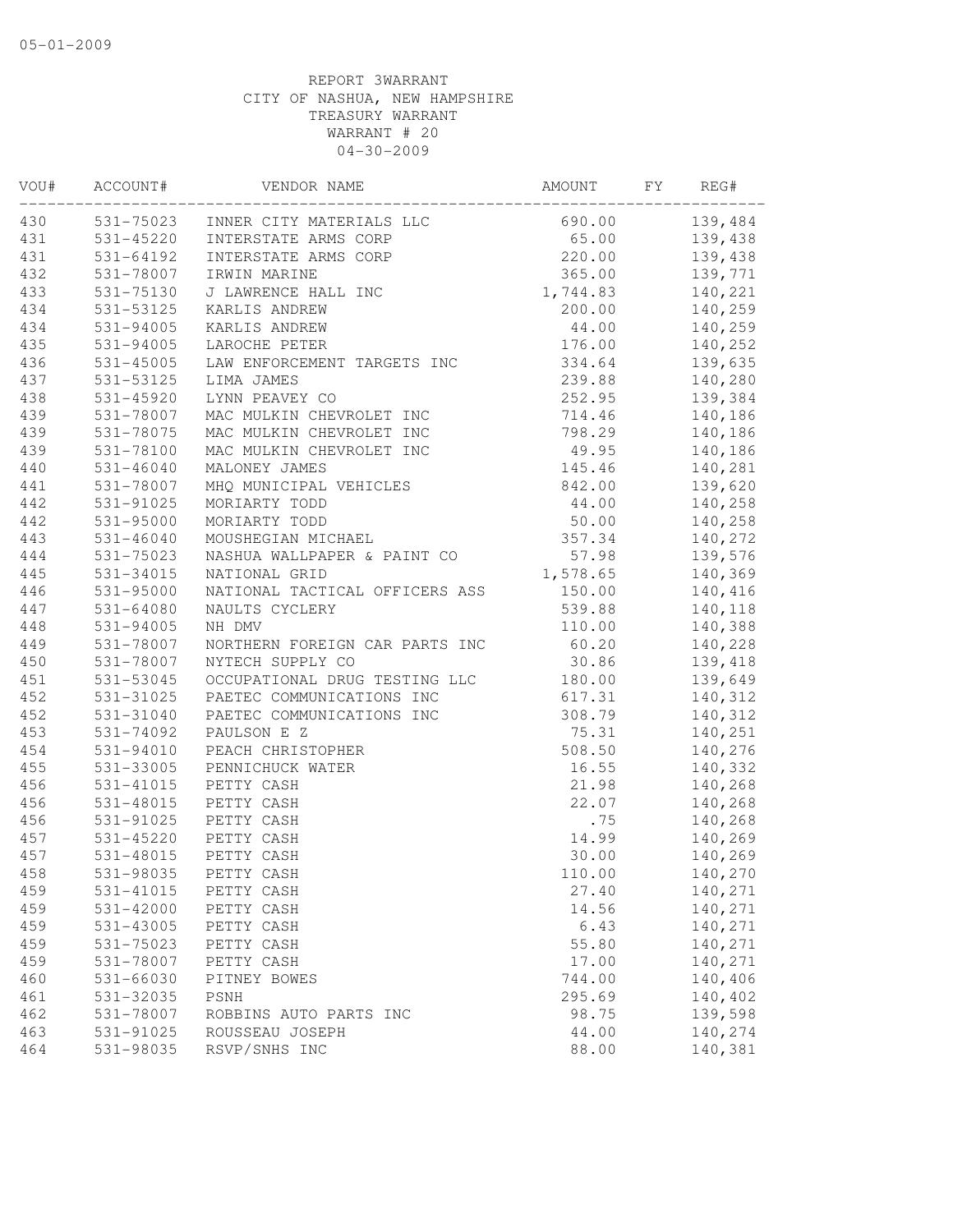|           | VOU# ACCOUNT# | VENDOR NAME                                                 | AMOUNT   | FY REG#       |
|-----------|---------------|-------------------------------------------------------------|----------|---------------|
|           |               | 465 531-94005 SAFE KIDS CERTIFICATION SERVIC 120.00 140,341 |          |               |
| 466       | 531-78007     | SAM'S CLUB DIRECT                                           |          | 78.08 140,346 |
| 467       | 531-53065     | SHAVLIK                                                     | 1,795.00 | 140,394       |
| 468       | 531-69025     | SNAP ON TOOLS                                               | 495.00   | 139,430       |
| 469       | 531-44005     | SOURCE 4 INC                                                | 424.17   | 139,513       |
| 470       | $531 - 46040$ | SPARKS DOUGLAS                                              | 410.56   | 140,250       |
| 471       | 531-41005     | STAPLES BUSINESS ADVANTAGE                                  | 606.65   | 139,774       |
| 471       | 531-41015     | STAPLES BUSINESS ADVANTAGE                                  | 357.88   | 139,774       |
| 472       | 531-46030     | STAR PACKER BADGES                                          | 10.00    | 139,472       |
| 473       | 531-53125     | SULLIVAN MICHAEL                                            | 200.00   | 140,256       |
| 474       | 531-45220     | SUPREME SALES COMPANY INC                                   | 134.00   | 139,567       |
| 475       | 531-46040     | SWEENEY STEPHEN                                             | 169.27   | 140,255       |
| 475       | 531-53125     | SWEENEY STEPHEN                                             | 200.00   | 140,255       |
| 476       | 531-45920     | TIMEMED LABELING SYSTEMS INC                                | 723.02   | 139,410       |
| 477       | 531-78007     | TOWERS MOTOR PARTS CORP                                     | 57.37    | 139,706       |
| 478       | $531 - 74145$ | TREASURER STATE OF NH                                       | 120.00   | 139,504       |
| 479       | 531-94005     | TREASURER STATE OF NH                                       | 340.00   | 140, 411      |
| 480       | 531-43005     | UNITED PARCEL SERVICE                                       | 22.62    | 140,422       |
| 481       | $531 - 46040$ | URBAN PETER                                                 | 253.15   | 140,257       |
| 482       | 531-31025     | VERIZON WIRELESS                                            | 86.02    | 140,376       |
| 482       |               | 531-31040 VERIZON WIRELESS                                  | 880.57   | 140,376       |
| 483       | 531-74035     | WEST GROUP PAYMENT CENTER                                   | 140.33   | 139,447       |
|           |               |                                                             |          |               |
| TOTAL 531 |               | POLICE DEPARTMENT                                           |          | 45, 470.10    |
| 484       | 532-78100     |                                                             | 121.80   | 139,563       |
|           |               | ARCSOURCE INC                                               |          |               |
| 485       | 532-49025     | BARNES & NOBLE                                              | 105.00   | 140,284       |
| 486       | 532-79040     | BATTERIES PLUS                                              | 239.92   | 139,735       |
| 487       | 532-69025     | BELLETETES INC                                              | 635.38   | 139,552       |
| 487       | 532-75023     | BELLETETES INC                                              | 15.28    | 139,552       |
| 487       | 532-78100     | BELLETETES INC                                              | 36.44    | 139,552       |
| 488       | 532-46030     | BERGERON PROTECTIVE CLOTHING                                | 895.00   | 139,762       |
| 489       | 532-91005     | BOUCHER ANNE-MARIE                                          | 8.80     | 139,602       |
| 490       | 532-44005     | BURRIS CUSTOM PAINTING                                      | 105.00   | 139,581       |
| 491       | 532-72010     | CONWAY OFFICE PRODUCTS LLC                                  | 402.00   | 139,521       |
| 492       | 532-78105     | DONOVAN SPRING COMPANY INC                                  | 2,532.12 | 139,429       |
| 493       | 532-45155     | FIRE TECH & SAFETY OF NEW ENGL 24.00                        |          | 139,714       |
| 493       | 532-64080     | FIRE TECH & SAFETY OF NEW ENGL                              | 1,046.95 | 139,714       |
| 493       | 532-64094     | FIRE TECH & SAFETY OF NEW ENGL                              | 1,273.50 | 139,714       |
| 494       | 532-94010     | GALIPEAU STEVEN                                             | 1,904.00 | 139,690       |
| 495       | 532-78075     | GRANITE STATE GLASS                                         | 232.85   | 139,763       |
| 496       | 532-78020     | GRAPPONE AUTOMOTIVE GROUP                                   | 165.93   | 139,758       |
| 497       | 532-78075     | GREENFIELD INDUSTRIES INC                                   | 363.00   | 139,437       |
| 498       | 532-75160     | HARRY W WELLS & SON INC                                     | 1,314.15 | 139,926       |
| 499       | 532-75023     | HOME DEPOT CREDIT SERVICES                                  | 79.38    | 140,324       |
| 500       | 532-95005     | INTERNATIONAL CODE COUNCIL INC                              | 360.00   | 140,367       |
| 501       | 532-75160     | J LAWRENCE HALL INC                                         | 1,212.90 | 140,221       |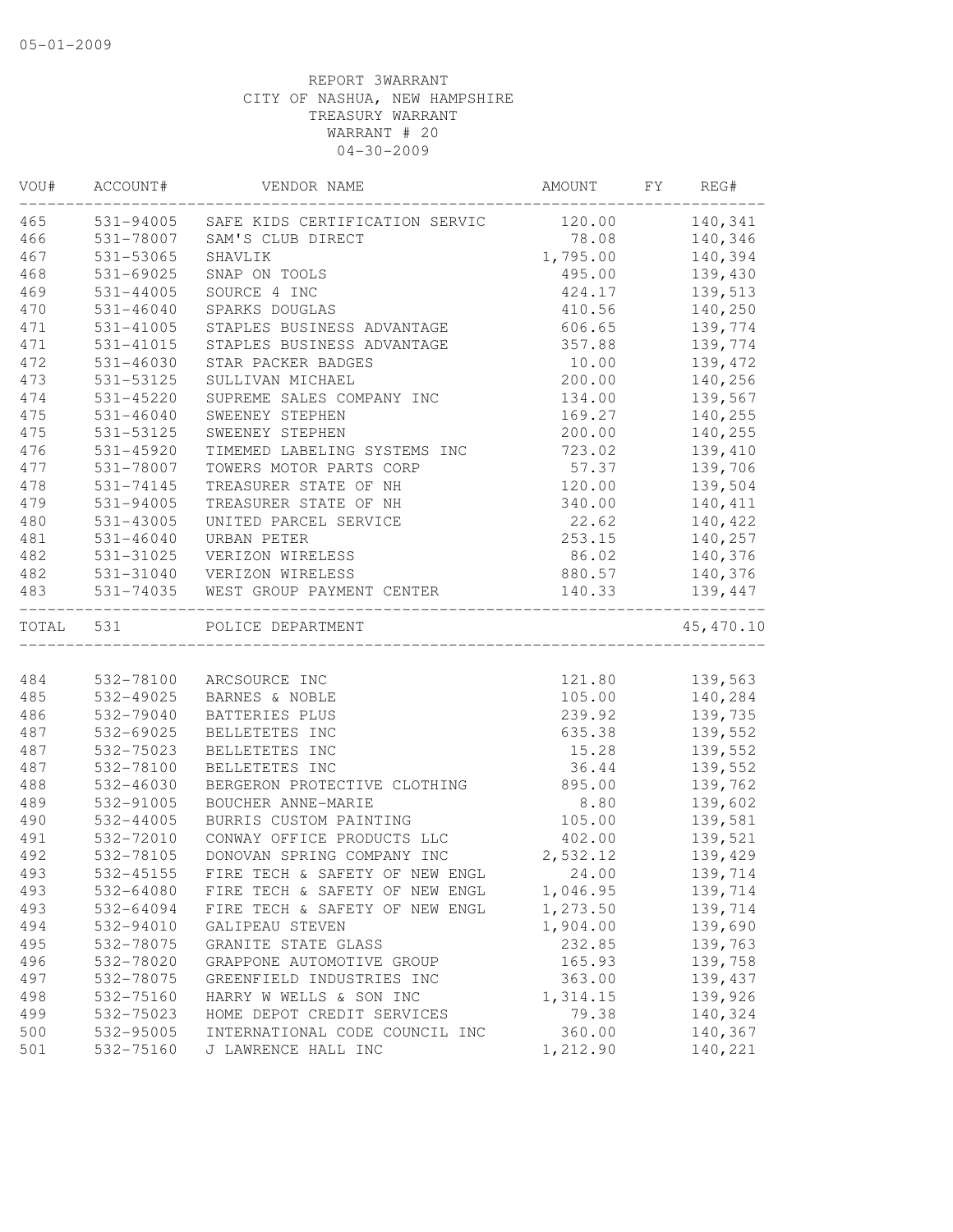| 502<br>532-59135 J P PEST SERVICES<br>85.00<br>503<br>532-98005<br>KNOX COMPANY<br>215.00<br>504<br>532-75105<br>M & M ELECTRICAL SUPPLY CO INC<br>128.69<br>505<br>532-95005<br>MA IAAI<br>50.00<br>506<br>45.00<br>532-78100<br>MINUTEMAN TRUCKS INC<br>507<br>532-47010<br>157.00<br>MOORE MEDICAL LLC<br>508<br>1,872.31<br>532-34015<br>NATIONAL GRID<br>509<br>3,747.20<br>532-63065<br>NEW ENGLAND EMERGENCY EQUIPMEN<br>510<br>532-42005<br>NEW ENGLAND PAPER & SUPPLY<br>247.22<br>510<br>532-42010<br>353.92<br>NEW ENGLAND PAPER & SUPPLY<br>510<br>532-42020<br>NEW ENGLAND PAPER & SUPPLY<br>434.08<br>511<br>532-78035<br>NEW G.H. BERLIN OIL COMPANY<br>371.21<br>512<br>NEW HAMPSHIRE ASSOCIATION OF F<br>75.00<br>532-95005<br>513<br>532-78095<br>NEW HAMPSHIRE HYDRAULICS INC<br>1,150.00<br>514<br>532-49025<br><b>NFPA</b><br>771.70<br>515<br>90.00<br>532-95005<br>NFPA CERTIFICATION DEPT<br>516<br>225.00<br>532-95005<br>NH ASSOCIATION OF FIRE CHIEFS<br>517<br>27.26<br>532-31040<br>PAETEC COMMUNICATIONS INC<br>518<br>532-33005<br>1,228.01<br>PENNICHUCK WATER<br>519<br>532-43005<br>PETTY CASH<br>30.45<br>519<br>532-63065<br>PETTY CASH<br>29.99<br>519<br>532-64192<br>PETTY CASH<br>11.00<br>519<br>17.69<br>532-69025<br>PETTY CASH<br>519<br>532-98030<br>PETTY CASH<br>10.00<br>520<br>532-75023<br>POST CONSTRUCTION<br>4,500.00<br>521<br>532-78075<br>558.49<br>POWERARC, INC<br>522<br>5,376.03<br>532-32005<br>PSNH<br>523<br>532-94005<br>PUBLIC AGENCY TRAINING COUNCIL<br>275.00<br>524<br>532-74038<br>1,428.30<br>R WHITE EQUIPMENT CENTER INC<br>525<br>532-79045<br>REXEL CLS<br>57.99<br>526<br>SAM'S CLUB DIRECT<br>532-98029<br>156.02<br>527<br>532-78007<br>SANEL AUTO PARTS CO<br>374.92<br>527<br>SANEL AUTO PARTS CO<br>196.16<br>532-78100<br>528<br>532-41005<br>STAPLES BUSINESS ADVANTAGE<br>213.97<br>528<br>STAPLES BUSINESS ADVANTAGE<br>532-41015<br>88.62<br>528<br>STAPLES BUSINESS ADVANTAGE<br>532-62025<br>178.04<br>528<br>532-98030<br>STAPLES BUSINESS ADVANTAGE<br>93.11<br>529<br>1,500.00<br>532-64192<br>THE FIRE & RESCUE INSTITUTE<br>530<br>532-75130<br>86.64<br>TOTAL AIR SUPPLY INC<br>531<br>532-78100<br>25.91<br>TOWNSEND FORD<br>532<br>532-59100<br>375.45<br>TRUE BLUE CLEANERS<br>533<br>532-78080<br>90.01<br>YANKEE TRUCKS<br>532<br>TOTAL<br>FIRE DEPARTMENT | WOU# | ACCOUNT# | VENDOR NAME | AMOUNT | FY | REG#                  |
|---------------------------------------------------------------------------------------------------------------------------------------------------------------------------------------------------------------------------------------------------------------------------------------------------------------------------------------------------------------------------------------------------------------------------------------------------------------------------------------------------------------------------------------------------------------------------------------------------------------------------------------------------------------------------------------------------------------------------------------------------------------------------------------------------------------------------------------------------------------------------------------------------------------------------------------------------------------------------------------------------------------------------------------------------------------------------------------------------------------------------------------------------------------------------------------------------------------------------------------------------------------------------------------------------------------------------------------------------------------------------------------------------------------------------------------------------------------------------------------------------------------------------------------------------------------------------------------------------------------------------------------------------------------------------------------------------------------------------------------------------------------------------------------------------------------------------------------------------------------------------------------------------------------------------------------------------------------------------------------------------------------------------------------------------------------------------------------------------------------------------------------------------------------------------------------------------------------------------------------------------------------------------------------------------------------------------------------------------------------|------|----------|-------------|--------|----|-----------------------|
|                                                                                                                                                                                                                                                                                                                                                                                                                                                                                                                                                                                                                                                                                                                                                                                                                                                                                                                                                                                                                                                                                                                                                                                                                                                                                                                                                                                                                                                                                                                                                                                                                                                                                                                                                                                                                                                                                                                                                                                                                                                                                                                                                                                                                                                                                                                                                               |      |          |             |        |    | 139,614               |
|                                                                                                                                                                                                                                                                                                                                                                                                                                                                                                                                                                                                                                                                                                                                                                                                                                                                                                                                                                                                                                                                                                                                                                                                                                                                                                                                                                                                                                                                                                                                                                                                                                                                                                                                                                                                                                                                                                                                                                                                                                                                                                                                                                                                                                                                                                                                                               |      |          |             |        |    | 140,283               |
|                                                                                                                                                                                                                                                                                                                                                                                                                                                                                                                                                                                                                                                                                                                                                                                                                                                                                                                                                                                                                                                                                                                                                                                                                                                                                                                                                                                                                                                                                                                                                                                                                                                                                                                                                                                                                                                                                                                                                                                                                                                                                                                                                                                                                                                                                                                                                               |      |          |             |        |    | 140,181               |
|                                                                                                                                                                                                                                                                                                                                                                                                                                                                                                                                                                                                                                                                                                                                                                                                                                                                                                                                                                                                                                                                                                                                                                                                                                                                                                                                                                                                                                                                                                                                                                                                                                                                                                                                                                                                                                                                                                                                                                                                                                                                                                                                                                                                                                                                                                                                                               |      |          |             |        |    | 140,330               |
|                                                                                                                                                                                                                                                                                                                                                                                                                                                                                                                                                                                                                                                                                                                                                                                                                                                                                                                                                                                                                                                                                                                                                                                                                                                                                                                                                                                                                                                                                                                                                                                                                                                                                                                                                                                                                                                                                                                                                                                                                                                                                                                                                                                                                                                                                                                                                               |      |          |             |        |    | 139,612               |
|                                                                                                                                                                                                                                                                                                                                                                                                                                                                                                                                                                                                                                                                                                                                                                                                                                                                                                                                                                                                                                                                                                                                                                                                                                                                                                                                                                                                                                                                                                                                                                                                                                                                                                                                                                                                                                                                                                                                                                                                                                                                                                                                                                                                                                                                                                                                                               |      |          |             |        |    | 139,713               |
|                                                                                                                                                                                                                                                                                                                                                                                                                                                                                                                                                                                                                                                                                                                                                                                                                                                                                                                                                                                                                                                                                                                                                                                                                                                                                                                                                                                                                                                                                                                                                                                                                                                                                                                                                                                                                                                                                                                                                                                                                                                                                                                                                                                                                                                                                                                                                               |      |          |             |        |    | 140,369               |
|                                                                                                                                                                                                                                                                                                                                                                                                                                                                                                                                                                                                                                                                                                                                                                                                                                                                                                                                                                                                                                                                                                                                                                                                                                                                                                                                                                                                                                                                                                                                                                                                                                                                                                                                                                                                                                                                                                                                                                                                                                                                                                                                                                                                                                                                                                                                                               |      |          |             |        |    | 139,788               |
|                                                                                                                                                                                                                                                                                                                                                                                                                                                                                                                                                                                                                                                                                                                                                                                                                                                                                                                                                                                                                                                                                                                                                                                                                                                                                                                                                                                                                                                                                                                                                                                                                                                                                                                                                                                                                                                                                                                                                                                                                                                                                                                                                                                                                                                                                                                                                               |      |          |             |        |    | 139,594               |
|                                                                                                                                                                                                                                                                                                                                                                                                                                                                                                                                                                                                                                                                                                                                                                                                                                                                                                                                                                                                                                                                                                                                                                                                                                                                                                                                                                                                                                                                                                                                                                                                                                                                                                                                                                                                                                                                                                                                                                                                                                                                                                                                                                                                                                                                                                                                                               |      |          |             |        |    | 139,594               |
|                                                                                                                                                                                                                                                                                                                                                                                                                                                                                                                                                                                                                                                                                                                                                                                                                                                                                                                                                                                                                                                                                                                                                                                                                                                                                                                                                                                                                                                                                                                                                                                                                                                                                                                                                                                                                                                                                                                                                                                                                                                                                                                                                                                                                                                                                                                                                               |      |          |             |        |    | 139,594               |
|                                                                                                                                                                                                                                                                                                                                                                                                                                                                                                                                                                                                                                                                                                                                                                                                                                                                                                                                                                                                                                                                                                                                                                                                                                                                                                                                                                                                                                                                                                                                                                                                                                                                                                                                                                                                                                                                                                                                                                                                                                                                                                                                                                                                                                                                                                                                                               |      |          |             |        |    | 139,603               |
|                                                                                                                                                                                                                                                                                                                                                                                                                                                                                                                                                                                                                                                                                                                                                                                                                                                                                                                                                                                                                                                                                                                                                                                                                                                                                                                                                                                                                                                                                                                                                                                                                                                                                                                                                                                                                                                                                                                                                                                                                                                                                                                                                                                                                                                                                                                                                               |      |          |             |        |    | 140,415               |
|                                                                                                                                                                                                                                                                                                                                                                                                                                                                                                                                                                                                                                                                                                                                                                                                                                                                                                                                                                                                                                                                                                                                                                                                                                                                                                                                                                                                                                                                                                                                                                                                                                                                                                                                                                                                                                                                                                                                                                                                                                                                                                                                                                                                                                                                                                                                                               |      |          |             |        |    | 139,747               |
|                                                                                                                                                                                                                                                                                                                                                                                                                                                                                                                                                                                                                                                                                                                                                                                                                                                                                                                                                                                                                                                                                                                                                                                                                                                                                                                                                                                                                                                                                                                                                                                                                                                                                                                                                                                                                                                                                                                                                                                                                                                                                                                                                                                                                                                                                                                                                               |      |          |             |        |    | 139,725               |
|                                                                                                                                                                                                                                                                                                                                                                                                                                                                                                                                                                                                                                                                                                                                                                                                                                                                                                                                                                                                                                                                                                                                                                                                                                                                                                                                                                                                                                                                                                                                                                                                                                                                                                                                                                                                                                                                                                                                                                                                                                                                                                                                                                                                                                                                                                                                                               |      |          |             |        |    | 140,368               |
|                                                                                                                                                                                                                                                                                                                                                                                                                                                                                                                                                                                                                                                                                                                                                                                                                                                                                                                                                                                                                                                                                                                                                                                                                                                                                                                                                                                                                                                                                                                                                                                                                                                                                                                                                                                                                                                                                                                                                                                                                                                                                                                                                                                                                                                                                                                                                               |      |          |             |        |    | 140,372               |
|                                                                                                                                                                                                                                                                                                                                                                                                                                                                                                                                                                                                                                                                                                                                                                                                                                                                                                                                                                                                                                                                                                                                                                                                                                                                                                                                                                                                                                                                                                                                                                                                                                                                                                                                                                                                                                                                                                                                                                                                                                                                                                                                                                                                                                                                                                                                                               |      |          |             |        |    | 140,312               |
|                                                                                                                                                                                                                                                                                                                                                                                                                                                                                                                                                                                                                                                                                                                                                                                                                                                                                                                                                                                                                                                                                                                                                                                                                                                                                                                                                                                                                                                                                                                                                                                                                                                                                                                                                                                                                                                                                                                                                                                                                                                                                                                                                                                                                                                                                                                                                               |      |          |             |        |    | 140,332               |
|                                                                                                                                                                                                                                                                                                                                                                                                                                                                                                                                                                                                                                                                                                                                                                                                                                                                                                                                                                                                                                                                                                                                                                                                                                                                                                                                                                                                                                                                                                                                                                                                                                                                                                                                                                                                                                                                                                                                                                                                                                                                                                                                                                                                                                                                                                                                                               |      |          |             |        |    | 140,282               |
|                                                                                                                                                                                                                                                                                                                                                                                                                                                                                                                                                                                                                                                                                                                                                                                                                                                                                                                                                                                                                                                                                                                                                                                                                                                                                                                                                                                                                                                                                                                                                                                                                                                                                                                                                                                                                                                                                                                                                                                                                                                                                                                                                                                                                                                                                                                                                               |      |          |             |        |    | 140,282               |
|                                                                                                                                                                                                                                                                                                                                                                                                                                                                                                                                                                                                                                                                                                                                                                                                                                                                                                                                                                                                                                                                                                                                                                                                                                                                                                                                                                                                                                                                                                                                                                                                                                                                                                                                                                                                                                                                                                                                                                                                                                                                                                                                                                                                                                                                                                                                                               |      |          |             |        |    | 140,282               |
|                                                                                                                                                                                                                                                                                                                                                                                                                                                                                                                                                                                                                                                                                                                                                                                                                                                                                                                                                                                                                                                                                                                                                                                                                                                                                                                                                                                                                                                                                                                                                                                                                                                                                                                                                                                                                                                                                                                                                                                                                                                                                                                                                                                                                                                                                                                                                               |      |          |             |        |    | 140,282               |
|                                                                                                                                                                                                                                                                                                                                                                                                                                                                                                                                                                                                                                                                                                                                                                                                                                                                                                                                                                                                                                                                                                                                                                                                                                                                                                                                                                                                                                                                                                                                                                                                                                                                                                                                                                                                                                                                                                                                                                                                                                                                                                                                                                                                                                                                                                                                                               |      |          |             |        |    | 140,282               |
|                                                                                                                                                                                                                                                                                                                                                                                                                                                                                                                                                                                                                                                                                                                                                                                                                                                                                                                                                                                                                                                                                                                                                                                                                                                                                                                                                                                                                                                                                                                                                                                                                                                                                                                                                                                                                                                                                                                                                                                                                                                                                                                                                                                                                                                                                                                                                               |      |          |             |        |    | 140,100               |
|                                                                                                                                                                                                                                                                                                                                                                                                                                                                                                                                                                                                                                                                                                                                                                                                                                                                                                                                                                                                                                                                                                                                                                                                                                                                                                                                                                                                                                                                                                                                                                                                                                                                                                                                                                                                                                                                                                                                                                                                                                                                                                                                                                                                                                                                                                                                                               |      |          |             |        |    | 139,760               |
|                                                                                                                                                                                                                                                                                                                                                                                                                                                                                                                                                                                                                                                                                                                                                                                                                                                                                                                                                                                                                                                                                                                                                                                                                                                                                                                                                                                                                                                                                                                                                                                                                                                                                                                                                                                                                                                                                                                                                                                                                                                                                                                                                                                                                                                                                                                                                               |      |          |             |        |    | 140,402               |
|                                                                                                                                                                                                                                                                                                                                                                                                                                                                                                                                                                                                                                                                                                                                                                                                                                                                                                                                                                                                                                                                                                                                                                                                                                                                                                                                                                                                                                                                                                                                                                                                                                                                                                                                                                                                                                                                                                                                                                                                                                                                                                                                                                                                                                                                                                                                                               |      |          |             |        |    | 140,357               |
|                                                                                                                                                                                                                                                                                                                                                                                                                                                                                                                                                                                                                                                                                                                                                                                                                                                                                                                                                                                                                                                                                                                                                                                                                                                                                                                                                                                                                                                                                                                                                                                                                                                                                                                                                                                                                                                                                                                                                                                                                                                                                                                                                                                                                                                                                                                                                               |      |          |             |        |    | 140,195               |
|                                                                                                                                                                                                                                                                                                                                                                                                                                                                                                                                                                                                                                                                                                                                                                                                                                                                                                                                                                                                                                                                                                                                                                                                                                                                                                                                                                                                                                                                                                                                                                                                                                                                                                                                                                                                                                                                                                                                                                                                                                                                                                                                                                                                                                                                                                                                                               |      |          |             |        |    | 140,021               |
|                                                                                                                                                                                                                                                                                                                                                                                                                                                                                                                                                                                                                                                                                                                                                                                                                                                                                                                                                                                                                                                                                                                                                                                                                                                                                                                                                                                                                                                                                                                                                                                                                                                                                                                                                                                                                                                                                                                                                                                                                                                                                                                                                                                                                                                                                                                                                               |      |          |             |        |    | 140,346               |
|                                                                                                                                                                                                                                                                                                                                                                                                                                                                                                                                                                                                                                                                                                                                                                                                                                                                                                                                                                                                                                                                                                                                                                                                                                                                                                                                                                                                                                                                                                                                                                                                                                                                                                                                                                                                                                                                                                                                                                                                                                                                                                                                                                                                                                                                                                                                                               |      |          |             |        |    | 139,561               |
|                                                                                                                                                                                                                                                                                                                                                                                                                                                                                                                                                                                                                                                                                                                                                                                                                                                                                                                                                                                                                                                                                                                                                                                                                                                                                                                                                                                                                                                                                                                                                                                                                                                                                                                                                                                                                                                                                                                                                                                                                                                                                                                                                                                                                                                                                                                                                               |      |          |             |        |    | 139,561               |
|                                                                                                                                                                                                                                                                                                                                                                                                                                                                                                                                                                                                                                                                                                                                                                                                                                                                                                                                                                                                                                                                                                                                                                                                                                                                                                                                                                                                                                                                                                                                                                                                                                                                                                                                                                                                                                                                                                                                                                                                                                                                                                                                                                                                                                                                                                                                                               |      |          |             |        |    | 139,774               |
|                                                                                                                                                                                                                                                                                                                                                                                                                                                                                                                                                                                                                                                                                                                                                                                                                                                                                                                                                                                                                                                                                                                                                                                                                                                                                                                                                                                                                                                                                                                                                                                                                                                                                                                                                                                                                                                                                                                                                                                                                                                                                                                                                                                                                                                                                                                                                               |      |          |             |        |    | 139,774               |
|                                                                                                                                                                                                                                                                                                                                                                                                                                                                                                                                                                                                                                                                                                                                                                                                                                                                                                                                                                                                                                                                                                                                                                                                                                                                                                                                                                                                                                                                                                                                                                                                                                                                                                                                                                                                                                                                                                                                                                                                                                                                                                                                                                                                                                                                                                                                                               |      |          |             |        |    | 139,774               |
|                                                                                                                                                                                                                                                                                                                                                                                                                                                                                                                                                                                                                                                                                                                                                                                                                                                                                                                                                                                                                                                                                                                                                                                                                                                                                                                                                                                                                                                                                                                                                                                                                                                                                                                                                                                                                                                                                                                                                                                                                                                                                                                                                                                                                                                                                                                                                               |      |          |             |        |    | 139,774               |
|                                                                                                                                                                                                                                                                                                                                                                                                                                                                                                                                                                                                                                                                                                                                                                                                                                                                                                                                                                                                                                                                                                                                                                                                                                                                                                                                                                                                                                                                                                                                                                                                                                                                                                                                                                                                                                                                                                                                                                                                                                                                                                                                                                                                                                                                                                                                                               |      |          |             |        |    | 140,340               |
|                                                                                                                                                                                                                                                                                                                                                                                                                                                                                                                                                                                                                                                                                                                                                                                                                                                                                                                                                                                                                                                                                                                                                                                                                                                                                                                                                                                                                                                                                                                                                                                                                                                                                                                                                                                                                                                                                                                                                                                                                                                                                                                                                                                                                                                                                                                                                               |      |          |             |        |    | 139,675               |
|                                                                                                                                                                                                                                                                                                                                                                                                                                                                                                                                                                                                                                                                                                                                                                                                                                                                                                                                                                                                                                                                                                                                                                                                                                                                                                                                                                                                                                                                                                                                                                                                                                                                                                                                                                                                                                                                                                                                                                                                                                                                                                                                                                                                                                                                                                                                                               |      |          |             |        |    | 139,621               |
|                                                                                                                                                                                                                                                                                                                                                                                                                                                                                                                                                                                                                                                                                                                                                                                                                                                                                                                                                                                                                                                                                                                                                                                                                                                                                                                                                                                                                                                                                                                                                                                                                                                                                                                                                                                                                                                                                                                                                                                                                                                                                                                                                                                                                                                                                                                                                               |      |          |             |        |    | 139,611               |
|                                                                                                                                                                                                                                                                                                                                                                                                                                                                                                                                                                                                                                                                                                                                                                                                                                                                                                                                                                                                                                                                                                                                                                                                                                                                                                                                                                                                                                                                                                                                                                                                                                                                                                                                                                                                                                                                                                                                                                                                                                                                                                                                                                                                                                                                                                                                                               |      |          |             |        |    | 139, 411<br>--------- |
|                                                                                                                                                                                                                                                                                                                                                                                                                                                                                                                                                                                                                                                                                                                                                                                                                                                                                                                                                                                                                                                                                                                                                                                                                                                                                                                                                                                                                                                                                                                                                                                                                                                                                                                                                                                                                                                                                                                                                                                                                                                                                                                                                                                                                                                                                                                                                               |      |          |             |        |    | 40,020.79             |
| 235.01<br>534<br>534-32020<br>PSNH                                                                                                                                                                                                                                                                                                                                                                                                                                                                                                                                                                                                                                                                                                                                                                                                                                                                                                                                                                                                                                                                                                                                                                                                                                                                                                                                                                                                                                                                                                                                                                                                                                                                                                                                                                                                                                                                                                                                                                                                                                                                                                                                                                                                                                                                                                                            |      |          |             |        |    | 140,402               |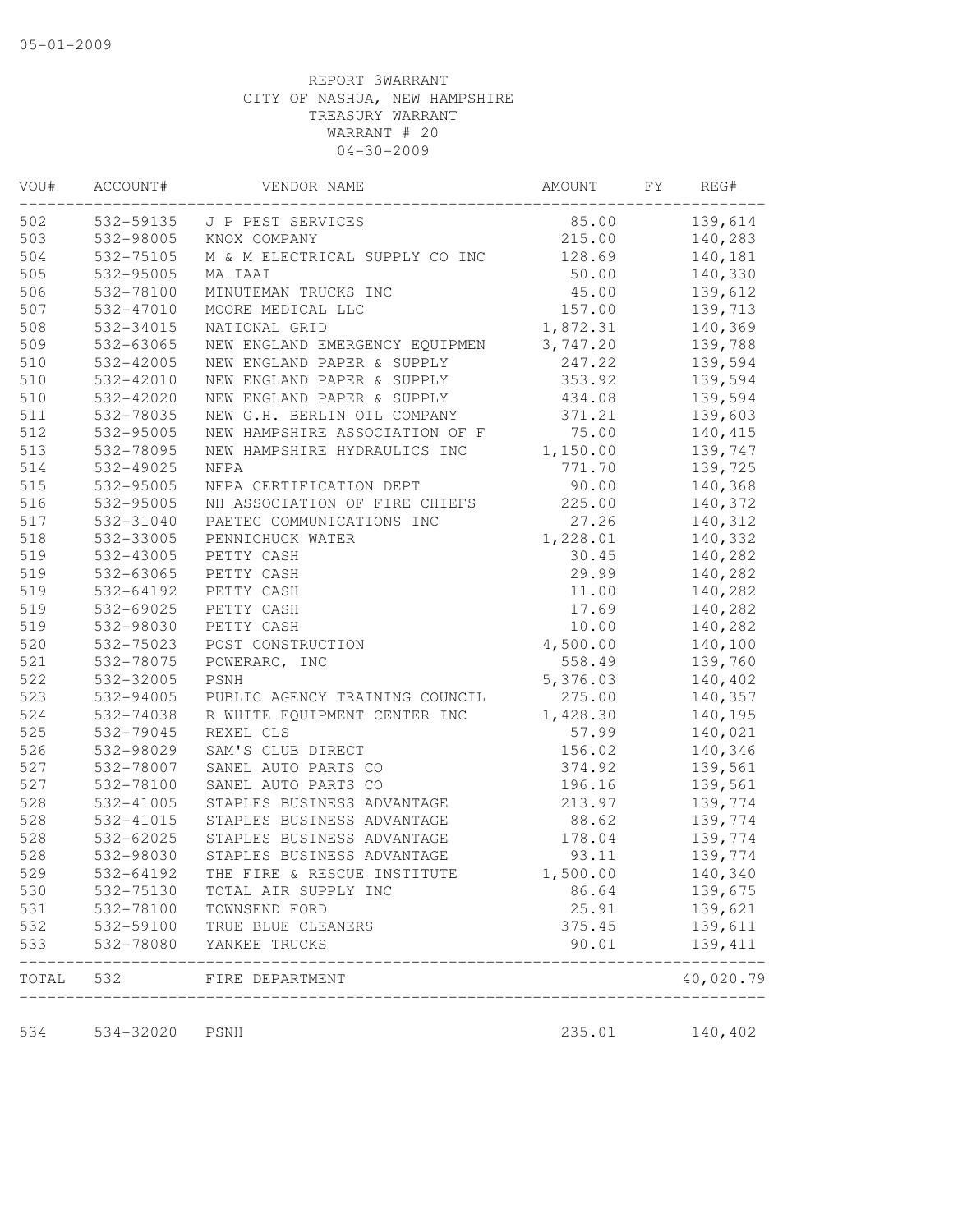| TOTAL 534<br>STREET LIGHTING<br>535<br>535-81023 WINCO IDENTIFICATION CORP<br>2,364.00<br>535<br>TOTAL<br>EMERGENCY MANAGEMENT<br>536-94005<br>CITIZENS BANK<br>199.60<br>536-53065<br>1,003.32<br>MANSFIELD WILLIAM<br>536-64255<br>MOTOROLA<br>755.86<br>536-49075<br>PETTY CASH<br>11.98<br>536-32035<br>427.76<br>PSNH<br>536-43005<br>20.59<br>UNITED PARCEL SERVICE<br>542<br>536-31050<br>VERIZON WIRELESS<br>125.80<br>536<br>CITYWIDE COMMUNICATIONS<br>543<br>541-72010<br>CONWAY OFFICE PRODUCTS LLC<br>90.00<br>541-53165<br>LANGUAGE LINE SERVICES<br>93.00<br>541-33005<br>PENNICHUCK WATER<br>168.37<br>541-32005<br>PUBLIC SERVICE OF NH<br>1,375.23<br>547<br>541-34005<br>SHATTUCK MALONE OIL CO<br>661.85<br>541<br>COMMUNITY SERVICES DIVISION<br>542-91005<br>BISSELL NANCY<br>15.40<br>542-91005<br>CARON CHRISTINE<br>16.50<br>542-72010<br>CONWAY OFFICE PRODUCTS LLC<br>90.00<br>542-91005<br>FELICIANO SANDRA<br>49.20<br>542-94005<br>FELICIANO SANDRA<br>40.00<br>542-41015<br>STAPLES BUSINESS ADVANTAGE<br>196.92<br>542-91005<br>56.90<br>WENDT BETTY<br>542<br>TOTAL<br>COMMUNITY HEALTH<br>543-94005<br>ALUKONIS LINDA<br>45.00<br>555<br>543-49070<br>360.25<br>ENVIRONMENTAL RESOURCE ASSOCIA<br>556<br>543-49075 FORESTRY SUPPLIERS INC<br>114.54 | REG#                | FY | AMOUNT | VENDOR NAME                 | ACCOUNT#  | VOU# |
|---------------------------------------------------------------------------------------------------------------------------------------------------------------------------------------------------------------------------------------------------------------------------------------------------------------------------------------------------------------------------------------------------------------------------------------------------------------------------------------------------------------------------------------------------------------------------------------------------------------------------------------------------------------------------------------------------------------------------------------------------------------------------------------------------------------------------------------------------------------------------------------------------------------------------------------------------------------------------------------------------------------------------------------------------------------------------------------------------------------------------------------------------------------------------------------------------------------------------------------------------------------------------------------|---------------------|----|--------|-----------------------------|-----------|------|
| 536<br>538<br>539<br>540<br>541<br>TOTAL<br>544<br>545<br>546<br>TOTAL<br>548<br>549<br>551<br>552<br>553<br>554                                                                                                                                                                                                                                                                                                                                                                                                                                                                                                                                                                                                                                                                                                                                                                                                                                                                                                                                                                                                                                                                                                                                                                      | 235.01              |    |        |                             |           |      |
|                                                                                                                                                                                                                                                                                                                                                                                                                                                                                                                                                                                                                                                                                                                                                                                                                                                                                                                                                                                                                                                                                                                                                                                                                                                                                       | 139,572             |    |        |                             |           |      |
|                                                                                                                                                                                                                                                                                                                                                                                                                                                                                                                                                                                                                                                                                                                                                                                                                                                                                                                                                                                                                                                                                                                                                                                                                                                                                       | 2,364.00            |    |        |                             |           |      |
| 537<br>550<br>551                                                                                                                                                                                                                                                                                                                                                                                                                                                                                                                                                                                                                                                                                                                                                                                                                                                                                                                                                                                                                                                                                                                                                                                                                                                                     | 581                 |    |        |                             |           |      |
|                                                                                                                                                                                                                                                                                                                                                                                                                                                                                                                                                                                                                                                                                                                                                                                                                                                                                                                                                                                                                                                                                                                                                                                                                                                                                       | 140,286             |    |        |                             |           |      |
|                                                                                                                                                                                                                                                                                                                                                                                                                                                                                                                                                                                                                                                                                                                                                                                                                                                                                                                                                                                                                                                                                                                                                                                                                                                                                       | 139,490             |    |        |                             |           |      |
|                                                                                                                                                                                                                                                                                                                                                                                                                                                                                                                                                                                                                                                                                                                                                                                                                                                                                                                                                                                                                                                                                                                                                                                                                                                                                       | 140,285             |    |        |                             |           |      |
|                                                                                                                                                                                                                                                                                                                                                                                                                                                                                                                                                                                                                                                                                                                                                                                                                                                                                                                                                                                                                                                                                                                                                                                                                                                                                       | 140,402             |    |        |                             |           |      |
|                                                                                                                                                                                                                                                                                                                                                                                                                                                                                                                                                                                                                                                                                                                                                                                                                                                                                                                                                                                                                                                                                                                                                                                                                                                                                       | 140,422             |    |        |                             |           |      |
|                                                                                                                                                                                                                                                                                                                                                                                                                                                                                                                                                                                                                                                                                                                                                                                                                                                                                                                                                                                                                                                                                                                                                                                                                                                                                       | 140,376             |    |        |                             |           |      |
|                                                                                                                                                                                                                                                                                                                                                                                                                                                                                                                                                                                                                                                                                                                                                                                                                                                                                                                                                                                                                                                                                                                                                                                                                                                                                       | 2,544.91            |    |        |                             |           |      |
|                                                                                                                                                                                                                                                                                                                                                                                                                                                                                                                                                                                                                                                                                                                                                                                                                                                                                                                                                                                                                                                                                                                                                                                                                                                                                       |                     |    |        |                             |           |      |
|                                                                                                                                                                                                                                                                                                                                                                                                                                                                                                                                                                                                                                                                                                                                                                                                                                                                                                                                                                                                                                                                                                                                                                                                                                                                                       | 139,521             |    |        |                             |           |      |
|                                                                                                                                                                                                                                                                                                                                                                                                                                                                                                                                                                                                                                                                                                                                                                                                                                                                                                                                                                                                                                                                                                                                                                                                                                                                                       | 139, 477<br>140,332 |    |        |                             |           |      |
|                                                                                                                                                                                                                                                                                                                                                                                                                                                                                                                                                                                                                                                                                                                                                                                                                                                                                                                                                                                                                                                                                                                                                                                                                                                                                       | 140,407             |    |        |                             |           |      |
|                                                                                                                                                                                                                                                                                                                                                                                                                                                                                                                                                                                                                                                                                                                                                                                                                                                                                                                                                                                                                                                                                                                                                                                                                                                                                       | 140,308             |    |        |                             |           |      |
|                                                                                                                                                                                                                                                                                                                                                                                                                                                                                                                                                                                                                                                                                                                                                                                                                                                                                                                                                                                                                                                                                                                                                                                                                                                                                       | 2,388.45            |    |        |                             |           |      |
|                                                                                                                                                                                                                                                                                                                                                                                                                                                                                                                                                                                                                                                                                                                                                                                                                                                                                                                                                                                                                                                                                                                                                                                                                                                                                       | 139,729             |    |        |                             |           |      |
|                                                                                                                                                                                                                                                                                                                                                                                                                                                                                                                                                                                                                                                                                                                                                                                                                                                                                                                                                                                                                                                                                                                                                                                                                                                                                       | 139,533             |    |        |                             |           |      |
|                                                                                                                                                                                                                                                                                                                                                                                                                                                                                                                                                                                                                                                                                                                                                                                                                                                                                                                                                                                                                                                                                                                                                                                                                                                                                       | 139,521             |    |        |                             |           |      |
|                                                                                                                                                                                                                                                                                                                                                                                                                                                                                                                                                                                                                                                                                                                                                                                                                                                                                                                                                                                                                                                                                                                                                                                                                                                                                       | 139,367             |    |        |                             |           |      |
|                                                                                                                                                                                                                                                                                                                                                                                                                                                                                                                                                                                                                                                                                                                                                                                                                                                                                                                                                                                                                                                                                                                                                                                                                                                                                       | 139,367             |    |        |                             |           |      |
|                                                                                                                                                                                                                                                                                                                                                                                                                                                                                                                                                                                                                                                                                                                                                                                                                                                                                                                                                                                                                                                                                                                                                                                                                                                                                       | 139,774             |    |        |                             |           |      |
|                                                                                                                                                                                                                                                                                                                                                                                                                                                                                                                                                                                                                                                                                                                                                                                                                                                                                                                                                                                                                                                                                                                                                                                                                                                                                       | 139,733             |    |        |                             |           |      |
|                                                                                                                                                                                                                                                                                                                                                                                                                                                                                                                                                                                                                                                                                                                                                                                                                                                                                                                                                                                                                                                                                                                                                                                                                                                                                       | 464.92              |    |        |                             |           |      |
|                                                                                                                                                                                                                                                                                                                                                                                                                                                                                                                                                                                                                                                                                                                                                                                                                                                                                                                                                                                                                                                                                                                                                                                                                                                                                       | 140,287             |    |        |                             |           |      |
|                                                                                                                                                                                                                                                                                                                                                                                                                                                                                                                                                                                                                                                                                                                                                                                                                                                                                                                                                                                                                                                                                                                                                                                                                                                                                       | 139,440             |    |        |                             |           |      |
|                                                                                                                                                                                                                                                                                                                                                                                                                                                                                                                                                                                                                                                                                                                                                                                                                                                                                                                                                                                                                                                                                                                                                                                                                                                                                       | 139,366             |    |        |                             |           |      |
|                                                                                                                                                                                                                                                                                                                                                                                                                                                                                                                                                                                                                                                                                                                                                                                                                                                                                                                                                                                                                                                                                                                                                                                                                                                                                       | 140,342             |    | 30.00  | HEALTH OFFICERS'ASSOCIATION | 543-94005 | 557  |
| TOTAL 543<br>ENVIRONMENTAL HEALTH DEPT.                                                                                                                                                                                                                                                                                                                                                                                                                                                                                                                                                                                                                                                                                                                                                                                                                                                                                                                                                                                                                                                                                                                                                                                                                                               | 549.79              |    |        |                             |           |      |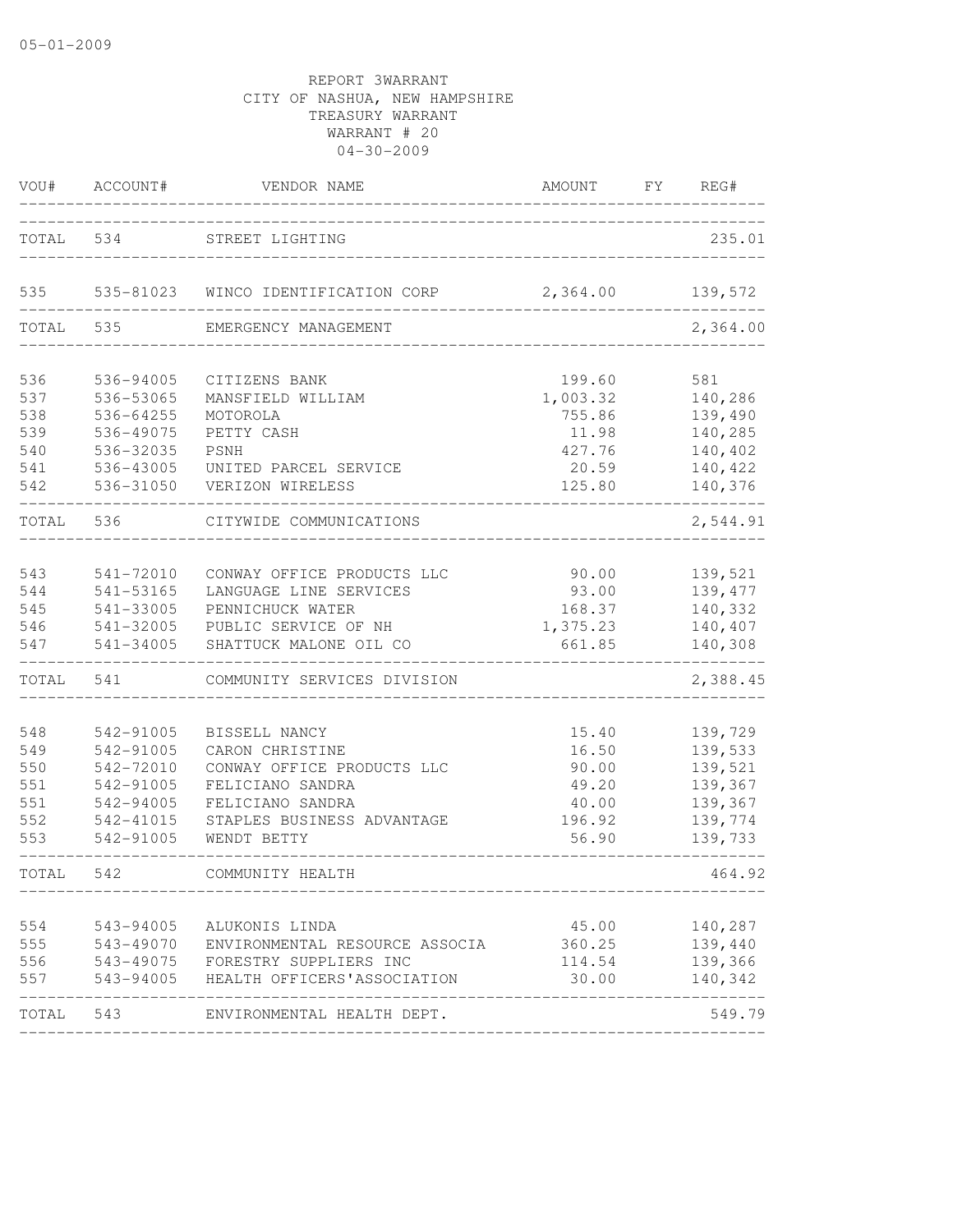|           | VOU# ACCOUNT# | VENDOR NAME                                                                          | AMOUNT                  | FY | REG#    |
|-----------|---------------|--------------------------------------------------------------------------------------|-------------------------|----|---------|
|           |               | 558 544-72010 CONWAY OFFICE PRODUCTS LLC<br>559 544-41015 STAPLES BUSINESS ADVANTAGE | 147.50 139,521<br>92.98 |    | 139,774 |
| TOTAL 544 |               | WELFARE ADMINISTRATION                                                               |                         |    | 240.48  |
|           |               |                                                                                      |                         |    |         |
| 560       | 545-97020     | 11 GRANITE ST LLC                                                                    | 579.25                  |    | 139,752 |
| 561       | 545-97020     | 188 CONCORD ST LLC DBA LILLIAN 1,608.00                                              |                         |    | 139,654 |
| 562       | 545-97020     | 23-25 TEMPLE ST REALTY LLC                                                           | 1,849.63                |    | 139,668 |
| 563       | 545-97020     | 25 ELM ST REALTY TRUST                                                               | 480.00                  |    | 139,711 |
| 564       | 545-97020     | 28-34 RR SQUARE LLC                                                                  | 1,355.73                |    | 139,416 |
| 565       | 545-97020     | 31 BRIDGE ST REALTY LLC                                                              | 732.84                  |    | 139,560 |
| 566       | 545-97020     | 35-37 CROWN ST REALTY LLC                                                            | 600.00                  |    | 139,655 |
| 567       | 545-97020     | A-PRO PROPERTIES LLC                                                                 | 850.00                  |    | 139,626 |
| 568       | 545-97020     | ALLEN ROBERT W                                                                       | 700.00                  |    | 139,659 |
| 569       | 545-97020     | AM28 REAL ESTATE LLC                                                                 | 272.69                  |    | 139,390 |
| 570       | 545-97020     | BISHOP PROPERTY MANAGEMENT INC                                                       | 1,020.76                |    | 139,673 |
| 571       | 545-97020     | BONNETTE PETER                                                                       | 1, 141.45               |    | 139,398 |
| 572       | 545-97020     | BOUCHER ANDRE                                                                        | 564.34                  |    | 139,738 |
| 573       | 545-97020     | <b>BUJA DONALD</b>                                                                   | 660.00                  |    | 139,539 |
| 574       | 545-97020     | CARDIN RICHARD                                                                       | 675.00                  |    | 139,574 |
| 575       | 545-97020     | CENTRAL REALTY                                                                       | 1,489.84                |    | 139,589 |
| 576       | 545-97020     | CHASSEUR JULIE F                                                                     | 680.32                  |    | 139,485 |
| 577       | 545-97020     | CLARK E G                                                                            | 436.06                  |    | 139,517 |
| 578       | 545-97020     | COUNTRY BARN MOTEL                                                                   | 2,715.99                |    | 139,555 |
| 579       | 545-97020     | DAGESSE REGINALD                                                                     | 81.08                   |    | 139,571 |
| 580       | 545-97020     | DAIGLE DONNA                                                                         | 560.00                  |    | 139,486 |
| 581       | 545-97020     | DAKIN TERRY                                                                          | 960.00                  |    | 139,683 |
| 582       | 545-97020     | DAPIEDADE EZEQUIEL A                                                                 | 395.00                  |    | 139,507 |
| 583       | 545-97015     | DEMOULAS SUPERMARKETS INC                                                            | 3,835.50                |    | 140,309 |
| 584       | 545-97020     | DESSUREAULT HUGUETTE                                                                 | 600.00                  |    | 139,403 |
| 585       | 545-97020     | DICHARD DOUGLAS J                                                                    | 500.00                  |    | 139,404 |
| 586       | 545-97020     | DURRETT HOLLI                                                                        | 624.00                  |    | 139,478 |
| 587       | 545-97020     | FORCIER JESSICA                                                                      | 1,111.00                |    | 139,784 |
| 588       | 545-97015     | FRED FULLER OIL CO                                                                   | 199.90                  |    | 140,336 |
| 589       | 545-97020     | GATE CITY PROPERTY                                                                   | 621.22                  |    | 140,290 |
| 590       | 545-97020     | GAUTHIER CONRAD J                                                                    | 567.25                  |    | 139,556 |
| 591       | 545-97020     | GAUTHIER REALTY/CONNIE GAUTHIE                                                       | 3,841.79                |    | 139,750 |
| 592       | 545-97020     | GERLACH THERESA                                                                      | 523.03                  |    | 139,734 |
| 593       | 545-97020     | JUNGKMAN ROBERT O                                                                    | 305.00                  |    | 139,715 |
| 594       | 545-97020     | KARIOTIS MADELINE                                                                    | 178.06                  |    | 139,505 |
| 595       | 545-97020     | L'HEUREUX RONALD                                                                     | 311.45                  |    | 139,408 |
| 596       | 545-97020     | LACASSE RAOUL                                                                        | 430.43                  |    | 139,653 |
| 597       | 545-97020     | LAMERAND ENTERPRISES/KYLE LAME                                                       | 1,532.60                |    | 139,702 |
| 598       | 545-97020     | LAPOINTE OLIVER MARIE GABE & D                                                       | 224.36                  |    | 139,540 |
| 599       | 545-97020     | LESSARD ROBERT A                                                                     | 406.62                  |    | 139,568 |
| 600       | 545-97020     | LIGHT PARTNERS                                                                       | 595.00                  |    | 139,651 |
| 601       | 545-97020     | LSB ASSOCIATES I LTD PRC                                                             | 737.00                  |    | 139,468 |
|           |               |                                                                                      |                         |    |         |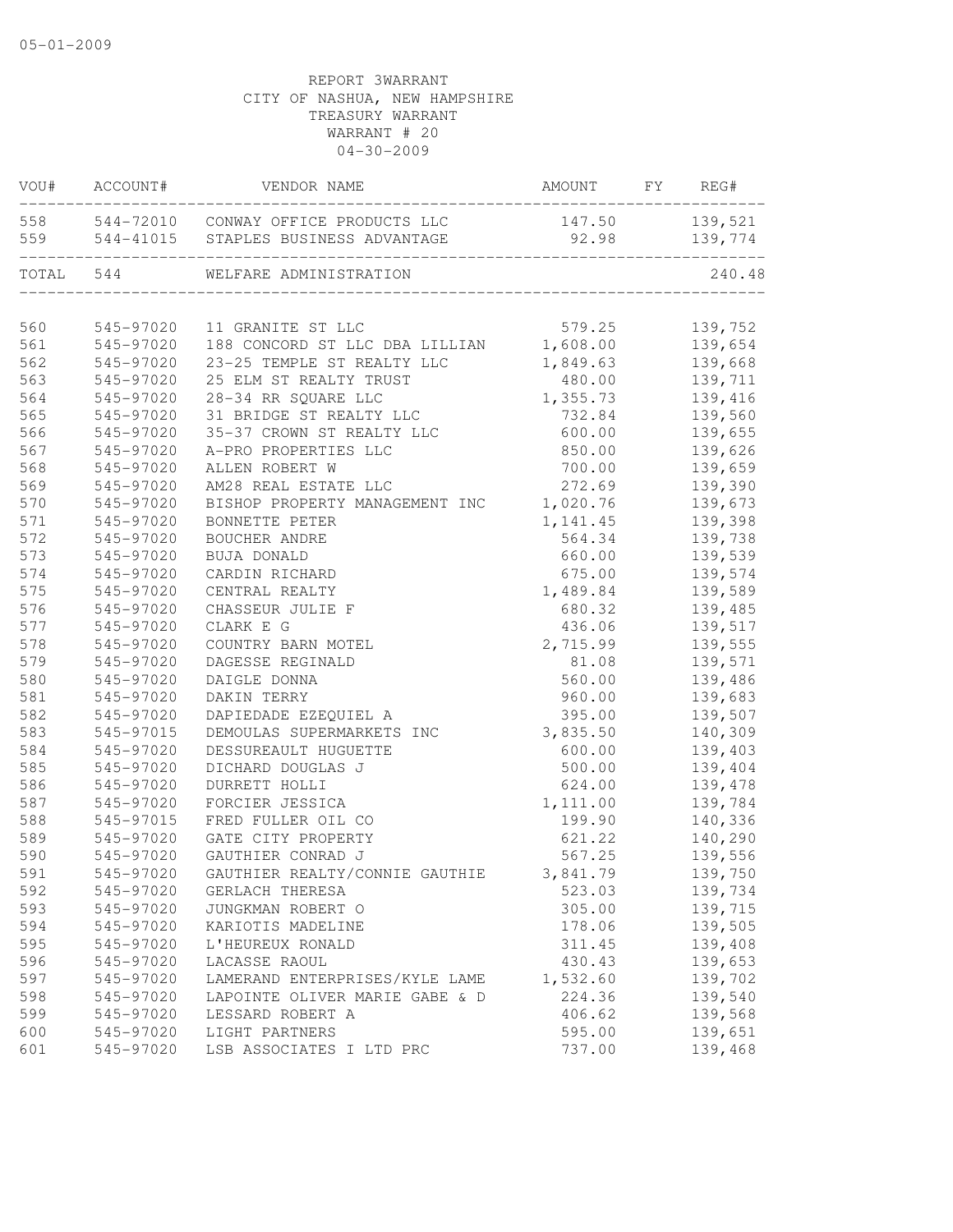| VOU#  | ACCOUNT#  | VENDOR NAME                    | AMOUNT     | FY | REG#      |
|-------|-----------|--------------------------------|------------|----|-----------|
| 602   |           | 545-97020 LTA INVESTMENTS LLC  | 844.84     |    | 139,630   |
| 603   | 545-97020 | M325 REAL ESTATE LLC           | 585.00     |    | 139,777   |
| 604   | 545-97020 | MARSHALL SETH                  | 500.00     |    | 139,781   |
| 605   | 545-97020 | MEZZAPELLE EDWARD              | 737.00     |    | 139,815   |
| 606   | 545-97020 | MOTEL 6                        | 3,589.24   |    | 139,704   |
| 607   | 545-97020 | MOULTON DAVID C                | 288.32     |    | 139,379   |
| 608   | 545-97020 | NASHUA SOUP KITCHEN & SHELTER  | 425.00     |    | 139,405   |
| 609   | 545-97015 | NATIONAL GRID                  | 197.03     |    | 140,426   |
| 610   | 545-97020 | NIEMIEC PAULINE                | 783.60     |    | 139,783   |
| 611   | 545-97020 | O'DONNELL BRIAN F              | 390.00     |    | 139,737   |
| 612   | 545-97020 | PAQUIN EDWARD                  | 615.81     |    | 139,391   |
| 613   | 545-97015 | PENNICHUCK WATER WORKS INC     | 366.69     |    | 140,327   |
| 614   | 545-97020 | POULIN JACQUES                 | 550.00     |    | 139,545   |
| 615   | 545-97015 | PSNH                           | 2,049.13   |    | 140,405   |
| 616   | 545-97020 | QUANDRANT HOLDINGS             | 1,111.00   |    | 140,288   |
| 617   | 545-97020 | QUENTERO NORA                  | 71.00      |    | 139,778   |
| 618   | 545-97020 | RAUL GEORGE                    | 200.00     |    | 139,779   |
| 619   | 545-97015 | RICE'S PHARMACY INC            | 532.81     |    | 139,389   |
| 620   | 545-97020 | RJ REAL ESTATE                 | 570.03     |    | 139,538   |
| 621   | 545-97020 | SAMMA PROPERTIES LLC           | 316.45     |    | 139,780   |
| 622   | 545-97020 | SAVOV ERIN                     | 900.00     |    | 140,291   |
| 623   | 545-97015 | ST JOSEPH PHARMACY             | 451.20     |    | 139,422   |
| 624   | 545-97020 | STEELE DANIEL R                | 714.25     |    | 139, 417  |
| 625   | 545-97020 | SUND ANDERS                    | 575.00     |    | 139,765   |
| 626   | 545-97020 | THIBODEAU JULIETTE             | 492.66     |    | 139,420   |
| 627   | 545-97020 | TLD PROPERTIES LLC             | 280.00     |    | 139,604   |
| 628   | 545-97020 | TURMEL RANDY                   | 540.00     |    | 139,441   |
| 629   | 545-97020 | VICENTE MARGARET               | 381.82     |    | 140,289   |
| 630   | 545-97020 | WALKER JAMES B                 | 210.38     |    | 139,375   |
| 631   | 545-97020 | WAWERU JOSEPH M                | 900.00     |    | 139,369   |
| 632   | 545-97015 | WINGATE'S PHARMACY INC         | 10, 100.56 |    | 140,310   |
| 633   | 545-97020 | WOOD REALTY TRUST / ANDRE WOOD | 506.53     |    | 139,766   |
| 634   | 545-97020 | WRN REAL ESTATE LLC            | 292.42     |    | 139,679   |
| 635   | 545-97020 | ZHAO CHANG                     | 500.00     |    | 139, 451  |
| 636   | 545-97020 | ZIS SWEENEY FUNERAL HOME INC   | 750.00     |    | 139,722   |
| TOTAL | 545       | WELFARE COSTS                  |            |    | 69,869.96 |
|       |           |                                |            |    |           |
| 637   | 551-78140 | BEST FORD/BEST CYCLE           | 19.98      |    | 139,393   |
| 638   | 551-41015 | CITY OF NASHUA/PETTY CASH      | 22.56      |    | 139,354   |
| 638   | 551-91005 | CITY OF NASHUA/PETTY CASH      | 8.00       |    | 139,354   |
| 639   | 551-72010 | CONWAY OFFICE PRODUCTS LLC     | 415.97     |    | 139,521   |
| 640   | 551-78140 | GRANITE STATE GLASS            | 150.00     |    | 139,650   |
| 641   | 551-34015 | NATIONAL GRID                  | 123.77     |    | 140,369   |
| 642   | 551-94005 | O'NEIL JAMES                   | 120.00     |    | 139,605   |
| 643   | 551-31040 | PAETEC COMMUNICATIONS INC      | 4.65       |    | 140,312   |
| 644   | 551-33005 | PENNICHUCK WATER               | 120.73     |    | 140,332   |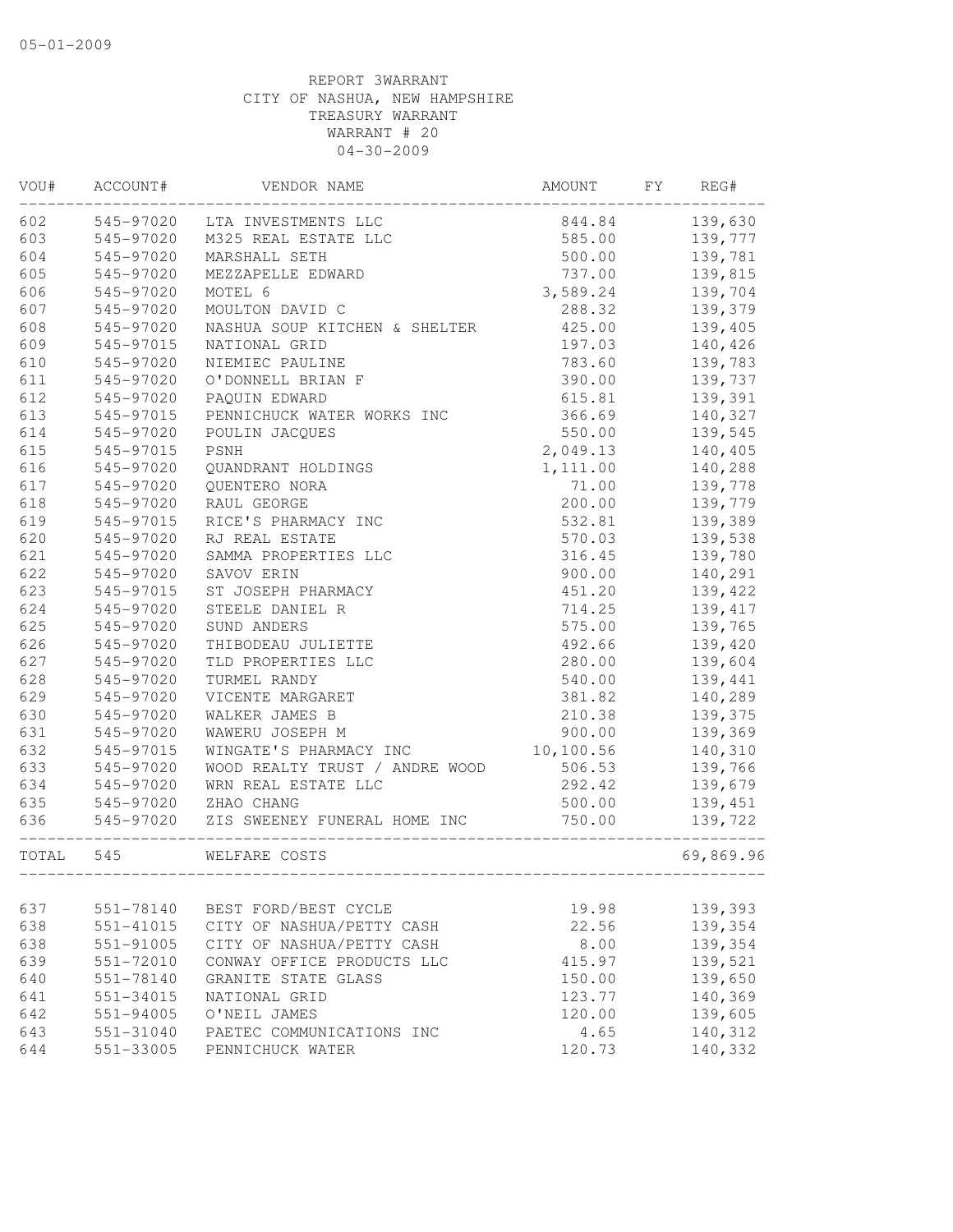|       | VOU# ACCOUNT#          | VENDOR NAME                         | AMOUNT   | FY REG#  |
|-------|------------------------|-------------------------------------|----------|----------|
|       | 645 551-49075 SPILLERS |                                     | 605.99   | 140,344  |
|       |                        | 646 551-94005 TREASURER STATE OF NH | 50.00    | 140,393  |
| TOTAL | 551                    | PUBLIC WORKS DIV & ENGINEERING      |          | 1,641.65 |
| 647   | 552-75135              | AFFILIATED HVAC SERVICES LLC        | 1,682.33 | 139,892  |
| 648   | 552-78100              | AMERICAN AUTO SEAT COVER INC        | 175.00   | 139,381  |
| 649   | 552-75135              | ASAP FIRE & SAFETY CORPORATION      | 401.50   | 139,512  |
| 650   | 552-75022              | B & S LOCKSMITH INC                 | 33.50    | 139,623  |
| 651   | 552-75022              | BELLETETES INC                      | 33.09    | 139,552  |
| 652   | 552-78007              | BEST FORD/BEST CYCLE                | 156.80   | 139,393  |
| 652   | 552-78100              | BEST FORD/BEST CYCLE                | 44.78    | 139,393  |
| 653   | 552-66000              | BOSS EQUIPMENT INC                  | 140.00   | 140,187  |
| 654   | 552-75021              | BROX INDUSTRIES INC                 | 128.00   | 139,431  |
| 655   | 552-75021              | C J ROUSSEAU TRUCKING               | 907.50   | 139,496  |
| 656   | 552-75021              | CAROLINA EASTERN-VAIL INC           | 8,580.50 | 139,736  |
| 657   | 552-78007              | CARPARTS OF NASHUA                  | 420.98   | 139,392  |
| 658   | 552-72010              | CONWAY OFFICE PRODUCTS LLC          | 120.00   | 139,521  |
| 659   | 552-48015              | DENNIS K BURKE INC                  | 2,246.87 | 140,423  |
| 660   | 552-78100              | DONOVAN EQUIPMENT CO INC            | 2,526.84 | 139,427  |
| 661   | 552-75022              | ERICKSON CLEANING SERVICES LLC      | 195.00   | 139,528  |
| 662   | 552-75022              | F W WEBB COMPANY                    | 116.29   | 139, 475 |
| 663   | 552-46045              | FAULKNER ERICK                      | 49.50    | 139,525  |
| 664   | 552-45196              | FORTIN GAGE LTD                     | 57.95    | 139,616  |
| 665   | 552-75021              | GATE CITY FENCE CO INC              | 3,835.00 | 139,527  |
| 666   | 552-66000              | HANDY HOUSE INC                     | 1,191.66 | 140,353  |
| 667   | 552-45196              | HOME DEPOT CREDIT SERVICES          | 14.98    | 140,324  |
| 667   | 552-46030              | HOME DEPOT CREDIT SERVICES          | 5.91     | 140,324  |
| 667   | 552-75021              | HOME DEPOT CREDIT SERVICES          | 491.46   | 140,324  |
| 667   | 552-75022              | HOME DEPOT CREDIT SERVICES          | 85.55    | 140,324  |
| 667   | 552-75135              | HOME DEPOT CREDIT SERVICES          | 233.14   | 140,324  |
| 667   | 552-75170              | HOME DEPOT CREDIT SERVICES          | 17.16    | 140,324  |
| 667   | 552-75175              | HOME DEPOT CREDIT SERVICES          | 166.63   | 140,324  |
| 668   | 552-75021              | HUDSON MONUMENTS INC                | 16.00    | 139,455  |
| 669   | 552-64192              | HUDSON SMALL ENGINE                 | 458.00   | 139,543  |
| 669   | 552-74085              | HUDSON SMALL ENGINE                 | 19.00    | 139,543  |
| 669   | 552-74092              | HUDSON SMALL ENGINE                 | 189.00   | 139,543  |
| 670   | 552-75021              | JOHNSON'S ELECTRIC INC              | 71.12    | 139,481  |
| 671   | 552-75040              | KAMCO SUPPLY CORP OF BOSTON         | 132.64   | 139,847  |
| 672   | 552-78100              | LIBERTY INTN'L TRUCKS OF NH LL      | 217.70   | 140,190  |
| 673   | 552-78100              | LIONEL'S WHEEL ALIGNMENT INC        | 182.90   | 139,531  |
| 674   | 552-75021              | LOWE'S                              | 176.13   | 140,364  |
| 675   | 552-45290              | M & N SPORTS LLC                    | 41.85    | 139,559  |
| 675   | 552-46005              | M & N SPORTS LLC                    | 6,158.65 | 139,559  |
| 676   | 552-59050              | MANSOR DAVE                         | 646.00   | 139,915  |
| 677   | 552-45285              | MARSHALL SIGNS INC                  | 300.00   | 139,930  |
| 678   | 552-78007              | MAYNARD & LESIEUR INCORPORATED      | 490.00   | 140,193  |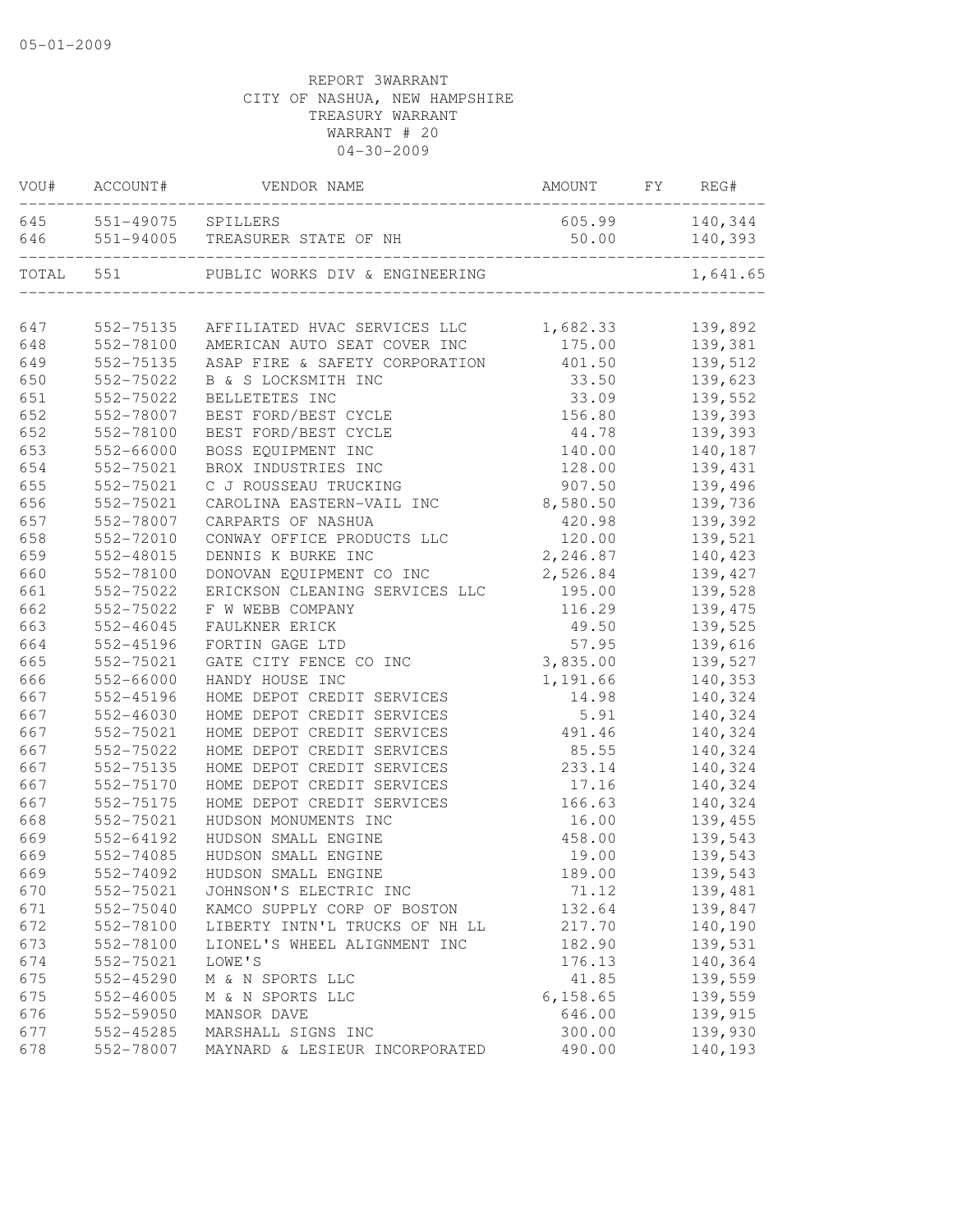| VOU#  | ACCOUNT#                  | VENDOR NAME                           | AMOUNT    | FY | REG#      |
|-------|---------------------------|---------------------------------------|-----------|----|-----------|
| 678   | 552-78065                 | MAYNARD & LESIEUR INCORPORATED 289.30 |           |    | 140,193   |
| 679   | 552-59050                 | MCCARTHY GEORGE                       | 50.00     |    | 140,078   |
| 680   | 552-78007                 | NAPA AUTO PARTS                       | 670.40    |    | 139,700   |
| 681   | 552-75021                 | NASHUA WALLPAPER & PAINT CO           | 434.77    |    | 139,576   |
| 681   | 552-75135                 | NASHUA WALLPAPER & PAINT CO           | 327.92    |    | 139,576   |
| 682   | 552-34015                 | NATIONAL GRID                         | 404.47    |    | 140,369   |
| 682   | 552-34045                 | NATIONAL GRID                         | 482.05    |    | 140,369   |
| 683   | 552-75021                 | NORTHERN NURSERIES INC                | 366.00    |    | 139,879   |
| 683   | 552-75135                 | NORTHERN NURSERIES INC                | 2,995.00  |    | 139,879   |
| 684   | 552-31040                 | PAETEC COMMUNICATIONS INC             | 20.78     |    | 140,312   |
| 685   | 552-75021                 | PARTAC PEAT CORPORATION               | 1,128.00  |    | 139,549   |
| 686   | 552-33005                 | PENNICHUCK WATER                      | 508.79    |    | 140,332   |
| 686   | 552-33045                 | PENNICHUCK WATER                      | 387.62    |    | 140,332   |
| 687   | 552-74085                 | POWERPLAN                             | 899.16    |    | 139,741   |
| 688   | 552-32005                 | PSNH                                  | 1,743.07  |    | 140,402   |
| 689   | 552-75135                 | R A DUVARNEY BUILDERS LLC             | 875.00    |    | 140,386   |
| 690   | 552-75021                 | S V MOFFETT CO<br>INC                 | 210.05    |    | 139,580   |
| 690   | 552-78100                 | S V MOFFETT CO<br>INC                 | 621.00    |    | 139,580   |
| 691   | 552-42010                 | SAM'S CLUB DIRECT                     | 947.80    |    | 140,346   |
| 692   | 552-78007                 | SANEL AUTO PARTS CO                   | 841.73    |    | 139,561   |
| 692   | 552-78100                 | SANEL AUTO PARTS CO                   | 106.94    |    | 139,561   |
| 693   | 552-41015                 | SIMPLEX GRINNELL                      | 117.88    |    | 140,338   |
| 694   | 552-41015                 | STAPLES BUSINESS ADVANTAGE            | 201.24    |    | 139,774   |
| 695   | 552-59178                 | TIGER DIRECT                          | 833.32    |    | 139,522   |
| 696   | 552-59050                 | TOROSIAN GEORGE                       | 50.00     |    | 139,591   |
| 697   | 552-75022                 | UNITED SUPPLY COMPANY INC             | 83.88     |    | 140,203   |
| TOTAL | __________________<br>552 | PARKS AND RECREATION                  |           |    | 48,753.08 |
|       |                           |                                       |           |    |           |
| 698   | 553-78075                 | AMERICAN AUTO SEAT COVER INC          | 95.00     |    | 139,381   |
| 699   | $553 - 45175$             | ARCSOURCE INC                         | 220.98    |    | 139,563   |
| 700   | 553-45060                 | BELLETETES INC                        | 15.27     |    | 139,552   |
| 700   | 553-46045                 | BELLETETES INC                        | 10.79     |    | 139,552   |
| 700   | 553-49075                 | BELLETETES INC                        | 14.01     |    | 139,552   |
| 700   | 553-69025                 | BELLETETES INC                        | 394.06    |    | 139,552   |
| 700   | 553-75023                 | BELLETETES INC                        | $-12.59$  |    | 139,552   |
| 701   | 553-45015                 | BROX INDUSTRIES INC                   | 741.12    |    | 139,431   |
| 701   | 553-45025                 | BROX INDUSTRIES INC                   | 90.00     |    | 139,431   |
| 701   | 553-45190                 | BROX INDUSTRIES INC                   | 443.19    |    | 139, 431  |
| 702   | 553-59160                 | CONTINENTAL PAVING INC                | 441.00    |    | 140,205   |
| 703   | 553-72035                 | CONWAY OFFICE PRODUCTS LLC            | 90.00     |    | 139,521   |
| 704   | 553-45060                 | CORRIVEAU ROUTHIER INC                | 87.69     |    | 140,183   |
| 704   | 553-69025                 | CORRIVEAU ROUTHIER INC                | 33.60     |    | 140,183   |
| 705   | 553-46045                 | COUTURIER RON                         | 82.00     |    | 140,292   |
| 706   | 553-48015                 | DENNIS K BURKE INC                    | 33,869.14 |    | 140,423   |
| 707   | 553-78100                 | DONOVAN EQUIPMENT CO INC              | 1,156.00  |    | 139, 427  |
| 708   | 553-78100                 | DUNN BATTERY LLC                      | 260.85    |    | 139,667   |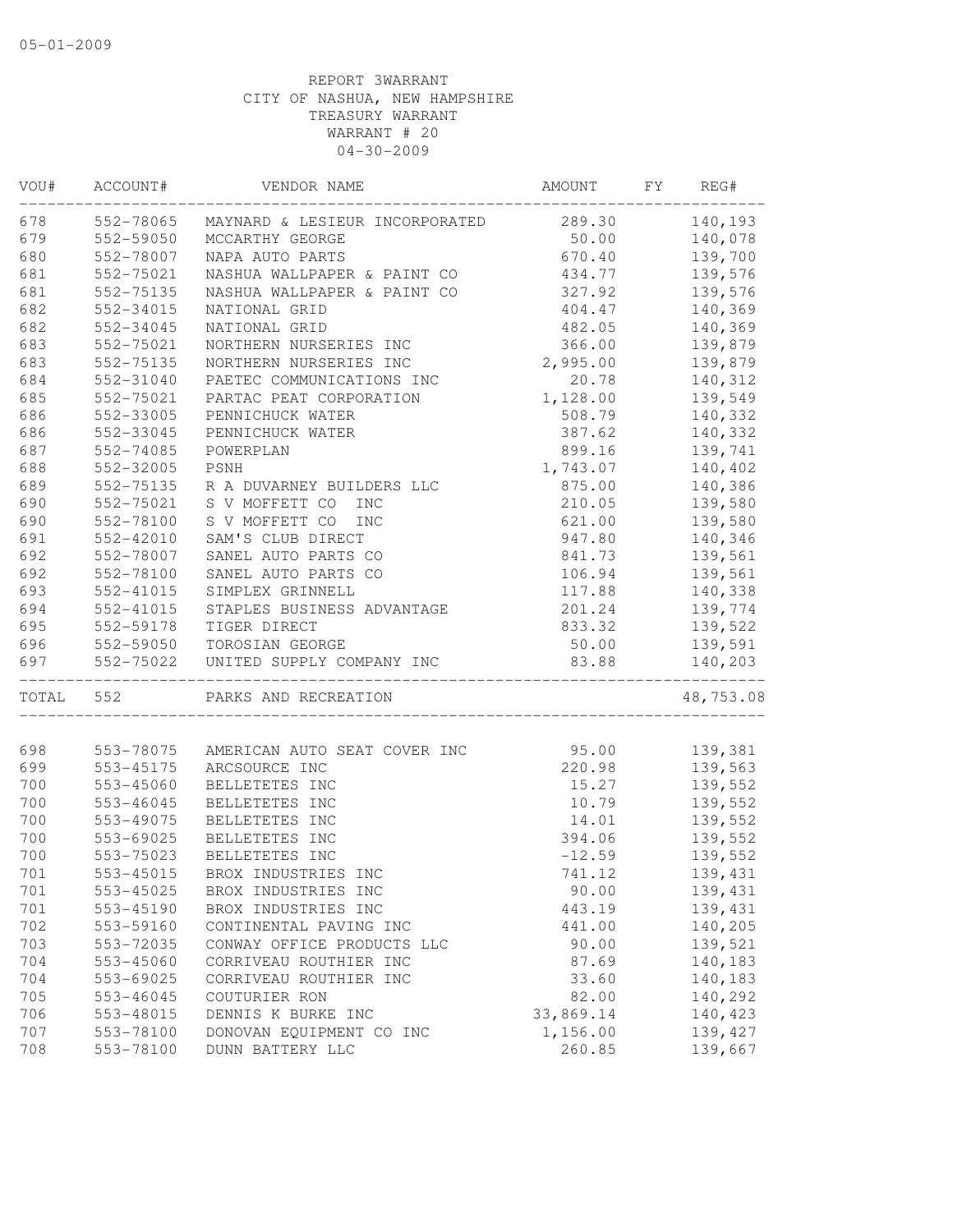| VOU#  | ACCOUNT#  | VENDOR NAME                              | AMOUNT    | FY | REG#      |
|-------|-----------|------------------------------------------|-----------|----|-----------|
| 709   |           | 553-59100 EASTERN NEW ENGLAND HYDRAULICS | 545.00    |    | 139,791   |
| 710   | 553-78100 | FREIGHTLINER OF NH INC                   | 113.11    |    | 139,721   |
| 711   | 553-75130 | G H PHILBRICK SONS INC                   | 339.00    |    | 139,592   |
| 712   | 553-59100 | GMS HYDRAULICS INC                       | 167.75    |    | 140,219   |
| 713   | 553-69025 | GRAINGER                                 | 308.66    |    | 139,492   |
| 714   | 553-91005 | HAYDEN JAY                               | 121.00    |    | 140,294   |
| 715   | 553-45060 | HOME DEPOT CREDIT SERVICES               | 773.47    |    | 140,324   |
| 715   | 553-69025 | HOME DEPOT CREDIT SERVICES               | 89.99     |    | 140,324   |
| 716   | 553-68060 | HOWARD P FAIRFIELD, LLC                  | 17,771.00 |    | 140,002   |
| 716   | 553-77020 | HOWARD P FAIRFIELD, LLC                  | 4, 112.64 |    | 140,002   |
| 717   | 553-78100 | LIBERTY INTN'L TRUCKS OF NH LL           | 1,035.95  |    | 140,190   |
| 718   | 553-59100 | LIONEL'S WHEEL ALIGNMENT INC             | 111.90    |    | 139,531   |
| 719   | 553-45060 | LOWE'S                                   | 170.88    |    | 140,364   |
| 720   | 553-59100 | M & B MACHINING AND WELDING              | 65.00     |    | 140,191   |
| 721   | 553-78100 | MAC MULKIN CHEVROLET INC                 | 164.66    |    | 140,186   |
| 722   | 553-49075 | NAPA AUTO PARTS                          | 47.91     |    | 139,701   |
| 722   | 553-78035 | NAPA AUTO PARTS                          | 158.04    |    | 139,700   |
| 722   | 553-78100 | NAPA AUTO PARTS                          | 298.31    |    | 139,700   |
| 722   | 553-78100 | NAPA AUTO PARTS                          | 281.11    |    | 139,701   |
| 723   | 553-45060 | NASHUA FARMERS EXCHANGE INC              | 227.00    |    | 140,210   |
| 724   | 553-34015 | NATIONAL GRID                            | 1,445.32  |    | 140,369   |
| 725   | 553-46045 | NEW ENGLAND EQUIPMENT RENTALS            | 432.00    |    | 139,579   |
| 725   | 553-49075 | NEW ENGLAND EQUIPMENT RENTALS            | 106.20    |    | 139,579   |
| 725   | 553-69025 | NEW ENGLAND EQUIPMENT RENTALS            | 459.50    |    | 139,579   |
| 726   | 553-59100 | NEW ENGLAND SHARPENING COMPANY           | 20.00     |    | 139,406   |
| 727   | 553-78035 | NEW G.H. BERLIN OIL COMPANY              | 699.00    |    | 139,603   |
| 728   | 553-31040 | PAETEC COMMUNICATIONS INC                | 19.05     |    | 140,312   |
| 729   | 553-78100 | PINE MOTOR PARTS                         | 896.24    |    | 140,194   |
| 730   | 553-94005 | POLLOCK SCOTT                            | 48.82     |    | 140,295   |
| 731   | 553-49075 | R WHITE EQUIPMENT CENTER INC             | 11.00     |    | 140,195   |
| 732   | 553-59100 | ROCHETTE'S OIL SERVICE, INC              | 753.95    |    | 140,099   |
| 733   | 553-49075 | SANEL AUTO PARTS CO                      | 42.00     |    | 139,561   |
| 733   | 553-49075 | SANEL AUTO PARTS CO                      | 367.75    |    | 139,562   |
| 733   | 553-78100 | SANEL AUTO PARTS CO                      | 935.06    |    | 139,561   |
| 733   | 553-78100 | SANEL AUTO PARTS CO                      | 524.23    |    | 139,562   |
| 734   | 553-59100 | SIMPLEXGRINNELL                          | 253.00    |    | 139,382   |
| 735   | 553-69025 | SNAP ON TOOLS                            | 34.40     |    | 139,430   |
| 736   | 553-78100 | TENNANT SALES & SERVICE COMPAN           | 914.50    |    | 139,446   |
| 737   | 553-94005 | UNH TECHNOLOGY TRANSFER CENTER           | 40.00     |    | 140,293   |
| 738   | 553-46045 | UNIFIRST CORPORATION                     | 245.57    |    | 139,723   |
| TOTAL | 553       | STREET DEPARTMENT                        |           |    | 73,182.08 |
|       |           |                                          |           |    |           |
| 739   | 555-72035 | CONWAY OFFICE PRODUCTS LLC               | 94.50     |    | 139,521   |
| 740   | 555-34015 | ENERGYNORTH PROPANE                      | 932.60    |    | 140,326   |
| 741   | 555-75023 | F W WEBB COMPANY                         | 471.10    |    | 139, 475  |
| 742   | 555-46045 | GRAINGER                                 | 70.25     |    | 139,536   |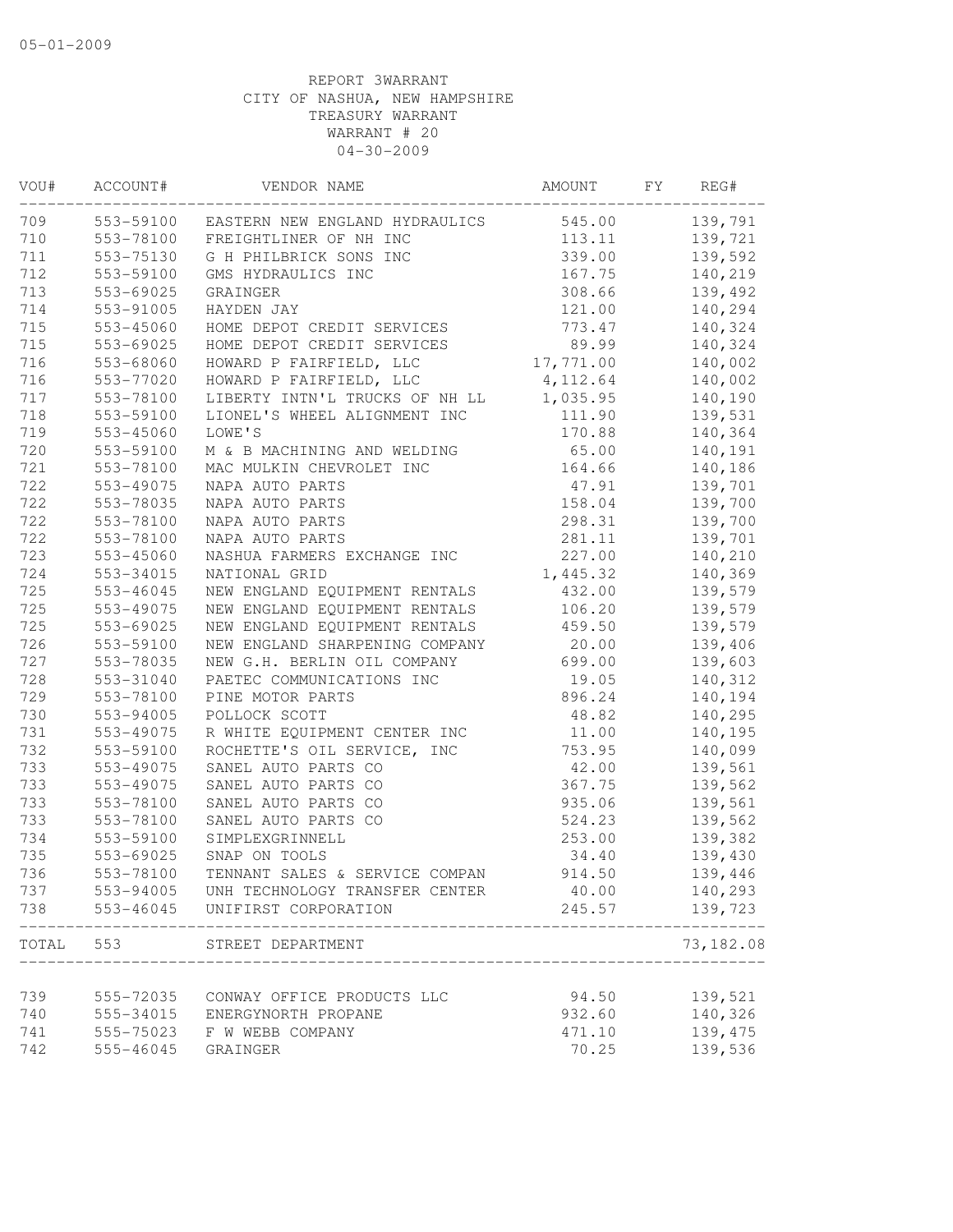| VOU#  | ACCOUNT#      | VENDOR NAME                    | AMOUNT   | FΥ | REG#     |
|-------|---------------|--------------------------------|----------|----|----------|
| 743   | 555-45288     | HIGHWAY TECH                   | 898.93   |    | 139,460  |
| 744   | 555-78140     | LIONEL'S WHEEL ALIGNMENT INC   | 95.95    |    | 139,531  |
| 745   | 555-49075     | LOWE'S                         | 26.97    |    | 140,364  |
| 746   | 555-49075     | M & M ELECTRICAL SUPPLY CO INC | 401.51   |    | 140,181  |
| 747   | 555-31040     | PAETEC COMMUNICATIONS INC      | 19.05    |    | 140,312  |
| 748   | 555-45285     | PERMA-LINE CORP OF NEW ENGLAND | 64.90    |    | 139,409  |
| 749   | 555-32025     | PSNH                           | 79.03    |    | 140,402  |
| 749   | 555-32025     | PSNH                           | 1,907.47 |    | 140,403  |
| 749   | 555-32025     | PSNH                           | 324.08   |    | 140,404  |
| 750   | 555-78140     | SANEL AUTO PARTS CO            | 407.56   |    | 139,562  |
| 751   | 555-94005     | UNH TECHNOLOGY TRANSFER CENTER | 80.00    |    | 140,296  |
| 752   | 555-75023     | UNIFIRST CORPORATION           | 23.75    |    | 139,723  |
| TOTAL | 555           | TRAFFIC DEPARTMENT             |          |    | 5,897.65 |
|       |               |                                |          |    |          |
| 753   | 557-74105     | ARCSOURCE INC                  | 71.81    |    | 139,563  |
| 754   | 557-59100     | CONWAY OFFICE PRODUCTS LLC     | 94.50    |    | 139,521  |
| 755   | 557-59105     | HANDY HOUSE INC                | 55.00    |    | 140,353  |
| 756   | 557-64035     | MUNICIPAL SUPPLY SALES CO      | 63.43    |    | 139,641  |
| 757   | 557-31040     | PAETEC COMMUNICATIONS INC      | 2.60     |    | 140,312  |
| 758   | 557-33005     | PENNICHUCK WATER               | 54.92    |    | 140,332  |
| 759   | 557-75023     | PROGRESSIVE ALARM SYSTEM       | 190.00   |    | 139,802  |
| 760   | 557-32005     | PSNH                           | 378.30   |    | 140,404  |
| 761   | 557-32005     | PUBLIC SERVICE OF NH           | 4,568.38 |    | 140,407  |
| TOTAL | 557           | PARKING LOTS                   |          |    | 5,478.94 |
|       |               |                                |          |    |          |
| 762   | 561-34015     | BOT-L-GAS INCORPORATED         | 335.25   |    | 140,196  |
| 763   | $561 - 78065$ | MAYNARD & LESIEUR INCORPORATED | 103.92   |    | 140,193  |
| 764   | $561 - 64165$ | NASHUA OUTDOOR POWER EQUIP     | 500.00   |    | 139,569  |
| 764   | 561-74085     | NASHUA OUTDOOR POWER EQUIP     | 41.61    |    | 139,569  |
| 765   | 561-33005     | PENNICHUCK WATER               | 101.17   |    | 140,332  |
| TOTAL | 561           | EDGEWOOD CEMETERY              |          |    | 1,081.95 |
| 766   | 562-75023     | K CARLSON TREE SERVICE         | 200.00   |    | 139,634  |
| TOTAL | 562           | SUBURBAN CEMETERIES            |          |    | 200.00   |
|       |               |                                |          |    |          |
| 767   | 563-48015     | CITY OF NASHUA/PETTY CASH      | 50.00    |    | 139,354  |
| 768   | 563-75160     | F W WEBB COMPANY               | 10.10    |    | 139,475  |
| 769   | 563-75023     | HOME DEPOT CREDIT SERVICES     | 107.06   |    | 140,324  |
| 770   | 563-74092     | MAYNARD & LESIEUR INCORPORATED | 181.50   |    | 140,193  |
| 771   | 563-74085     | NASHUA OUTDOOR POWER EQUIP     | 357.38   |    | 139,569  |
|       |               |                                |          |    |          |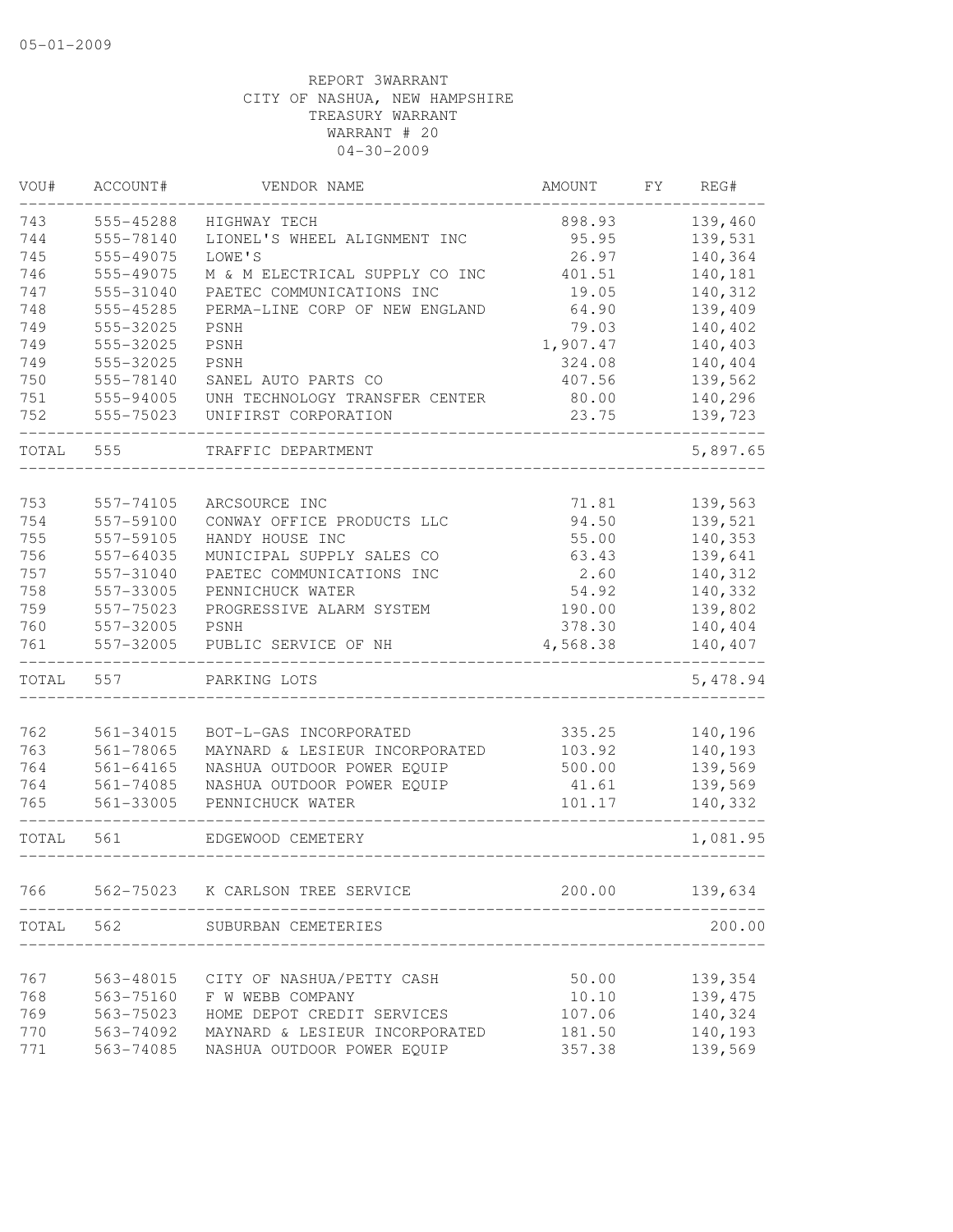| VOU#       | ACCOUNT#               | VENDOR NAME                                         | AMOUNT            | FY REG#            |
|------------|------------------------|-----------------------------------------------------|-------------------|--------------------|
| 772        | 563-31040              | PAETEC COMMUNICATIONS INC                           | 10.68             | 140,312            |
| 773        | 563-32005              | PSNH                                                | 277.20            | 140,404            |
| 774        | 563-78007              | SANEL AUTO PARTS CO                                 | 8.58              | 139,562            |
| TOTAL      | 563                    | WOODLAWN CEMETERY                                   |                   | 1,002.50           |
| 775        |                        | 571-72010 CONWAY OFFICE PRODUCTS LLC                | 409.50            | 139,521            |
| TOTAL      | 571                    | COMMUNITY DEVELOPMENT                               |                   | 409.50             |
|            |                        |                                                     |                   |                    |
| 776        | 572-91005              | CITY OF NASHUA/PETTY CASH                           | 128.15            | 139,354            |
| 776        | 572-98029              | CITY OF NASHUA/PETTY CASH                           | 15.00             | 139,354            |
| 777        | 572-91005              | HOUSTON ROGER                                       | 147.40            | 139,746            |
| 778        | 572-95005              | INTERNATIONAL COUNCIL OF                            | 100.00            | 140,371            |
| 779        | 572-95010              | JOBS AVAILABLE INC                                  | 35.00             | 140,316            |
| 780        | 572-98046              | NASHUA RIVER WATERSHED ASSN                         | 100.00            | 140,329            |
| 781        | 572-94005              | NH OFFICE OF ENERGY AND PLANNI                      | 50.00             | 140,084            |
| 782        | 572-94005              | NH PLANNERS ASSOCATION                              | 240.00            | 140, 414           |
| 783        | 572-95010              | THE ECONOMIST                                       | 119.00            | 140,362            |
| 784<br>785 | 572-49025<br>572-59100 | THE KIPLINGER LETTER<br>VANASSE HANGEN BRUSTLIN INC | 89.00<br>4,495.00 | 140,366<br>139,370 |
| TOTAL      | 572                    | PLANNING DEPARTMENT                                 |                   | 5,518.55           |
| 786 — 1    |                        | 573-94005 CITY OF NASHUA/PETTY CASH                 | 49.00             | 139,354            |
| TOTAL      | 573                    | ECONOMIC DEVELOPMENT                                |                   | 49.00              |
|            |                        |                                                     |                   |                    |
| 787        | 575-45903              | ABC-CLIO                                            | 749.00            | 140,430            |
| 788        | 575-45090              | AC MOORE INC                                        | 38.34             | 139,595            |
| 788        | 575-45150              | AC MOORE INC                                        | 73.09             | 139,595            |
| 789        | 575-41015              | ALPHAGRAPHICS                                       | 70.20             | 139,564            |
| 790        | 575-45050              | AMAZON                                              | 90.43             | 140,419            |
| 791        | 575-41015              | ANCO SIGNS & STAMPS INC                             | 8.30              | 139,676            |
| 792        | 575-45050              | BAKER & TAYLOR                                      | 1,424.77          | 139,463            |
| 792        | 575-45050              | BAKER & TAYLOR                                      | 1,366.66          | 139,464            |
| 792        | 575-45050              | BAKER & TAYLOR                                      | 1,460.92          | 139,465            |
| 792        | 575-45050              | BAKER & TAYLOR                                      | 639.44            | 139,466            |
| 793        | 575-45085              | BAKER & TAYLOR ENTERTAINMENT                        | 290.59            | 139,453            |
| 793        | 575-45315              | BAKER & TAYLOR ENTERTAINMENT                        | 487.27            | 139,453            |
| 794        | 575-45090              | BRANDL TARRYN                                       | 40.00             | 140,297            |
| 795        | 575-78100              | BRIDGE ST AUTO INC                                  | 376.00            | 139,523            |
| 796        | 575-45220              | BRODART COMPANY                                     | 15.75             | 140,189            |
| 797        | 575-45904              | CABINET PRESS                                       | 36.00             | 140,418            |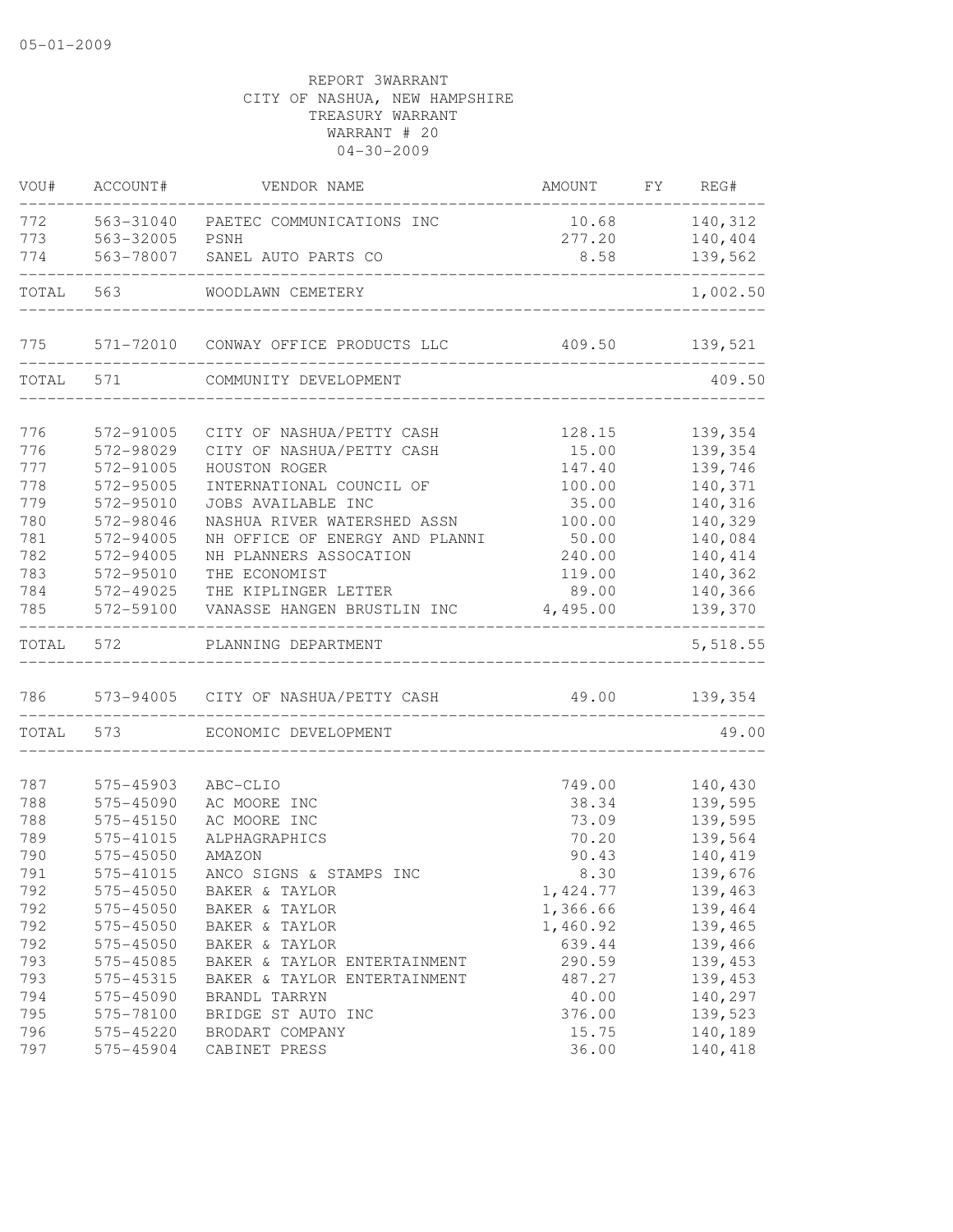| VOU#  | ACCOUNT#      | VENDOR NAME                              | AMOUNT   | FY. | REG#       |
|-------|---------------|------------------------------------------|----------|-----|------------|
| 798   | 575-57010     | COMPUTERS BY DESIGN INC                  | 2,100.00 |     | 140,345    |
| 799   | 575-72010     | CONWAY OFFICE PRODUCTS LLC               | 384.66   |     | 139,521    |
| 800   | 575-45050     | COUNCIL OF STATE GOVERNMENTS             | 58.50    |     | 139,386    |
| 801   | 575-45050     | GALE                                     | 641.95   |     | 139,707    |
| 802   | 575-45220     | GAYLORD BROS INC                         | 157.30   |     | 140,206    |
| 803   | 575-91015     | GLEESON MARGARET                         | 66.60    |     | 139,719    |
| 804   | 575-42010     | HOME DEPOT CREDIT SERVICES               | 111.03   |     | 140,324    |
| 805   | 575-45050     | INGRAM LIBRARY SERVICES                  | 1,968.02 |     | 139,753    |
| 806   | 575-91015     | JASINSKI JENNIFER                        | 78.05    |     | 139,500    |
| 807   | 575-45903     | LEARNING EXPRESS LLC                     | 2,842.35 |     | 140,337    |
| 808   | 575-45085     | MICROMARKETING LLC                       | 269.96   |     | 139,550    |
| 809   | 575-45150     | MONACO LLC                               | 60.01    |     | 139,933    |
| 810   | 575-57010     | MV COMMUNICATIONS INC                    | 141.00   |     | 139,385    |
| 811   | 575-34015     | NATIONAL GRID                            | 140.71   |     | 140,369    |
| 812   | 575-94005     | NEW ENGLAND LIBRARY ASSN                 | 120.00   |     | 140,400    |
| 813   | 575-94005     | <b>NHLA</b>                              | 40.00    |     | 140,343    |
| 814   | 575-31040     | PAETEC COMMUNICATIONS INC                | 10.39    |     | 140,312    |
| 815   | 575-33005     | PENNICHUCK WATER                         | 273.61   |     | 140,333    |
| 816   | 575-45050     | PERMA-BOUND                              | 1,619.94 |     | 140,200    |
| 817   | 575-32005     | PSNH                                     | 255.47   |     | 140,404    |
| 818   | 575-45085     | RANDOM HOUSE INC                         | 294.50   |     | 139,785    |
| 819   | 575-45085     | RECORDED BOOKS LLC                       | 748.45   |     | 139,728    |
| 820   | 575-45090     | SAM'S CLUB DIRECT                        | 60.66    |     | 140,346    |
| 820   | 575-45220     | SAM'S CLUB DIRECT                        | 57.04    |     | 140,346    |
| 820   | 575-45315     | SAM'S CLUB DIRECT                        | 92.36    |     | 140,346    |
| 821   | $575 - 45050$ | SIMON & SCHUSTER                         | 34.44    |     | 139,454    |
| 822   | 575-41015     | STAPLES BUSINESS ADVANTAGE               | 164.65   |     | 139,774    |
| 823   | 575-45050     | WEST PAYMENT CENTER                      | 65.04    |     | 139,482    |
| 824   | 575-91015     | ZAYA ALISON                              | 138.11   |     | 139,627    |
| TOTAL | 575           | PUBLIC LIBRARIES                         |          |     | 20, 161.56 |
|       |               |                                          |          |     |            |
| 825   | 576-91005     | CITY OF NASHUA/PETTY CASH                | 48.40    |     | 139,354    |
| 825   | 576-94005     | CITY OF NASHUA/PETTY CASH                | 50.00    |     | 139,354    |
| 826   | 576-49025     | INTERNATIONAL CODE COUNCIL, IN           | 132.45   |     | 139,749    |
| 827   | 576-31065     | SPRINT                                   | 450.00   |     | 140,428    |
| 828   | 576-91005     | TRACY WILLIAM                            | 210.65   |     | 139,969    |
| TOTAL | 576           | BUILDING DEPARTMENT                      |          |     | 891.50     |
| 829   |               | 577-95005 AMERICAN ASSOC OF CODE ENFORCE | 225.00   |     | 140,373    |
| 830   | 577-95005     | INTERNATIONAL ASSOCIATION OF             | 102.00   |     | 140,431    |
| TOTAL | 577           | CODE ENFORCEMENT                         |          |     | 327.00     |
|       |               |                                          |          |     |            |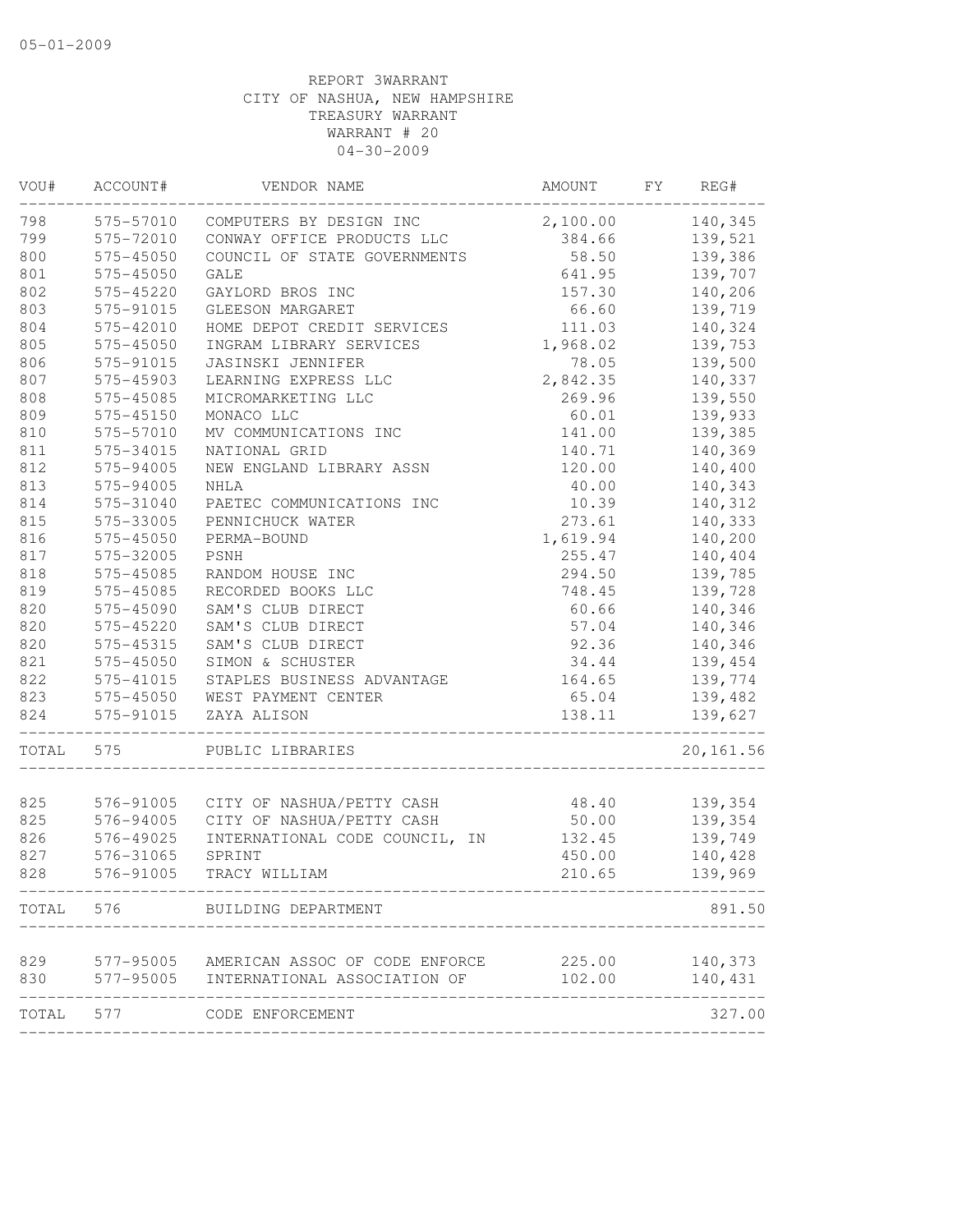| VOU# | ACCOUNT#                               | VENDOR NAME                    | AMOUNT   | FY | REG#    |
|------|----------------------------------------|--------------------------------|----------|----|---------|
|      | 210,805 581-49050                      | ABILITATIONS                   | 110.97   |    | 139,819 |
|      | 210,806 581-49050                      | AC MOORE INC                   | 168.38   |    | 139,509 |
|      | 210,807 581-53103                      | ACUCARE NURSING PROFESSIONALS  | 1,718.02 |    | 139,833 |
|      | 210,808 581-42110                      | ALARMAX DISTRIBUTORS INC       | 700.00   |    | 139,818 |
|      | 210,809 581-44005                      | ALPHAGRAPHICS                  | 186.21   |    | 139,564 |
|      | 210,810 581-31005                      | ALTERNATIVE COMMUNICATIONS SER | 200.00   |    | 139,697 |
|      | 210,810 581-49050                      | ALTERNATIVE COMMUNICATIONS SER | 210.00   |    | 139,697 |
|      | 210,811 581-42110                      | AMERICAN SECURITY & FIRE PROTE | 170.00   |    | 139,372 |
|      | 210,812 581-49075                      | AMERICAN VAN EQUIPMENT INC     | 256.91   |    | 139,804 |
|      | 210,813 581-49050                      | AMS COMPUTER CORPORATION       | 789.00   |    | 139,436 |
| 831  | 581-53100                              | ANACOMP INC                    | 107.91   |    | 139,435 |
|      | 210,814 581-49910                      | ARCSOURCE INC                  | 187.55   |    | 139,563 |
|      | 210,815 581-31005                      | AT&T                           | 31.42    |    | 140,437 |
|      | 210,816 581-75023                      | B & S LOCKSMITH INC            | 766.97   |    | 139,623 |
|      | 210,817 581-53100                      | BABB LAURA                     | 250.00   |    | 140,305 |
|      | 210,818 581-59130                      | BARBERIAN MICHAEL              | 58.00    |    | 140,055 |
|      | 210,819 581-42110                      | BATTERY SPECIALISTS OF NH LLC  | 310.26   |    | 140,057 |
|      | 210,820 581-49050                      | BAUDVILLE INC                  | 46.40    |    | 139,911 |
|      | 210,821 581-31005                      | BAYRING COMMUNICATIONS         | 2,195.86 |    | 140,445 |
|      | 210,822 581-49050                      | BELLETETES INC                 | 119.03   |    | 139,552 |
|      | 210,822 581-49050                      | BELLETETES INC                 | 1,025.90 |    | 139,553 |
|      | 210,822 581-75023                      | BELLETETES INC                 | 324.42   |    | 139,552 |
|      | 210,823 581-59130                      | BENSON WILLIAM                 | 194.00   |    | 140,006 |
|      | 210,824 581-49050                      | BLICK ART MATERIALS            | 447.48   |    | 140,011 |
|      | 210,825 581-59130                      | BOLDUC KEVIN                   | 58.00    |    | 140,013 |
|      | 210,826 581-49075                      | BOSTONBEAN COFFEE COMPANY      | 52.00    |    | 139,925 |
|      | 210,827 581-91040                      | BOURQUE ROBERT                 | 120.80   |    | 140,156 |
|      | 210,827 581-94030                      | BOURQUE ROBERT                 | 359.34   |    | 140,156 |
|      | 210,828 581-56030                      | BOYS & GIRLS CLUB OF GREATER N | 2,563.33 |    | 139,428 |
|      | 210,829 581-94030                      | BRAGG KIMBERLY                 | 250.00   |    | 140,146 |
|      | 210,830 581-59130                      | BRAUCH ANDREW                  | 58.00    |    | 140,161 |
|      | 210,831 581-49050                      | BRIGGS DEBORAH                 | 22.11    |    | 140,062 |
|      | 210,832 581-53100                      | BROOKS JR. RICHARD A           | 1,000.00 |    | 140,065 |
|      | 210,833 581-59130                      | BROWN BOB                      | 90.00    |    | 139,759 |
|      | 210,834 581-91005                      | BURRUTO JOHN                   | 132.40   |    | 140,054 |
|      | 210,835 581-59130                      | CAMPBELL BRIAN                 | 78.00    |    | 140,005 |
|      | 210,836 581-59130                      | CAMPBELL-KELLEY KATHLEEN       | 136.00   |    | 139,988 |
|      | 210,837 581-42130                      | CAPP INC                       | 299.00   |    | 139,793 |
|      |                                        | CAPP INC                       |          |    |         |
|      | 210,837 581-77005                      |                                | 8,990.00 |    | 139,793 |
|      | 210,838 581-94030                      | CAREY SUSAN                    | 96.80    |    | 139,890 |
|      | 210,839 581-94010<br>210,840 581-49050 | CARITA JENNIFER                | 1,861.20 |    | 140,170 |
|      |                                        | CAROLINA BIOLOGICAL SUPPLY CO  | 411.20   |    | 140,204 |
|      | 210,841 581-49050                      | CARPARTS OF NASHUA             | 165.70   |    | 140,182 |
|      | 210,842 581-59130                      | CARR THOMAS                    | 136.00   |    | 139,491 |
|      | 210,843 581-49050                      | CARTRIDGE WORLD                | 338.96   |    | 139,993 |
|      | 210,843 581-49110                      | CARTRIDGE WORLD                | 150.00   |    | 139,993 |
|      | 210,843 581-64192                      | CARTRIDGE WORLD                | 26.98    |    | 139,993 |
|      | 210,844 581-63085                      | CDW GOVERNMENT INC             | 125.00   |    | 139,851 |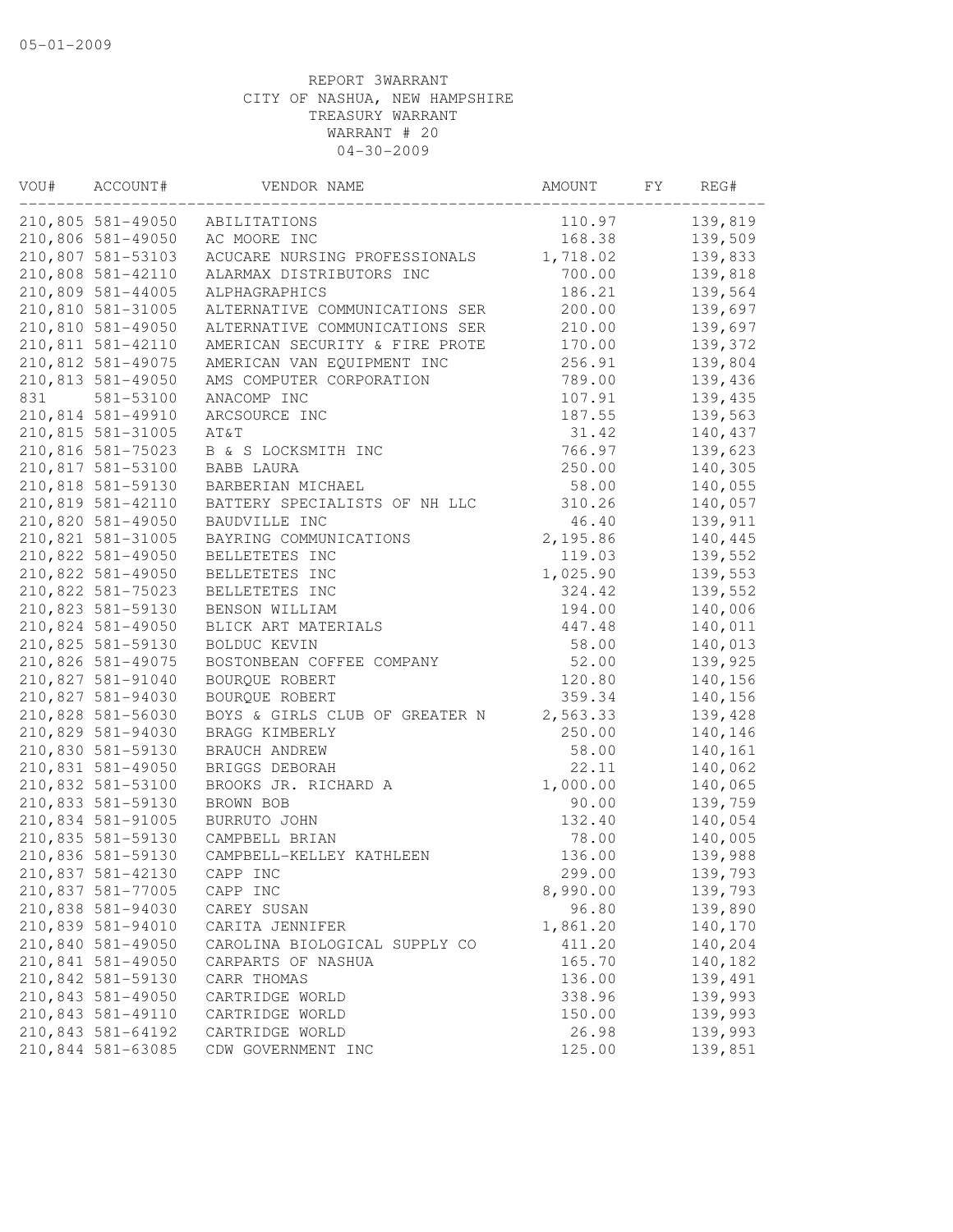| VOU# | ACCOUNT#                               | VENDOR NAME                                     | AMOUNT              | FY | REG#               |
|------|----------------------------------------|-------------------------------------------------|---------------------|----|--------------------|
|      | 210,844 581-64045                      | CDW GOVERNMENT INC                              | 179.40              |    | 139,851            |
|      | 210,845 581-84030                      | CEDARCREST INC                                  | 1,821.17            |    | 139,383            |
|      | 210,846 581-49050                      | CENGAGE LEARNING                                | 2,665.25            |    | 140,069            |
|      | 210,847 581-42010                      | CENTRAL PAPER PRODUCTS CO                       | 4,176.21            |    | 140,207            |
|      | 210,848 581-94030                      | CHANTLER JENNIFER                               | 50.00               |    | 139,910            |
|      | 210,849 581-53100                      | CHG MEDICAL STAFFING                            | 10,687.50           |    | 140,076            |
|      | 210,850 581-49050                      | CHILDCRAFT                                      | 99.99               |    | 139,821            |
|      | 210,851 581-78007                      | CHUCK'S AUTO REPAIR INC                         | 49.20               |    | 139,929            |
|      | 210,852 581-53100                      | CITIWORKS INC                                   | 560.00              |    | 139,956            |
| 832  | 581-49075                              | CITIZENS BANK                                   | 176.40              |    | 581                |
| 832  | 581-91040                              | CITIZENS BANK                                   | 234.09              |    | 581                |
| 832  | 581-95005                              | CITIZENS BANK                                   | 160.00              |    | 581                |
|      | 210,853 581-53103                      | CLARK ASSOCIATES/DEBBIE CLARK                   | 30,598.50           |    | 139,442            |
|      | 210,854 581-49050                      | CLASS GUITAR RESOURCES INC                      | 255.48              |    | 139,913            |
|      | 210,855 581-49050                      | COFFEY SHARON                                   | 78.60               |    | 139,835            |
|      | 210,856 581-53103                      | COMPASSIONATE STAFFING LLC                      | 281.25              |    | 139,585            |
|      | 210,857 581-49050                      | COMPUTER HUT OF N E INC                         | 3,369.01            |    | 140,213            |
|      | 210,857 581-63085                      | COMPUTER HUT OF N E INC                         | 131.99              |    | 140,213            |
|      | 210,858 581-42130                      | CONTROL TECHNOLOGIES INC                        | 3,594.00            |    | 139,798            |
|      | 210,858 581-75015                      | CONTROL TECHNOLOGIES INC                        | 33, 519.25          |    | 139,798            |
|      | 210,859 581-49050                      | COPY RITE PRINTING                              | 650.00              |    | 140,023            |
|      | 210,860 581-44005                      | COPY SHOP                                       | 370.28              |    | 139,520            |
|      | 210,861 581-49050                      | CPACINC.COM                                     | 104.00              |    | 140,056            |
|      | 210,862 581-59130                      | CROSBY MICHAEL                                  | 116.00              |    | 139,995            |
|      | 210,863 581-84030                      | CROTCHED MOUNTAIN REHAB CTR                     | 8,556.92            |    | 139,823            |
|      | 210,864 581-77005                      | CRP CONTRACT FLOORING INC                       | 5,087.00            |    | 139,845            |
|      | 210,865 581-49050                      | CRYSTAL ROCK BOTTLED WATER                      | 117.02              |    | 140,031            |
|      | 210,866 581-94030                      | CUES INC                                        | 350.00              |    | 139,696            |
|      | 210,867 581-49050                      | CURRICULUM ASSOCIATES, INC                      | 546.70              |    | 139,866            |
|      | 210,868 581-74092                      | D A BUCCI & SONS INC                            | 95.00               |    | 139, 419           |
|      | 210,869 581-49050                      | DAVID H BAILEY                                  | 50.00               |    | 139,872            |
|      | 210,870 581-55015                      | DICKS SONYA                                     | 288.75              |    | 140,071            |
|      | 210,871 581-59130                      | DIONNE GERARD                                   | 58.00               |    | 140,042            |
|      | 210,872 581-59130                      | DOUGLAS FRED                                    | 58.00               |    | 140,041            |
|      | 210,873 581-49050                      | DOWNES & READER HARDWOOD CO IN                  | 1,506.00            |    | 139,423            |
|      | 210,874 581-59130                      | DRESCHER STEPHEN                                | 78.00               |    | 139,596            |
|      | 210,875 581-49050                      | DUBE AMANDA                                     | 48.96               |    | 140,049            |
|      | 210,876 581-94030                      | DUBOIS WILLIAM                                  | 108.00              |    | 139,877            |
|      |                                        |                                                 |                     |    |                    |
|      | 210,877 581-49050<br>210,878 581-49095 | DURACO EXPRESS CHICAGO<br>DYNAVOX/MAYER-JOHNSON | 425.75<br>49.99     |    | 140,436            |
|      | 210,879 581-84030                      | EASTER SEALS NEW HAMPSHIRE                      |                     |    | 139,544            |
|      | 210,879 581-84055                      | EASTER SEALS NEW HAMPSHIRE                      | 439.74<br>13,531.62 |    | 139,730<br>139,730 |
|      | 210,880 581-59130                      | EBOL THOMAS F                                   | 78.00               |    | 139,401            |
|      |                                        |                                                 |                     |    |                    |
|      | 210,881 581-53100                      | EBS HEALTHCARE                                  | 7,735.00            |    | 140,123            |
|      | 210,882 581-53101                      | EDUCATION INC                                   | 578.55              |    | 139,924            |
|      | 210,883 581-49035                      | EDUCATIONAL RECORD CENTER, INC                  | 220.77              |    | 140,220            |
|      | 210,884 581-49050                      | EDVOTEK                                         | 411.73              |    | 139,938            |
|      | 210,885 581-47010                      | EDWARDS PAULA                                   | 26.99               |    | 139,897            |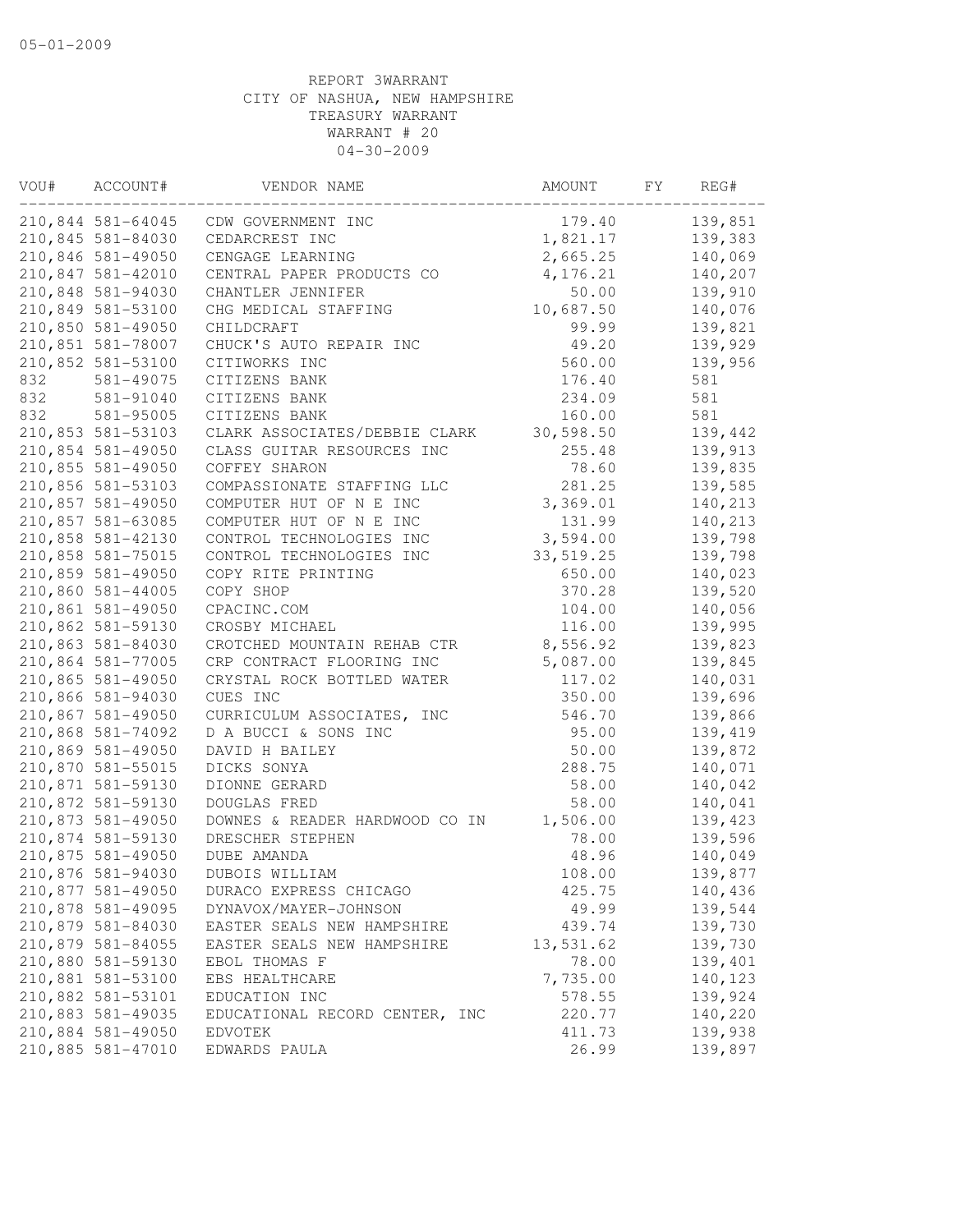| VOU# | ACCOUNT#           | VENDOR NAME                    | AMOUNT    | FY | REG#     |
|------|--------------------|--------------------------------|-----------|----|----------|
|      | 210,886 581-59130  | EMOND EDWARD                   | 58.00     |    | 140,039  |
|      | 210,887 581-49050  | ESSON VIRGINIA                 | 12.53     |    | 139,853  |
|      | 210,887 581-91005  | ESSON VIRGINIA                 | 24.20     |    | 139,853  |
|      | 210,888 581-42130  | F W WEBB COMPANY               | 1,126.97  |    | 139, 475 |
|      | 210,889 581-53100  | FAGAN MELISSA MA CCCC-SLP      | 4,275.00  |    | 140,121  |
|      | 210,890 581-31005  | FAIR POINT COMMUNICATIONS INC  | 52.10     |    | 140,438  |
| 833  | 581-31005          | FAIRPOINT COMMUNICATIONS       | 1, 451.71 |    | 140,384  |
|      | 210,891 581-31005  | FAIRPOINT COMMUNICATIONS INC   | 49.94     |    | 140,439  |
|      | 210,892 581-31005  | FAIRPOINT COMMUNICATIONS INC   | 28.36     |    | 140,440  |
|      | 210,893 581-34015  | FAIRPOINT COMMUNICATIONS INC   | 30.99     |    | 140,441  |
|      | 210,894 581-34015  | FAIRPOINT COMMUNICATIONS INC   | 34.26     |    | 140,442  |
|      | 210,895 581-34015  | FAIRPOINT COMMUNICATIONS INC   | 30.99     |    | 140,443  |
|      | 210,896 581-31005  | FAIRPOINT COMMUNICATIONS INC   | 28.40     |    | 140,444  |
|      | 210,897 581-75023  | FASTENAL COMPANY               | 40.50     |    | 139,639  |
|      | 210,898 581-43005  | FEDEX                          | 81.44     |    | 140,401  |
|      | 210,899 581-75023  | FIMBEL PAUNET CORP             | 205.00    |    | 139,718  |
|      | 210,900 581-49075  | FIRST STUDENT INC              | 108.60    |    | 139,886  |
|      | 210,900 581-55010  | FIRST STUDENT INC              | 139.02    |    | 139,886  |
|      | 210,901 581-55005  | FIRST STUDENT INC              | 4,807.48  |    | 139,900  |
|      | 210,901 581-55005  | FIRST STUDENT INC              | 1,113.60  |    | 139,901  |
|      | 210,901 581-55015  | FIRST STUDENT INC              | 101.98    |    | 139,900  |
|      | 210,901 581-55015  | FIRST STUDENT INC              | 79.69     |    | 139,901  |
|      | 210,901 581-55020  | FIRST STUDENT INC              | 273.00    |    | 139,900  |
|      | 210,901 581-55020  | FIRST STUDENT INC              | 227.50    |    | 139,901  |
|      | 210,901 581-55035  | FIRST STUDENT INC              | 102.69    |    | 139,900  |
|      | 210,902 581-51015  | FLYGARE SCHWARZ & CLOSSON      | 435.00    |    | 139,699  |
|      | 210,903 581-59130  | FOLEY RONALD                   | 78.00     |    | 140,066  |
|      | 210,904 581-49030  | FOLLETT LIBRARY RESOURCES      | 1,292.63  |    | 139,407  |
|      | 210,905 581-91005  | FORAN MARY C                   | 28.46     |    | 139,983  |
|      | 210,906 581-94030  | FOUDRIAT ROBERT E              | 50.00     |    | 139,664  |
|      | 210,907 581-59130  | FULTON JOHN                    | 58.00     |    | 139,990  |
|      | 210,908 581-53100  | FUTURE MANAGEMENT SYSTEMS      | 3,000.00  |    | 140,068  |
|      | 210,909 581-59130  | GADBOIS GERALD                 | 194.00    |    | 139,363  |
|      | 210,910 581-55015  | GIANGRANDE JAMES               | 211.20    |    | 140,135  |
|      | 210, 911 581-59130 | GIBSON SR THOMAS               | 58.00     |    | 140,051  |
|      | 210,912 581-49050  | GOODHEART-WILLCOX PUBLISHERS   | 250.76    |    | 139,817  |
|      | 210,913 581-91005  | GOULET JULIE                   | 34.65     |    | 140,064  |
|      | 210,914 581-42130  | GRAINGER                       | 2,852.52  |    | 139,492  |
|      | 210,915 581-42120  | GRANITE GROUP (THE)            | 55.40     |    | 139,717  |
|      | 210,916 581-53100  | GRANITE STATE SHUTTLE SERVICE  | 168.00    |    | 140,150  |
|      | 210,917 581-91040  | GRAY CHARLES                   | 144.80    |    | 139,994  |
|      | 210,918 581-91005  | GREENBERG ELLEN                | 668.38    |    | 140,029  |
|      | 210,919 581-42130  | GREENFIELD INDUSTRIES INC      | 129.00    |    | 139, 437 |
|      | 210,920 581-49095  | GREER JENNIFER                 | 29.46     |    | 139,950  |
|      | 210,921 581-49050  | HAMMOND & STEPHENS             | 60.45     |    | 139,361  |
|      | 210,922 581-94010  | HARRINGTON MICHAEL             | 1,200.00  |    | 139,724  |
|      | 210,923 581-49050  | HARRIS COMMUNICATIONS          | 37.90     |    | 139,811  |
|      | 210,924 581-74092  | HARRIS EQUIPMENT REPAIR SERVIC | 493.91    |    | 140,192  |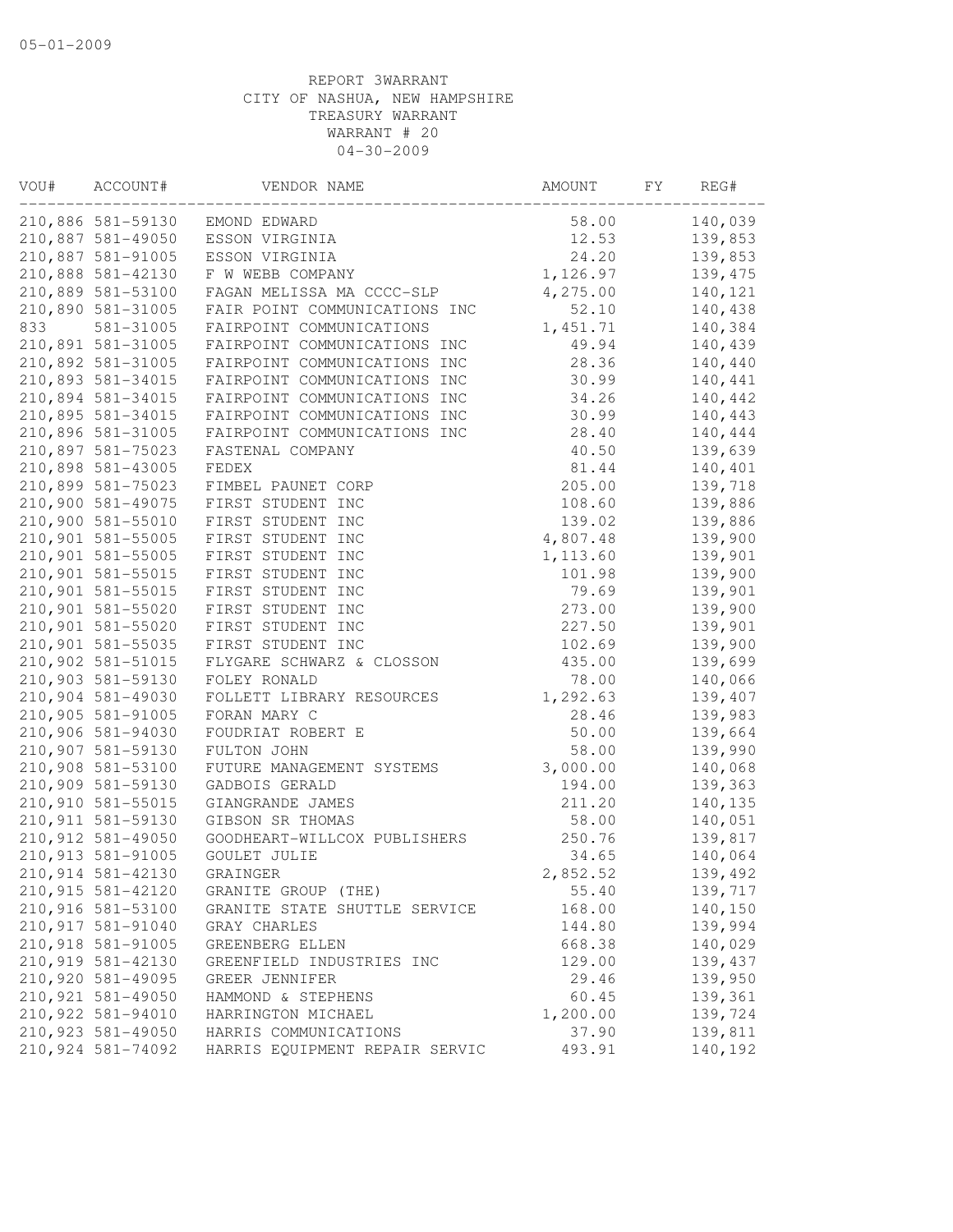| VOU# | ACCOUNT#          | VENDOR NAME                    | AMOUNT    | FY | REG#     |
|------|-------------------|--------------------------------|-----------|----|----------|
|      | 210,925 581-59130 | HARRIS STEPHEN                 | 58.00     |    | 139,941  |
|      | 210,926 581-49050 | HEINEMANN                      | 295.64    |    | 139,859  |
|      | 210,927 581-49075 | HMC INT'L DIV INC              | 197.14    |    | 140,151  |
|      | 210,928 581-75023 | HOME DEPOT CREDIT SERVICES     | 143.76    |    | 139,873  |
|      | 210,929 581-49050 | HOME DEPOT CREDIT SERVICES     | 523.39    |    | 139,920  |
|      | 210,930 581-91005 | HORNE LORRAINE                 | 64.90     |    | 139,829  |
|      | 210,931 581-74092 | I T INSIDERS                   | 1,425.00  |    | 140,446  |
|      | 210,932 581-49050 | IEP RESOURCES                  | 240.45    |    | 139,862  |
|      | 210,933 581-64045 | INSIGHT PUBLIC SECTOR          | 87.72     |    | 139,445  |
|      | 210,934 581-84030 | INSTITUTE OF PROFESSIONAL PRAC | 1,824.45  |    | 139,999  |
|      | 210,935 581-94030 | IULIANO BETH                   | 50.00     |    | 140,043  |
|      | 210,936 581-49050 | J W PEPPER & SON INC           | 751.93    |    | 139,498  |
|      | 210,937 581-91005 | JENNINGS DONNA                 | 33.55     |    | 140,060  |
|      | 210,938 581-49910 | JOHN DEERE LANDSCAPES INC      | 413.67    |    | 139, 473 |
|      | 210,939 581-94030 | JOHNSON JOANNE                 | 359.34    |    | 139,524  |
|      | 210,940 581-49050 | KARVELAS KATHLEEN              | 67.52     |    | 140,229  |
|      | 210,940 581-91040 | KARVELAS KATHLEEN              | 144.80    |    | 140,229  |
|      | 210,941 581-94030 | KEELER ELAINE                  | 359.34    |    | 139,665  |
|      | 210,942 581-84030 | KEYSTONE NATIONAL HIGH SCHOOL  | 279.00    |    | 139,992  |
|      | 210,943 581-49050 | KRISAK JENNIFER                | 24.84     |    | 139,894  |
|      | 210,944 581-91040 | LA FLAMME NATALIE              | 44.20     |    | 140,148  |
|      | 210,944 581-94030 | LA FLAMME NATALIE              | 62.60     |    | 140,148  |
|      | 210,945 581-49050 | LAKESHORE LEARNING MATERIALS   | 164.90    |    | 139,511  |
|      | 210,946 581-49035 | LALIBERTE CATHERINE            | 237.57    |    | 139,884  |
|      | 210,947 581-91005 | LALIME MAUREEN                 | 79.56     |    | 139,905  |
|      | 210,948 581-53100 | LAMBROPOULOS KATHERINE         | 400.00    |    | 139,958  |
|      | 210,949 581-59130 | LANGGUTH AL                    | 78.00     |    | 140,008  |
|      | 210,950 581-91005 | LATINA DONNA                   | 34.51     |    | 139,919  |
|      | 210,951 581-94030 | LAVOIE DEANNA                  | 30.00     |    | 140,075  |
|      | 210,952 581-84030 |                                | 7,938.92  |    |          |
|      | 210,953 581-49095 | LEARNING CENTER FOR THE DEAF   |           |    | 140,028  |
|      |                   | LIBBY AVERY                    | 15.55     |    | 140,045  |
|      | 210,954 581-49055 | LIBRARY VIDEO COMPANY          | 304.42    |    | 139,820  |
|      | 210,955 581-49050 | LINDENMEYR MUNROE              | 214.22    |    | 140,218  |
|      | 210,955 581-74092 | LINDENMEYR MUNROE              | 202.11    |    | 140,218  |
|      | 210,956 581-94030 | LORREY JEAN                    | 50.00     |    | 139,964  |
|      | 210,957 581-84055 | LUTHERAN COMMUNITY SERVICES OF | 614.60    |    | 140,035  |
|      | 210,958 581-94030 | LYDON RICHARD                  | 50.00     |    | 139,943  |
|      | 210,959 581-42110 | M & M ELECTRICAL SUPPLY CO INC | 653.13    |    | 140,181  |
|      | 210,960 581-59130 | MAKARAWICZ WILLIAM             | 78.00     |    | 139,448  |
|      | 210,961 581-49050 | MARA JULIE                     | 40.97     |    | 139,840  |
|      | 210,962 581-59130 | MARCOUX ADAM                   | 58.00     |    | 140,014  |
|      | 210,963 581-55015 | MARDEN SUSAN                   | 158.40    |    | 140,138  |
|      | 210,964 581-49050 | MARKET BASKET                  | 1, 111.27 |    | 139,577  |
|      | 210,964 581-49050 | MARKET BASKET                  | 85.20     |    | 139,578  |
|      | 210,965 581-59130 | MARTEL CHESTER                 | 78.00     |    | 139,991  |
|      | 210,966 581-53103 | MCCARTNEY AMY                  | 6,384.00  |    | 140,033  |
|      | 210,967 581-49050 | MCGRAW HILL COMPANIES          | 6,995.13  |    | 139,532  |
|      | 210,967 581-49095 | MCGRAW HILL COMPANIES          | 112.26    |    | 139,532  |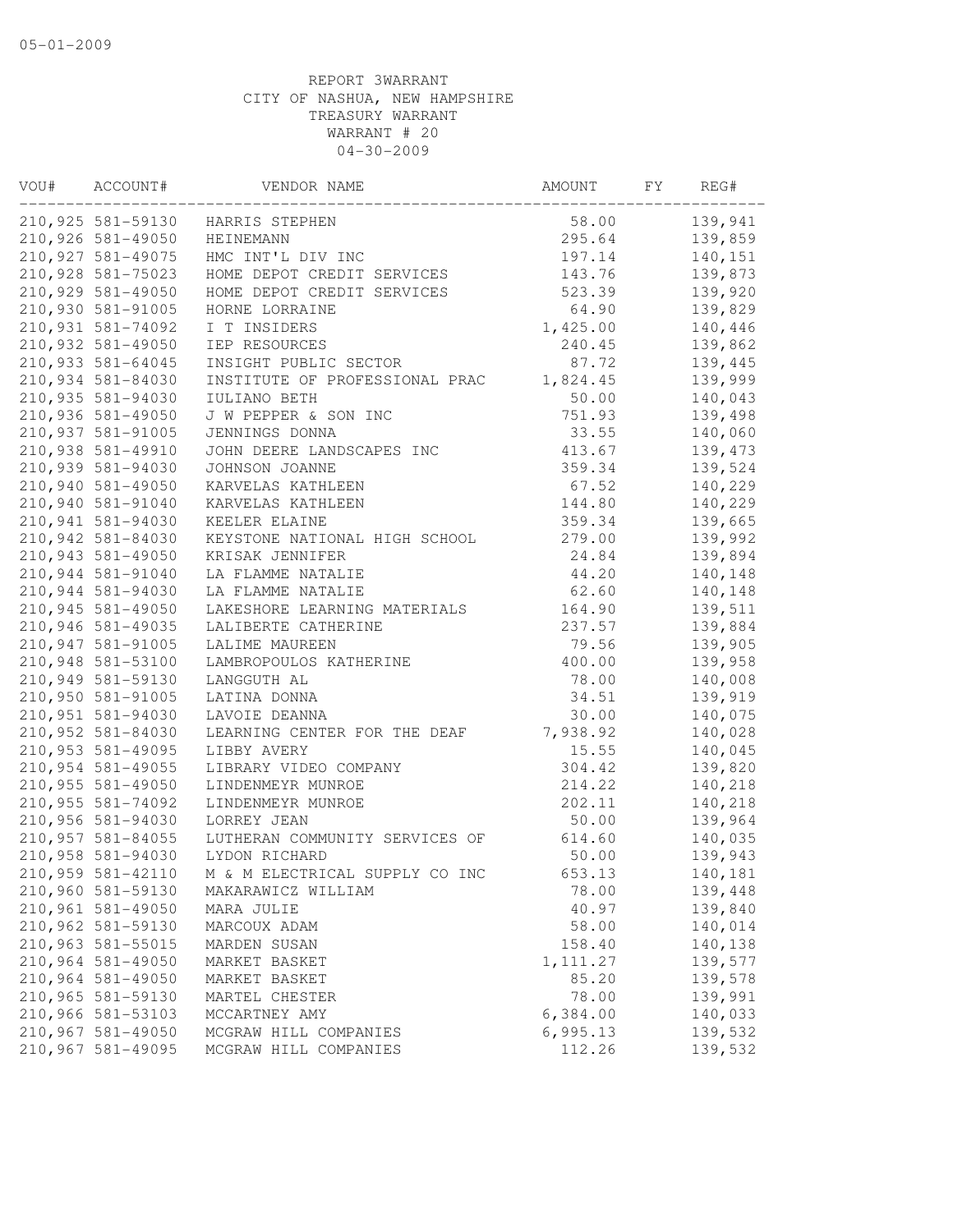| VOU# | ACCOUNT#          | VENDOR NAME                                                      | AMOUNT         | FY | REG#    |
|------|-------------------|------------------------------------------------------------------|----------------|----|---------|
|      | 210,968 581-41015 | MCINTIRE BUSINESS PRODUCTS INC                                   | 99.67          |    | 140,222 |
|      | 210,969 581-49050 | MCLAUGHLIN ANN                                                   | 30.69          |    | 140,026 |
|      | 210,970 581-49075 | MCMASTER-CARR SUPPLY CO                                          | 316.45         |    | 139,548 |
|      | 210,971 581-94030 | MEDS-PDN                                                         | 248.00         |    | 139,952 |
|      | 210,972 581-75023 | MERRIMACK BUILDING SUPPLY INC                                    | 656.41         |    | 139,812 |
|      | 210,973 581-84030 | MERRIMACK EDUCATION CENTER                                       | 584.07         |    | 139,869 |
|      | 210,974 581-49050 | MIDWEST TECHNOLOGY PRODUCTS                                      | 135.59         |    | 139,358 |
|      | 210,975 581-55015 | MILFORD SCHOOL DISTRICT                                          | 256.00         |    | 140,046 |
|      | 210,976 581-59130 | MILLER ALBERT                                                    | 116.00         |    | 140,004 |
|      | 210,977 581-59130 | MILLER BRUCE                                                     | 58.00          |    | 139,846 |
|      | 210,978 581-49050 | MODERN SCHOOL SUPPLIES INC                                       | 1,180.01       |    | 139,551 |
|      | 210,979 581-53100 | MOHLER CHARLOTTE                                                 | 45.25          |    | 140,174 |
|      | 210,980 581-59130 | MORIN ARTHUR                                                     | 116.00         |    | 139,671 |
|      | 210,981 581-84055 | MOUNT PROSPECT ACADEMY INC                                       | 18,760.56      |    | 139,945 |
|      | 210,982 581-49050 | MSC INDUSTRIAL SUPPLY CO INC                                     | 827.27         |    | 139,871 |
|      | 210,983 581-53100 | MULTI-STATE BILLING SERVICES L                                   | 4,228.68       |    | 140,037 |
|      | 210,984 581-49910 | NARDONE SAND & GRAVEL CO INC                                     | 3,279.09       |    | 139,547 |
|      | 210,985 581-49050 | <b>NASCO</b>                                                     | 307.93         |    | 140,208 |
|      | 210,986 581-49910 | NASHUA OUTDOOR POWER EQUIP                                       | 44.65          |    | 139,569 |
| 834  | 581-45295         | NASHUA SCHOOL DISTRICT #42                                       | 545.00         |    | 564     |
| 834  | 581-94030         | NASHUA SCHOOL DISTRICT #42                                       | 518.00         |    | 564     |
| 834  | 581-95005         | NASHUA SCHOOL DISTRICT #42                                       | 140.00         |    | 564     |
|      | 210,987 581-49075 | NASHUA WALLPAPER & PAINT CO                                      | 455.75         |    | 139,576 |
|      | 210,988 581-78007 | NASHUA WHOLESALE TIRE INC                                        | 928.95         |    | 139,530 |
|      | 210,989 581-34015 | NATIONAL GRID                                                    | 26, 124.93     |    | 140,447 |
|      | 210,990 581-49035 | NCS PEARSON INC                                                  | 414.28         |    | 139,891 |
|      | 210,990 581-49095 | NCS PEARSON INC                                                  | 49.90          |    | 139,891 |
|      | 210,991 581-94030 | NEAML                                                            | 50.00          |    | 140,166 |
|      | 210,992 581-94030 | NELMS                                                            | 1,652.00       |    | 139,371 |
|      | 210,993 581-49050 |                                                                  |                |    | 139,535 |
|      | 210,993 581-74092 | NELSON PIANO SERVICE/FRANK J N<br>NELSON PIANO SERVICE/FRANK J N | 15.00<br>75.00 |    |         |
|      |                   |                                                                  |                |    | 139,535 |
|      | 210,994 581-95005 | NESDEC                                                           | 3,460.00       |    | 139,803 |
|      | 210,995 581-74092 | NESMITH RICHARD                                                  | 252.23         |    | 139,776 |
|      | 210,996 581-49050 | NEW ENGLAND MATHEMATICS LEAGUE                                   | 60.00          |    | 139,582 |
|      | 210,997 581-84055 | NEW HAMPSHIRE HOSPITAL                                           | 283.00         |    | 139,963 |
|      | 210,998 581-84055 | NFI NORTH INC                                                    | 1,787.04       |    | 139,799 |
|      | 210,999 581-91040 | NHASCD                                                           | 907.00         |    | 139,961 |
|      | 211,000 581-94030 | NHASEA                                                           | 300.00         |    | 140,435 |
|      | 211,001 581-45410 | NHLOA                                                            | 240.00         |    | 139,816 |
|      | 211,002 581-49050 | NICHOLS SUSAN                                                    | 98.85          |    | 140,153 |
|      | 211,003 581-59130 | NICHOLSON MORRIS                                                 | 136.00         |    | 139,495 |
|      | 211,004 581-59130 | NIHAN MARILEE                                                    | 136.00         |    | 140,061 |
|      | 211,005 581-83009 | NORTHEAST DELTA DENTAL                                           | 7,765.98       |    | 140,432 |
|      | 211,006 581-59130 | O'CONNELL ROBERT                                                 | 78.00          |    | 139,493 |
|      | 211,007 581-91005 | O'CONNOR MARIANNE                                                | 85.94          |    | 139,932 |
|      | 211,008 581-91005 | O'DEA MAUREEN                                                    | 94.05          |    | 139,912 |
|      | 211,009 581-59130 | ODIERNA ROBERT                                                   | 78.00          |    | 139,989 |
|      | 211,010 581-84055 | ODYSSEY HOUSE INC                                                | 14, 143.37     |    | 139,359 |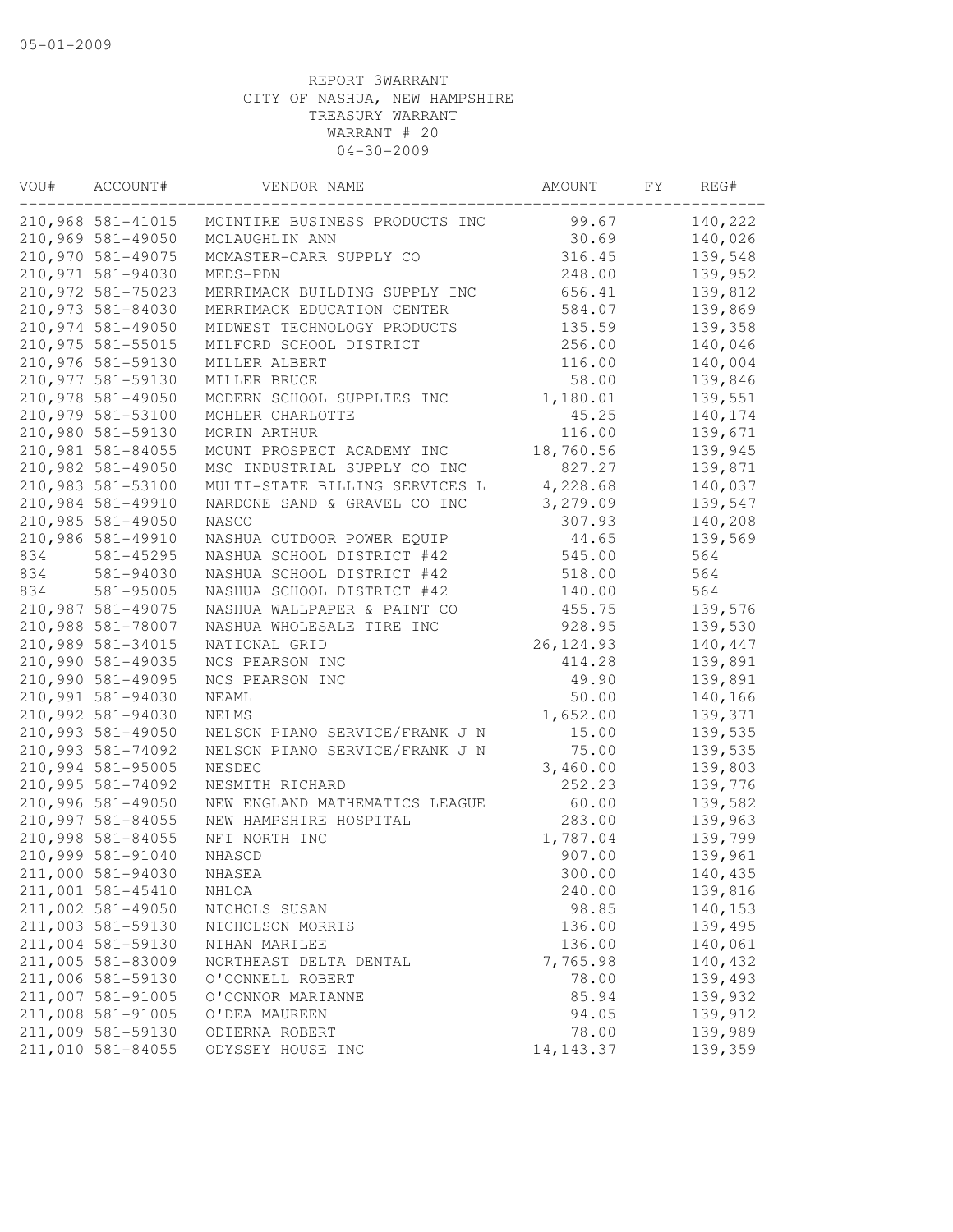| VOU# | ACCOUNT#          | VENDOR NAME                    | AMOUNT     | FY | REG#     |
|------|-------------------|--------------------------------|------------|----|----------|
|      | 211,011 581-31005 | ONE COMMUNICATIONS             | 6,133.95   |    | 140,410  |
|      | 211,011 581-31040 | ONE COMMUNICATIONS             | 874.07     |    | 140,410  |
|      | 211,012 581-49050 | P J CURRIER LUMBER CO          | 29.00      |    | 139,878  |
|      | 211,013 581-91005 | PANESSITI EDWARD               | 84.75      |    | 139,917  |
|      | 211,014 581-49050 | PARADISE MALCOLM               | 29.99      |    | 140,018  |
|      | 211,015 581-94030 | PATT MAUREEN                   | 15.00      |    | 139, 412 |
|      | 211,016 581-49050 | PAUL ANDREW                    | 103.48     |    | 139,677  |
|      | 211,017 581-49050 | PAXTON-PATTERSON               | 57.33      |    | 139,590  |
|      | 211,018 581-91040 | PAYETTE TAMMIE                 | 150.00     |    | 140,154  |
|      | 211,019 581-49050 | PC MALL GOV INC                | 97.80      |    | 139,870  |
|      | 211,019 581-64045 | PC MALL GOV INC                | 93.17      |    | 139,870  |
|      | 211,020 581-49035 | PCI EDUCATIONAL PUBLISHING     | 114.89     |    | 139,814  |
|      | 211,021 581-32005 | PENNICHUCK WATER WORKS INC     | 2,497.96   |    | 140,314  |
|      | 211,021 581-33005 | PENNICHUCK WATER WORKS INC     | 6,739.26   |    | 140,314  |
|      | 211,022 581-49050 | PERIPOLE-BERGERAULT INC        | 123.22     |    | 140,159  |
|      | 211,023 581-49055 | PERMA-BOUND                    | 58.45      |    | 140,200  |
|      | 211,024 581-49050 | PERRON TERESA                  | 82.24      |    | 139,946  |
|      | 211,025 581-49050 | PETTY CASH                     | 30.26      |    | 140,298  |
|      | 211,025 581-94030 | PETTY CASH                     | 20.00      |    | 140,298  |
|      | 211,026 581-43005 | PETTY CASH                     | 30.51      |    | 140,299  |
|      | 211,026 581-49050 | PETTY CASH                     | 116.60     |    | 140,299  |
|      | 211,027 581-49095 | PETTY CASH                     | 14.80      |    | 140,300  |
|      | 211,028 581-42010 | PETTY CASH                     | 19.76      |    | 140,301  |
|      | 211,028 581-42110 | PETTY CASH                     | 9.98       |    | 140,301  |
|      | 211,028 581-43005 | PETTY CASH                     | 17.16      |    | 140,301  |
|      | 211,028 581-49075 | PETTY CASH                     | 84.68      |    | 140,301  |
|      | 211,028 581-49910 | PETTY CASH                     | 51.06      |    | 140,301  |
|      | 211,029 581-84055 | PINE HAVEN BOYS CENTER         | 3,352.80   |    | 139,809  |
|      | 211,030 581-49075 | PIONEER REVERE                 | 250.00     |    | 139,514  |
|      | 211,031 581-43005 | PITNEY BOWES                   | 2,000.00   |    | 140,339  |
|      | 211,032 581-43005 | PITNEY BOWES INCORPORATED      | 128.55     |    | 140,212  |
|      | 211,033 581-91005 | PLACE PATRICIA                 | 110.74     |    | 139,834  |
|      | 211,034 581-84030 | PLUS CO INC (THE)              | 1,011.75   |    | 139,695  |
|      | 211,035 581-59130 | POWERS PAUL                    | 78.00      |    | 140,010  |
|      | 211,036 581-53100 | PROGRESSUS THERAPY LLC         | 3,546.00   |    | 140,143  |
|      | 211,037 581-32005 | PSNH                           | 2,074.73   |    | 140,409  |
|      | 211,037 581-33005 | PSNH                           | 547.31     |    | 140,409  |
|      | 211,038 581-32005 | PUBLIC SERVICE OF NH           | 143,360.48 |    | 140,407  |
|      | 211,038 581-33005 | PUBLIC SERVICE OF NH           | 13,870.86  |    | 140,407  |
|      | 211,039 581-49050 | PYRAMID EDUCATIONAL CONSULTANT | 159.50     |    | 139,960  |
|      | 211,039 581-64040 | PYRAMID EDUCATIONAL CONSULTANT | 81.95      |    | 139,960  |
|      | 211,039 581-64192 | PYRAMID EDUCATIONAL CONSULTANT | 81.95      |    | 139,960  |
|      | 211,040 581-53085 | QUIMBY EYE CARE INC            | 515.00     |    | 139,807  |
|      | 211,041 581-42110 | RADIOSHACK CORP CREDIT SRVS    | 207.97     |    | 139,689  |
|      | 211,042 581-42110 | RALPH PILL ELECTRIC SUPPLY COM | 17.54      |    | 140,188  |
|      | 211,042 581-49050 | RALPH PILL ELECTRIC SUPPLY COM | 53.88      |    | 140,188  |
|      | 211,043 581-49050 | RASMUSSEN VERONICA             | 89.94      |    | 139,951  |
|      | 211,044 581-49050 | REALLY GOOD STUFF INC          | 473.35     |    | 139,831  |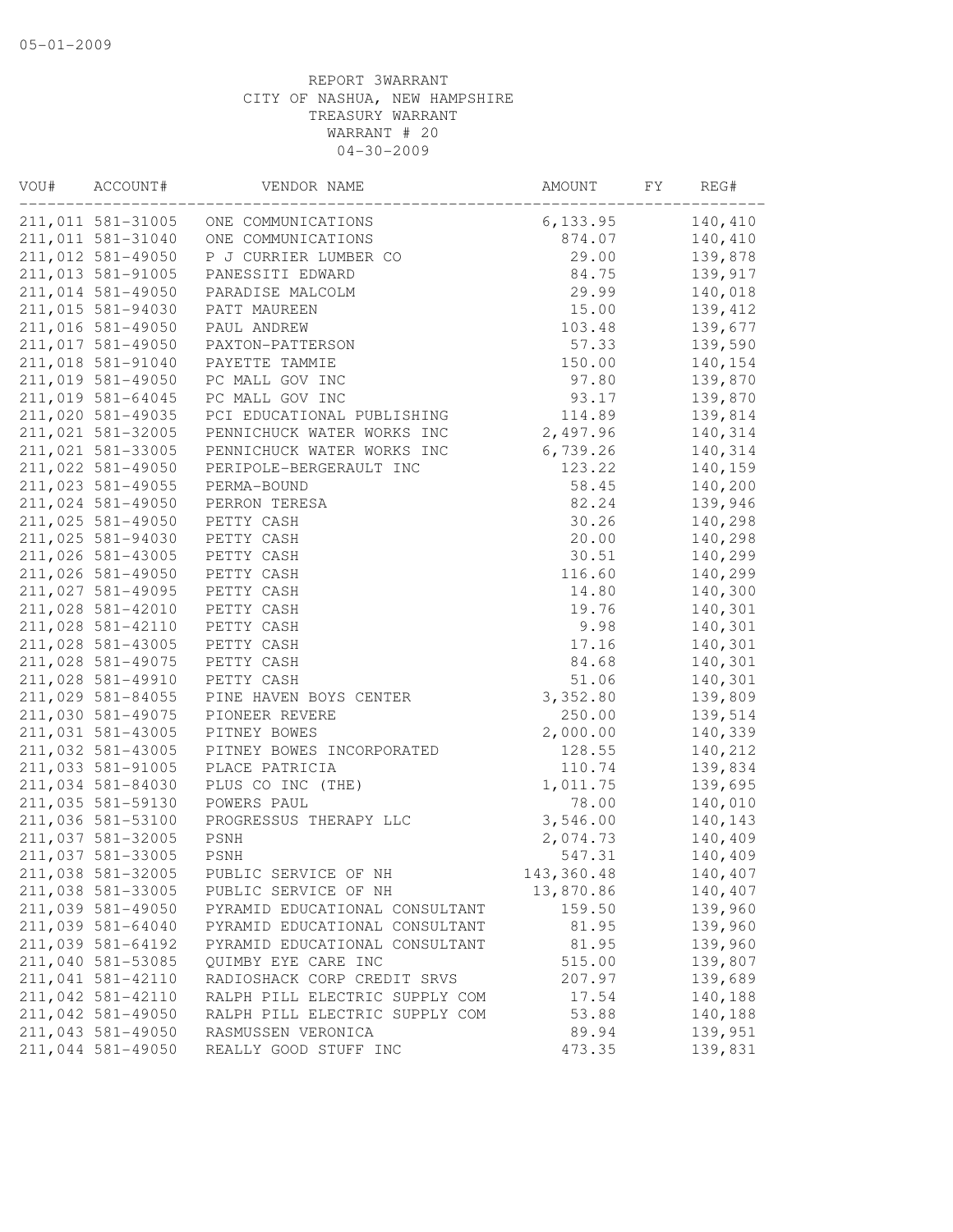| VOU# | ACCOUNT#          | VENDOR NAME                   | AMOUNT    | FY | REG#     |
|------|-------------------|-------------------------------|-----------|----|----------|
|      | 211,045 581-49075 | REDIMIX COMPANIES INC         | 200.00    |    | 139,584  |
|      | 211,046 581-84030 | REGIONAL SERVICES & EDUCATION | 1,042.02  |    | 139,387  |
|      | 211,047 581-42110 | REXEL CLS                     | 864.80    |    | 140,021  |
|      | 211,048 581-49050 | RHYME UNIVERSITY INC          | 100.45    |    | 140,158  |
|      | 211,049 581-66005 | RICOH AMERICAS CORP           | 1,029.49  |    | 139,953  |
|      | 211,050 581-59130 | ROBICHAUD GERARD              | 58.00     |    | 139,987  |
|      | 211,051 581-78007 | SANEL AUTO PARTS CO           | 208.67    |    | 139,562  |
|      | 211,052 581-59130 | SANVILLE DENNIS               | 58.00     |    | 140,016  |
|      | 211,053 581-49050 | SARGENT-WELCH                 | 270.72    |    | 139,452  |
|      | 211,054 581-49050 | SCANTRON CORP                 | 216.84    |    | 140,017  |
|      | 211,055 581-91005 | SCHAPPLER PHILIP              | 62.15     |    | 139,832  |
|      | 211,056 581-49035 | SCHOLASTIC BOOK FAIRS INC     | 181.82    |    | 139,842  |
|      | 211,057 581-49050 | SCHOLASTIC INCORPORATED       | 179.23    |    | 140,211  |
|      | 211,058 581-49050 | SCHOOL HEALTH CORP            | 64.80     |    | 139,402  |
|      | 211,059 581-41015 | SCHOOL SPECIALTY              | 74.28     |    | 139,857  |
|      | 211,059 581-41015 | SCHOOL SPECIALTY              | 151.83    |    | 139,858  |
|      | 211,059 581-41040 | SCHOOL SPECIALTY              | 102.26    |    | 139,857  |
|      | 211,059 581-41045 | SCHOOL SPECIALTY              | 82.28     |    | 139,858  |
|      | 211,059 581-49050 | SCHOOL SPECIALTY              | 4,232.76  |    | 139,857  |
|      | 211,059 581-49050 | SCHOOL SPECIALTY              | 3,608.24  |    | 139,858  |
|      | 211,060 581-49050 | SCHWARZ RENEE                 | 181.09    |    | 139,896  |
|      | 211,060 581-91005 | SCHWARZ RENEE                 | 67.65     |    | 139,896  |
|      | 211,061 581-42010 | SHIFFLER EQUIPMENT SALES INC  | 746.54    |    | 139,808  |
|      | 211,062 581-59130 | SIDWAY ROBERT                 | 58.00     |    | 140,044  |
|      | 211,063 581-91005 | SILVA AMANDA                  | 50.74     |    | 140,058  |
|      | 211,064 581-42110 | SIMPLEXGRINNELL               | 1,830.00  |    | 139,382  |
|      | 211,065 581-59130 | SOUBOSKY WILLIAM              | 116.00    |    | 139,526  |
|      | 211,066 581-53100 | STANLEY ELEVATOR COMPANY INC  | 2,025.00  |    | 140,214  |
|      | 211,067 581-41015 | STAPLES BUSINESS ADVANTAGE    | 1,030.78  |    | 139,681  |
|      | 211,067 581-41015 | STAPLES BUSINESS ADVANTAGE    | 660.52    |    | 139,682  |
|      | 211,067 581-41040 | STAPLES BUSINESS ADVANTAGE    | 329.46    |    | 139,681  |
|      | 211,067 581-41045 | STAPLES BUSINESS ADVANTAGE    | 10,537.06 |    | 139,681  |
|      | 211,067 581-41045 | STAPLES BUSINESS ADVANTAGE    | 185.57    |    | 139,682  |
|      | 211,067 581-49050 | STAPLES BUSINESS ADVANTAGE    | 2, 227.17 |    | 139,681  |
|      | 211,067 581-49050 | STAPLES BUSINESS ADVANTAGE    | 143.40    |    | 139,682  |
|      | 211,067 581-49075 | STAPLES BUSINESS ADVANTAGE    | 105.29    |    | 139,681  |
|      | 211,067 581-49110 | STAPLES BUSINESS ADVANTAGE    | 1,268.14  |    | 139,682  |
|      | 211,068 581-53100 | STATE OF NH CRIMINAL RECORDS  | 1,307.00  |    | 140,302  |
|      | 211,069 581-91005 | STEWART MARY                  | 17.60     |    | 140,136  |
|      | 211,070 581-94030 | STONCIUS GARY                 | 359.34    |    | 139,962  |
|      | 211,071 581-91005 | STONE HALLIE                  | 17.87     |    | 140,120  |
|      | 211,071 581-94030 | STONE HALLIE                  | 250.00    |    | 140,120  |
|      | 211,072 581-49050 | STROILI MARGARET              | 31.49     |    | 140,030  |
|      | 211,073 581-59130 | SUCHOCKI EDWARD JR            | 58.00     |    | 140,012  |
|      | 211,074 581-49050 | SUPER DUPER PUBLICATIONS      | 18.95     |    | 139, 414 |
|      | 211,075 581-59130 | SWIESZ CHESTER                | 78.00     |    | 139,518  |
|      | 211,076 581-94010 | TAYLOR REBECCA                | 1,219.20  |    | 140,142  |
|      | 211,076 581-94030 | TAYLOR REBECCA                | 359.34    |    | 140,142  |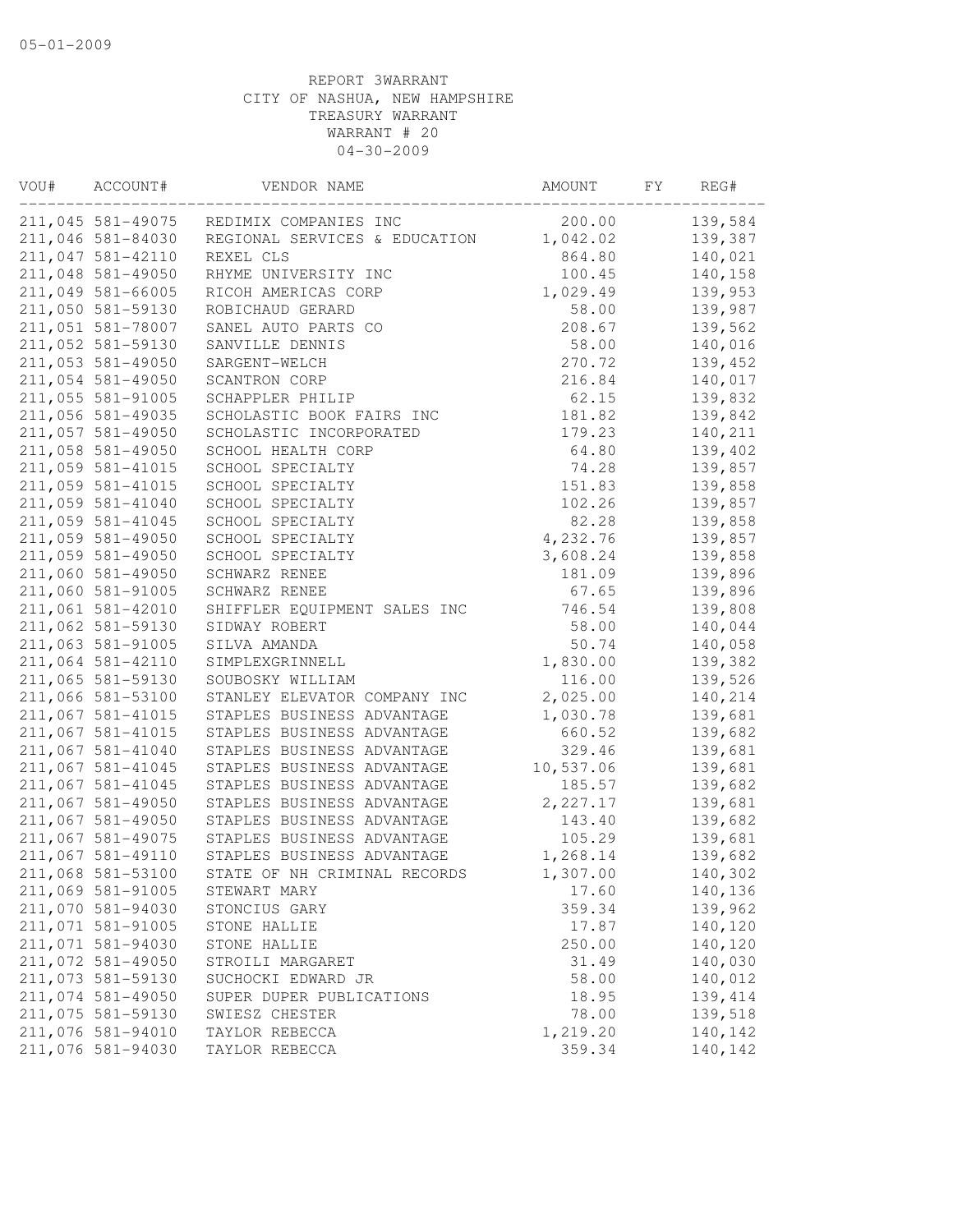| VOU#      | ACCOUNT#           | VENDOR NAME                                 | AMOUNT    | FY | REG#                  |
|-----------|--------------------|---------------------------------------------|-----------|----|-----------------------|
|           | 211,077 581-49050  | TEACHER'S DISCOUNT                          | 37.95     |    | 139,980               |
|           | 211,078 581-49050  | TEACHER'S DISCOVERY                         | 488.02    |    | 139,874               |
|           | 211,079 581-53100  | TERMINIX                                    | 266.00    |    | 139,977               |
|           | 211,080 581-59130  | THOMAS DOUGLAS                              | 78.00     |    | 140,009               |
|           | 211,081 581-59130  | THOMAS ROBERT                               | 78.00     |    | 139,497               |
|           | 211,082 581-49910  | TOMARK SPORTS INC                           | 535.86    |    | 139,685               |
|           | 211,083 581-78007  | TOWERS MOTOR PARTS CORP                     | 61.90     |    | 139,706               |
|           | 211,084 581-84055  | TREASURER STATE OF NH                       | 7,638.40  |    | 140,321               |
|           | 211,085 581-49075  | TREASURER STATE OF NH                       | 138.13    |    | 140,217               |
|           | 211,086 581-59130  | TREAT BRUCE                                 | 78.00     |    | 140,007               |
|           | 211,087 581-59130  | TUSON DORIS                                 | 78.00     |    | 140,001               |
|           | 211,088 581-43005  | U S POSTAL SERVICE                          | 228.48    |    | 140,304               |
|           | 211,089 581-43005  | U S POSTAL SERVICES                         | 300.00    |    | 140,303               |
|           | 211,090 581-47010  | ULTIMATE OFFICE                             | 119.60    |    | 139,887               |
|           | 211,091 581-43005  | UNITED PARCEL SERVICE                       | 24.09     |    | 139,806               |
|           | 211,092 581-83102  | UNUM LIFE INSURANCE CO OF AMER              | 1,384.38  |    | 140,140               |
|           | 211,092 581-83103  | UNUM LIFE INSURANCE CO OF AMER              | 1,747.10  |    | 140,140               |
|           | 211,093 581-91040  | VALADE COLETTE                              | 1,472.92  |    | 139,880               |
|           | 211,094 581-59130  | VEILLEUX GERALD                             | 136.00    |    | 139,554               |
|           | 211,095 581-31005  | VERIZON BUSINESS                            | 4,405.19  |    | 139,362               |
|           | 211,096 581-91005  | VERLEY MICHELE                              | 123.25    |    | 140,129               |
|           | 211,097 581-84030  | VERMONT CTR FOR THE DEAF &                  | 640.39    |    | 140,052               |
|           | 211,098 581-59130  | VIENS PAUL                                  | 78.00     |    | 140,015               |
|           | 211,099 581-75180  | VIKING ROOFING, INC.                        | 1,950.00  |    | 139,976               |
|           | 211,100 581-46040  | WALMART COMMUNITY                           | 79.44     |    | 139,782               |
|           | 211,100 581-49050  | WALMART COMMUNITY                           | 413.35    |    | 139,782               |
|           | 211,101 581-59130  | WALSH JAMES                                 | 78.00     |    | 140,000               |
|           | 211,102 581-94030  | WERNER HEATHER                              | 359.34    |    | 139,974               |
|           | 211,103 581-59130  | WESINGER PAUL J                             | 58.00     |    | 139,434               |
|           | 211, 104 581-84055 | WHITNEY ACADEMY INC (THE)                   | 9,229.32  |    | 140,141               |
|           | 211,105 581-59130  | WHITTLE KENDRICK                            | 116.00    |    | 140,173               |
|           | 211,106 581-49050  | WILSON LANGUAGE TRAINING CORP               | 872.85    |    | 139,954               |
|           | 211,107 581-49050  | WILSON LYNDSAY                              | 35.99     |    | 139,867               |
|           | 211,108 581-59130  | WILSON RICHARD                              | 58.00     |    | 140,160               |
|           | 211,109 581-94030  | WOLD BRIDGET NANETTE                        | 140.00    |    | 140,169               |
|           | 211, 110 581-49050 | WOODWIND & BRASSWIND                        | 1,822.91  |    | 139,863               |
|           | 211, 111 581-49030 | WORLD ALMANAC EDUCATION                     | 328.50    |    | 139,805               |
|           | 211, 111 581-49055 | WORLD ALMANAC EDUCATION                     | $-47.77$  |    | 139,805               |
|           | 211, 112 581-49050 | YATES LISA                                  | 30.00     |    | 140,122               |
|           | 211, 113 581-49050 | ZINK PAT                                    | 28.57     |    | 140,053               |
|           | 211, 114 581-59130 | ZWICKER DAVE                                | 58.00     |    | 139,998               |
| TOTAL 581 |                    | SCHOOL DEPARTMENT<br>______________________ |           |    | -------<br>577,776.26 |
| 835       | 590-23524          | INTELLIGOV SOFTWARE INC                     | 12,000.00 |    | 139,754               |
| 836       | 590-23552          | GATE CITY FENCE CO INC                      | 1,400.00  |    | 139,527               |
| 837       | 590-23552          | KOHL GLENN                                  | 1,500.00  |    | 139,450               |
|           |                    |                                             |           |    |                       |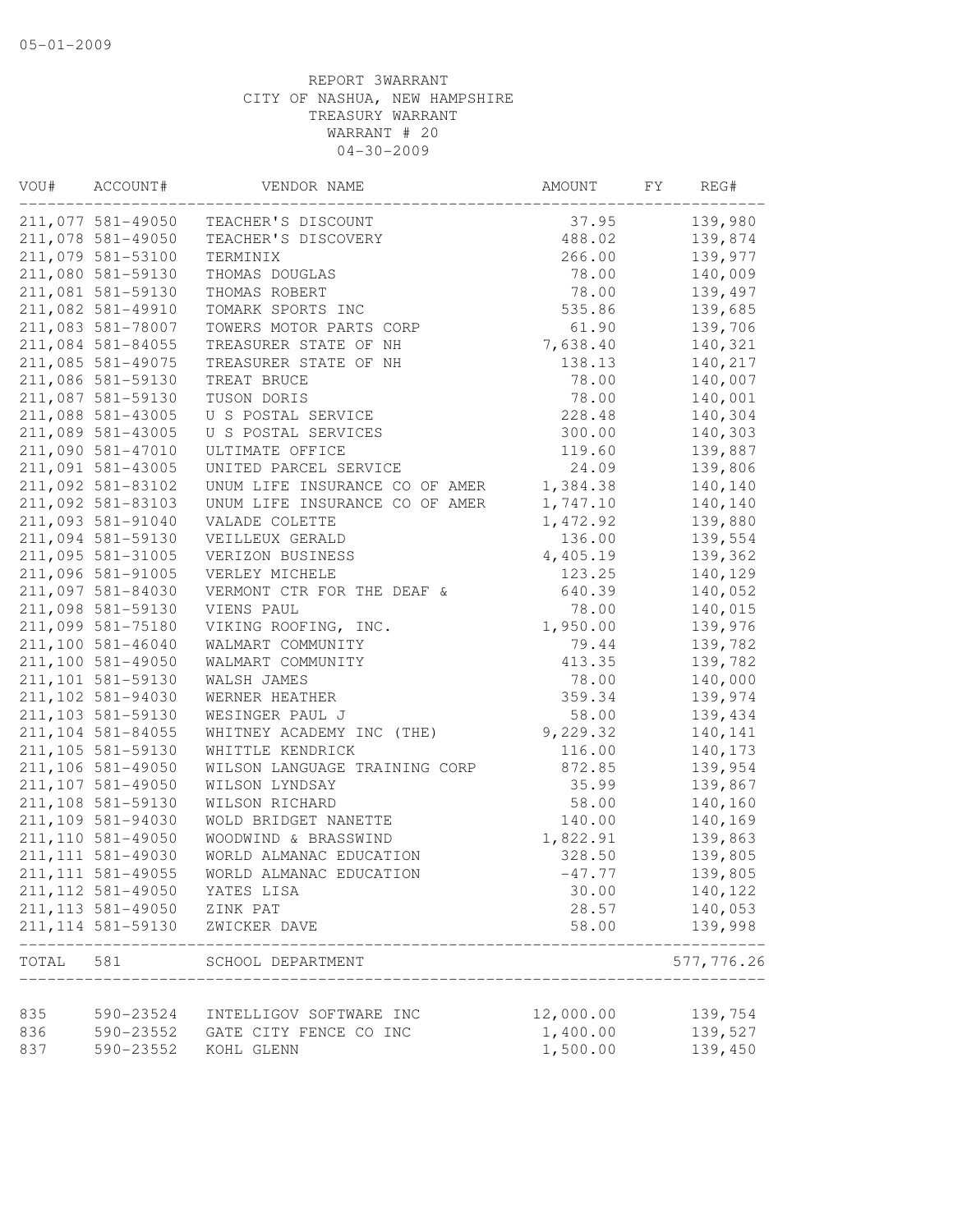| VOU#  | ACCOUNT#      | VENDOR NAME                    | AMOUNT    | <b>FY</b> | REG#       |
|-------|---------------|--------------------------------|-----------|-----------|------------|
| 838   | 590-23552     | MARSHALL SIGNS INC             | 425.00    |           | 139,930    |
| 839   | 590-23552     | OUTDOOR WORLD OF NE            | 4,545.00  |           | 139,599    |
| 840   | $590 - 24522$ | RCC CONSULTANTS INC            | 2,276.93  |           | 139,693    |
| 841   | 590-24543     | DRAGON MOSQUITO CONTROL INC    | 4,000.00  |           | 139,652    |
|       |               | TOTAL 590 P/Y OBLIGATIONS      |           |           | 26, 146.93 |
| 842   | 592-85005     | FEDEX                          | 23.83     |           | 140,313    |
| TOTAL |               | 592 BONDED DEBT SERVICE        |           |           | 23.83      |
| 843   | 599-64045     | DELL MARKETING LP              | 17,230.08 |           | 139,489    |
| 844   | 599-64045     | HAYWOOD ASSOCIATES INC/TRANSCO | 54,864.94 |           | 140, 117   |
| 845   | 599-64045     | PROVANTAGE                     | 373.53    |           | 139,751    |
| 846   | 599-64045     | TEAMSOFTWARE SOLUTIONS         | 125.00    |           | 140,335    |
| TOTAL | 599           | "CERF" - EQUIPMENT PURCHASES   |           |           | 72,593.55  |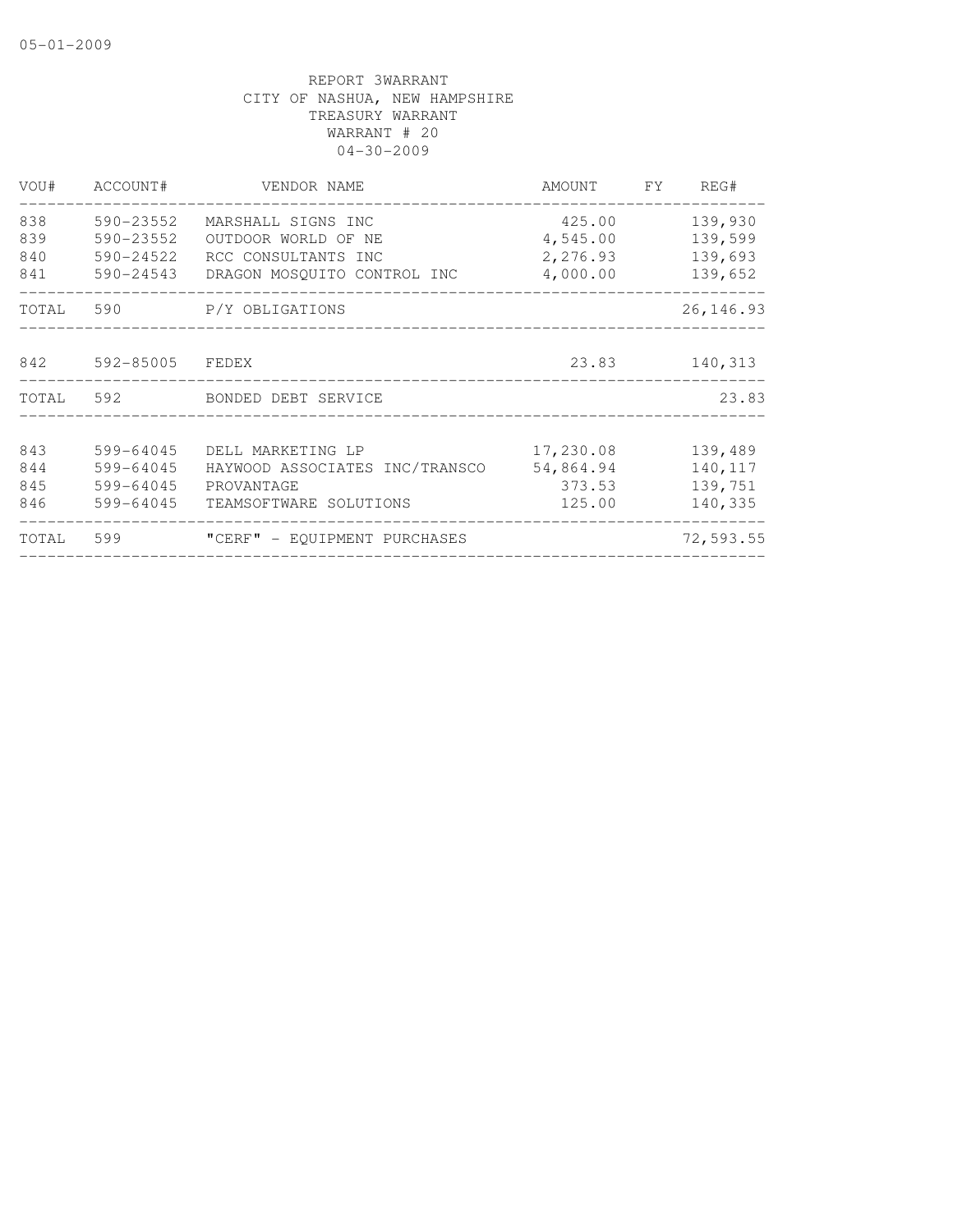| VOU#                                                  | ACCOUNT#                                 | VENDOR NAME                                                                           | AMOUNT                                           | FY REG#                                   |
|-------------------------------------------------------|------------------------------------------|---------------------------------------------------------------------------------------|--------------------------------------------------|-------------------------------------------|
| 847                                                   |                                          | 617-01 THE JORDAN INSTITUTE                                                           | 3,575.00 139,792                                 |                                           |
| TOTAL                                                 | 617-01                                   | CAP IMP - BUILDING MAINT<br>GENERAL REPAIRS - CITY HALL                               |                                                  | 3,575.00                                  |
| 848                                                   | 622-02                                   | AVITAR ASSOCIATES OF NEW ENGLA 39,250.00                                              |                                                  | 140,391                                   |
| TOTAL                                                 | 622-02                                   | CAP IMP - INFORMATION TECH<br>ELECTRONIC MOTOR VEHICLE                                |                                                  | 39,250.00                                 |
| 849                                                   | 632-07                                   | J LAWRENCE HALL INC                                                                   | 12,129.00                                        | 140,221                                   |
| TOTAL                                                 | 632-07                                   | $CAP$ IMP $-$ FIRE<br>DEFERRED BUILDING MAINT FY07                                    |                                                  | 12,129.00                                 |
| 849                                                   | $632 - 08$                               | J LAWRENCE HALL INC                                                                   | 3,871.00                                         | 140,221                                   |
| TOTAL                                                 | 632-08                                   | $CAP$ IMP - FIRE<br>DEFERRED BUILDING MAINT FY08                                      |                                                  | 3,871.00                                  |
| 850                                                   |                                          | 675-10 TENNANT/WALLACE ARCHITECTS AIA 1,246.29                                        |                                                  | 139,739                                   |
| TOTAL                                                 | $675 - 10$                               | CAP IMP - PUBLIC LIBRARIES<br>NEW ROOF/BRICK REPOINTING                               |                                                  | 1,246.29                                  |
| 211, 115 681-12<br>211, 116 681-12<br>211, 117 681-12 |                                          | ENRIGHT & ASSOCIATES INC<br>KEACH-NORDSTROM ASSOCS INC<br>W L BLISS ASSOCIATES INC    | 4,018.25<br>10,166.07<br>8,698.80                | 140,144<br>139,942<br>140,059             |
|                                                       | TOTAL 681-12                             | CAP IMP - SCHOOL<br>DEFERRED MAINTENANCE FY09                                         |                                                  | 22,883.12                                 |
| 211, 118 681-34                                       |                                          | SCHIAVI LEASING CORP                                                                  | 900.00                                           | 139,876                                   |
| TOTAL                                                 | 681-34                                   | CAP IMP - SCHOOL<br>PORTABLE CLASSROOMS                                               |                                                  | 900.00                                    |
| 851<br>852<br>853<br>854                              | 699-07<br>699-07<br>$699 - 07$<br>699-07 | C W DOWNER & CO<br>R W BECK INC<br>RATH YOUNG & PIGNATELLI PC<br>UPTON & HATFIELD LLP | 25, 717.64<br>3, 143.78<br>11,046.51<br>8,815.30 | 139,787<br>139,610<br>139,761<br>139, 415 |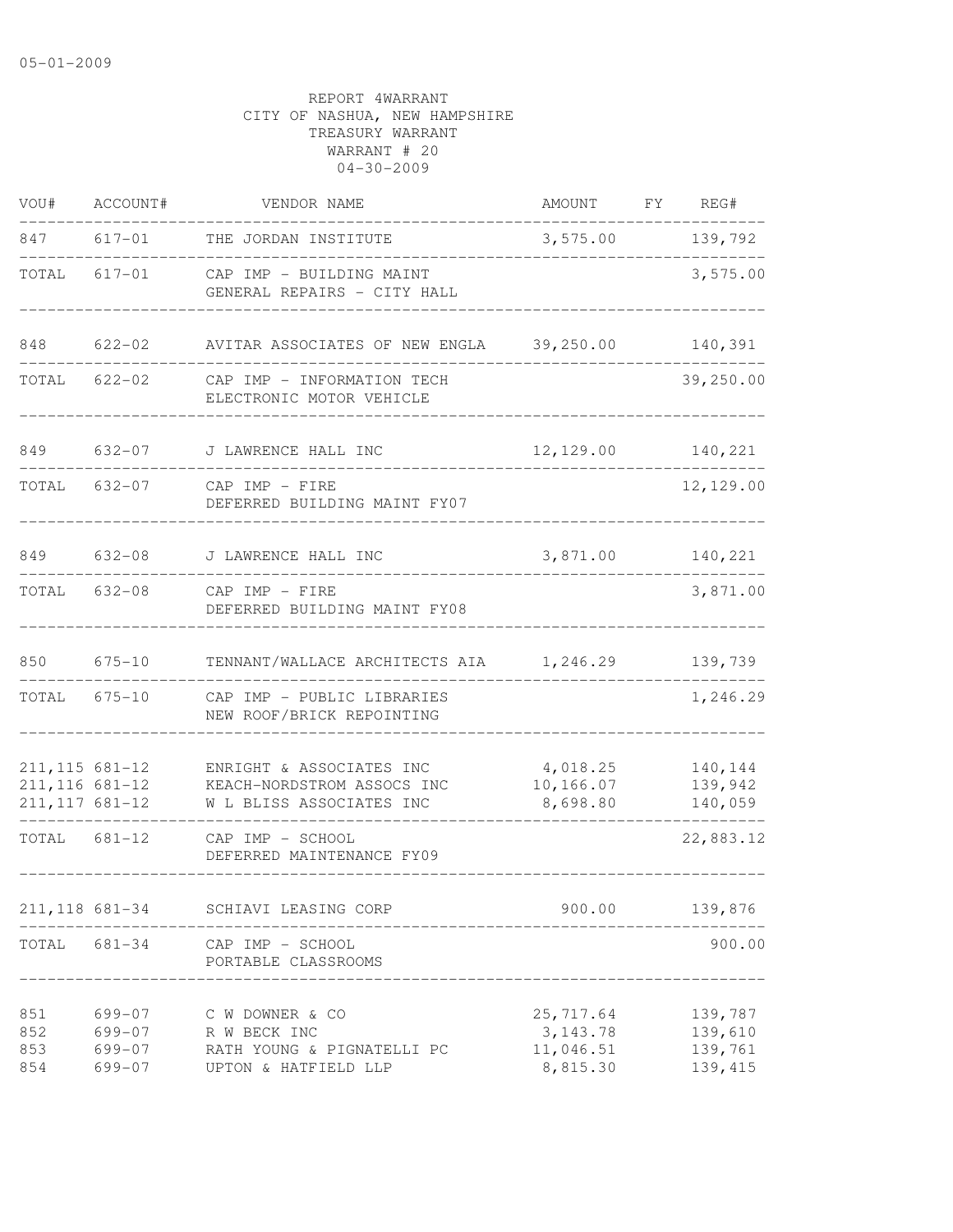| VOU#         | ACCOUNT# | VENDOR NAME                                | AMOUNT | FY - | REG#      |
|--------------|----------|--------------------------------------------|--------|------|-----------|
|              |          |                                            |        |      |           |
| TOTAL 699-07 |          | OTHER EXPENSES<br>WATER SUPPLY ACOUISITION |        |      | 48,723.23 |
|              |          |                                            |        |      |           |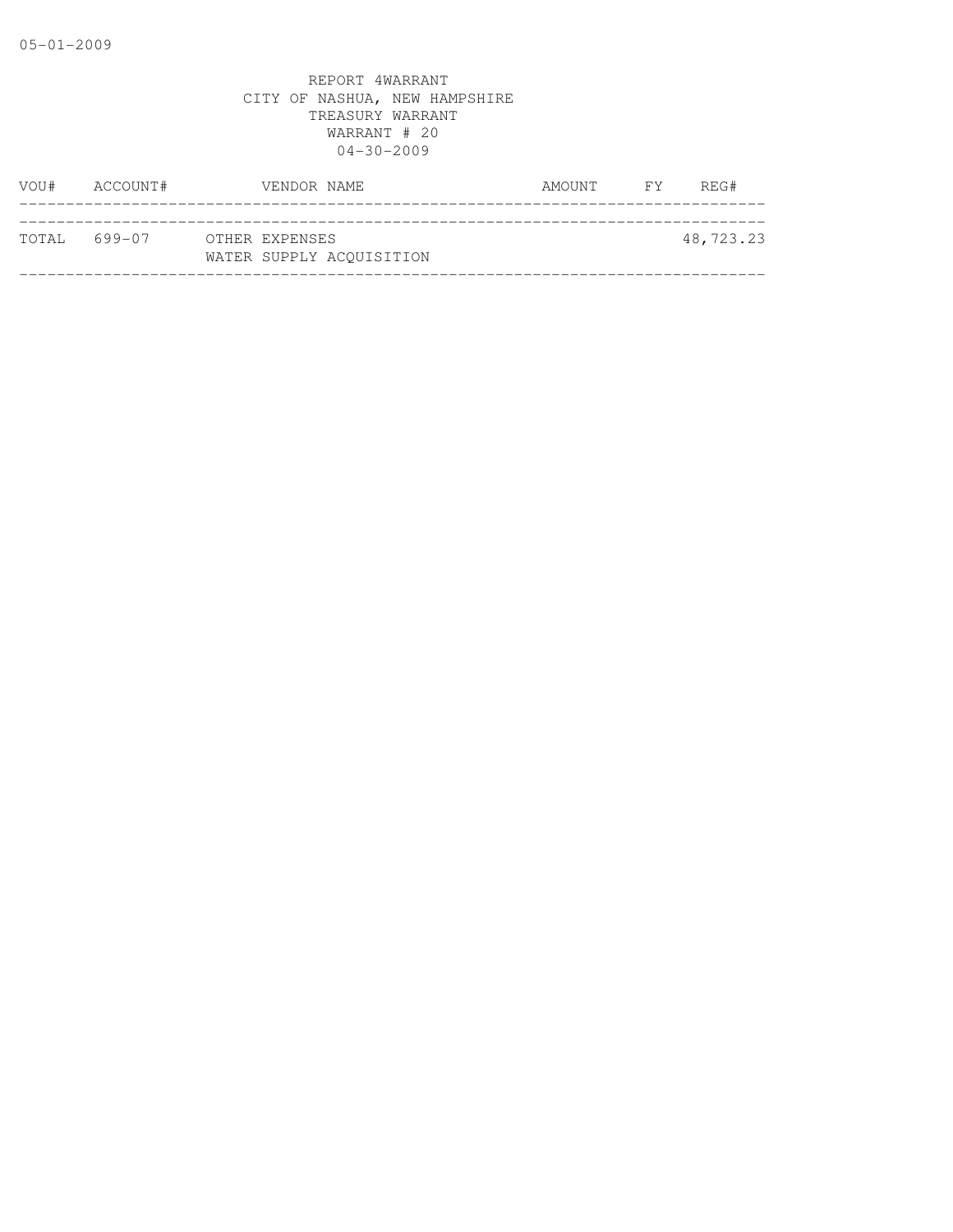| VOU#                                                        | ACCOUNT#                                                                                                  | PROGRAM<br>VENDOR NAME                                                                                                                                                                                                                                                                     |                                                                                                            | AMOUNT FY REG#                                                                  |
|-------------------------------------------------------------|-----------------------------------------------------------------------------------------------------------|--------------------------------------------------------------------------------------------------------------------------------------------------------------------------------------------------------------------------------------------------------------------------------------------|------------------------------------------------------------------------------------------------------------|---------------------------------------------------------------------------------|
| 855<br>856<br>857                                           |                                                                                                           | 753-54005 3740 SUCCESS ADVERTISING INC<br>753-54015 3740 THE LOWELL PUBLISHING CO<br>753-54015 3740 UNION LEADER CORPORATION                                                                                                                                                               | 444.94<br>528.30<br>322.32                                                                                 | 139,510<br>140,323<br>140,315                                                   |
| TOTAL                                                       | 753                                                                                                       | CPF-STREET DEPT                                                                                                                                                                                                                                                                            | 1,295.56                                                                                                   |                                                                                 |
|                                                             |                                                                                                           | 858 774-59150 3718 SAM'S CLUB DIRECT                                                                                                                                                                                                                                                       | 1,745.23                                                                                                   | 140,346                                                                         |
| TOTAL 774                                                   |                                                                                                           | CPF-URBAN PROGRAMS                                                                                                                                                                                                                                                                         | 1,745.23                                                                                                   |                                                                                 |
|                                                             |                                                                                                           | 211,119 781-53095 3775 JORDAN INSTITUTE<br>211,120 781-53095 3775 TURNER BUILDING SCIENCE LLC                                                                                                                                                                                              | 10,133.00<br>305.43                                                                                        | 140,306<br>140,025                                                              |
| TOTAL 781                                                   |                                                                                                           | CPF-SCHOOL DEPARTMENT                                                                                                                                                                                                                                                                      | 10,438.43                                                                                                  |                                                                                 |
| 859<br>860<br>861<br>861<br>861<br>861<br>862<br>863<br>863 | 792-01310<br>792-01310<br>$792 - 48$<br>$792 - 48$<br>$792 - 49$<br>$792 - 49$<br>792-53075<br>$792 - 72$ | 3799 METHUEN CONSTRUCTION CORP INC<br>3793 RD EDMUNDS & SONS INC<br>3794 BROX INDUSTRIES INC<br>3795 BROX INDUSTRIES INC<br>3794 BROX INDUSTRIES INC<br>3795 BROX INDUSTRIES INC<br>3793 HAZEN & SAWYER<br>792-71 3799 METHUEN CONSTRUCTION CORP INC<br>3799 METHUEN CONSTRUCTION CORP INC | 52,961.50<br>189,762.05<br>2,770.00<br>4,709.85<br>61.06<br>120.82<br>8,368.09<br>388, 253.65<br>51,983.18 | 139,565<br>139,425<br>548<br>548<br>548<br>548<br>139,770<br>139,565<br>139,565 |
| TOTAL                                                       | 792                                                                                                       | CPF-WASTEWATER USER FUND                                                                                                                                                                                                                                                                   | 698,990.20                                                                                                 |                                                                                 |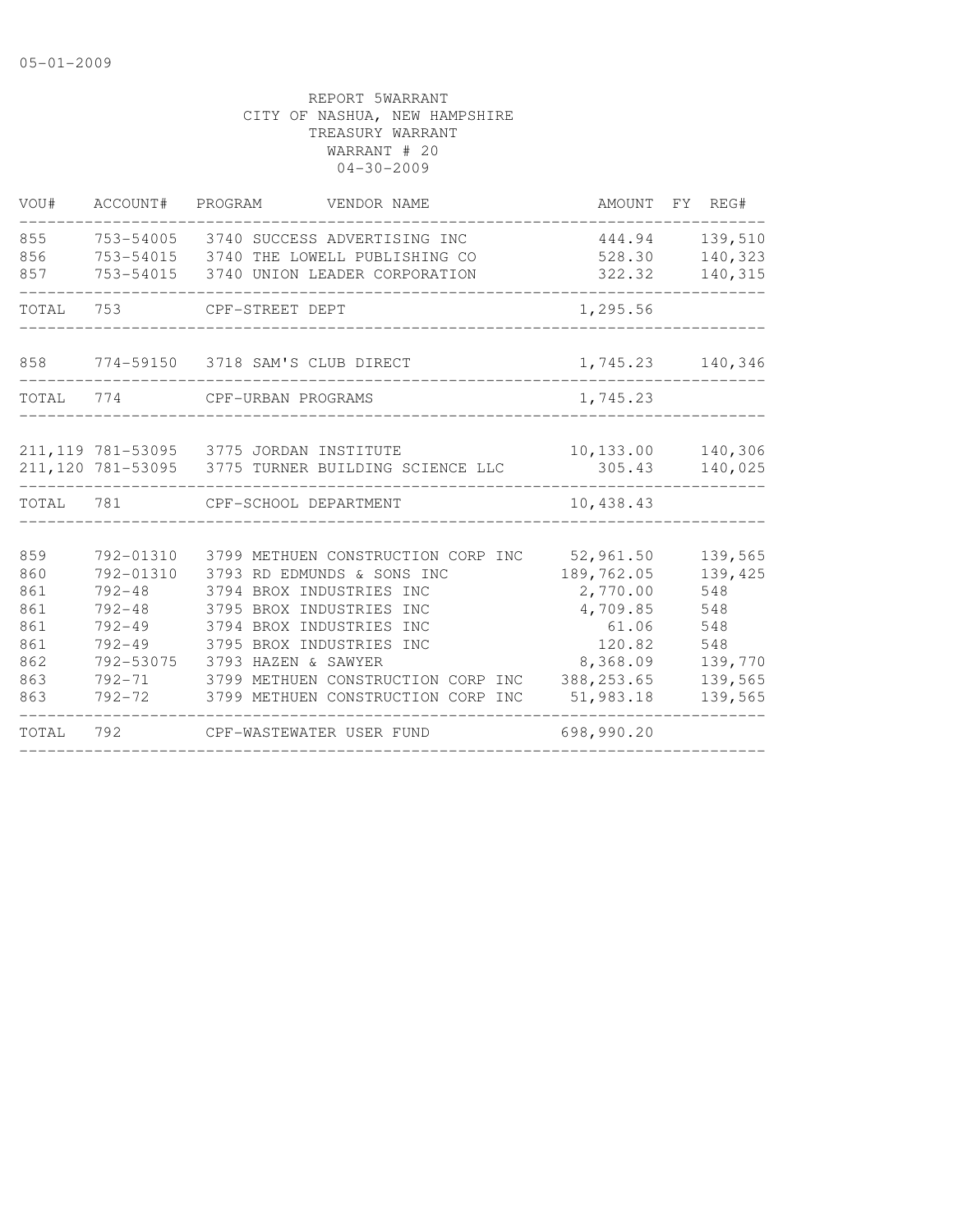| 801-31005<br>28.33<br>140,387<br>FAIRPOINT COMMUNICATIONS<br>7.66<br>140,312<br>801-31040<br>PAETEC COMMUNICATIONS INC<br>805.72<br>140,407<br>801-32005<br>PUBLIC SERVICE OF NH<br>949.98<br>801-34015<br>ENERGYNORTH PROPANE<br>140,326<br>801-42000<br>343.90<br>140,180<br>BANNER SYSTEMS OF MASSACHUSETT<br>801-43005<br>73.30<br>140,313<br>FEDEX<br>1,082.60<br>140,308<br>801-48005<br>SHATTUCK MALONE OIL CO<br>1,244.97<br>140,308<br>801-48005<br>SHATTUCK MALONE OIL CO<br>801-48005<br>SHATTUCK MALONE OIL CO<br>340.57<br>140,308<br>801-49040<br>139,462<br>TEXAS AMERICA SAFETY COMPANY<br>165.67<br>TEXAS AMERICA SAFETY COMPANY<br>801-49040<br>248.50<br>139,462<br>801-49040<br>TEXAS AMERICA SAFETY COMPANY<br>103.55<br>139,462<br>805.00<br>139,587<br>801-53030<br>CMA ENGINEERS INC<br>801-53075<br>5,308.34<br>140,334<br>USDA APHIS<br>801-53080<br>5,220.00<br>139,680<br>CHEMSERVE ENVIRONMENTAL ANALYS<br>801-53088<br>180.46<br>137,836<br>NORMANDEAU ASSOCIATES INC<br>139,628<br>801-54020<br>CLASSIFIED CONNECTION<br>312.50<br>877<br>MASSACHUSETTS MUNICIPAL ASSOCI<br>160.00<br>140,322<br>801-54020<br>878<br>140,202<br>801-54020<br>TELEGRAPH PUBLISHING COMPANY<br>461.00<br>879<br>UNION LEADER CORPORATION<br>140,315<br>801-54020<br>309.68<br>880<br>801-59100<br>AMHERST APPLIANCE REPAIR/STEVE<br>665.00<br>140,354<br>881<br>BCM CONTROLS CORPORATION<br>801-59100<br>417.00<br>139,613<br>882<br>801-59100<br>ERICKSON CLEANING SERVICES LLC<br>325.00<br>139,528<br>883<br>801-59100<br>122.04<br>139,882<br>IMTEK REPROGRAPHICS INC<br>884<br>801-59238<br>20.62<br>139,435<br>ANACOMP INC<br>885<br>152.63<br>139,774<br>801-59239<br>STAPLES BUSINESS ADVANTAGE<br>886<br>1,228.59<br>139,566<br>801-59255<br>ROUTHIER & SONS INC<br>801-64045<br>COMCAST<br>68.48<br>140,355<br>888<br>42.95<br>139,972<br>801-64192<br>COMPUMATIC TIME RECORDERS INC<br>889<br>31.85<br>801-75023<br>BELLETETES INC<br>139,553<br>890<br>200.29<br>801-75023<br>F W WEBB COMPANY<br>139, 475<br>891<br>801-75023<br>J LAWRENCE HALL INC<br>71.60<br>140,221<br>892<br>801-77020<br>CASEY EQUIPMENT & RENTAL CORP<br>2,966.83<br>139,712<br>139,968<br>893<br>801-77020<br>CN WOOD CO INC<br>942.87<br>893<br>CN WOOD CO INC<br>2,072.64<br>139,968<br>801-77020<br>894<br>801-77020<br>EASTERN NE HYDRAULIS INC<br>1,680.00<br>139,769<br>895<br>801-77020<br>LIBERTY INTN'L TRUCKS OF NH LL<br>43.30<br>140,190<br>895<br>801-77020<br>LIBERTY INTN'L TRUCKS OF NH LL<br>663.57<br>140,190<br>895<br>801-77020<br>LIBERTY INTN'L TRUCKS OF NH LL<br>81.72<br>140,190<br>579.30<br>896<br>801-77020<br>139,658<br>NORTH AMERICAN EQUIPMENT UPFIT<br>897<br>801-77020<br>1,776.16<br>139,395<br>SOUTHWORTH-MILTON INC<br>26, 453.62<br>898<br>139,968<br>801-78100<br>CN WOOD CO INC<br>25.45<br>899<br>801-78100<br>FREIGHTLINER OF NH INC<br>139,721<br>900<br>801-78100<br>88.27<br>140,190<br>LIBERTY INTN'L TRUCKS OF NH LL<br>900<br>LIBERTY INTN'L TRUCKS OF NH LL<br>140,190<br>801-78100<br>3.82<br>901<br>140,191<br>801-78100<br>M & B MACHINING AND WELDING<br>104.00<br>901<br>M & B MACHINING AND WELDING<br>140,191<br>801-78100<br>104.00<br>902<br>801-78100<br>MCDEVITT TRUCKS INC<br>223.98<br>140,328 | VOU# | ACCOUNT# | VENDOR NAME | AMOUNT | FY. | REG# |
|-----------------------------------------------------------------------------------------------------------------------------------------------------------------------------------------------------------------------------------------------------------------------------------------------------------------------------------------------------------------------------------------------------------------------------------------------------------------------------------------------------------------------------------------------------------------------------------------------------------------------------------------------------------------------------------------------------------------------------------------------------------------------------------------------------------------------------------------------------------------------------------------------------------------------------------------------------------------------------------------------------------------------------------------------------------------------------------------------------------------------------------------------------------------------------------------------------------------------------------------------------------------------------------------------------------------------------------------------------------------------------------------------------------------------------------------------------------------------------------------------------------------------------------------------------------------------------------------------------------------------------------------------------------------------------------------------------------------------------------------------------------------------------------------------------------------------------------------------------------------------------------------------------------------------------------------------------------------------------------------------------------------------------------------------------------------------------------------------------------------------------------------------------------------------------------------------------------------------------------------------------------------------------------------------------------------------------------------------------------------------------------------------------------------------------------------------------------------------------------------------------------------------------------------------------------------------------------------------------------------------------------------------------------------------------------------------------------------------------------------------------------------------------------------------------------------------------------------------------------------------------------------------------------------------------------------------------------------------------------------------------------------------------------------------------------------------------------------------------------------------------------------------------------------------------------------------------------------------------------------------------------------|------|----------|-------------|--------|-----|------|
|                                                                                                                                                                                                                                                                                                                                                                                                                                                                                                                                                                                                                                                                                                                                                                                                                                                                                                                                                                                                                                                                                                                                                                                                                                                                                                                                                                                                                                                                                                                                                                                                                                                                                                                                                                                                                                                                                                                                                                                                                                                                                                                                                                                                                                                                                                                                                                                                                                                                                                                                                                                                                                                                                                                                                                                                                                                                                                                                                                                                                                                                                                                                                                                                                                                                 | 864  |          |             |        |     |      |
|                                                                                                                                                                                                                                                                                                                                                                                                                                                                                                                                                                                                                                                                                                                                                                                                                                                                                                                                                                                                                                                                                                                                                                                                                                                                                                                                                                                                                                                                                                                                                                                                                                                                                                                                                                                                                                                                                                                                                                                                                                                                                                                                                                                                                                                                                                                                                                                                                                                                                                                                                                                                                                                                                                                                                                                                                                                                                                                                                                                                                                                                                                                                                                                                                                                                 | 865  |          |             |        |     |      |
|                                                                                                                                                                                                                                                                                                                                                                                                                                                                                                                                                                                                                                                                                                                                                                                                                                                                                                                                                                                                                                                                                                                                                                                                                                                                                                                                                                                                                                                                                                                                                                                                                                                                                                                                                                                                                                                                                                                                                                                                                                                                                                                                                                                                                                                                                                                                                                                                                                                                                                                                                                                                                                                                                                                                                                                                                                                                                                                                                                                                                                                                                                                                                                                                                                                                 | 866  |          |             |        |     |      |
|                                                                                                                                                                                                                                                                                                                                                                                                                                                                                                                                                                                                                                                                                                                                                                                                                                                                                                                                                                                                                                                                                                                                                                                                                                                                                                                                                                                                                                                                                                                                                                                                                                                                                                                                                                                                                                                                                                                                                                                                                                                                                                                                                                                                                                                                                                                                                                                                                                                                                                                                                                                                                                                                                                                                                                                                                                                                                                                                                                                                                                                                                                                                                                                                                                                                 | 867  |          |             |        |     |      |
|                                                                                                                                                                                                                                                                                                                                                                                                                                                                                                                                                                                                                                                                                                                                                                                                                                                                                                                                                                                                                                                                                                                                                                                                                                                                                                                                                                                                                                                                                                                                                                                                                                                                                                                                                                                                                                                                                                                                                                                                                                                                                                                                                                                                                                                                                                                                                                                                                                                                                                                                                                                                                                                                                                                                                                                                                                                                                                                                                                                                                                                                                                                                                                                                                                                                 | 868  |          |             |        |     |      |
|                                                                                                                                                                                                                                                                                                                                                                                                                                                                                                                                                                                                                                                                                                                                                                                                                                                                                                                                                                                                                                                                                                                                                                                                                                                                                                                                                                                                                                                                                                                                                                                                                                                                                                                                                                                                                                                                                                                                                                                                                                                                                                                                                                                                                                                                                                                                                                                                                                                                                                                                                                                                                                                                                                                                                                                                                                                                                                                                                                                                                                                                                                                                                                                                                                                                 | 869  |          |             |        |     |      |
|                                                                                                                                                                                                                                                                                                                                                                                                                                                                                                                                                                                                                                                                                                                                                                                                                                                                                                                                                                                                                                                                                                                                                                                                                                                                                                                                                                                                                                                                                                                                                                                                                                                                                                                                                                                                                                                                                                                                                                                                                                                                                                                                                                                                                                                                                                                                                                                                                                                                                                                                                                                                                                                                                                                                                                                                                                                                                                                                                                                                                                                                                                                                                                                                                                                                 | 870  |          |             |        |     |      |
|                                                                                                                                                                                                                                                                                                                                                                                                                                                                                                                                                                                                                                                                                                                                                                                                                                                                                                                                                                                                                                                                                                                                                                                                                                                                                                                                                                                                                                                                                                                                                                                                                                                                                                                                                                                                                                                                                                                                                                                                                                                                                                                                                                                                                                                                                                                                                                                                                                                                                                                                                                                                                                                                                                                                                                                                                                                                                                                                                                                                                                                                                                                                                                                                                                                                 | 870  |          |             |        |     |      |
|                                                                                                                                                                                                                                                                                                                                                                                                                                                                                                                                                                                                                                                                                                                                                                                                                                                                                                                                                                                                                                                                                                                                                                                                                                                                                                                                                                                                                                                                                                                                                                                                                                                                                                                                                                                                                                                                                                                                                                                                                                                                                                                                                                                                                                                                                                                                                                                                                                                                                                                                                                                                                                                                                                                                                                                                                                                                                                                                                                                                                                                                                                                                                                                                                                                                 | 870  |          |             |        |     |      |
|                                                                                                                                                                                                                                                                                                                                                                                                                                                                                                                                                                                                                                                                                                                                                                                                                                                                                                                                                                                                                                                                                                                                                                                                                                                                                                                                                                                                                                                                                                                                                                                                                                                                                                                                                                                                                                                                                                                                                                                                                                                                                                                                                                                                                                                                                                                                                                                                                                                                                                                                                                                                                                                                                                                                                                                                                                                                                                                                                                                                                                                                                                                                                                                                                                                                 | 871  |          |             |        |     |      |
|                                                                                                                                                                                                                                                                                                                                                                                                                                                                                                                                                                                                                                                                                                                                                                                                                                                                                                                                                                                                                                                                                                                                                                                                                                                                                                                                                                                                                                                                                                                                                                                                                                                                                                                                                                                                                                                                                                                                                                                                                                                                                                                                                                                                                                                                                                                                                                                                                                                                                                                                                                                                                                                                                                                                                                                                                                                                                                                                                                                                                                                                                                                                                                                                                                                                 | 871  |          |             |        |     |      |
|                                                                                                                                                                                                                                                                                                                                                                                                                                                                                                                                                                                                                                                                                                                                                                                                                                                                                                                                                                                                                                                                                                                                                                                                                                                                                                                                                                                                                                                                                                                                                                                                                                                                                                                                                                                                                                                                                                                                                                                                                                                                                                                                                                                                                                                                                                                                                                                                                                                                                                                                                                                                                                                                                                                                                                                                                                                                                                                                                                                                                                                                                                                                                                                                                                                                 | 871  |          |             |        |     |      |
|                                                                                                                                                                                                                                                                                                                                                                                                                                                                                                                                                                                                                                                                                                                                                                                                                                                                                                                                                                                                                                                                                                                                                                                                                                                                                                                                                                                                                                                                                                                                                                                                                                                                                                                                                                                                                                                                                                                                                                                                                                                                                                                                                                                                                                                                                                                                                                                                                                                                                                                                                                                                                                                                                                                                                                                                                                                                                                                                                                                                                                                                                                                                                                                                                                                                 | 872  |          |             |        |     |      |
|                                                                                                                                                                                                                                                                                                                                                                                                                                                                                                                                                                                                                                                                                                                                                                                                                                                                                                                                                                                                                                                                                                                                                                                                                                                                                                                                                                                                                                                                                                                                                                                                                                                                                                                                                                                                                                                                                                                                                                                                                                                                                                                                                                                                                                                                                                                                                                                                                                                                                                                                                                                                                                                                                                                                                                                                                                                                                                                                                                                                                                                                                                                                                                                                                                                                 | 873  |          |             |        |     |      |
|                                                                                                                                                                                                                                                                                                                                                                                                                                                                                                                                                                                                                                                                                                                                                                                                                                                                                                                                                                                                                                                                                                                                                                                                                                                                                                                                                                                                                                                                                                                                                                                                                                                                                                                                                                                                                                                                                                                                                                                                                                                                                                                                                                                                                                                                                                                                                                                                                                                                                                                                                                                                                                                                                                                                                                                                                                                                                                                                                                                                                                                                                                                                                                                                                                                                 | 874  |          |             |        |     |      |
|                                                                                                                                                                                                                                                                                                                                                                                                                                                                                                                                                                                                                                                                                                                                                                                                                                                                                                                                                                                                                                                                                                                                                                                                                                                                                                                                                                                                                                                                                                                                                                                                                                                                                                                                                                                                                                                                                                                                                                                                                                                                                                                                                                                                                                                                                                                                                                                                                                                                                                                                                                                                                                                                                                                                                                                                                                                                                                                                                                                                                                                                                                                                                                                                                                                                 | 875  |          |             |        |     |      |
|                                                                                                                                                                                                                                                                                                                                                                                                                                                                                                                                                                                                                                                                                                                                                                                                                                                                                                                                                                                                                                                                                                                                                                                                                                                                                                                                                                                                                                                                                                                                                                                                                                                                                                                                                                                                                                                                                                                                                                                                                                                                                                                                                                                                                                                                                                                                                                                                                                                                                                                                                                                                                                                                                                                                                                                                                                                                                                                                                                                                                                                                                                                                                                                                                                                                 | 876  |          |             |        |     |      |
|                                                                                                                                                                                                                                                                                                                                                                                                                                                                                                                                                                                                                                                                                                                                                                                                                                                                                                                                                                                                                                                                                                                                                                                                                                                                                                                                                                                                                                                                                                                                                                                                                                                                                                                                                                                                                                                                                                                                                                                                                                                                                                                                                                                                                                                                                                                                                                                                                                                                                                                                                                                                                                                                                                                                                                                                                                                                                                                                                                                                                                                                                                                                                                                                                                                                 |      |          |             |        |     |      |
|                                                                                                                                                                                                                                                                                                                                                                                                                                                                                                                                                                                                                                                                                                                                                                                                                                                                                                                                                                                                                                                                                                                                                                                                                                                                                                                                                                                                                                                                                                                                                                                                                                                                                                                                                                                                                                                                                                                                                                                                                                                                                                                                                                                                                                                                                                                                                                                                                                                                                                                                                                                                                                                                                                                                                                                                                                                                                                                                                                                                                                                                                                                                                                                                                                                                 |      |          |             |        |     |      |
|                                                                                                                                                                                                                                                                                                                                                                                                                                                                                                                                                                                                                                                                                                                                                                                                                                                                                                                                                                                                                                                                                                                                                                                                                                                                                                                                                                                                                                                                                                                                                                                                                                                                                                                                                                                                                                                                                                                                                                                                                                                                                                                                                                                                                                                                                                                                                                                                                                                                                                                                                                                                                                                                                                                                                                                                                                                                                                                                                                                                                                                                                                                                                                                                                                                                 |      |          |             |        |     |      |
|                                                                                                                                                                                                                                                                                                                                                                                                                                                                                                                                                                                                                                                                                                                                                                                                                                                                                                                                                                                                                                                                                                                                                                                                                                                                                                                                                                                                                                                                                                                                                                                                                                                                                                                                                                                                                                                                                                                                                                                                                                                                                                                                                                                                                                                                                                                                                                                                                                                                                                                                                                                                                                                                                                                                                                                                                                                                                                                                                                                                                                                                                                                                                                                                                                                                 |      |          |             |        |     |      |
|                                                                                                                                                                                                                                                                                                                                                                                                                                                                                                                                                                                                                                                                                                                                                                                                                                                                                                                                                                                                                                                                                                                                                                                                                                                                                                                                                                                                                                                                                                                                                                                                                                                                                                                                                                                                                                                                                                                                                                                                                                                                                                                                                                                                                                                                                                                                                                                                                                                                                                                                                                                                                                                                                                                                                                                                                                                                                                                                                                                                                                                                                                                                                                                                                                                                 |      |          |             |        |     |      |
|                                                                                                                                                                                                                                                                                                                                                                                                                                                                                                                                                                                                                                                                                                                                                                                                                                                                                                                                                                                                                                                                                                                                                                                                                                                                                                                                                                                                                                                                                                                                                                                                                                                                                                                                                                                                                                                                                                                                                                                                                                                                                                                                                                                                                                                                                                                                                                                                                                                                                                                                                                                                                                                                                                                                                                                                                                                                                                                                                                                                                                                                                                                                                                                                                                                                 |      |          |             |        |     |      |
|                                                                                                                                                                                                                                                                                                                                                                                                                                                                                                                                                                                                                                                                                                                                                                                                                                                                                                                                                                                                                                                                                                                                                                                                                                                                                                                                                                                                                                                                                                                                                                                                                                                                                                                                                                                                                                                                                                                                                                                                                                                                                                                                                                                                                                                                                                                                                                                                                                                                                                                                                                                                                                                                                                                                                                                                                                                                                                                                                                                                                                                                                                                                                                                                                                                                 |      |          |             |        |     |      |
|                                                                                                                                                                                                                                                                                                                                                                                                                                                                                                                                                                                                                                                                                                                                                                                                                                                                                                                                                                                                                                                                                                                                                                                                                                                                                                                                                                                                                                                                                                                                                                                                                                                                                                                                                                                                                                                                                                                                                                                                                                                                                                                                                                                                                                                                                                                                                                                                                                                                                                                                                                                                                                                                                                                                                                                                                                                                                                                                                                                                                                                                                                                                                                                                                                                                 |      |          |             |        |     |      |
|                                                                                                                                                                                                                                                                                                                                                                                                                                                                                                                                                                                                                                                                                                                                                                                                                                                                                                                                                                                                                                                                                                                                                                                                                                                                                                                                                                                                                                                                                                                                                                                                                                                                                                                                                                                                                                                                                                                                                                                                                                                                                                                                                                                                                                                                                                                                                                                                                                                                                                                                                                                                                                                                                                                                                                                                                                                                                                                                                                                                                                                                                                                                                                                                                                                                 |      |          |             |        |     |      |
|                                                                                                                                                                                                                                                                                                                                                                                                                                                                                                                                                                                                                                                                                                                                                                                                                                                                                                                                                                                                                                                                                                                                                                                                                                                                                                                                                                                                                                                                                                                                                                                                                                                                                                                                                                                                                                                                                                                                                                                                                                                                                                                                                                                                                                                                                                                                                                                                                                                                                                                                                                                                                                                                                                                                                                                                                                                                                                                                                                                                                                                                                                                                                                                                                                                                 |      |          |             |        |     |      |
|                                                                                                                                                                                                                                                                                                                                                                                                                                                                                                                                                                                                                                                                                                                                                                                                                                                                                                                                                                                                                                                                                                                                                                                                                                                                                                                                                                                                                                                                                                                                                                                                                                                                                                                                                                                                                                                                                                                                                                                                                                                                                                                                                                                                                                                                                                                                                                                                                                                                                                                                                                                                                                                                                                                                                                                                                                                                                                                                                                                                                                                                                                                                                                                                                                                                 | 887  |          |             |        |     |      |
|                                                                                                                                                                                                                                                                                                                                                                                                                                                                                                                                                                                                                                                                                                                                                                                                                                                                                                                                                                                                                                                                                                                                                                                                                                                                                                                                                                                                                                                                                                                                                                                                                                                                                                                                                                                                                                                                                                                                                                                                                                                                                                                                                                                                                                                                                                                                                                                                                                                                                                                                                                                                                                                                                                                                                                                                                                                                                                                                                                                                                                                                                                                                                                                                                                                                 |      |          |             |        |     |      |
|                                                                                                                                                                                                                                                                                                                                                                                                                                                                                                                                                                                                                                                                                                                                                                                                                                                                                                                                                                                                                                                                                                                                                                                                                                                                                                                                                                                                                                                                                                                                                                                                                                                                                                                                                                                                                                                                                                                                                                                                                                                                                                                                                                                                                                                                                                                                                                                                                                                                                                                                                                                                                                                                                                                                                                                                                                                                                                                                                                                                                                                                                                                                                                                                                                                                 |      |          |             |        |     |      |
|                                                                                                                                                                                                                                                                                                                                                                                                                                                                                                                                                                                                                                                                                                                                                                                                                                                                                                                                                                                                                                                                                                                                                                                                                                                                                                                                                                                                                                                                                                                                                                                                                                                                                                                                                                                                                                                                                                                                                                                                                                                                                                                                                                                                                                                                                                                                                                                                                                                                                                                                                                                                                                                                                                                                                                                                                                                                                                                                                                                                                                                                                                                                                                                                                                                                 |      |          |             |        |     |      |
|                                                                                                                                                                                                                                                                                                                                                                                                                                                                                                                                                                                                                                                                                                                                                                                                                                                                                                                                                                                                                                                                                                                                                                                                                                                                                                                                                                                                                                                                                                                                                                                                                                                                                                                                                                                                                                                                                                                                                                                                                                                                                                                                                                                                                                                                                                                                                                                                                                                                                                                                                                                                                                                                                                                                                                                                                                                                                                                                                                                                                                                                                                                                                                                                                                                                 |      |          |             |        |     |      |
|                                                                                                                                                                                                                                                                                                                                                                                                                                                                                                                                                                                                                                                                                                                                                                                                                                                                                                                                                                                                                                                                                                                                                                                                                                                                                                                                                                                                                                                                                                                                                                                                                                                                                                                                                                                                                                                                                                                                                                                                                                                                                                                                                                                                                                                                                                                                                                                                                                                                                                                                                                                                                                                                                                                                                                                                                                                                                                                                                                                                                                                                                                                                                                                                                                                                 |      |          |             |        |     |      |
|                                                                                                                                                                                                                                                                                                                                                                                                                                                                                                                                                                                                                                                                                                                                                                                                                                                                                                                                                                                                                                                                                                                                                                                                                                                                                                                                                                                                                                                                                                                                                                                                                                                                                                                                                                                                                                                                                                                                                                                                                                                                                                                                                                                                                                                                                                                                                                                                                                                                                                                                                                                                                                                                                                                                                                                                                                                                                                                                                                                                                                                                                                                                                                                                                                                                 |      |          |             |        |     |      |
|                                                                                                                                                                                                                                                                                                                                                                                                                                                                                                                                                                                                                                                                                                                                                                                                                                                                                                                                                                                                                                                                                                                                                                                                                                                                                                                                                                                                                                                                                                                                                                                                                                                                                                                                                                                                                                                                                                                                                                                                                                                                                                                                                                                                                                                                                                                                                                                                                                                                                                                                                                                                                                                                                                                                                                                                                                                                                                                                                                                                                                                                                                                                                                                                                                                                 |      |          |             |        |     |      |
|                                                                                                                                                                                                                                                                                                                                                                                                                                                                                                                                                                                                                                                                                                                                                                                                                                                                                                                                                                                                                                                                                                                                                                                                                                                                                                                                                                                                                                                                                                                                                                                                                                                                                                                                                                                                                                                                                                                                                                                                                                                                                                                                                                                                                                                                                                                                                                                                                                                                                                                                                                                                                                                                                                                                                                                                                                                                                                                                                                                                                                                                                                                                                                                                                                                                 |      |          |             |        |     |      |
|                                                                                                                                                                                                                                                                                                                                                                                                                                                                                                                                                                                                                                                                                                                                                                                                                                                                                                                                                                                                                                                                                                                                                                                                                                                                                                                                                                                                                                                                                                                                                                                                                                                                                                                                                                                                                                                                                                                                                                                                                                                                                                                                                                                                                                                                                                                                                                                                                                                                                                                                                                                                                                                                                                                                                                                                                                                                                                                                                                                                                                                                                                                                                                                                                                                                 |      |          |             |        |     |      |
|                                                                                                                                                                                                                                                                                                                                                                                                                                                                                                                                                                                                                                                                                                                                                                                                                                                                                                                                                                                                                                                                                                                                                                                                                                                                                                                                                                                                                                                                                                                                                                                                                                                                                                                                                                                                                                                                                                                                                                                                                                                                                                                                                                                                                                                                                                                                                                                                                                                                                                                                                                                                                                                                                                                                                                                                                                                                                                                                                                                                                                                                                                                                                                                                                                                                 |      |          |             |        |     |      |
|                                                                                                                                                                                                                                                                                                                                                                                                                                                                                                                                                                                                                                                                                                                                                                                                                                                                                                                                                                                                                                                                                                                                                                                                                                                                                                                                                                                                                                                                                                                                                                                                                                                                                                                                                                                                                                                                                                                                                                                                                                                                                                                                                                                                                                                                                                                                                                                                                                                                                                                                                                                                                                                                                                                                                                                                                                                                                                                                                                                                                                                                                                                                                                                                                                                                 |      |          |             |        |     |      |
|                                                                                                                                                                                                                                                                                                                                                                                                                                                                                                                                                                                                                                                                                                                                                                                                                                                                                                                                                                                                                                                                                                                                                                                                                                                                                                                                                                                                                                                                                                                                                                                                                                                                                                                                                                                                                                                                                                                                                                                                                                                                                                                                                                                                                                                                                                                                                                                                                                                                                                                                                                                                                                                                                                                                                                                                                                                                                                                                                                                                                                                                                                                                                                                                                                                                 |      |          |             |        |     |      |
|                                                                                                                                                                                                                                                                                                                                                                                                                                                                                                                                                                                                                                                                                                                                                                                                                                                                                                                                                                                                                                                                                                                                                                                                                                                                                                                                                                                                                                                                                                                                                                                                                                                                                                                                                                                                                                                                                                                                                                                                                                                                                                                                                                                                                                                                                                                                                                                                                                                                                                                                                                                                                                                                                                                                                                                                                                                                                                                                                                                                                                                                                                                                                                                                                                                                 |      |          |             |        |     |      |
|                                                                                                                                                                                                                                                                                                                                                                                                                                                                                                                                                                                                                                                                                                                                                                                                                                                                                                                                                                                                                                                                                                                                                                                                                                                                                                                                                                                                                                                                                                                                                                                                                                                                                                                                                                                                                                                                                                                                                                                                                                                                                                                                                                                                                                                                                                                                                                                                                                                                                                                                                                                                                                                                                                                                                                                                                                                                                                                                                                                                                                                                                                                                                                                                                                                                 |      |          |             |        |     |      |
|                                                                                                                                                                                                                                                                                                                                                                                                                                                                                                                                                                                                                                                                                                                                                                                                                                                                                                                                                                                                                                                                                                                                                                                                                                                                                                                                                                                                                                                                                                                                                                                                                                                                                                                                                                                                                                                                                                                                                                                                                                                                                                                                                                                                                                                                                                                                                                                                                                                                                                                                                                                                                                                                                                                                                                                                                                                                                                                                                                                                                                                                                                                                                                                                                                                                 |      |          |             |        |     |      |
|                                                                                                                                                                                                                                                                                                                                                                                                                                                                                                                                                                                                                                                                                                                                                                                                                                                                                                                                                                                                                                                                                                                                                                                                                                                                                                                                                                                                                                                                                                                                                                                                                                                                                                                                                                                                                                                                                                                                                                                                                                                                                                                                                                                                                                                                                                                                                                                                                                                                                                                                                                                                                                                                                                                                                                                                                                                                                                                                                                                                                                                                                                                                                                                                                                                                 |      |          |             |        |     |      |
|                                                                                                                                                                                                                                                                                                                                                                                                                                                                                                                                                                                                                                                                                                                                                                                                                                                                                                                                                                                                                                                                                                                                                                                                                                                                                                                                                                                                                                                                                                                                                                                                                                                                                                                                                                                                                                                                                                                                                                                                                                                                                                                                                                                                                                                                                                                                                                                                                                                                                                                                                                                                                                                                                                                                                                                                                                                                                                                                                                                                                                                                                                                                                                                                                                                                 |      |          |             |        |     |      |
|                                                                                                                                                                                                                                                                                                                                                                                                                                                                                                                                                                                                                                                                                                                                                                                                                                                                                                                                                                                                                                                                                                                                                                                                                                                                                                                                                                                                                                                                                                                                                                                                                                                                                                                                                                                                                                                                                                                                                                                                                                                                                                                                                                                                                                                                                                                                                                                                                                                                                                                                                                                                                                                                                                                                                                                                                                                                                                                                                                                                                                                                                                                                                                                                                                                                 |      |          |             |        |     |      |
|                                                                                                                                                                                                                                                                                                                                                                                                                                                                                                                                                                                                                                                                                                                                                                                                                                                                                                                                                                                                                                                                                                                                                                                                                                                                                                                                                                                                                                                                                                                                                                                                                                                                                                                                                                                                                                                                                                                                                                                                                                                                                                                                                                                                                                                                                                                                                                                                                                                                                                                                                                                                                                                                                                                                                                                                                                                                                                                                                                                                                                                                                                                                                                                                                                                                 |      |          |             |        |     |      |
|                                                                                                                                                                                                                                                                                                                                                                                                                                                                                                                                                                                                                                                                                                                                                                                                                                                                                                                                                                                                                                                                                                                                                                                                                                                                                                                                                                                                                                                                                                                                                                                                                                                                                                                                                                                                                                                                                                                                                                                                                                                                                                                                                                                                                                                                                                                                                                                                                                                                                                                                                                                                                                                                                                                                                                                                                                                                                                                                                                                                                                                                                                                                                                                                                                                                 |      |          |             |        |     |      |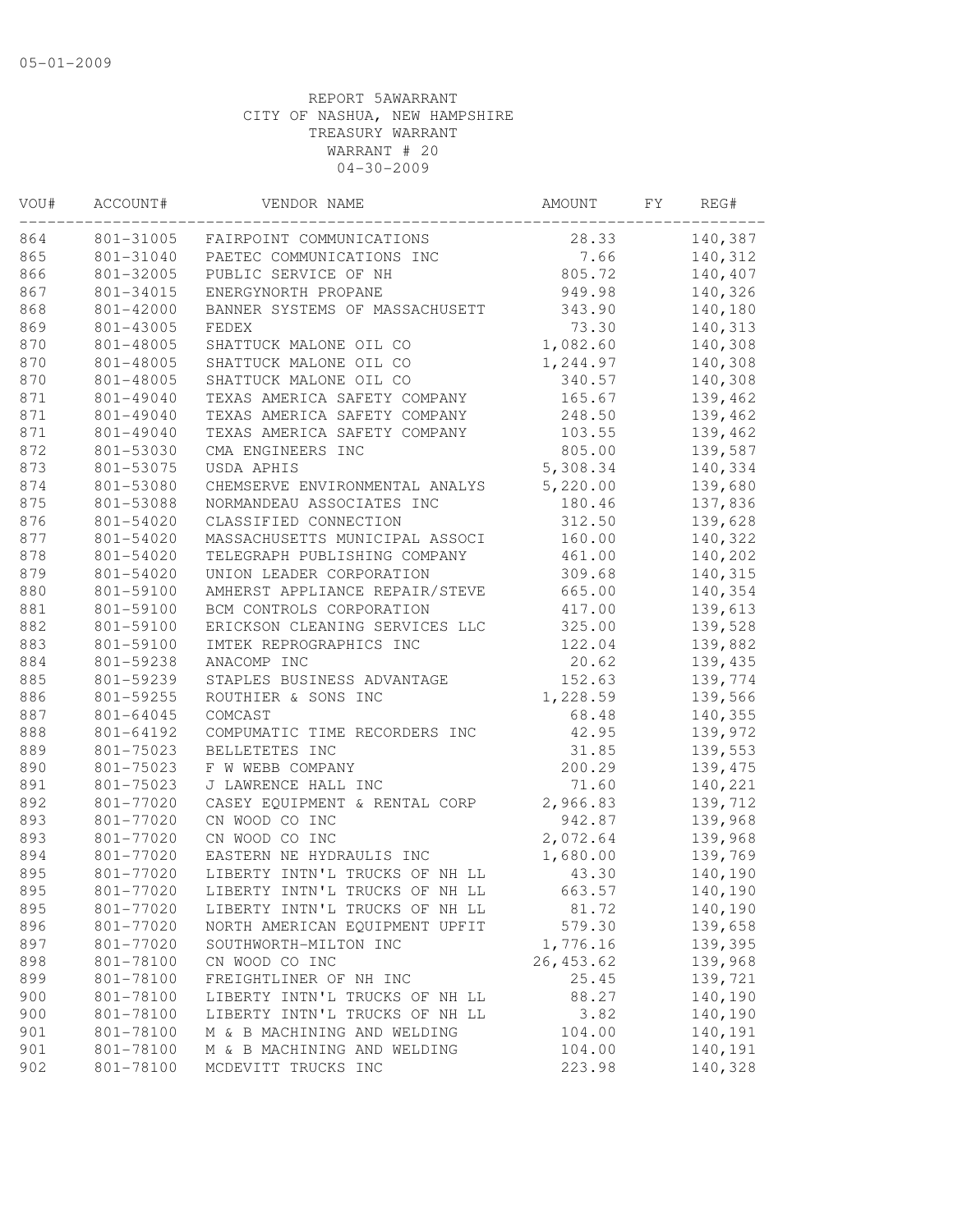| VOU#      | ACCOUNT#         | VENDOR NAME                   | AMOUNT    | FY. | REG#      |
|-----------|------------------|-------------------------------|-----------|-----|-----------|
| 903       | 801-78100        | MILL METALS CORP              | 1,753.00  |     | 139,678   |
| 904       | 801-78100        | NAPA AUTO PARTS               | 349.19    |     | 139,701   |
| 905       | 801-78100        | NEW G.H. BERLIN OIL COMPANY   | 511.79    |     | 139,603   |
| 905       | 801-78100        | NEW G.H. BERLIN OIL COMPANY   | 588.55    |     | 139,603   |
| 905       | 801-78100        | NEW G.H. BERLIN OIL COMPANY   | 179.13    |     | 139,603   |
| 906       | 801-78100        | OMEGA INDUSTRIAL SUPPLY INC   | 146.14    |     | 139,640   |
| 906       | 801-78100        | OMEGA INDUSTRIAL SUPPLY INC   | 168.06    |     | 139,640   |
| 906       | 801-78100        | OMEGA INDUSTRIAL SUPPLY INC   | 51.15     |     | 139,640   |
| 907       | 801-78100        | POWERPLAN                     | 133.50    |     | 139,741   |
| 908       | 801-78100        | SANEL AUTO PARTS CO           | 48.49     |     | 139,562   |
| 908       | 801-78100        | SANEL AUTO PARTS CO           | 61.78     |     | 139,562   |
| 909       | 801-82025        | NH RETIREMENT SYSTEM          | 50.20     |     | 550       |
| 909       | 801-82025        | NH RETIREMENT SYSTEM          | 389.70    |     | 550       |
| 910       | 801-91005        | CONVERSE KERRY                | 24.20     |     | 139,365   |
| 911       | 801-94005        | SWANA                         | 171.00    |     | 140,331   |
| TOTAL 801 |                  | SOLID WASTE DISPOSAL          |           |     | 63,933.19 |
|           |                  |                               |           |     |           |
| 912       |                  | 802-215-00 FIELD JENNIFER     | 63.70     |     | 140,087   |
| 913       | $802 - 215 - 00$ | HERTZ CORPORATION             | 160.66    |     | 140,090   |
| 914       | $802 - 215 - 00$ | MCMAHON RAYMOND               | 112.44    |     | 140,092   |
| 915       | $802 - 215 - 00$ | SMITH LORRAINE                | 52.72     |     | 140,091   |
| 916       | $802 - 215 - 00$ | ST MARY'S BANK                | 48.93     |     | 140,089   |
| 917       | $802 - 215 - 00$ | TREMBLAY JEANNINE             | 390.53    |     | 140,088   |
| 918       | 802-31005        | BAYRING COMMUNICATIONS        | 60.42     |     | 140,379   |
| 919       | 802-31005        | FAIRPOINT COMMUNICATIONS      | 1,335.50  |     | 140,384   |
| 920       | 802-31040        | PAETEC COMMUNICATIONS INC     | 7.44      |     | 140,312   |
| 921       | 802-32005        | PSNH                          | 1,087.48  |     | 140,404   |
| 922       | 802-32005        | PUBLIC SERVICE OF NH          | 52,403.58 |     | 140,407   |
| 923       | 802-33005        | PENNICHUCK WATER              | 833.56    |     | 140,333   |
| 924       | 802-34015        | NATIONAL GRID                 | 4,814.97  |     | 140,369   |
| 925       | 802-41015        | STAPLES BUSINESS ADVANTAGE    | 418.31    |     | 139,774   |
| 926       | 802-43005        | CITY OF NASHUA/PETTY CASH     | 32.60     |     | 139,354   |
| 927       | 802-43005        | FEDEX                         | 43.87     |     | 140,313   |
| 928       | 802-45101        | CIBA CORPORATION              | 11,736.00 |     | 139,458   |
| 929       | 802-45103        | JCI JONES CHEMICALS INC       | 3,430.39  |     | 139,597   |
| 930       | 802-45105        | HOLLAND COMPANY INC           | 5,040.00  |     | 139,499   |
| 931       | 802-45106        | KEMIRA WATER SOLUTIONS INC    | 9,827.81  |     | 139,601   |
| 932       | 802-45175        | ARCSOURCE INC                 | 26.40     |     | 139,563   |
| 933       | 802-46045        | ALEC'S SHOE STORE INC         | 219.90    |     | 139,542   |
| 934       | 802-46045        | UNIFIRST CORPORATION          | 180.04    |     | 139,723   |
| 934       | 802-46045        | UNIFIRST CORPORATION          | 1,142.08  |     | 139,723   |
| 935       | $802 - 467$      | HILLSBOROUGH COUNTY TREASURER | 171.43    |     | 140,199   |
| 936       | 802-49025        | NASSCO INC                    | 309.92    |     | 140,095   |
| 937       | 802-49070        | HACH COMPANY                  | 900.85    |     | 139,709   |
| 938       | 802-49070        | OSBORNE NOELLE                | 60.11     |     | 139,768   |
| 939       | 802-49070        | VWR INTERNATIONAL INC         | 1,217.34  |     | 139,775   |
|           |                  |                               |           |     |           |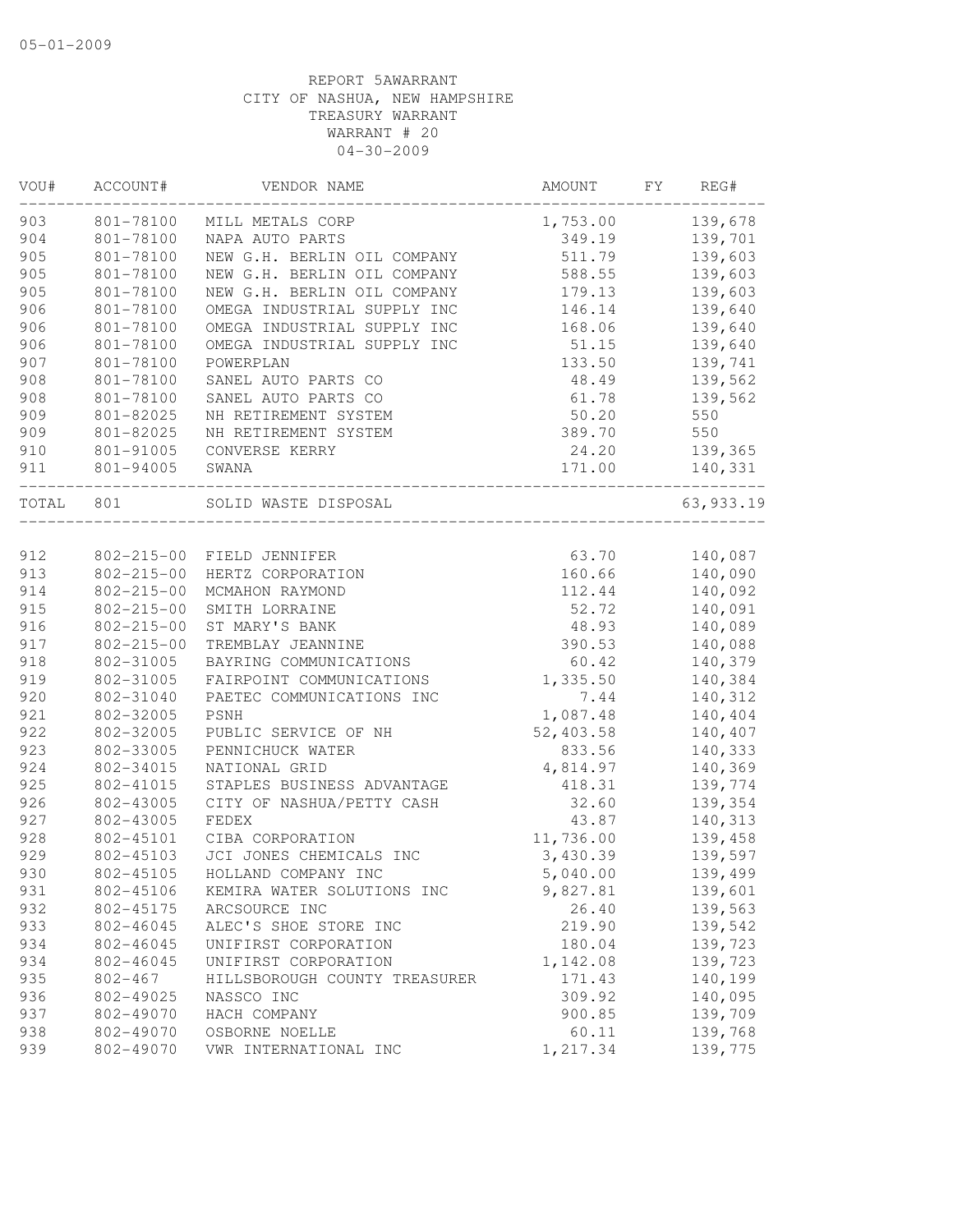| VOU# | ACCOUNT#  | VENDOR NAME                    | AMOUNT    | FY. | REG#     |
|------|-----------|--------------------------------|-----------|-----|----------|
| 940  | 802-49075 | RADIOSHACK                     | 79.99     |     | 140, 413 |
| 941  | 802-53030 | CHEMSERVE ENVIRONMENTAL ANALYS | 1,014.82  |     | 139,680  |
| 942  | 802-53030 | EASTERN ANALYTICAL INC         | 247.00    |     | 139,557  |
| 943  | 802-53030 | ENVIROSYSTEMS INC              | 1,025.00  |     | 139,479  |
| 944  | 802-54005 | TELEGRAPH PUBLISHING COMPANY   | 146.80    |     | 140,202  |
| 944  | 802-54020 | TELEGRAPH PUBLISHING COMPANY   | 91.75     |     | 140,202  |
| 945  | 802-59100 | ANSWERING SERVICES OF NH LLC   | 70.00     |     | 139,619  |
| 946  | 802-59100 | SHATTUCK MALONE OIL CO         | 551.00    |     | 140,308  |
| 947  | 802-59105 | GREENLEAF WILLIAM              | 850.00    |     | 139,638  |
| 949  | 802-59220 | PRINTGRAPHICS OF MAINE         | 5,800.00  |     | 562      |
| 948  | 802-59220 | PRINTGRAPHICS OF MAINE         | 322.42    |     | 139,470  |
| 950  | 802-59225 | RESOURCE MANAGEMENT INC        | 21,336.38 |     | 139,380  |
| 951  | 802-59230 | BROX INDUSTRIES INC            | 735.80    |     | 139,431  |
| 952  | 802-59230 | CORRIVEAU ROUTHIER INC         | 799.08    |     | 140,183  |
| 953  | 802-59230 | CRISP CONTRACTING LLC          | 4,000.00  |     | 139,357  |
| 954  | 802-59230 | HUDSON PAVING & EXCAVATION INC | 4,375.00  |     | 140,201  |
| 955  | 802-59238 | ANACOMP INC                    | 98.53     |     | 139, 435 |
| 956  | 802-59239 | STAPLES BUSINESS ADVANTAGE     | 152.64    |     | 139,774  |
| 957  | 802-59265 | CITIZENS BANK                  | 713.88    |     | 559      |
| 958  | 802-59265 | CITIZENS BANK                  | 43.50     |     | 560      |
| 959  | 802-59320 | CN WOOD CO INC                 | 9,746.19  |     | 139,968  |
| 960  | 802-64045 | COMPUTER HUT OF N E INC        | 319.00    |     | 140,213  |
| 961  | 802-64192 | CITY OF NASHUA/PETTY CASH      | 15.00     |     | 139,354  |
| 962  | 802-64192 | FM KEEFE CO INC                | 444.15    |     | 140,086  |
| 964  | 802-64192 | HOME DEPOT CREDIT SERVICES     | 15.00     |     | 139,350  |
| 963  | 802-64192 | HOME DEPOT CREDIT SERVICES     | 156.21    |     | 140,325  |
| 965  | 802-64192 | PINE MOTOR PARTS               | 17.28     |     | 140,194  |
| 965  | 802-64192 | PINE MOTOR PARTS               | 69.83     |     | 140,194  |
| 966  | 802-64192 | UNITED SUPPLY COMPANY INC      | 21.70     |     | 140,203  |
| 967  | 802-72010 | CONWAY OFFICE PRODUCTS LLC     | 90.00     |     | 139,521  |
| 968  | 802-77062 | BELLETETES INC                 | 55.20     |     | 139,553  |
| 969  | 802-77062 | M & M ELECTRICAL SUPPLY CO INC | 22.48     |     | 140,181  |
| 970  | 802-77065 | FASTENAL COMPANY               | 93.50     |     | 139,639  |
| 971  | 802-77065 | KOMELINE SANDERSON             | 5,764.38  |     | 140,131  |
| 972  | 802-77065 | M & M ELECTRICAL SUPPLY CO INC | 119.65    |     | 140,181  |
| 973  | 802-77065 | PINE MOTOR PARTS               | 26.56     |     | 140,194  |
| 974  | 802-77066 | UNITED BLOWER INC              | 157.00    |     | 140,119  |
| 975  | 802-77067 | BEARINGS SPECIALTY CO INC      | 126.82    |     | 139,731  |
| 976  | 802-77067 | GRAINGER                       | 369.54    |     | 139,492  |
| 977  | 802-77067 | KAMAN INDUSTRIAL TECHNOLOGIES  | 295.17    |     | 139,558  |
| 978  | 802-77067 | M & B MACHINING AND WELDING    | 1,251.00  |     | 140,191  |
| 979  | 802-77067 | M & M ELECTRICAL SUPPLY CO INC | 298.60    |     | 140,181  |
| 980  | 802-77068 | GRAINGER                       | 1,449.00  |     | 139,492  |
| 981  | 802-77068 | UNITED SUPPLY COMPANY INC      | 179.87    |     | 140,203  |
| 982  | 802-77069 | BEARINGS SPECIALTY CO INC      | 22.07     |     | 139,731  |
| 983  | 802-77069 | F W WEBB COMPANY               | 16.97     |     | 139, 475 |
| 984  | 802-77069 | G H PHILBRICK SONS INC         | 2,482.00  |     | 139,592  |
| 985  | 802-77069 | GRAINGER                       | 175.42    |     | 139,492  |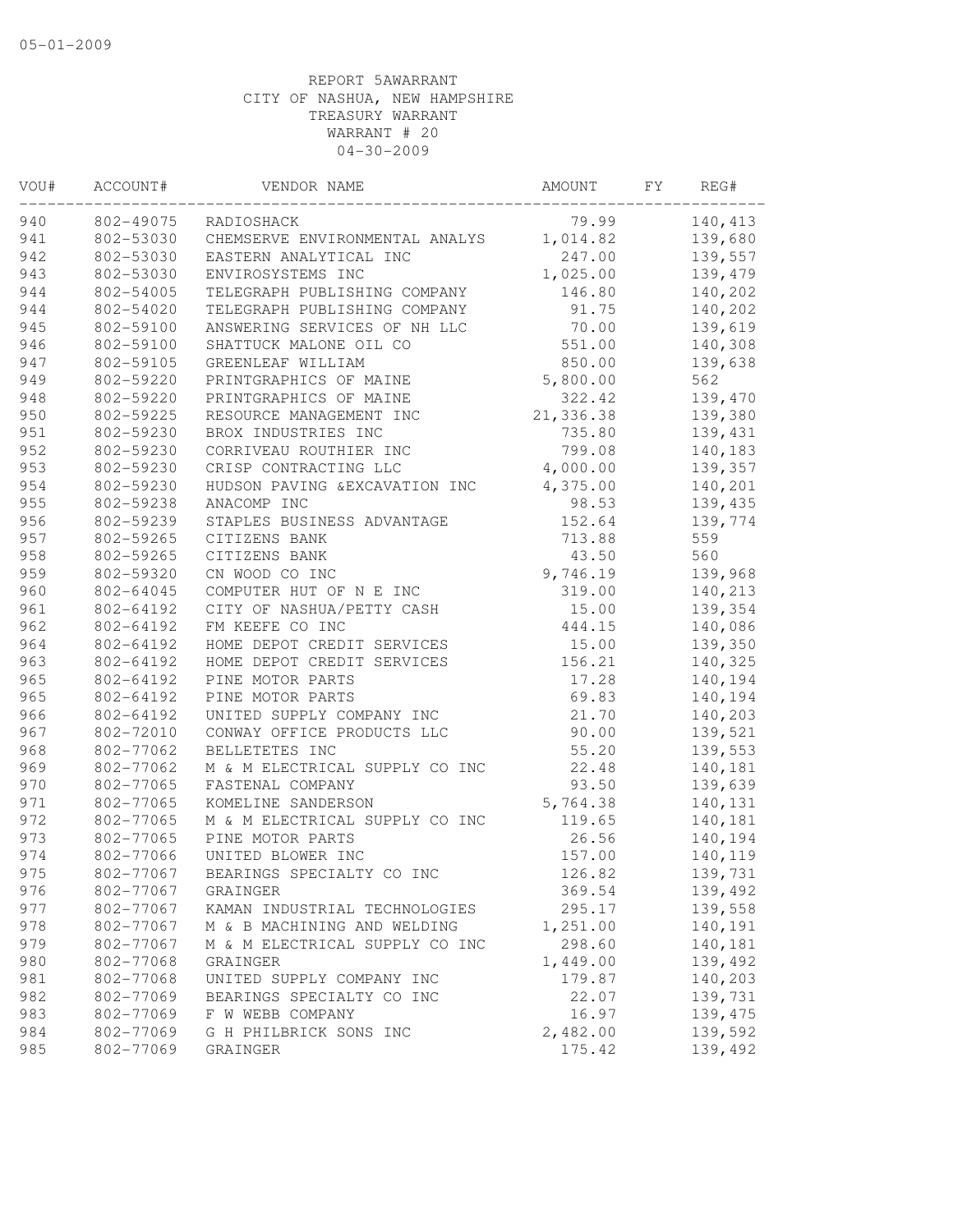| VOU#  | ACCOUNT#  | VENDOR NAME                    | AMOUNT   | FY. | REG#       |
|-------|-----------|--------------------------------|----------|-----|------------|
| 986   | 802-77069 | HEATING SPECIALTIES OF NH INC  | 15.21    |     | 140,185    |
| 987   | 802-77069 | HOME DEPOT CREDIT SERVICES     | 304.98   |     | 140,325    |
| 988   | 802-77069 | M & M ELECTRICAL SUPPLY CO INC | 132.54   |     | 140,181    |
| 989   | 802-77069 | MCMASTER-CARR SUPPLY CO        | 274.27   |     | 139,548    |
| 990   | 802-77069 | TIM'S SPEED & CUSTOM           | 72.00    |     | 139,469    |
| 991   | 802-77070 | OMEGA INDUSTRIAL SUPPLY INC    | 847.62   |     | 139,640    |
| 992   | 802-77070 | SIHI PUMPS INC                 | 1,920.00 |     | 139,631    |
| 993   | 802-77071 | BELLETETES INC                 | 7.64     |     | 139,553    |
| 994   | 802-77072 | HEATING SPECIALTIES OF NH INC  | 29.84    |     | 140,185    |
| 995   | 802-77999 | GRAINGER                       | 950.42   |     | 139,492    |
| 996   | 802-77999 | M & M ELECTRICAL SUPPLY CO INC | 42.46    |     | 140,181    |
| 997   | 802-77999 | MCMASTER-CARR SUPPLY CO        | 39.74    |     | 139,548    |
| 998   | 802-82025 | NH RETIREMENT SYSTEM           | 81.16    |     | 550        |
| 998   | 802-82025 | NH RETIREMENT SYSTEM           | 16.72    |     | 550        |
| 998   | 802-82025 | NH RETIREMENT SYSTEM           | 640.76   |     | 550        |
| 999   | 802-94005 | NEWEA                          | 80.00    |     | 140,412    |
| 1,000 | 802-94005 | WATER ENVIRONMENT FEDERATION   | 25.00    |     | 140,318    |
| 1,001 | 802-95005 | ASCE                           | 220.00   |     | 140,317    |
| 1,002 | 802-95005 | WATER ENVIRONMENT FEDERATION   | 864.00   |     | 140,318    |
| 1,003 | 802-95075 | TREASURER STATE OF NH          | 50.00    |     | 140,311    |
| 1,004 | 802-96004 | LAROX FLOWSYS INC              | 3,558.63 |     | 140,070    |
| TOTAL | 802       | SEWERAGE DISPOSAL SYSTEM       |          |     | 172,555.15 |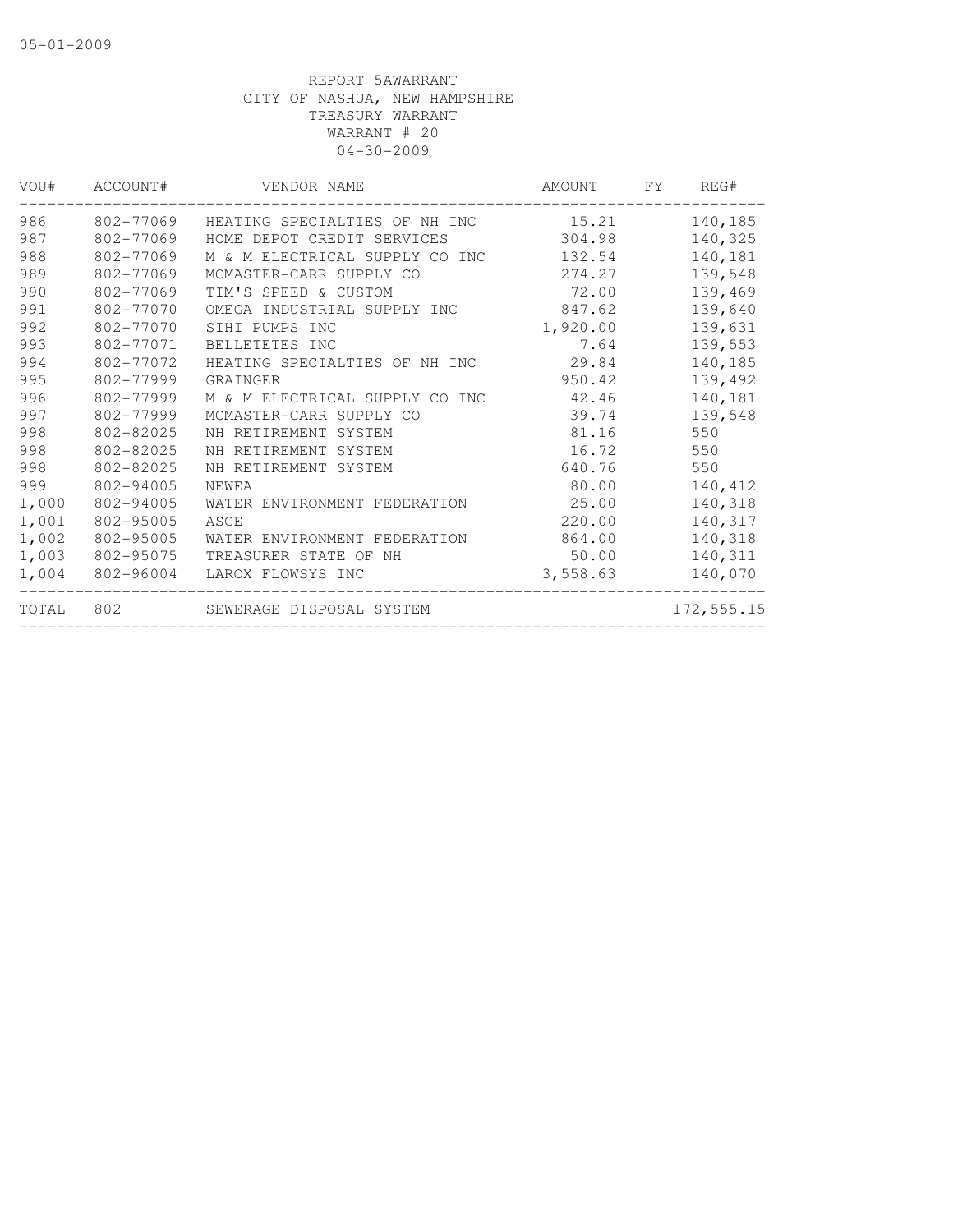| VOU#  | ACCOUNT#  | VENDOR NAME                    | AMOUNT   | FΥ | REG#     |
|-------|-----------|--------------------------------|----------|----|----------|
| 1,005 | 952-05054 | HOME DEPOT CREDIT SERVICES     | 234.60   |    | 140,325  |
| 1,006 | 952-05058 | HANDY HOUSE INC                | 55.00    |    | 140,353  |
| 1,007 | 952-05058 | S V MOFFETT CO<br><b>INC</b>   | 598.02   |    | 139,580  |
| 1,008 | 952-08041 | GUITAR CENTER MANAGEMENT       | 355.48   |    | 140,389  |
| 1,009 | 952-59020 | JEANNOTTE'S MARKET             | 76.21    |    | 139,487  |
| 1,010 | 952-75021 | F W WEBB COMPANY               | 43.77    |    | 139, 475 |
| 1,012 | 952-75022 | SIMPLEX GRINNELL               | 876.00   |    | 139,342  |
| 1,011 | 952-75022 | SIMPLEX GRINNELL               | 259.82   |    | 140,338  |
| TOTAL | 952       | PARK & RECREATION TRUST FUND   |          |    | 2,498.90 |
| 1,013 | 961-05069 | MARVELL PLATE GLASS INC        | 990.00   |    | 139,694  |
| TOTAL | 961       | EDGEWOOD CEMETERY TRUST FUND   |          |    | 990.00   |
| 1,014 | 963-05054 | CITY OF NASHUA/PETTY CASH      | 46.00    |    | 139,354  |
| 1,015 | 963-05054 | STOKES SEEDS, INC              | 4.85     |    | 139,813  |
| 1,016 | 963-45185 | HARDY DORIC INC                | 390.00   |    | 139,573  |
|       |           |                                |          |    |          |
| TOTAL | 963       | WOODLAWN CEMETERY TRUST FUND   |          |    | 440.85   |
| 1,017 | 975-05071 | COOPER DOVILE                  | 100.00   |    | 140,425  |
| 1,018 | 975-45050 | BAKER & TAYLOR                 | 30.65    |    | 139,466  |
| 1,018 | 975-45050 | BAKER & TAYLOR                 | 494.52   |    | 139,466  |
| 1,018 | 975-45050 | BAKER & TAYLOR                 | 37.15    |    | 139,466  |
| 1,018 | 975-45050 | BAKER & TAYLOR                 | 54.71    |    | 139,466  |
| 1,018 | 975-45050 | BAKER & TAYLOR                 | 1,405.73 |    | 139,467  |
| 1,019 | 975-45050 | HERITAGE GUILD                 | 275.05   |    | 140,399  |
| 1,020 | 975-45315 | BAKER & TAYLOR ENTERTAINMENT   | 26.39    |    | 139, 453 |
| 1,021 | 975-45904 | BALTECH PUBLISHING             | 29.95    |    | 140,352  |
| 1,022 | 975-59100 | HENRY SUE                      | 50.00    |    | 140,307  |
| 1,023 | 975-75023 | STANLEY CONVERGENT SECURITY SO | 506.08   |    | 140,380  |
| TOTAL | 975       | LIBRARY TRUST FUND             |          |    | 3,010.23 |
| 1,024 | 982-05053 | COLON DAYSIA                   | 15.00    |    | 140,080  |
| TOTAL | 982       | SCHOLARSHIP TRUST FUND         |          |    | 15.00    |
|       |           |                                |          |    |          |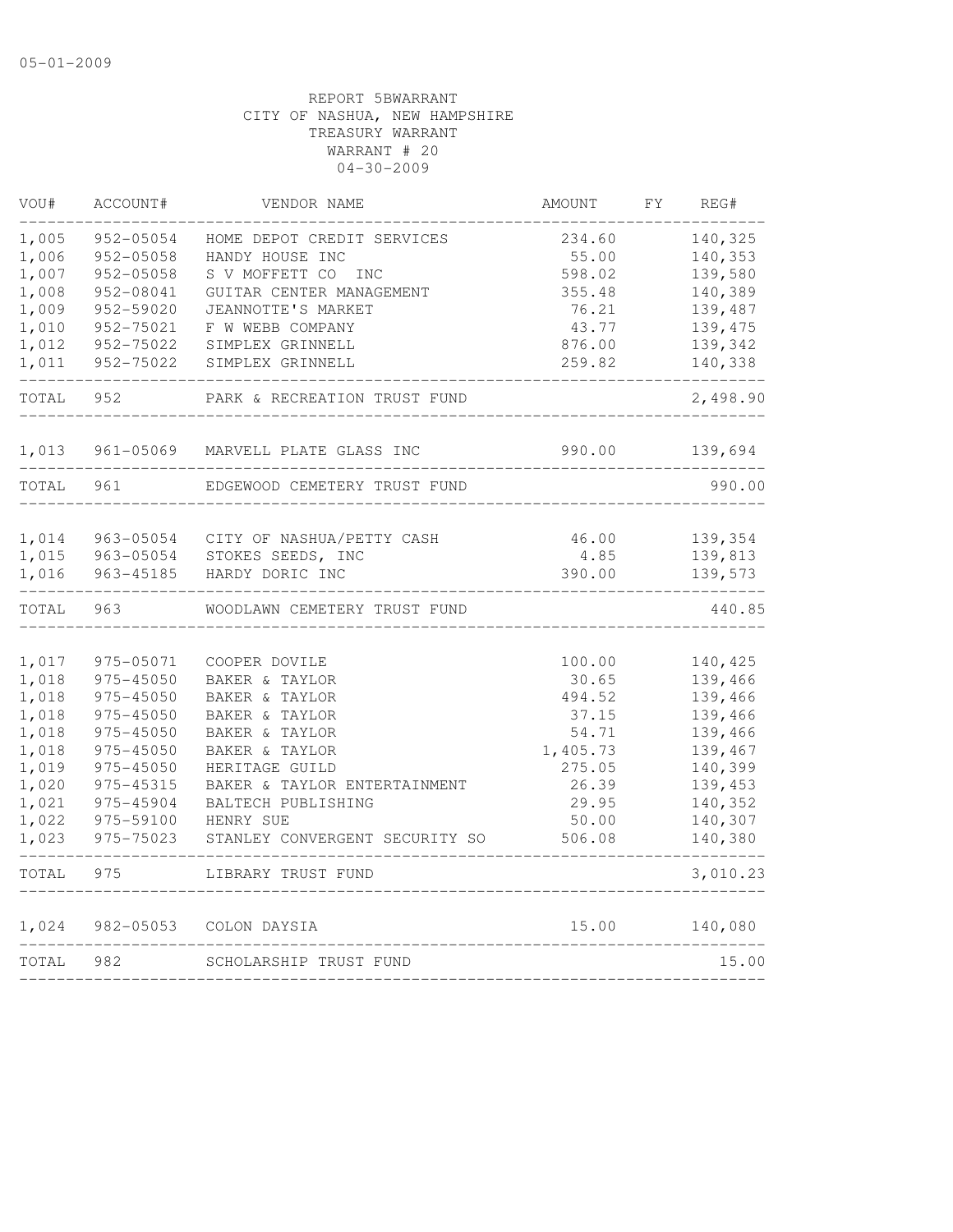|           | ACCOUNT# PAYROLL WEEK ENDING |  |  | AMOUNT |  |
|-----------|------------------------------|--|--|--------|--|
|           |                              |  |  |        |  |
| TOTAL 952 |                              |  |  |        |  |
|           |                              |  |  |        |  |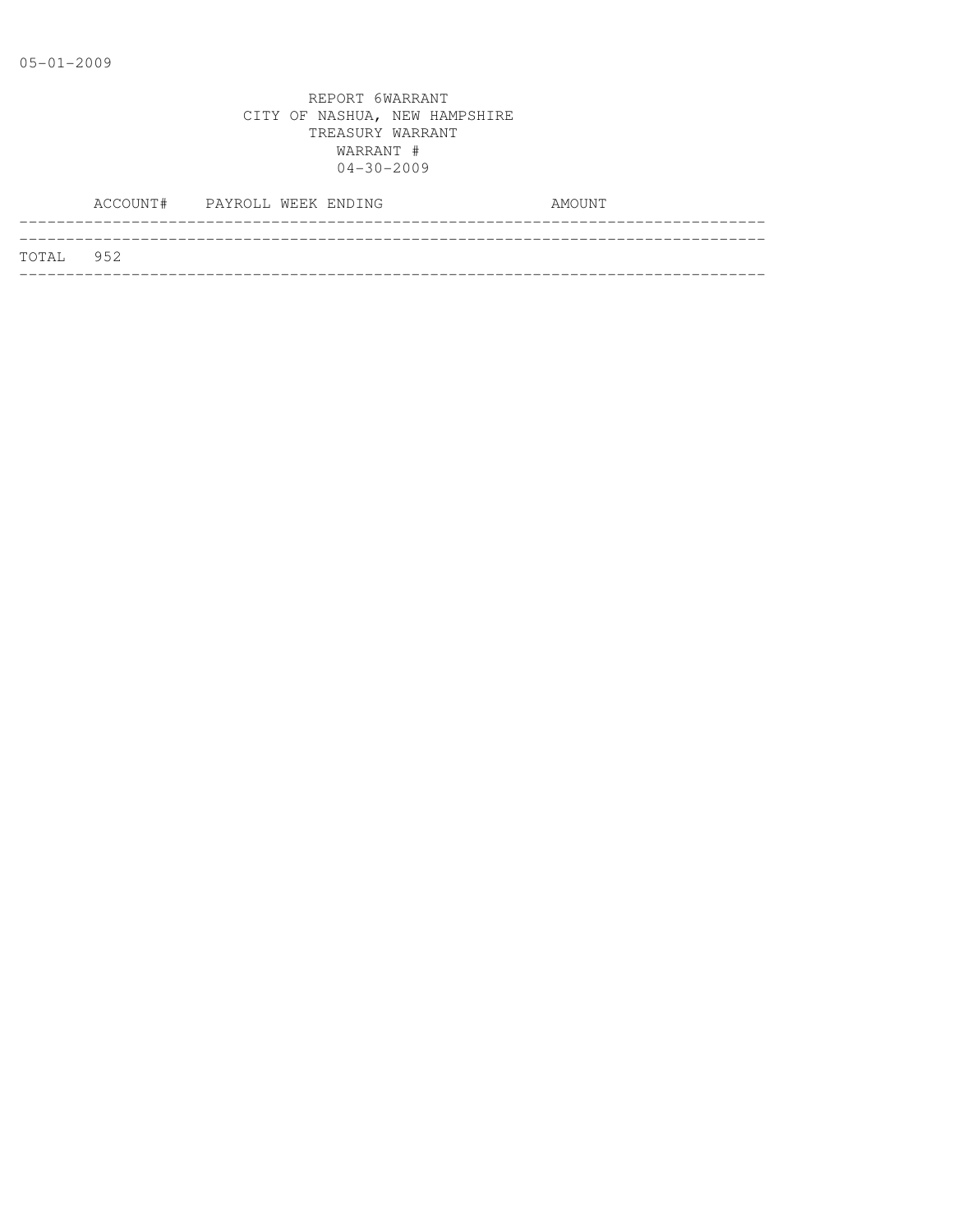|       | ACCOUNT#   | PAYROLL WEEK ENDING                           | AMOUNT               |           |
|-------|------------|-----------------------------------------------|----------------------|-----------|
|       | 305-11125  | $11 - APR - 2009$                             | 903.15               |           |
|       | 305-11125  | 18-APR-2009                                   | 903.15               |           |
|       | 305-11125  | 25-APR-2009                                   | 903.15               |           |
|       | 305-11239  | 11-APR-2009                                   | 1,014.26             |           |
|       | 305-11239  | 18-APR-2009                                   | 1,014.26             |           |
|       | 305-11239  | 25-APR-2009                                   | 1,014.26             |           |
|       | 305-59100  | 11-APR-2009                                   | 50.00                |           |
|       | 305-59100  | 18-APR-2009                                   | 101.25               |           |
|       | 305-59100  | 25-APR-2009                                   | 50.00                |           |
| TOTAL | 305        | SRF - CIVIC & COMM ACTIVITIES                 |                      | 5,953.48  |
|       | 308-83052  | 11-APR-2009                                   | 1,528.80             |           |
|       | 308-83052  | 18-APR-2009                                   | 1,628.80             |           |
|       | 308-83052  | 25-APR-2009                                   | 1,671.57             |           |
|       | 308-83102  | 11-APR-2009                                   | 2,453.96             |           |
|       | 308-83102  | 18-APR-2009                                   |                      |           |
|       | 308-83102  | 25-APR-2009                                   | 2,453.96<br>2,453.96 |           |
|       |            |                                               |                      |           |
| TOTAL | 308        | SRF - INSURANCE<br>__________________________ |                      | 12,191.05 |
|       |            |                                               |                      |           |
|       |            | 3086-11870  18-APR-2009                       | 4,808.19             |           |
|       | 3086-13032 | 11-APR-2009                                   | 274.71               |           |
|       | 3086-13032 | 18-APR-2009                                   | 256.05               |           |
|       | 3086-13032 | 25-APR-2009                                   | 256.05               |           |
|       | 3086-13133 | 11-APR-2009                                   | 279.00               |           |
|       |            | 3086-13133 18-APR-2009                        | 479.87               |           |
|       |            | 3086-13133 25-APR-2009                        | 310.00               |           |
| TOTAL | 308        | JAVITS GRANT PROGRAM                          |                      | 6,663.87  |
|       |            |                                               |                      |           |
|       |            | 3097-11162 11-APR-2009                        | 610.13               |           |
|       | 3097-11162 | 18-APR-2009                                   | 610.13               |           |
|       | 3097-11162 | 25-APR-2009                                   | 610.13               |           |
|       |            | 3097-11408 11-APR-2009                        | 403.40               |           |
|       | 3097-11408 | 18-APR-2009                                   | 403.40               |           |
|       | 3097-11408 | 25-APR-2009                                   | 403.40               |           |
|       | 3097-12112 | 11-APR-2009                                   | 835.68               |           |
|       | 3097-12112 | 18-APR-2009                                   | 791.04               |           |
|       | 3097-12112 | 25-APR-2009                                   | 838.30               |           |
|       | 3097-12830 | $11 - APR - 2009$                             | 38.31                |           |
|       | 3097-19138 | 18-APR-2009                                   | 2,952.16             |           |
|       | 3097-19139 | 18-APR-2009                                   | 12,556.50            |           |
|       | 3097-19140 | 11-APR-2009                                   | 8,859.35             |           |
|       | 3097-19140 | 18-APR-2009                                   | 8,862.49             |           |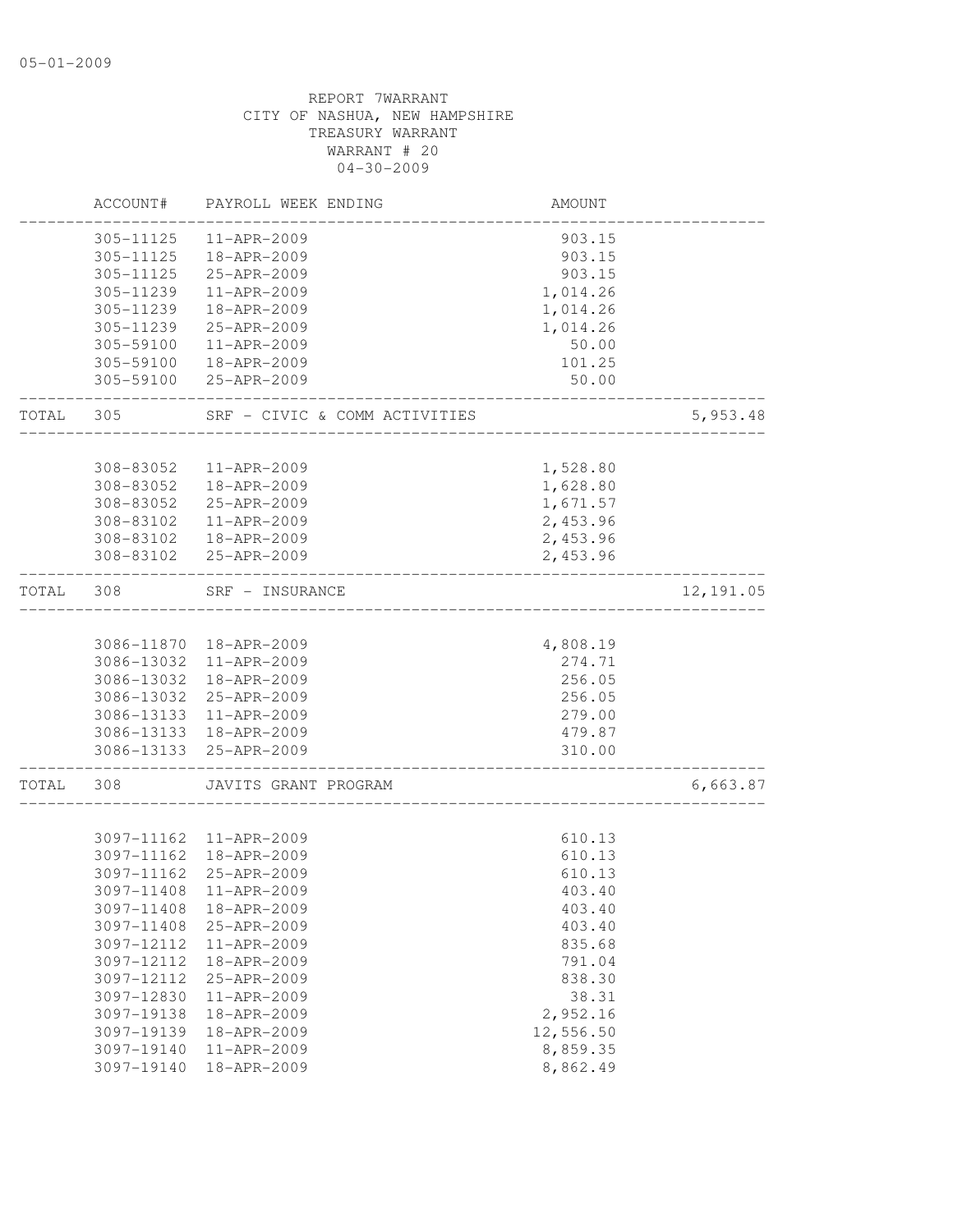|       | ACCOUNT#   | PAYROLL WEEK ENDING                               | AMOUNT          |            |
|-------|------------|---------------------------------------------------|-----------------|------------|
|       | 3097-19140 | 25-APR-2009                                       | 8,532.65        |            |
|       | 3097-19540 | 11-APR-2009                                       | 21, 457.89      |            |
|       | 3097-19540 | 18-APR-2009                                       | 21,789.28       |            |
|       | 3097-19540 | 25-APR-2009                                       | 21,882.94       |            |
|       | 3097-19544 | 11-APR-2009                                       | 620.25          |            |
|       | 3097-19544 | 18-APR-2009                                       | 633.55          |            |
|       | 3097-19544 | 25-APR-2009                                       | 620.25          |            |
|       | 3097-19545 | $11 - APR - 2009$                                 | 1,744.79        |            |
|       | 3097-19545 | 18-APR-2009                                       | 1,850.84        |            |
|       |            | 3097-19545 25-APR-2009                            | 1,732.15        |            |
| TOTAL | 309        | SRF - FOOD SERVICES<br><u> 2002 - Jan Bergera</u> |                 | 119,639.01 |
|       |            |                                                   |                 |            |
|       |            | 3098-13004 11-APR-2009                            | 313.82          |            |
|       |            | 3098-13004 18-APR-2009                            | 699.82          |            |
|       |            | 3098-13004 25-APR-2009                            | 344.69          |            |
| TOTAL | 309        | FRESH FRUIT & VEGETABLE GRANT                     | _______________ | 1,358.33   |
|       |            |                                                   |                 |            |
|       |            | 3117-12006 11-APR-2009                            | 682.26          |            |
|       |            | 3117-12006 18-APR-2009                            | 2,200.00        |            |
|       | 3117-12006 | 25-APR-2009                                       | 575.00          |            |
| TOTAL | 311        | DRIVER'S EDUCATION                                |                 | 3,457.26   |
|       |            |                                                   |                 |            |
|       | 312-11165  | 11-APR-2009                                       | 1,052.87        |            |
|       | 312-11165  | 18-APR-2009                                       | 1,052.87        |            |
|       | 312-11165  | 25-APR-2009                                       | 1,052.87        |            |
|       | 312-11191  | 11-APR-2009                                       | 788.83          |            |
|       | 312-11191  | 18-APR-2009                                       | 788.83          |            |
|       | 312-11191  | 25-APR-2009                                       | 788.83          |            |
|       | 312-11445  | 11-APR-2009                                       | 138.39          |            |
|       | 312-11445  | 18-APR-2009                                       | 138.39          |            |
|       | 312-11445  | 25-APR-2009                                       | 138.39          |            |
|       | 312-11547  | 11-APR-2009                                       | 2,117.19        |            |
|       | 312-11547  | 18-APR-2009                                       | 2, 117.19       |            |
|       | 312-11547  | 25-APR-2009                                       | 2, 117.19       |            |
|       | 312-12116  | $11 - APR - 2009$                                 | 599.87          |            |
|       | 312-12116  | 18-APR-2009                                       | 599.87          |            |
|       | 312-12116  | 25-APR-2009                                       | 599.87          |            |
|       | 312-13004  | 11-APR-2009                                       | 479.72          |            |
|       | 312-13004  | 18-APR-2009                                       | 828.80          |            |
|       | 312-13004  | 25-APR-2009                                       | 545.99          |            |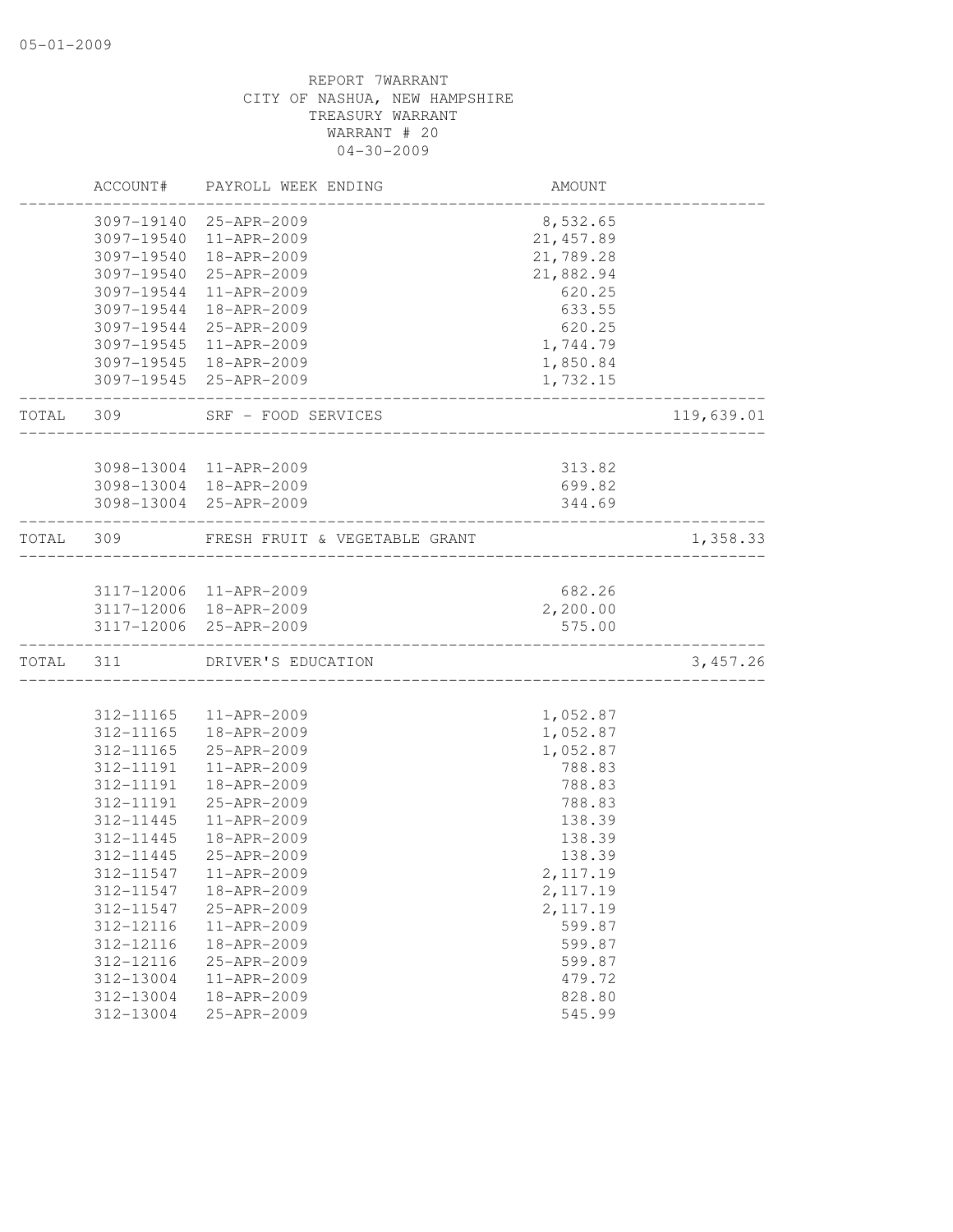|       |                        | ACCOUNT# PAYROLL WEEK ENDING                     | AMOUNT                 |           |
|-------|------------------------|--------------------------------------------------|------------------------|-----------|
|       |                        | TOTAL 312 SRF - FINANCIAL SERVICES               |                        | 15,945.96 |
|       |                        | 3122-12006 11-APR-2009                           | 237.50                 |           |
|       |                        | 3122-12006 18-APR-2009                           | 1,050.00               |           |
|       |                        | 3122-12006 25-APR-2009                           | 212.50                 |           |
|       | TOTAL 312              | ADULT ED/CONTINUING ED                           |                        | 1,500.00  |
|       |                        | 3149-11870  11-APR-2009                          | 75.00                  |           |
|       |                        | 3149-11870  18-APR-2009                          | 425.00                 |           |
|       |                        | 3149-11870 25-APR-2009                           | 100.00                 |           |
|       |                        | TOTAL 314 LEARN AND SERVE AMERICA-REACH          |                        | 600.00    |
|       |                        |                                                  |                        |           |
|       |                        | 3239-12006 11-APR-2009                           | 1,100.00               |           |
|       |                        | 3239-12006 18-APR-2009<br>3239-12006 25-APR-2009 | 2,950.00<br>1,200.00   |           |
|       |                        |                                                  |                        |           |
|       |                        | TOTAL 323 ADULT H.S.ALTERNATIVE ED               |                        | 5,250.00  |
|       |                        | 3245-11860  18-APR-2009                          | 1,346.15               |           |
|       |                        | TOTAL 324 YOUTH SAFE HAVEN-PAL                   |                        | 1,346.15  |
|       |                        | 3269-11726 18-APR-2009                           | 1,831.69               |           |
| TOTAL |                        | 326 MH ALTERNATE ASSESSMENT COACH                |                        | 1,831.69  |
|       |                        |                                                  |                        |           |
|       | 3279-12006             | 3279-12006 11-APR-2009<br>18-APR-2009            | 75.00<br>675.00        |           |
|       | 3279-12006             | 25-APR-2009                                      | 75.00                  |           |
|       | --------------------   | TOTAL 327 ADULT H.S.SPECIAL NEEDS GRANT          |                        | 825.00    |
|       |                        |                                                  |                        |           |
|       | 331-11250              | 11-APR-2009                                      | 682.87                 |           |
|       | 331-11250              | 18-APR-2009                                      | 682.87                 |           |
|       | 331-11250<br>331-11561 | 25-APR-2009<br>11-APR-2009                       | 682.87                 |           |
|       | 331-11561              | 18-APR-2009                                      | 1, 117.33<br>1, 117.33 |           |
|       | 331-11561              | 25-APR-2009                                      | 1,117.33               |           |
|       |                        |                                                  |                        |           |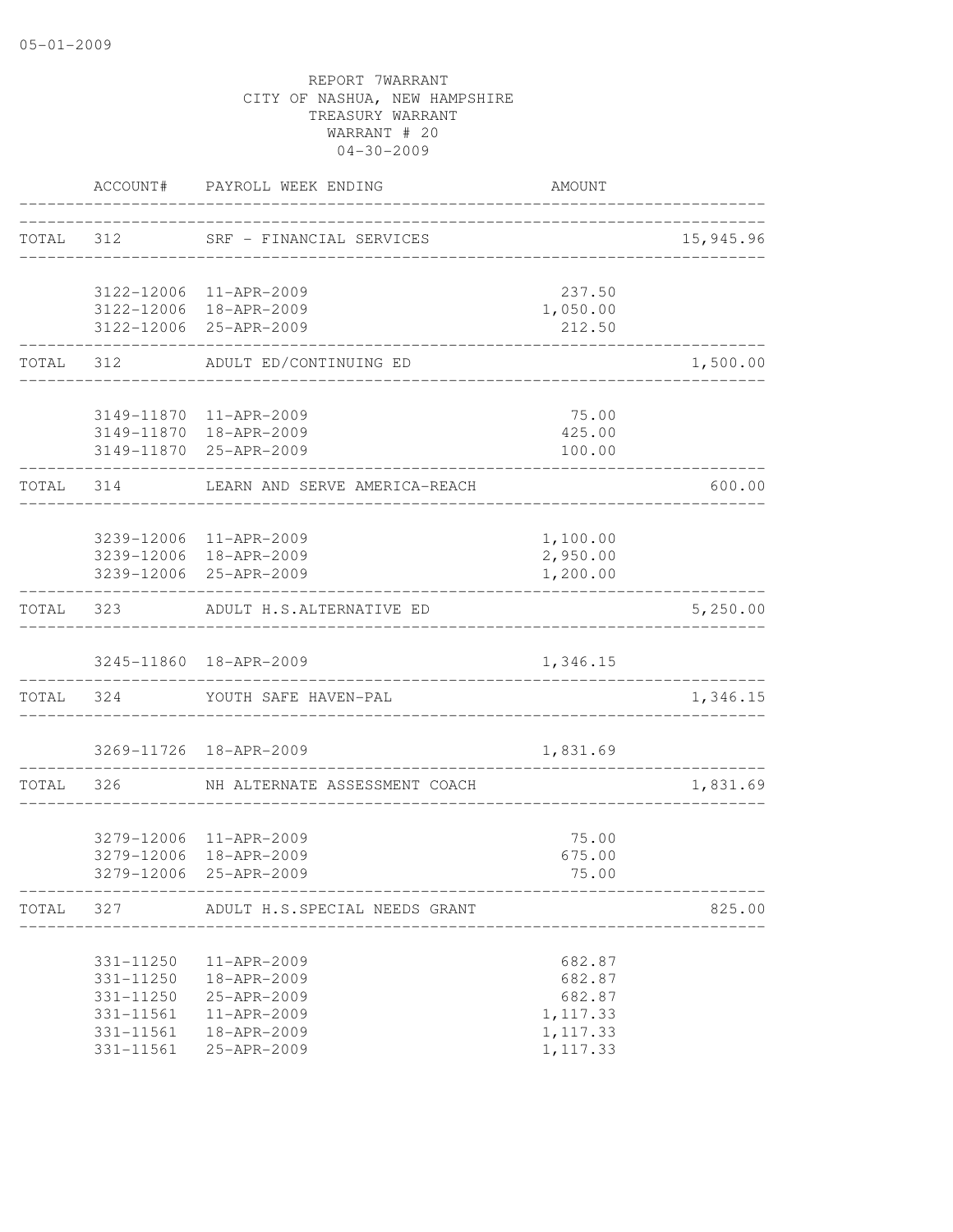| 331-12115<br>11-APR-2009<br>548.32<br>331-12115<br>18-APR-2009<br>548.32<br>331-12115<br>25-APR-2009<br>548.32<br>331-13038<br>11-APR-2009<br>269.62<br>331-13038<br>18-APR-2009<br>269.62<br>331-13038<br>25-APR-2009<br>331-13044<br>11-APR-2009<br>3,694.44<br>3,366.39<br>331-13044<br>18-APR-2009<br>331-13044<br>25-APR-2009<br>3,556.78<br>4,376.30<br>331-18036<br>$11 - APR - 2009$<br>18-APR-2009<br>331-18036<br>4,764.47<br>331-18036 25-APR-2009<br>7,011.56<br>TOTAL<br>331<br>SRF - POLICE DEPARTMENT<br>3359-11870<br>18-APR-2009<br>1,595.35<br>3359-12006<br>18-APR-2009<br>293.59<br>1,650.00<br>3359-12078<br>11-APR-2009<br>18-APR-2009<br>3359-12078<br>1,537.50<br>3359-12078<br>25-APR-2009<br>1,650.00<br>3359-19230<br>11-APR-2009<br>386.50<br>350.00<br>3359-19230<br>18-APR-2009<br>3359-19230<br>25-APR-2009<br>25.00<br>TOTAL 335<br>TITLE IB READ 1ST MT PLEASANT<br>7,487.94<br>3369-13133 18-APR-2009<br>387.50<br>TITLE I SCHL IMPRV DR CRISP<br>387.50<br>TOTAL<br>336<br>341-01210<br>11-APR-2009<br>222.01<br>222.01<br>341-01210<br>18-APR-2009<br>341-01210<br>25-APR-2009<br>222.01<br>341-11107<br>$11 - APR - 2009$<br>433.74<br>341-11107<br>18-APR-2009<br>433.74<br>341-11107<br>25-APR-2009<br>433.74<br>1,167.80<br>341-11235<br>11-APR-2009<br>341-11235<br>18-APR-2009<br>1,167.80<br>341-11235<br>25-APR-2009<br>1,167.80<br>1,280.00<br>341-11484<br>11-APR-2009<br>1,280.00<br>341-11484<br>18-APR-2009<br>1,280.00<br>341-11484<br>25-APR-2009<br>341-11563<br>$11 - APR - 2009$<br>938.56<br>341-11563<br>18-APR-2009<br>938.56<br>341-11563<br>25-APR-2009<br>938.55 | ACCOUNT# | PAYROLL WEEK ENDING | AMOUNT |             |
|------------------------------------------------------------------------------------------------------------------------------------------------------------------------------------------------------------------------------------------------------------------------------------------------------------------------------------------------------------------------------------------------------------------------------------------------------------------------------------------------------------------------------------------------------------------------------------------------------------------------------------------------------------------------------------------------------------------------------------------------------------------------------------------------------------------------------------------------------------------------------------------------------------------------------------------------------------------------------------------------------------------------------------------------------------------------------------------------------------------------------------------------------------------------------------------------------------------------------------------------------------------------------------------------------------------------------------------------------------------------------------------------------------------------------------------------------------------------------------------------------------------------------------------------------------------------------------------------------------------------------|----------|---------------------|--------|-------------|
|                                                                                                                                                                                                                                                                                                                                                                                                                                                                                                                                                                                                                                                                                                                                                                                                                                                                                                                                                                                                                                                                                                                                                                                                                                                                                                                                                                                                                                                                                                                                                                                                                              |          |                     |        |             |
|                                                                                                                                                                                                                                                                                                                                                                                                                                                                                                                                                                                                                                                                                                                                                                                                                                                                                                                                                                                                                                                                                                                                                                                                                                                                                                                                                                                                                                                                                                                                                                                                                              |          |                     |        |             |
|                                                                                                                                                                                                                                                                                                                                                                                                                                                                                                                                                                                                                                                                                                                                                                                                                                                                                                                                                                                                                                                                                                                                                                                                                                                                                                                                                                                                                                                                                                                                                                                                                              |          |                     |        |             |
|                                                                                                                                                                                                                                                                                                                                                                                                                                                                                                                                                                                                                                                                                                                                                                                                                                                                                                                                                                                                                                                                                                                                                                                                                                                                                                                                                                                                                                                                                                                                                                                                                              |          |                     |        |             |
|                                                                                                                                                                                                                                                                                                                                                                                                                                                                                                                                                                                                                                                                                                                                                                                                                                                                                                                                                                                                                                                                                                                                                                                                                                                                                                                                                                                                                                                                                                                                                                                                                              |          |                     |        |             |
|                                                                                                                                                                                                                                                                                                                                                                                                                                                                                                                                                                                                                                                                                                                                                                                                                                                                                                                                                                                                                                                                                                                                                                                                                                                                                                                                                                                                                                                                                                                                                                                                                              |          |                     |        |             |
|                                                                                                                                                                                                                                                                                                                                                                                                                                                                                                                                                                                                                                                                                                                                                                                                                                                                                                                                                                                                                                                                                                                                                                                                                                                                                                                                                                                                                                                                                                                                                                                                                              |          |                     |        |             |
|                                                                                                                                                                                                                                                                                                                                                                                                                                                                                                                                                                                                                                                                                                                                                                                                                                                                                                                                                                                                                                                                                                                                                                                                                                                                                                                                                                                                                                                                                                                                                                                                                              |          |                     |        |             |
|                                                                                                                                                                                                                                                                                                                                                                                                                                                                                                                                                                                                                                                                                                                                                                                                                                                                                                                                                                                                                                                                                                                                                                                                                                                                                                                                                                                                                                                                                                                                                                                                                              |          |                     |        |             |
|                                                                                                                                                                                                                                                                                                                                                                                                                                                                                                                                                                                                                                                                                                                                                                                                                                                                                                                                                                                                                                                                                                                                                                                                                                                                                                                                                                                                                                                                                                                                                                                                                              |          |                     |        |             |
|                                                                                                                                                                                                                                                                                                                                                                                                                                                                                                                                                                                                                                                                                                                                                                                                                                                                                                                                                                                                                                                                                                                                                                                                                                                                                                                                                                                                                                                                                                                                                                                                                              |          |                     |        |             |
|                                                                                                                                                                                                                                                                                                                                                                                                                                                                                                                                                                                                                                                                                                                                                                                                                                                                                                                                                                                                                                                                                                                                                                                                                                                                                                                                                                                                                                                                                                                                                                                                                              |          |                     |        |             |
|                                                                                                                                                                                                                                                                                                                                                                                                                                                                                                                                                                                                                                                                                                                                                                                                                                                                                                                                                                                                                                                                                                                                                                                                                                                                                                                                                                                                                                                                                                                                                                                                                              |          |                     |        | 34, 354. 74 |
|                                                                                                                                                                                                                                                                                                                                                                                                                                                                                                                                                                                                                                                                                                                                                                                                                                                                                                                                                                                                                                                                                                                                                                                                                                                                                                                                                                                                                                                                                                                                                                                                                              |          |                     |        |             |
|                                                                                                                                                                                                                                                                                                                                                                                                                                                                                                                                                                                                                                                                                                                                                                                                                                                                                                                                                                                                                                                                                                                                                                                                                                                                                                                                                                                                                                                                                                                                                                                                                              |          |                     |        |             |
|                                                                                                                                                                                                                                                                                                                                                                                                                                                                                                                                                                                                                                                                                                                                                                                                                                                                                                                                                                                                                                                                                                                                                                                                                                                                                                                                                                                                                                                                                                                                                                                                                              |          |                     |        |             |
|                                                                                                                                                                                                                                                                                                                                                                                                                                                                                                                                                                                                                                                                                                                                                                                                                                                                                                                                                                                                                                                                                                                                                                                                                                                                                                                                                                                                                                                                                                                                                                                                                              |          |                     |        |             |
|                                                                                                                                                                                                                                                                                                                                                                                                                                                                                                                                                                                                                                                                                                                                                                                                                                                                                                                                                                                                                                                                                                                                                                                                                                                                                                                                                                                                                                                                                                                                                                                                                              |          |                     |        |             |
|                                                                                                                                                                                                                                                                                                                                                                                                                                                                                                                                                                                                                                                                                                                                                                                                                                                                                                                                                                                                                                                                                                                                                                                                                                                                                                                                                                                                                                                                                                                                                                                                                              |          |                     |        |             |
|                                                                                                                                                                                                                                                                                                                                                                                                                                                                                                                                                                                                                                                                                                                                                                                                                                                                                                                                                                                                                                                                                                                                                                                                                                                                                                                                                                                                                                                                                                                                                                                                                              |          |                     |        |             |
|                                                                                                                                                                                                                                                                                                                                                                                                                                                                                                                                                                                                                                                                                                                                                                                                                                                                                                                                                                                                                                                                                                                                                                                                                                                                                                                                                                                                                                                                                                                                                                                                                              |          |                     |        |             |
|                                                                                                                                                                                                                                                                                                                                                                                                                                                                                                                                                                                                                                                                                                                                                                                                                                                                                                                                                                                                                                                                                                                                                                                                                                                                                                                                                                                                                                                                                                                                                                                                                              |          |                     |        |             |
|                                                                                                                                                                                                                                                                                                                                                                                                                                                                                                                                                                                                                                                                                                                                                                                                                                                                                                                                                                                                                                                                                                                                                                                                                                                                                                                                                                                                                                                                                                                                                                                                                              |          |                     |        |             |
|                                                                                                                                                                                                                                                                                                                                                                                                                                                                                                                                                                                                                                                                                                                                                                                                                                                                                                                                                                                                                                                                                                                                                                                                                                                                                                                                                                                                                                                                                                                                                                                                                              |          |                     |        |             |
|                                                                                                                                                                                                                                                                                                                                                                                                                                                                                                                                                                                                                                                                                                                                                                                                                                                                                                                                                                                                                                                                                                                                                                                                                                                                                                                                                                                                                                                                                                                                                                                                                              |          |                     |        |             |
|                                                                                                                                                                                                                                                                                                                                                                                                                                                                                                                                                                                                                                                                                                                                                                                                                                                                                                                                                                                                                                                                                                                                                                                                                                                                                                                                                                                                                                                                                                                                                                                                                              |          |                     |        |             |
|                                                                                                                                                                                                                                                                                                                                                                                                                                                                                                                                                                                                                                                                                                                                                                                                                                                                                                                                                                                                                                                                                                                                                                                                                                                                                                                                                                                                                                                                                                                                                                                                                              |          |                     |        |             |
|                                                                                                                                                                                                                                                                                                                                                                                                                                                                                                                                                                                                                                                                                                                                                                                                                                                                                                                                                                                                                                                                                                                                                                                                                                                                                                                                                                                                                                                                                                                                                                                                                              |          |                     |        |             |
|                                                                                                                                                                                                                                                                                                                                                                                                                                                                                                                                                                                                                                                                                                                                                                                                                                                                                                                                                                                                                                                                                                                                                                                                                                                                                                                                                                                                                                                                                                                                                                                                                              |          |                     |        |             |
|                                                                                                                                                                                                                                                                                                                                                                                                                                                                                                                                                                                                                                                                                                                                                                                                                                                                                                                                                                                                                                                                                                                                                                                                                                                                                                                                                                                                                                                                                                                                                                                                                              |          |                     |        |             |
|                                                                                                                                                                                                                                                                                                                                                                                                                                                                                                                                                                                                                                                                                                                                                                                                                                                                                                                                                                                                                                                                                                                                                                                                                                                                                                                                                                                                                                                                                                                                                                                                                              |          |                     |        |             |
|                                                                                                                                                                                                                                                                                                                                                                                                                                                                                                                                                                                                                                                                                                                                                                                                                                                                                                                                                                                                                                                                                                                                                                                                                                                                                                                                                                                                                                                                                                                                                                                                                              |          |                     |        |             |
|                                                                                                                                                                                                                                                                                                                                                                                                                                                                                                                                                                                                                                                                                                                                                                                                                                                                                                                                                                                                                                                                                                                                                                                                                                                                                                                                                                                                                                                                                                                                                                                                                              |          |                     |        |             |
|                                                                                                                                                                                                                                                                                                                                                                                                                                                                                                                                                                                                                                                                                                                                                                                                                                                                                                                                                                                                                                                                                                                                                                                                                                                                                                                                                                                                                                                                                                                                                                                                                              |          |                     |        |             |
|                                                                                                                                                                                                                                                                                                                                                                                                                                                                                                                                                                                                                                                                                                                                                                                                                                                                                                                                                                                                                                                                                                                                                                                                                                                                                                                                                                                                                                                                                                                                                                                                                              |          |                     |        |             |
|                                                                                                                                                                                                                                                                                                                                                                                                                                                                                                                                                                                                                                                                                                                                                                                                                                                                                                                                                                                                                                                                                                                                                                                                                                                                                                                                                                                                                                                                                                                                                                                                                              |          |                     |        |             |
|                                                                                                                                                                                                                                                                                                                                                                                                                                                                                                                                                                                                                                                                                                                                                                                                                                                                                                                                                                                                                                                                                                                                                                                                                                                                                                                                                                                                                                                                                                                                                                                                                              |          |                     |        |             |
|                                                                                                                                                                                                                                                                                                                                                                                                                                                                                                                                                                                                                                                                                                                                                                                                                                                                                                                                                                                                                                                                                                                                                                                                                                                                                                                                                                                                                                                                                                                                                                                                                              |          |                     |        |             |
|                                                                                                                                                                                                                                                                                                                                                                                                                                                                                                                                                                                                                                                                                                                                                                                                                                                                                                                                                                                                                                                                                                                                                                                                                                                                                                                                                                                                                                                                                                                                                                                                                              |          |                     |        |             |
|                                                                                                                                                                                                                                                                                                                                                                                                                                                                                                                                                                                                                                                                                                                                                                                                                                                                                                                                                                                                                                                                                                                                                                                                                                                                                                                                                                                                                                                                                                                                                                                                                              |          |                     |        |             |
|                                                                                                                                                                                                                                                                                                                                                                                                                                                                                                                                                                                                                                                                                                                                                                                                                                                                                                                                                                                                                                                                                                                                                                                                                                                                                                                                                                                                                                                                                                                                                                                                                              |          |                     |        |             |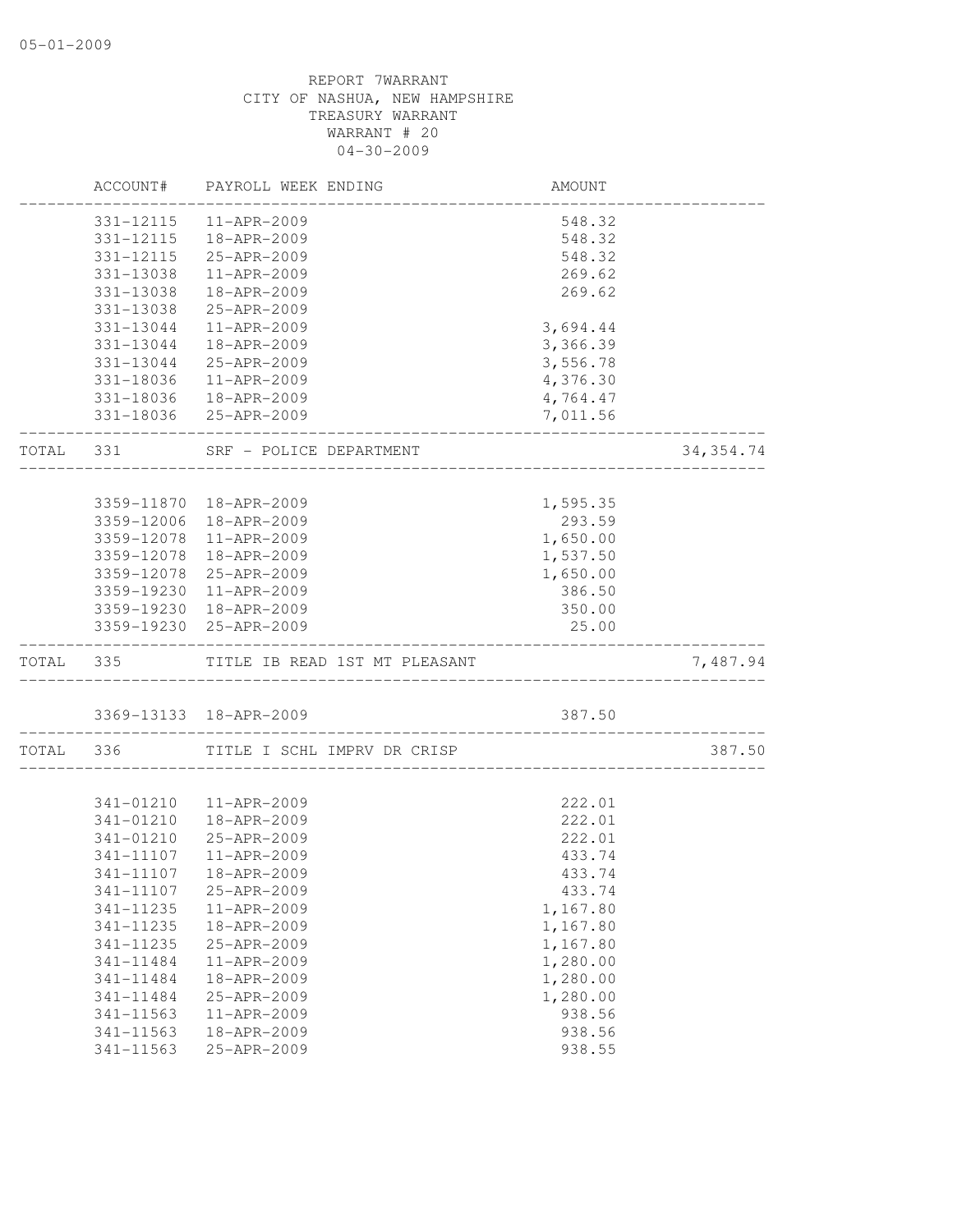# REPORT 7WARRANT CITY OF NASHUA, NEW HAMPSHIRE TREASURY WARRANT WARRANT # 20 04-30-2009 ACCOUNT# PAYROLL WEEK ENDING AMOUNT -------------------------------------------------------------------------------- 341-12037 11-APR-2009 104.20 341-12037 18-APR-2009 104.21 341-12037 25-APR-2009 104.20 341-12101 11-APR-2009 396.07 341-12101 18-APR-2009 396.07 341-12101 25-APR-2009 396.07 -------------------------------------------------------------------------------- TOTAL 341 SRF - COMMUNITY SERVICES 13,627.14 -------------------------------------------------------------------------------- 342-11499 11-APR-2009 1,033.32 342-11499 18-APR-2009 1,033.32 342-11499 25-APR-2009 1,033.32 342-11584 11-APR-2009 1,613.28 342-11584 18-APR-2009 1,694.16 342-11584 25-APR-2009 1,694.16 342-12000 11-APR-2009 635.11 342-12000 18-APR-2009 635.11 342-12000 25-APR-2009 635.11 342-12081 18-APR-2009 82.92 342-12081 25-APR-2009 71.07 342-12582 11-APR-2009 254.35 342-12582 18-APR-2009 254.35 342-12582 25-APR-2009 254.35 -------------------------------------------------------------------------------- TOTAL 342 SRF - COMMUNITY HEALTH 10,923.93 -------------------------------------------------------------------------------- 3440-11860 18-APR-2009 1,500.00 3440-11860 25-APR-2009 600.00 3440-12006 11-APR-2009 5,555.26 3440-12006 18-APR-2009 8,826.08 3440-12006 25-APR-2009 6,410.59 3440-12078 18-APR-2009 462.50 3440-12078 25-APR-2009 825.00 -------------------------------------------------------------------------------- TOTAL 344 AFTER SCHOOL PROGRAM 24,179.43 -------------------------------------------------------------------------------- 3449-11162 11-APR-2009 640.13 3449-11162 18-APR-2009 640.13 3449-11162 25-APR-2009 640.13 3449-11860 18-APR-2009 6,588.97 -------------------------------------------------------------------------------- TOTAL 344 TITLE IV SDF 21ST CENTURY 8,509.36 --------------------------------------------------------------------------------

3468-11162 11-APR-2009 580.50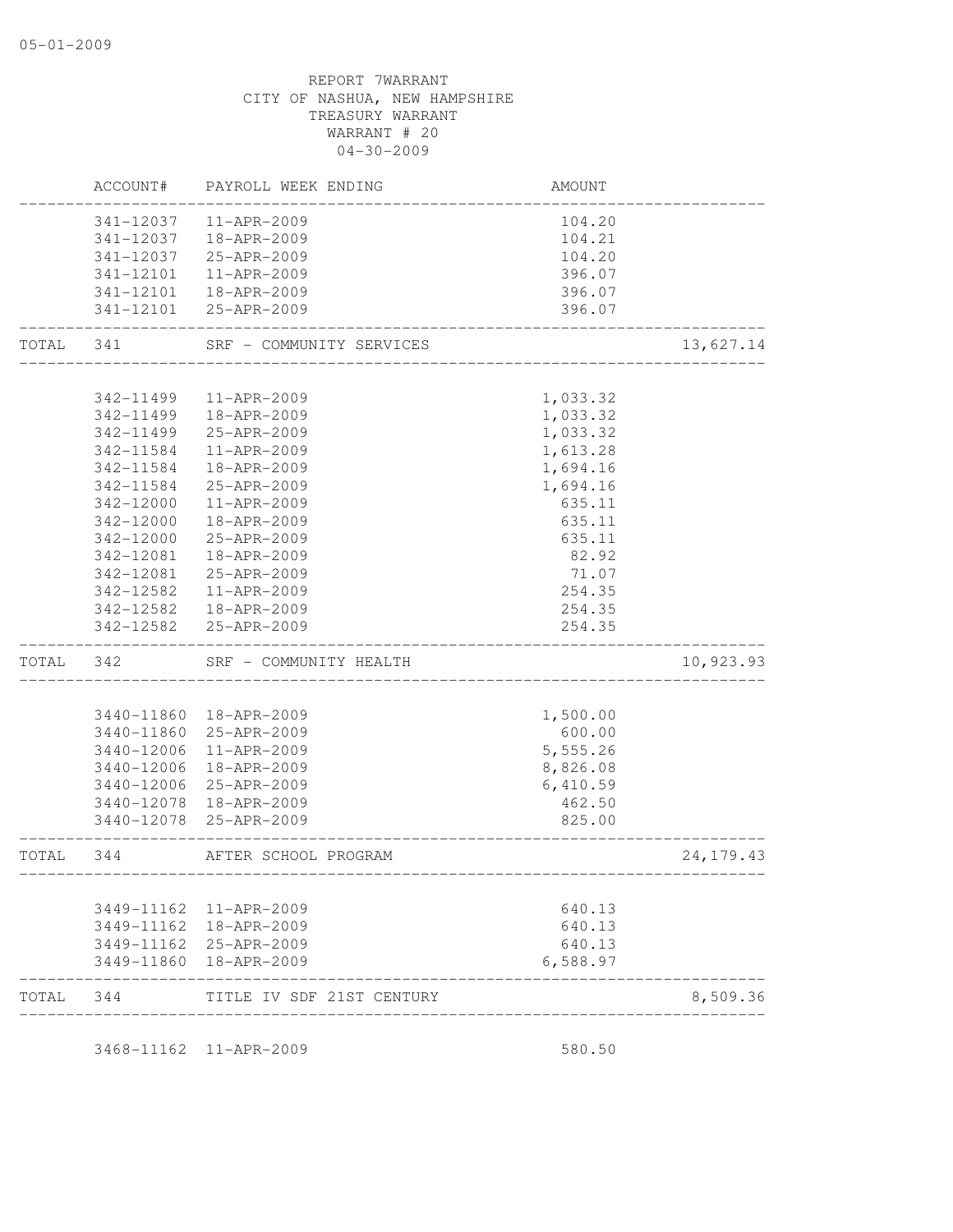|           | ACCOUNT#   | PAYROLL WEEK ENDING                              | AMOUNT                  |           |
|-----------|------------|--------------------------------------------------|-------------------------|-----------|
|           | 3468-11162 | 18-APR-2009                                      | 580.50                  |           |
|           |            | 3468-11162 25-APR-2009                           | 580.50                  |           |
|           | 3468-11870 | 18-APR-2009                                      | 4,373.96                |           |
|           |            | 3468-19230 18-APR-2009                           | 9,025.00                |           |
|           |            | 3468-19230 25-APR-2009                           | 787.50                  |           |
| TOTAL     | 346        | SMALLER LEARNING COMMUNITY                       |                         | 15,927.96 |
|           |            | 3509-11726 18-APR-2009                           | 25, 188.54              |           |
|           |            | 3509-12201 11-APR-2009                           | 62.00                   |           |
|           |            | 3509-12201 18-APR-2009                           | 62.00                   |           |
|           |            | 3509-12201 25-APR-2009                           | 248.00                  |           |
|           | TOTAL 350  | TITLE 11A TEACHER QUALITY                        |                         | 25,560.54 |
|           |            |                                                  |                         |           |
|           |            | 352-59055 11-APR-2009                            | 400.05                  |           |
|           |            | 352-59055  18-APR-2009                           | 400.05                  |           |
|           |            | 352-59055 25-APR-2009                            | 400.05                  |           |
| TOTAL     | 352        | SRF - PARKS AND RECREATION                       |                         | 1,200.15  |
|           |            | 3539-12006 18-APR-2009                           | 375.00                  |           |
|           |            | 3539-13032 18-APR-2009                           | 550.00                  |           |
|           |            | TOTAL 353 ADULT BASIC EDUCATION                  |                         | 925.00    |
|           |            |                                                  |                         |           |
|           |            | 3557-12006 18-APR-2009<br>3557-12006 25-APR-2009 | 3,425.20<br>$-3,425.20$ |           |
| TOTAL 355 |            | TITLE IB READING 1ST FES                         |                         |           |
|           |            |                                                  |                         |           |
|           |            | 3559-11870  18-APR-2009                          | 2,809.53                |           |
|           |            | 3559-12006 11-APR-2009                           | 685.04                  |           |
|           | 3559-12006 | 18-APR-2009                                      | 1,712.60                |           |
|           | 3559-12006 | 25-APR-2009                                      | 685.04                  |           |
|           | 3559-12078 | 11-APR-2009                                      | 1,437.50                |           |
|           | 3559-12078 | 18-APR-2009                                      | 1,437.50                |           |
|           | 3559-12078 | 25-APR-2009                                      | 1,187.50                |           |
|           | 3559-12201 | 11-APR-2009                                      | 62.00                   |           |
|           | 3559-12201 | 18-APR-2009                                      | 10.00                   |           |
|           | 3559-13004 | 25-APR-2009                                      | 194.04                  |           |
|           | 3559-19230 | 18-APR-2009                                      | 283.39                  |           |
|           | 3559-19230 | 25-APR-2009                                      | 100.00                  |           |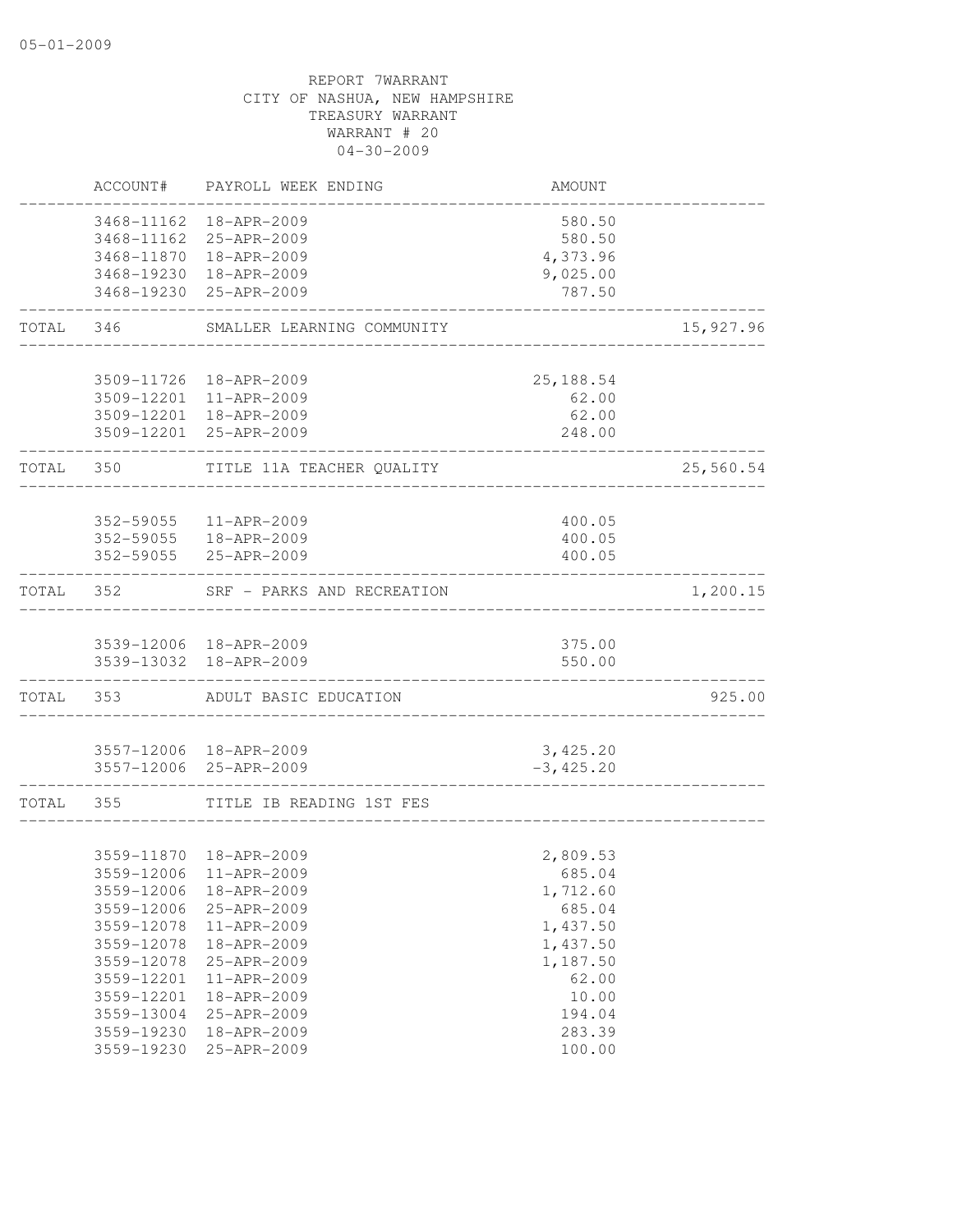|           | ACCOUNT# PAYROLL WEEK ENDING         | AMOUNT                            |           |
|-----------|--------------------------------------|-----------------------------------|-----------|
|           | TOTAL 355 TITLE IB READING 1ST FES   | _________________________________ | 10,604.14 |
|           |                                      |                                   |           |
|           | 3609-11515 18-APR-2009               | 4,520.46                          |           |
|           | 3609-13133 11-APR-2009               | 100.00                            |           |
|           | 3609-13133 18-APR-2009               | 6,025.00                          |           |
|           | 3609-13133 25-APR-2009               | 100.00                            |           |
|           | TOTAL 360 DROP OUT PREVENTION/ALT ED |                                   | 10,745.46 |
| 374-01126 | 11-APR-2009                          | 914.75                            |           |
|           | 374-01126  18-APR-2009               | 914.75                            |           |
|           | 374-01126 25-APR-2009                | 1,169.75                          |           |
| 374-01127 | 11-APR-2009                          | 165.61                            |           |
| 374-01127 | 18-APR-2009                          | 165.61                            |           |
| 374-01127 | 25-APR-2009                          | 165.61                            |           |
| 374-01210 | 11-APR-2009                          | 1,780.14                          |           |
| 374-01210 | 18-APR-2009                          | 1,780.14                          |           |
| 374-01210 | 25-APR-2009                          | 1,780.14                          |           |
| 374-0703P | 11-APR-2009                          | 213.90                            |           |
| 374-0703P | 18-APR-2009                          | 213.90                            |           |
| 374-0703P | 25-APR-2009                          | 213.90                            |           |
| 374-0704P | 11-APR-2009                          | 213.90                            |           |
| 374-0704P | 18-APR-2009                          | 213.90                            |           |
| 374-0704P | 25-APR-2009                          | 213.90                            |           |
| 374-0705M | 25-APR-2009                          | 390.00                            |           |
| 374-0705P | 11-APR-2009                          | 728.73                            |           |
| 374-0705P | 18-APR-2009                          | 728.72                            |           |
| 374-0705P | 25-APR-2009                          | 728.73                            |           |
| 374-07235 | 11-APR-2009                          | 629.36                            |           |
| 374-07235 | 18-APR-2009                          | 629.35                            |           |
| 374-07235 | 25-APR-2009                          | 629.36                            |           |
| 374-0734P | 11-APR-2009                          | 1,147.03                          |           |
| 374-0734P | 18-APR-2009                          | 1,147.03                          |           |
| 374-0734P | 25-APR-2009                          | 1,147.03                          |           |
|           | 374-09003  11-APR-2009               | 524.27                            |           |
| 374-09003 | 18-APR-2009                          | 524.27                            |           |
| 374-09003 | 25-APR-2009                          | 524.27                            |           |
| 374-11131 | 11-APR-2009                          | 1,219.71                          |           |
| 374-11131 | 18-APR-2009                          | 1,219.71                          |           |
| 374-11131 | 25-APR-2009                          | 1,219.71                          |           |
| 374-11149 | 11-APR-2009                          | 1,840.92                          |           |
| 374-11149 | 18-APR-2009                          | 1,840.92                          |           |
| 374-11149 | 25-APR-2009                          | 1,840.92                          |           |
| 374-11168 | 11-APR-2009                          | 928.64                            |           |
| 374-11168 | 18-APR-2009                          | 928.64                            |           |
|           |                                      |                                   |           |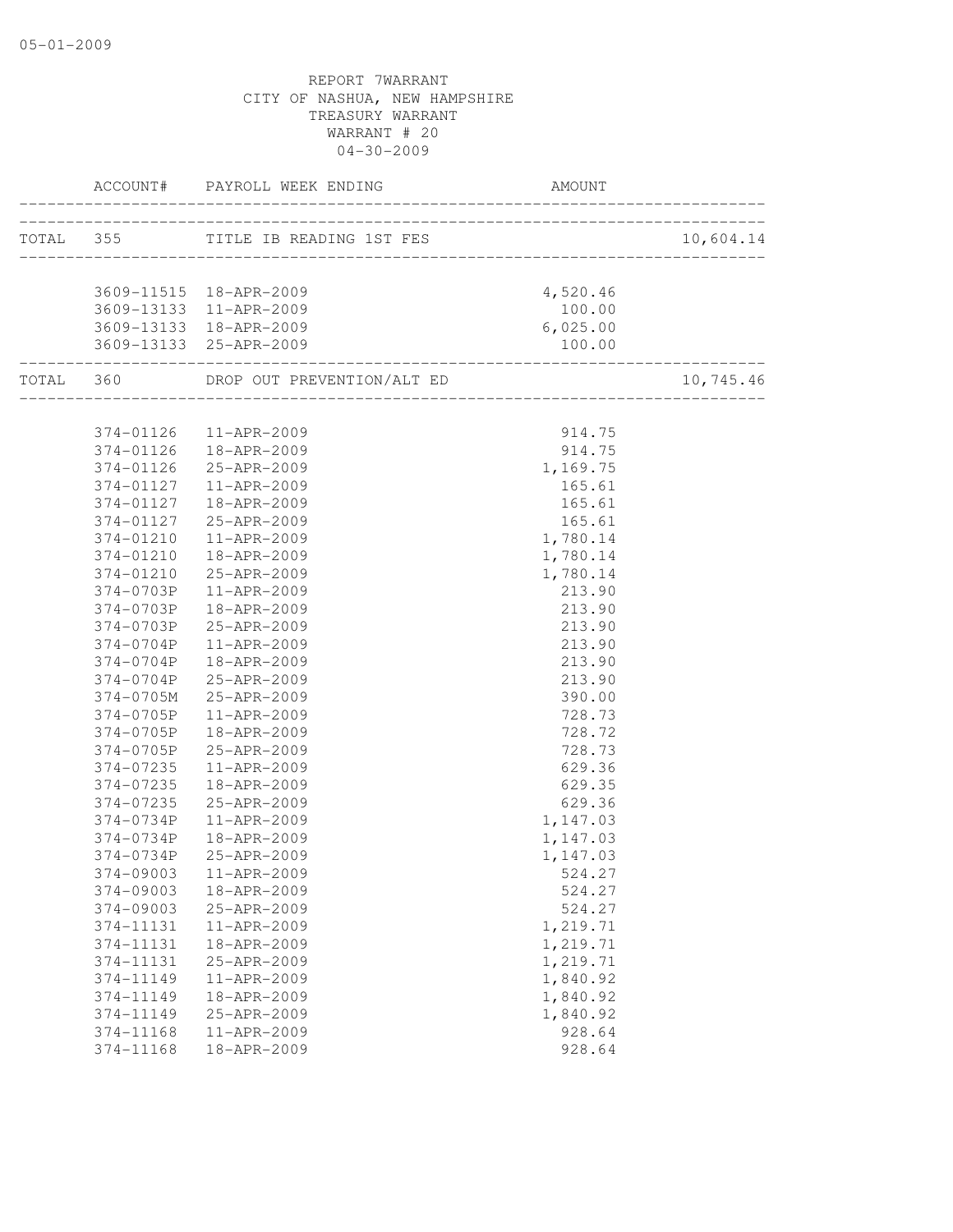# CITY OF NASHUA, NEW HAMPSHIRE TREASURY WARRANT WARRANT # 20 04-30-2009 ACCOUNT# PAYROLL WEEK ENDING AMOUNT -------------------------------------------------------------------------------- 374-11168 25-APR-2009 928.64 374-11653 11-APR-2009 234.71 374-11653 18-APR-2009 234.71 374-11653 25-APR-2009 234.71 -------------------------------------------------------------------------------- TOTAL 374 SRF – URBAN PROGRAMS 32,269.99 -------------------------------------------------------------------------------- 3769-11726 18-APR-2009 7,892.33 3769-11802 18-APR-2009 1,972.09 3769-11870 18-APR-2009 2,623.32 3769-12111 11-APR-2009 5,385.86 3769-12111 18-APR-2009 5,516.33 3769-12111 25-APR-2009 5,493.94 3769-12126 11-APR-2009 582.40 3769-12126 18-APR-2009 582.40 3769-12126 25-APR-2009 582.40 3769-12198 18-APR-2009 45,721.83 3769-12201 11-APR-2009 310.00 3769-12201 18-APR-2009 341.00 3769-12201 25-APR-2009 248.00 3769-13133 18-APR-2009 3,168.75 3769-13133 25-APR-2009 200.00 3769-13137 11-APR-2009 100.00 3769-13137 18-APR-2009 75.00 3769-13137 25-APR-2009 100.00 3769-19000 11-APR-2009 1,660.85 3769-19000 18-APR-2009 4,787.95 3769-19000 25-APR-2009 1,876.75 -------------------------------------------------------------------------------- TOTAL 376 TITLE I ESEA 89,221.20 -------------------------------------------------------------------------------- 3779-13133 11-APR-2009 927.50 3779-13133 18-APR-2009 3,260.00 3779-13133 25-APR-2009 1,550.00 -------------------------------------------------------------------------------- TOTAL 377 TITLE III ENHANCE ENG LANGUAGE 6,737.50 -------------------------------------------------------------------------------- 3909-11726 18-APR-2009 2,019.06 3909-12111 11-APR-2009 396.93 3909-12111 18-APR-2009 406.02 3909-12111 25-APR-2009 409.05 3909-19000 18-APR-2009 1,400.00

# REPORT 7WARRANT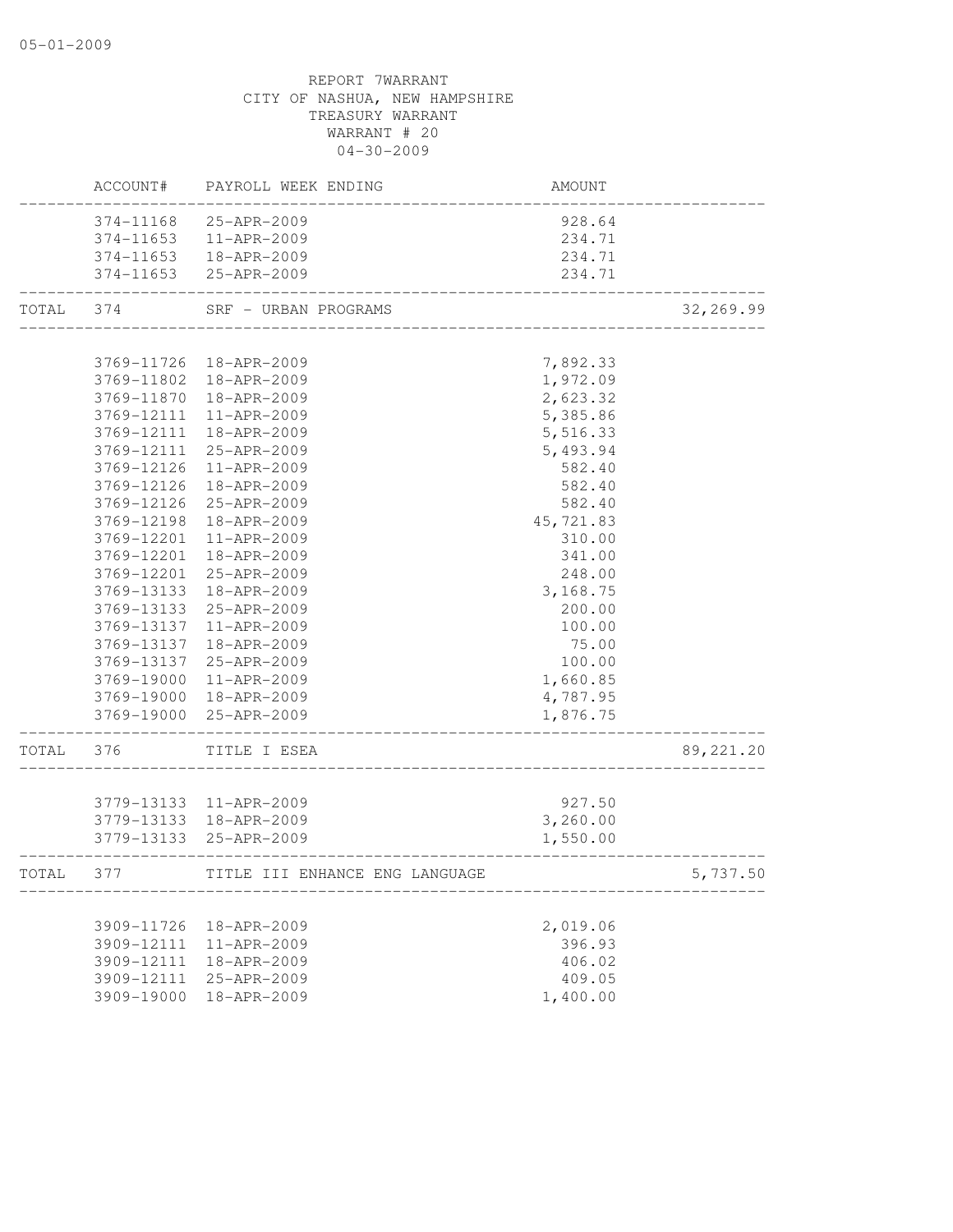| TOTAL 397 |                    | SPECIAL ED LOCAL                                 |                      | 47,964.52 |
|-----------|--------------------|--------------------------------------------------|----------------------|-----------|
|           |                    | 3977-13137 11-APR-2009                           | 83.52                |           |
|           |                    | 3977-12111 25-APR-2009                           | 15,602.38            |           |
|           |                    | 3977-12111 18-APR-2009                           | 14,931.59            |           |
|           |                    | 3977-12111 11-APR-2009                           | 17,347.03            |           |
|           |                    | TOTAL 396 IDEA PRESCHOOL SPEC ED                 |                      | 2,576.47  |
|           |                    | 3969-11726 18-APR-2009<br>3969-12201 25-APR-2009 | 2,514.47<br>62.00    |           |
|           |                    |                                                  |                      |           |
|           |                    | TOTAL 395 IDEA BASIC SPEC ED                     |                      | 68,282.12 |
|           |                    | 3959-12201 25-APR-2009                           | 124.00               |           |
|           |                    | 3959-12201 18-APR-2009                           | 496.00               |           |
|           |                    | 3959-11805 18-APR-2009<br>3959-12201 11-APR-2009 | 1,400.81<br>880.40   |           |
|           |                    | 3959-11726 18-APR-2009                           | 65,380.91            |           |
|           | TOTAL 393 DAY CARE |                                                  |                      | 809.01    |
|           |                    | 3937-19000 18-APR-2009                           | 809.01               |           |
|           |                    |                                                  | ____________________ |           |
|           |                    | TOTAL 390 VOC ED SECONDARY PERKINS               |                      | 4,631.06  |
|           |                    |                                                  |                      |           |
|           |                    | ACCOUNT# PAYROLL WEEK ENDING                     | AMOUNT               |           |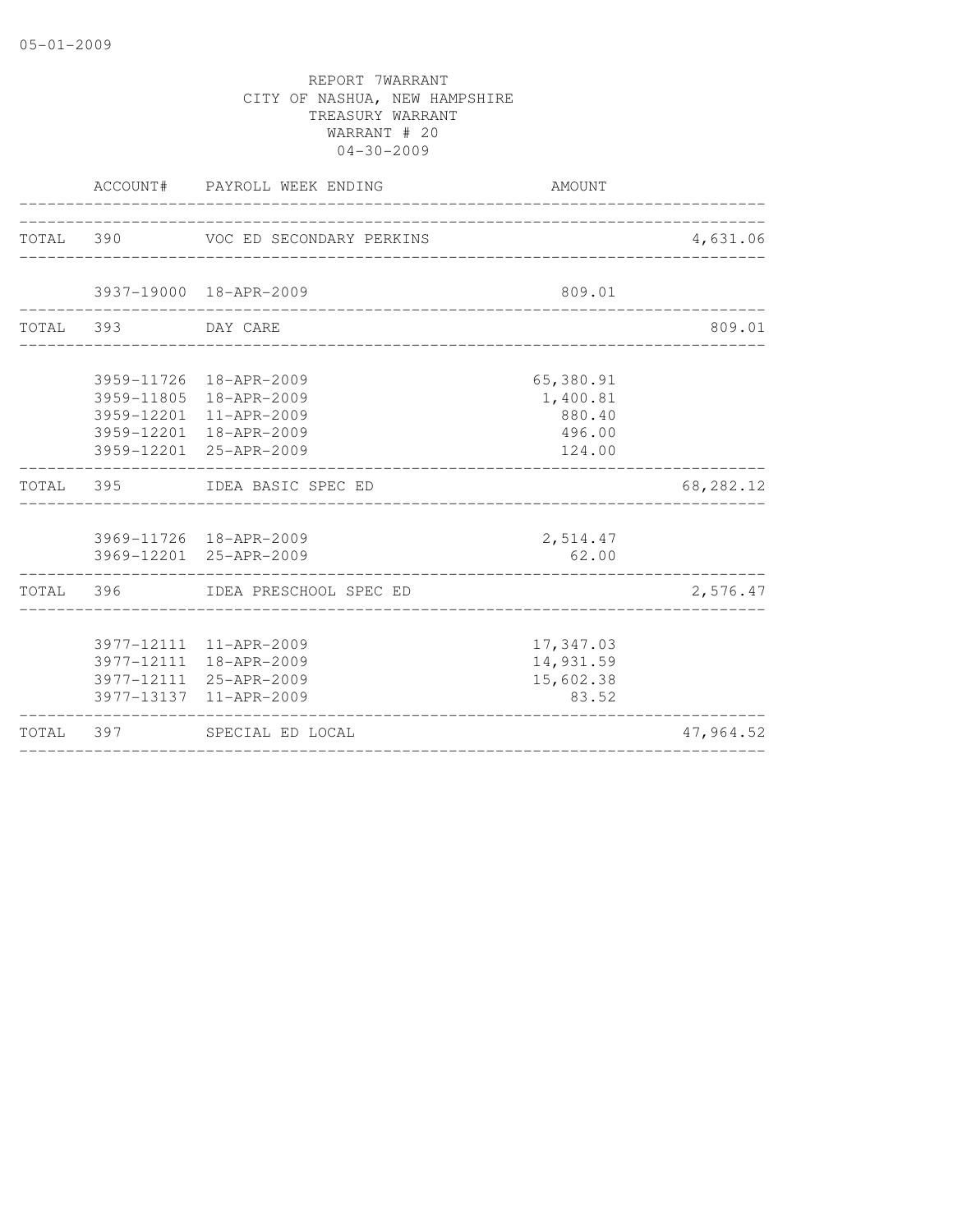|       | ACCOUNT#               | PAYROLL WEEK ENDING                   | AMOUNT                              |           |
|-------|------------------------|---------------------------------------|-------------------------------------|-----------|
|       | 501-11033              | 11-APR-2009                           | 798.31                              |           |
|       | 501-11033              | 18-APR-2009                           | 798.30                              |           |
|       | 501-11033              | 25-APR-2009                           | 798.30                              |           |
|       | $501 - 11463$          | 11-APR-2009                           | 769.94                              |           |
|       | $501 - 11463$          | 18-APR-2009                           | 769.94                              |           |
|       | 501-11463              | 25-APR-2009                           | 769.94                              |           |
|       | 501-11470              | 11-APR-2009                           | 827.74                              |           |
|       | $501 - 11470$          | 18-APR-2009                           | 827.74                              |           |
|       | 501-11470              | 25-APR-2009                           | 827.74                              |           |
|       | 501-11471              | 11-APR-2009                           | 1,926.42                            |           |
|       | 501-11471              | 18-APR-2009                           | 1,926.42                            |           |
|       | 501-11471              | 25-APR-2009                           | 1,926.42                            |           |
|       | 501-11611              | 11-APR-2009                           | 528.68                              |           |
|       | 501-11611              | 18-APR-2009                           | 528.68                              |           |
|       | 501-11611              | 25-APR-2009                           | 528.68                              |           |
| TOTAL | 501                    | MAYOR'S OFFICE                        |                                     | 14,553.25 |
|       |                        |                                       |                                     |           |
|       | 502-11113              | 11-APR-2009                           | 1,526.00                            |           |
|       | 502-11113              | 18-APR-2009                           | 1,526.00                            |           |
|       | 502-11113              | 25-APR-2009                           | 1,526.00                            |           |
|       | 502-11195              | 11-APR-2009                           | 1,999.68                            |           |
|       | 502-11195              | 18-APR-2009                           | 1,999.68                            |           |
|       | 502-11195              | 25-APR-2009                           | 1,999.68                            |           |
|       | 502-11219              | 11-APR-2009                           | 1,766.76                            |           |
|       | 502-11219              | 18-APR-2009                           | 1,766.76                            |           |
|       | 502-11219              | 25-APR-2009                           | 1,766.76                            |           |
|       | 502-11518              | 11-APR-2009                           | 1,615.59                            |           |
|       | 502-11518              | 18-APR-2009                           | 1,615.59                            |           |
|       | 502-11518              | 25-APR-2009                           | 1,615.60<br>_______________________ |           |
| TOTAL | 502                    | LEGAL DEPARTMENT                      |                                     | 20,724.10 |
|       |                        |                                       |                                     |           |
|       |                        | 503-11071  11-APR-2009<br>18-APR-2009 | 1,196.30                            |           |
|       | 503-11071              |                                       | 1,196.29                            |           |
|       | 503-11071              | 25-APR-2009                           | 1,196.30                            |           |
|       | 503-12092              | 11-APR-2009                           | 490.64                              |           |
|       | 503-12092<br>503-12092 | 18-APR-2009<br>25-APR-2009            | 490.64<br>490.64                    |           |
| TOTAL | 503                    | BOARD OF ALDERMEN                     |                                     | 5,060.81  |

507-82010 25-APR-2009 546.13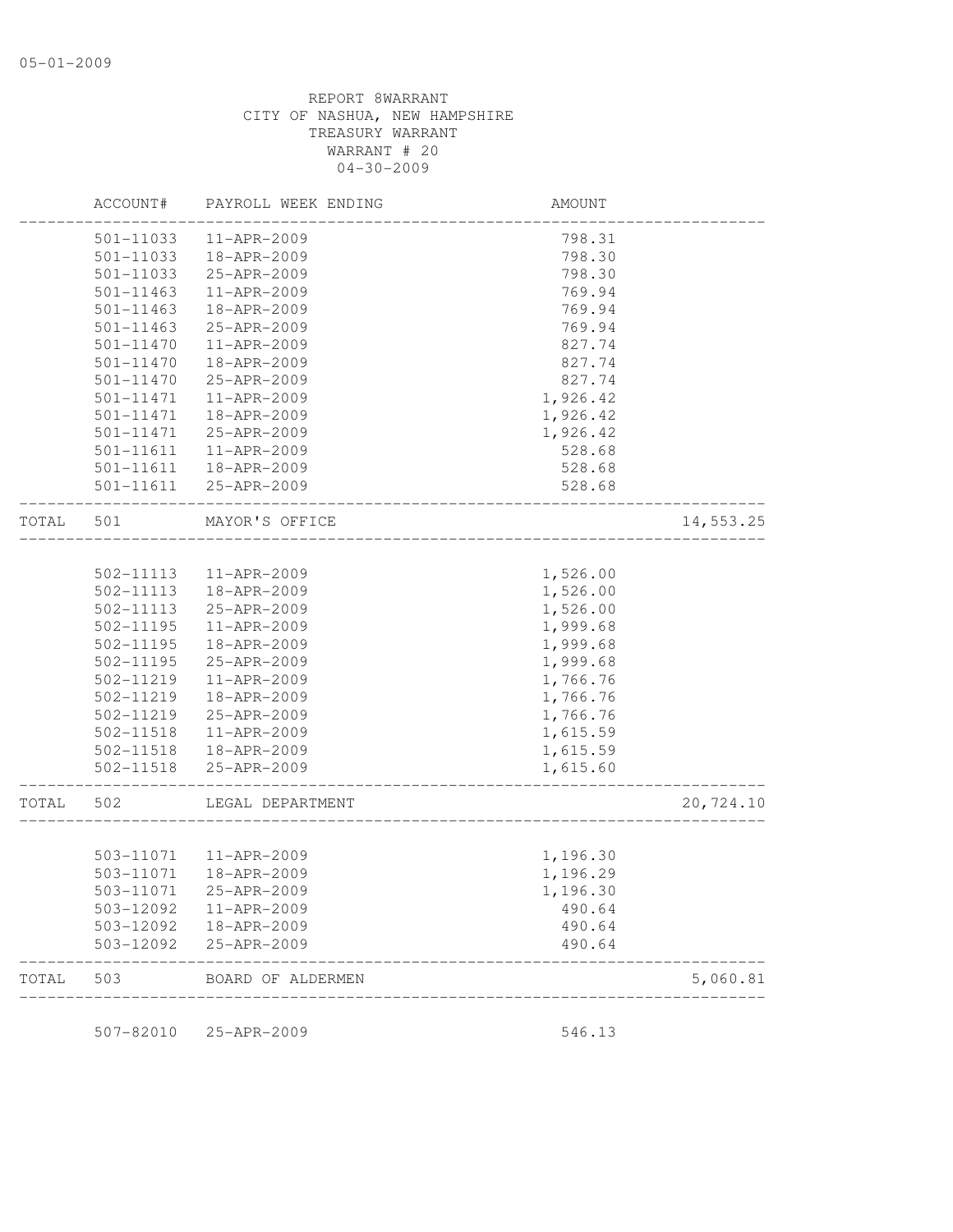|           |                            | ACCOUNT# PAYROLL WEEK ENDING          | AMOUNT                                  |          |
|-----------|----------------------------|---------------------------------------|-----------------------------------------|----------|
|           | TOTAL 507 PENSIONS         |                                       |                                         | 546.13   |
|           |                            |                                       |                                         |          |
|           |                            | 508-11130  11-APR-2009                | 809.99                                  |          |
|           |                            | 508-11130  18-APR-2009                | 809.98                                  |          |
|           |                            | 508-11130 25-APR-2009                 | 809.99                                  |          |
|           |                            | 508-11446  11-APR-2009                | 813.98                                  |          |
|           |                            | 508-11446  18-APR-2009                | 813.98                                  |          |
|           | __________________________ | 508-11446 25-APR-2009                 | 813.98<br>----------------------------- |          |
|           |                            | TOTAL 508 INSURANCE - POLICY COSTS    | _________________________________       | 4,871.90 |
|           |                            |                                       |                                         |          |
|           |                            | 511-11247   11-APR-2009               | 662.00                                  |          |
|           | 511-11247                  | 511-11247  18-APR-2009<br>25-APR-2009 | 662.00<br>662.00                        |          |
|           | 511-11248                  | 11-APR-2009                           | 1,351.04                                |          |
|           |                            | 511-11248  18-APR-2009                | 1,351.04                                |          |
|           |                            | 511-11248 25-APR-2009                 | 1,351.04                                |          |
| TOTAL 511 |                            | CITI-STAT (FORMERLY ADMIN SVS)        |                                         | 6,039.12 |
|           |                            |                                       |                                         |          |
|           |                            | 512-11005 11-APR-2009                 | 876.86                                  |          |
|           |                            | 512-11005  18-APR-2009                | 876.86                                  |          |
|           | 512-11005                  | 25-APR-2009                           | 876.86                                  |          |
|           | 512-11050                  | 11-APR-2009                           | 718.17                                  |          |
|           | 512-11050                  | 18-APR-2009                           | 718.17                                  |          |
|           | 512-11050                  | 25-APR-2009                           | 718.17                                  |          |
|           | 512-11064                  | 11-APR-2009                           | 954.94                                  |          |
|           | 512-11064                  | 18-APR-2009                           | 954.94                                  |          |
|           | 512-11064                  | 25-APR-2009                           | 954.94                                  |          |
|           | 512-11073                  | 11-APR-2009                           | 1,544.88                                |          |
|           | 512-11073                  | 18-APR-2009                           | 1,544.89                                |          |
|           | 512-11073                  | 25-APR-2009                           | 1,544.90                                |          |
|           | 512-11134                  | 11-APR-2009                           | 750.52                                  |          |
|           | 512-11134                  | 18-APR-2009                           | 750.52                                  |          |
|           | 512-11134                  | 25-APR-2009                           | 750.52                                  |          |
|           | 512-11165                  | 11-APR-2009                           | 2,178.04                                |          |
|           | 512-11165                  | 18-APR-2009                           | 2,178.04                                |          |
|           | 512-11165                  | 25-APR-2009                           | 2,178.03                                |          |
|           | 512-11173                  | 11-APR-2009                           | 1,364.21                                |          |
|           | 512-11173                  | 18-APR-2009                           | 1,364.21                                |          |
|           | 512-11173<br>512-11177     | 25-APR-2009                           | 1,364.21                                |          |
|           | 512-11177                  | 11-APR-2009<br>18-APR-2009            | 1,885.72<br>1,885.72                    |          |
|           | 512-11177                  | 25-APR-2009                           | 1,885.72                                |          |
|           |                            |                                       |                                         |          |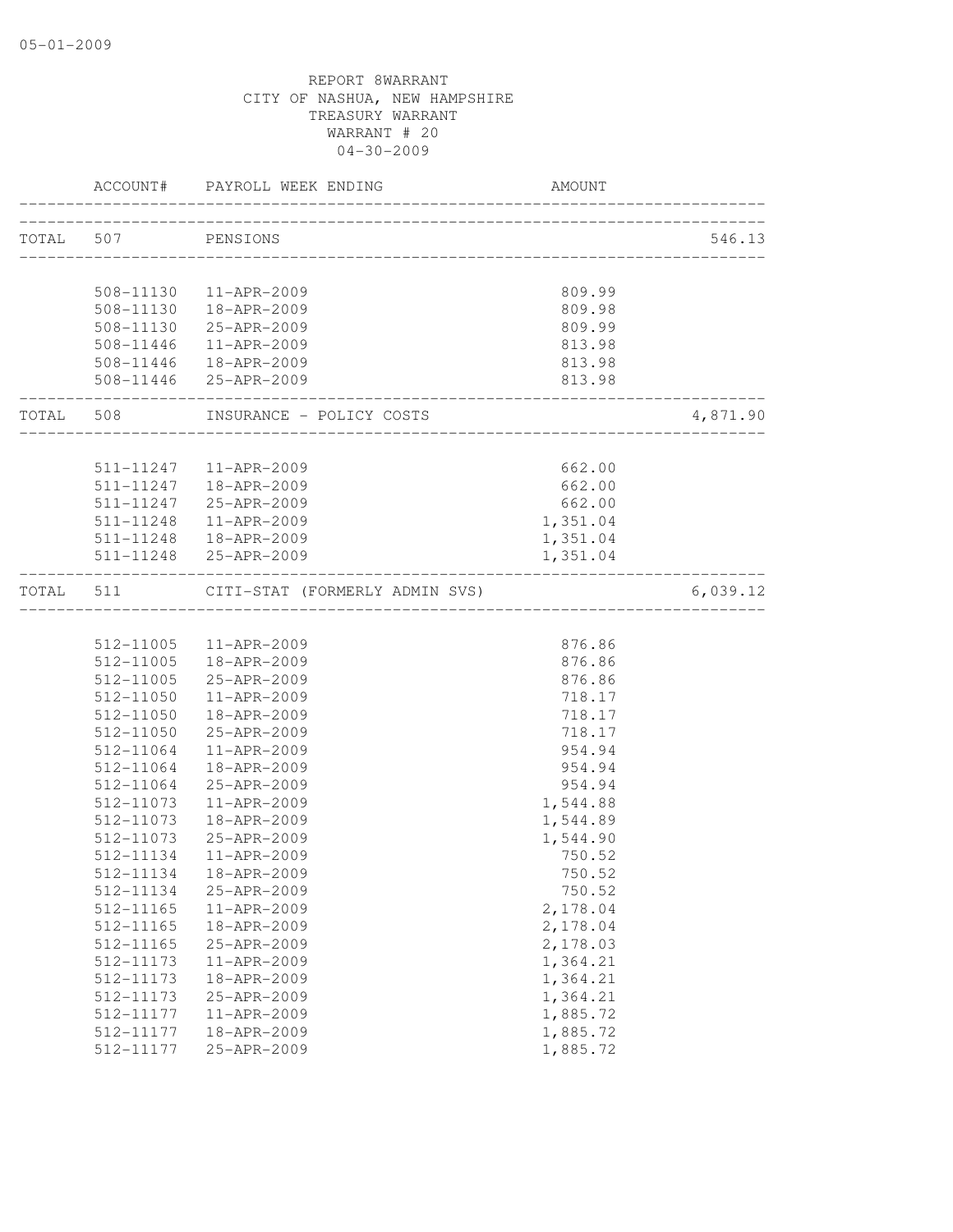|       | ACCOUNT#  | PAYROLL WEEK ENDING        | AMOUNT                    |           |
|-------|-----------|----------------------------|---------------------------|-----------|
|       | 512-11222 | 11-APR-2009                | 957.31                    |           |
|       | 512-11222 | 18-APR-2009                | 957.31                    |           |
|       | 512-11222 | 25-APR-2009                | 957.31                    |           |
|       | 512-11224 | 11-APR-2009                | 957.64                    |           |
|       | 512-11224 | 18-APR-2009                | 957.64                    |           |
|       | 512-11224 | 25-APR-2009                | 957.64                    |           |
|       | 512-11232 | 11-APR-2009                | 1,010.46                  |           |
|       | 512-11232 | 18-APR-2009                | 1,010.46                  |           |
|       | 512-11232 | 25-APR-2009                | 1,010.46                  |           |
|       | 512-11265 | 11-APR-2009                | 833.86                    |           |
|       | 512-11265 | 18-APR-2009                | 833.86                    |           |
|       | 512-11265 | 25-APR-2009                | 833.86                    |           |
|       | 512-11445 | 11-APR-2009                | 553.56                    |           |
|       | 512-11445 | 18-APR-2009                | 553.56                    |           |
|       | 512-11445 | 25-APR-2009                | 553.56                    |           |
|       | 512-11531 | 11-APR-2009                | 1,335.85                  |           |
|       | 512-11531 | 18-APR-2009                | 1,293.84                  |           |
|       | 512-11531 | 25-APR-2009                | 1,383.84                  |           |
|       | 512-11684 | 11-APR-2009                | 827.74                    |           |
|       | 512-11684 | 18-APR-2009                | 827.74                    |           |
|       | 512-11684 | 25-APR-2009                | 827.73                    |           |
|       |           | 11-APR-2009                |                           |           |
|       | 512-11714 |                            | 903.15                    |           |
|       | 512-11714 | 18-APR-2009<br>25-APR-2009 | 903.15                    |           |
|       | 512-11714 |                            | 903.15                    |           |
|       | 512-11740 | 11-APR-2009                | 1,575.29                  |           |
|       | 512-11740 | 18-APR-2009                | 1,575.29                  |           |
|       | 512-11740 | 25-APR-2009                | 1,575.29                  |           |
|       | 512-12033 | 11-APR-2009                | 581.13                    |           |
|       | 512-12033 | 18-APR-2009                | 581.13                    |           |
|       | 512-12033 | 25-APR-2009                | 581.13                    |           |
|       | 512-12052 | 11-APR-2009                | 758.10                    |           |
|       | 512-12052 | 18-APR-2009                | 706.29                    |           |
|       | 512-12052 | 25-APR-2009                | 649.67                    |           |
|       | 512-12056 | $11 - APR - 2009$          | 343.89                    |           |
|       | 512-12056 | 18-APR-2009                | 436.75                    |           |
|       | 512-12056 | 25-APR-2009                | 343.89                    |           |
|       | 512-12749 | 11-APR-2009                | 592.39                    |           |
|       |           | 512-12749  18-APR-2009     | 592.39                    |           |
|       | 512-12749 | 25-APR-2009                | 592.39                    |           |
|       | 512-13004 | 11-APR-2009                | 49.10                     |           |
|       | 512-13004 | 18-APR-2009                | 116.84                    |           |
|       | 512-13004 | 25-APR-2009                | 110.77                    |           |
| TOTAL | 512       | FINANCIAL SERVICES         | _________________________ | 64,726.45 |
|       |           |                            |                           |           |
|       |           | 513-11117   11-APR-2009    | 1,533.61                  |           |
|       | 513-11117 | 18-APR-2009                | 1,533.61                  |           |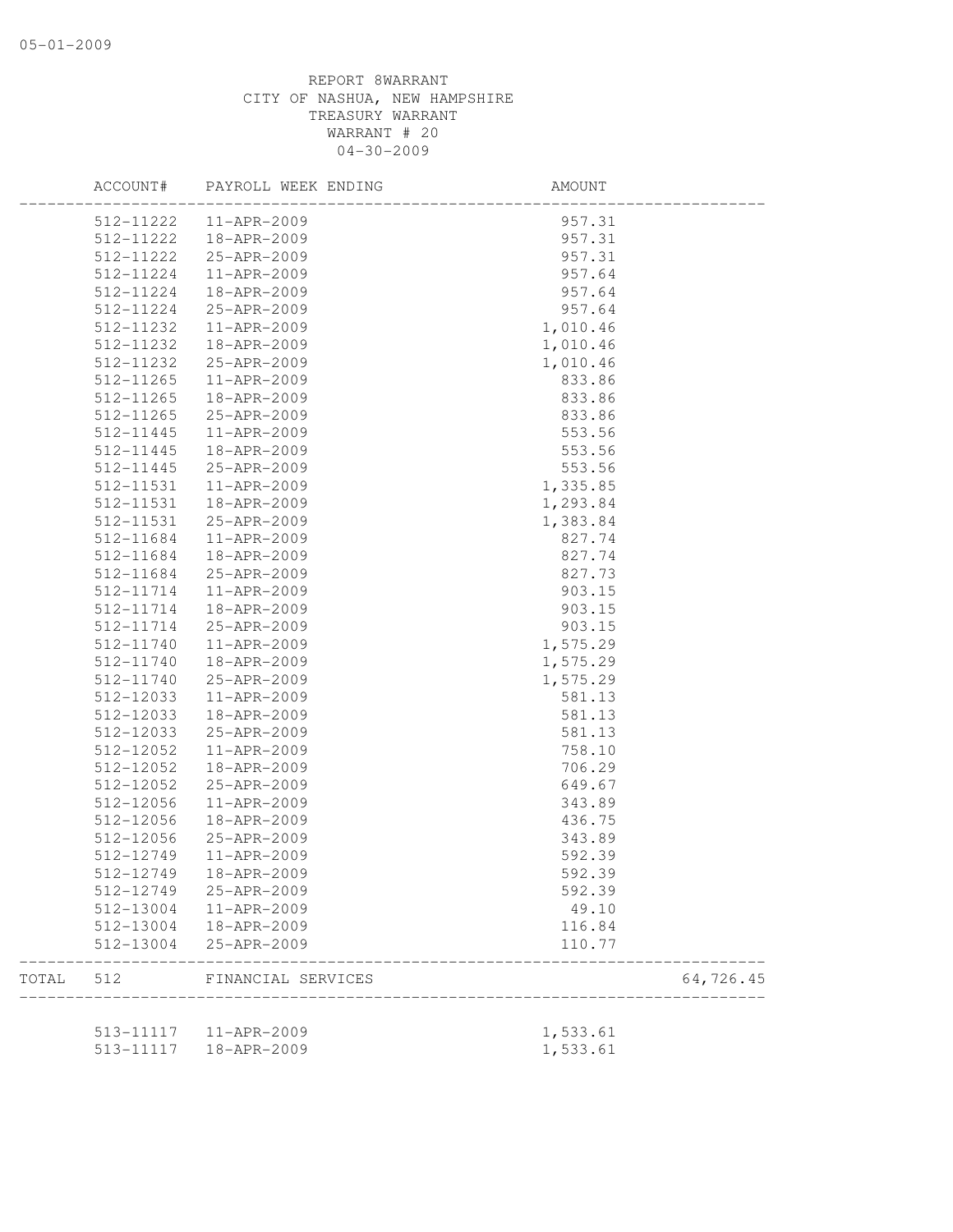|       | ACCOUNT#               | PAYROLL WEEK ENDING                       | AMOUNT               |           |
|-------|------------------------|-------------------------------------------|----------------------|-----------|
|       | 513-11117              | 25-APR-2009                               | 1,533.61             |           |
|       | 513-11171              | 11-APR-2009                               | 2,571.33             |           |
|       | 513-11171              | 18-APR-2009                               | 2,571.32             |           |
|       | 513-11171              | 25-APR-2009                               | 2,571.33             |           |
|       | 513-11213              | 11-APR-2009                               | 1,219.71             |           |
|       | 513-11213              | 18-APR-2009                               | 1,219.71             |           |
|       | 513-11213              | 25-APR-2009                               | 1,219.71             |           |
|       | 513-11223              | 11-APR-2009                               | 737.23               |           |
|       | 513-11223              | 18-APR-2009                               | 737.23               |           |
|       | 513-11223              | 25-APR-2009<br>-------------------------- | 737.24               |           |
| TOTAL | 513                    | CITY CLERK'S OFFICE<br>________________   |                      | 18,185.64 |
|       |                        |                                           |                      |           |
|       | 514-11441<br>514-11441 | 11-APR-2009                               | 1,364.20             |           |
|       |                        | 18-APR-2009                               | 1,364.20             |           |
|       | 514-11441<br>514-11540 | 25-APR-2009                               | 1,364.20             |           |
|       | 514-11540              | 11-APR-2009<br>18-APR-2009                | 1,017.42             |           |
|       |                        | 25-APR-2009                               | 1,017.42<br>1,017.42 |           |
|       | 514-11540              | 11-APR-2009                               | 936.70               |           |
|       | 514-11578<br>514-11578 | 18-APR-2009                               | 936.70               |           |
|       | 514-11578              | 25-APR-2009                               | 936.70               |           |
|       | 514-11589              | 11-APR-2009                               | 1,014.26             |           |
|       | 514-11589              | 18-APR-2009                               | 938.19               |           |
|       | 514-11589              | 25-APR-2009                               | 938.19               |           |
| TOTAL | 514                    | INSURANCE-PROPERTY & CASUALTY             |                      | 12,845.60 |
|       |                        |                                           |                      |           |
|       | 515-11031              | 11-APR-2009                               | 1,044.26             |           |
|       | 515-11031              | 18-APR-2009                               | 1,044.26             |           |
|       | 515-11031              | 25-APR-2009                               | 1,044.25             |           |
|       | 515-11350              | $11 - APR - 2009$                         | 903.15               |           |
|       | 515-11350              | 18-APR-2009                               | 903.15               |           |
|       | 515-11350              | 25-APR-2009                               | 903.15               |           |
|       | 515-11446              | 11-APR-2009                               | 271.32               |           |
|       | 515-11446              | 18-APR-2009                               | 271.32               |           |
|       | 515-11446              | 25-APR-2009                               | 271.32               |           |
|       | 515-11447              | 11-APR-2009                               | 1,622.11             |           |
|       | 515-11447              | 18-APR-2009                               | 1,622.11             |           |
|       | 515-11447              | 25-APR-2009                               | 1,622.11             |           |
|       | 515-12001              | 11-APR-2009                               | 665.03               |           |
|       | 515-12001              | 18-APR-2009                               | 665.03               |           |
|       | 515-12001              | 25-APR-2009                               | 665.03               |           |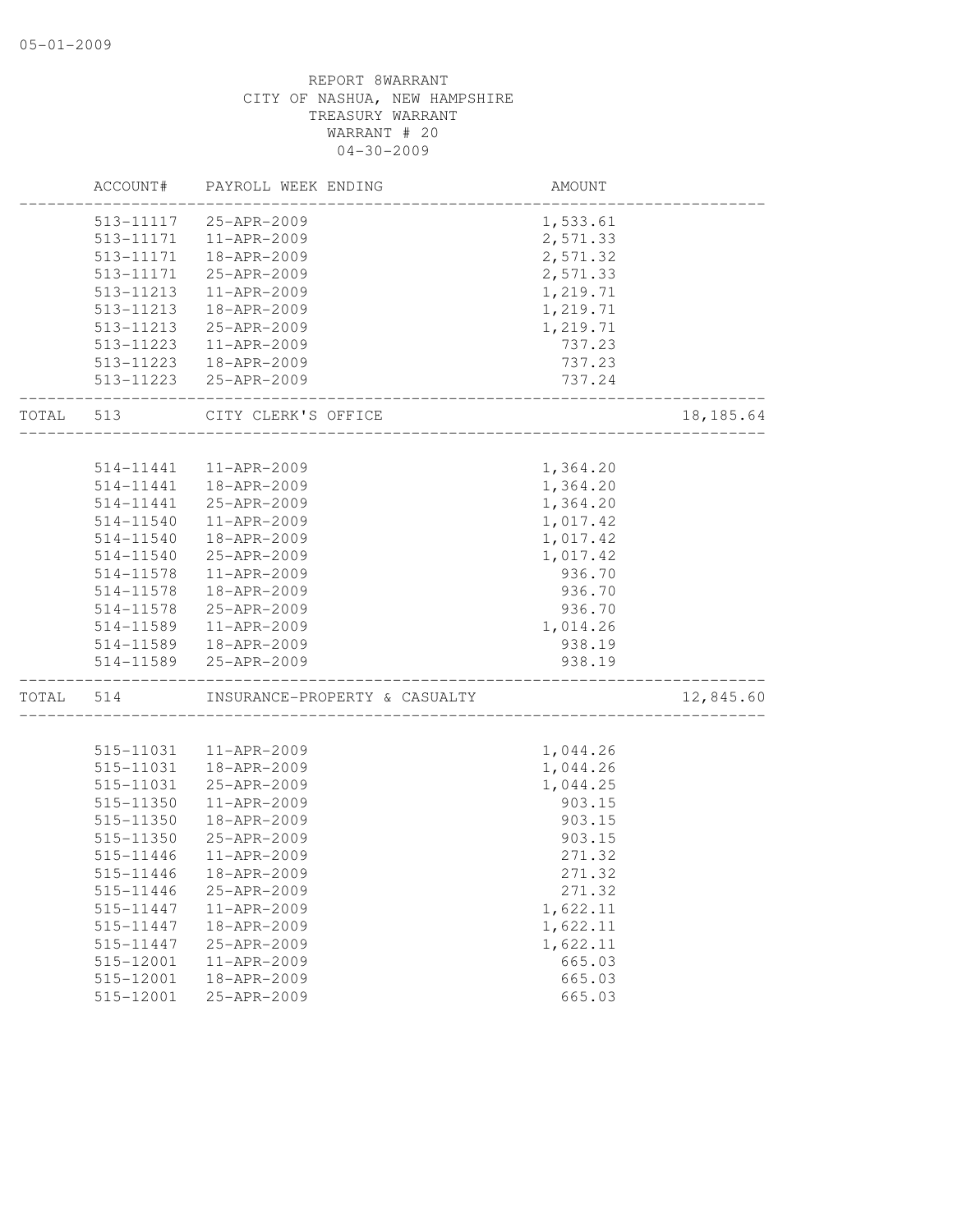|           | ACCOUNT#               | PAYROLL WEEK ENDING                         | AMOUNT                                                           |           |
|-----------|------------------------|---------------------------------------------|------------------------------------------------------------------|-----------|
|           |                        | TOTAL 515 HUMAN RESOURCES                   |                                                                  | 13,517.60 |
|           |                        |                                             |                                                                  |           |
|           | 516-11147              | 11-APR-2009                                 | 617.67                                                           |           |
|           |                        | 516-11147  18-APR-2009                      | 617.67                                                           |           |
|           | 516-11147              | 25-APR-2009                                 | 617.67                                                           |           |
|           | 516-11148              | 11-APR-2009                                 | 938.85                                                           |           |
|           | 516-11148              | 18-APR-2009                                 | 938.85                                                           |           |
|           | 516-11148              | 25-APR-2009                                 | 938.85                                                           |           |
|           | 516-11459              | 11-APR-2009                                 | 1,196.29                                                         |           |
|           | 516-11459              | 18-APR-2009                                 | 1,196.29                                                         |           |
|           | 516-11459              | 25-APR-2009                                 | 1,196.29                                                         |           |
|           | 516-11573              | 11-APR-2009                                 | 895.46                                                           |           |
|           | 516-11573              | 18-APR-2009                                 | 895.46                                                           |           |
|           |                        | 516-11573 25-APR-2009                       | 895.46                                                           |           |
|           |                        | 516-13004 25-APR-2009                       | 46.33                                                            |           |
| TOTAL 516 |                        | PURCHASING DEPARTMENT<br>__________________ |                                                                  | 10,991.14 |
|           |                        | 517-11198  11-APR-2009                      | 1,077.41                                                         |           |
|           | 517-11198              | 18-APR-2009                                 | 1,077.41                                                         |           |
|           | 517-11198              | 25-APR-2009                                 | 1,077.41                                                         |           |
|           | 517-11266              | 11-APR-2009                                 | 711.75                                                           |           |
|           | 517-11420              | 18-APR-2009                                 | 734.05                                                           |           |
|           | 517-11420              | 25-APR-2009                                 | 722.90                                                           |           |
|           | 517-12063              | 11-APR-2009                                 | 284.23                                                           |           |
|           | 517-12063              | 18-APR-2009                                 | 284.23                                                           |           |
|           |                        | 517-12063 25-APR-2009                       | 284.23                                                           |           |
| TOTAL 517 | ______________________ | BUILDING MAINT - CITY ADMIN                 | --------------------------<br>__________________________________ | 6, 253.62 |
|           |                        |                                             |                                                                  |           |
|           |                        | 519-11014  11-APR-2009                      | 1,069.50                                                         |           |
|           | 519-11014<br>519-11014 | 18-APR-2009<br>25-APR-2009                  | 1,069.50                                                         |           |
|           |                        |                                             | 1,069.50                                                         |           |
|           |                        | 519-11016  11-APR-2009                      | 938.85                                                           |           |
|           | 519-11016              | 18-APR-2009                                 | 938.85                                                           |           |
|           | 519-11016              | 25-APR-2009                                 | 938.85                                                           |           |
|           | 519-11017              | 11-APR-2009                                 | 783.92                                                           |           |
|           | 519-11017              | 18-APR-2009                                 | 783.91                                                           |           |
|           | 519-11017              | 25-APR-2009                                 | 783.92                                                           |           |
|           | 519-11115              | 11-APR-2009<br>18-APR-2009                  | 1,873.48                                                         |           |
|           | 519-11115              |                                             | 1,873.49                                                         |           |
|           | 519-11115              | 25-APR-2009                                 | 1,873.48<br>816.64                                               |           |
|           | 519-11146<br>519-11146 | 11-APR-2009<br>18-APR-2009                  | 816.64                                                           |           |
|           |                        |                                             |                                                                  |           |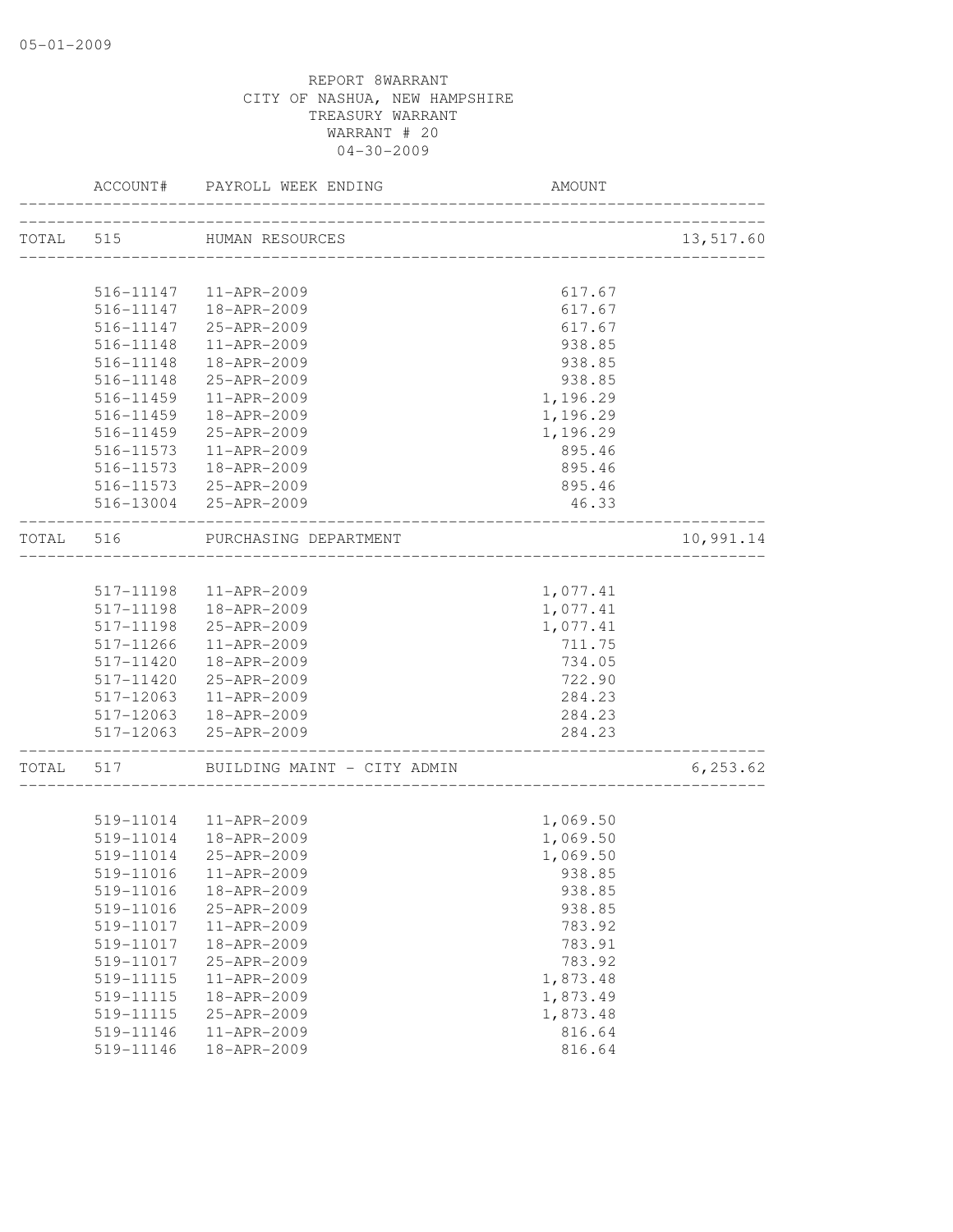|       | ACCOUNT#  | PAYROLL WEEK ENDING | AMOUNT   |           |
|-------|-----------|---------------------|----------|-----------|
|       | 519-11146 | 25-APR-2009         | 816.64   |           |
|       | 519-11153 | 11-APR-2009         | 589.71   |           |
|       | 519-11153 | 18-APR-2009         | 589.71   |           |
|       | 519-11153 | 25-APR-2009         | 589.71   |           |
|       | 519-11154 | 11-APR-2009         | 617.67   |           |
|       | 519-11154 | 18-APR-2009         | 617.66   |           |
|       | 519-11154 | 25-APR-2009         | 617.67   |           |
|       | 519-11205 | 11-APR-2009         | 773.50   |           |
|       | 519-11205 | 18-APR-2009         | 773.51   |           |
|       | 519-11205 | 25-APR-2009         | 773.50   |           |
|       | 519-11241 | 11-APR-2009         | 1,328.18 |           |
|       | 519-11241 | 18-APR-2009         | 1,328.18 |           |
|       | 519-11241 | 25-APR-2009         | 1,328.18 |           |
|       | 519-18006 | 25-APR-2009         | 375.00   |           |
| TOTAL | 519       | ASSESSORS           |          | 26,749.35 |
|       |           |                     |          |           |
|       | 520-12077 | 11-APR-2009         | 256.94   |           |
|       | 520-12077 | 18-APR-2009         | 256.94   |           |
|       | 520-12077 | 25-APR-2009         | 256.94   |           |
| TOTAL | 520       | HUNT BUILDING       |          | 770.82    |
|       |           |                     |          |           |
|       | 522-11127 | 11-APR-2009         | 1,626.11 |           |
|       | 522-11127 | 18-APR-2009         | 1,626.12 |           |
|       | 522-11127 | 25-APR-2009         | 1,626.11 |           |
|       | 522-11128 | 11-APR-2009         | 1,096.69 |           |
|       | 522-11128 | 18-APR-2009         | 1,096.69 |           |
|       | 522-11128 | 25-APR-2009         | 1,096.69 |           |
|       | 522-11356 | 11-APR-2009         | 928.64   |           |
|       | 522-11356 | 18-APR-2009         | 928.63   |           |
|       | 522-11356 | 25-APR-2009         | 928.64   |           |
|       | 522-11429 | 11-APR-2009         | 1,766.76 |           |
|       | 522-11429 | 18-APR-2009         | 1,766.76 |           |
|       | 522-11429 | 25-APR-2009         | 1,766.76 |           |
|       | 522-11641 | $11 - APR - 2009$   | 1,342.55 |           |
|       | 522-11641 | 18-APR-2009         | 1,342.56 |           |
|       | 522-11641 | 25-APR-2009         | 1,342.56 |           |
|       | 522-11652 | 11-APR-2009         | 1,404.69 |           |
|       | 522-11652 | 18-APR-2009         | 1,404.69 |           |
|       | 522-11652 | 25-APR-2009         | 1,404.69 |           |
|       | 522-11721 | 11-APR-2009         | 1,482.33 |           |
|       | 522-11721 | 18-APR-2009         | 1,482.33 |           |
|       | 522-11721 | 25-APR-2009         | 1,482.32 |           |
|       | 522-11724 | 11-APR-2009         | 1,293.11 |           |
|       | 522-11724 | 18-APR-2009         | 1,293.11 |           |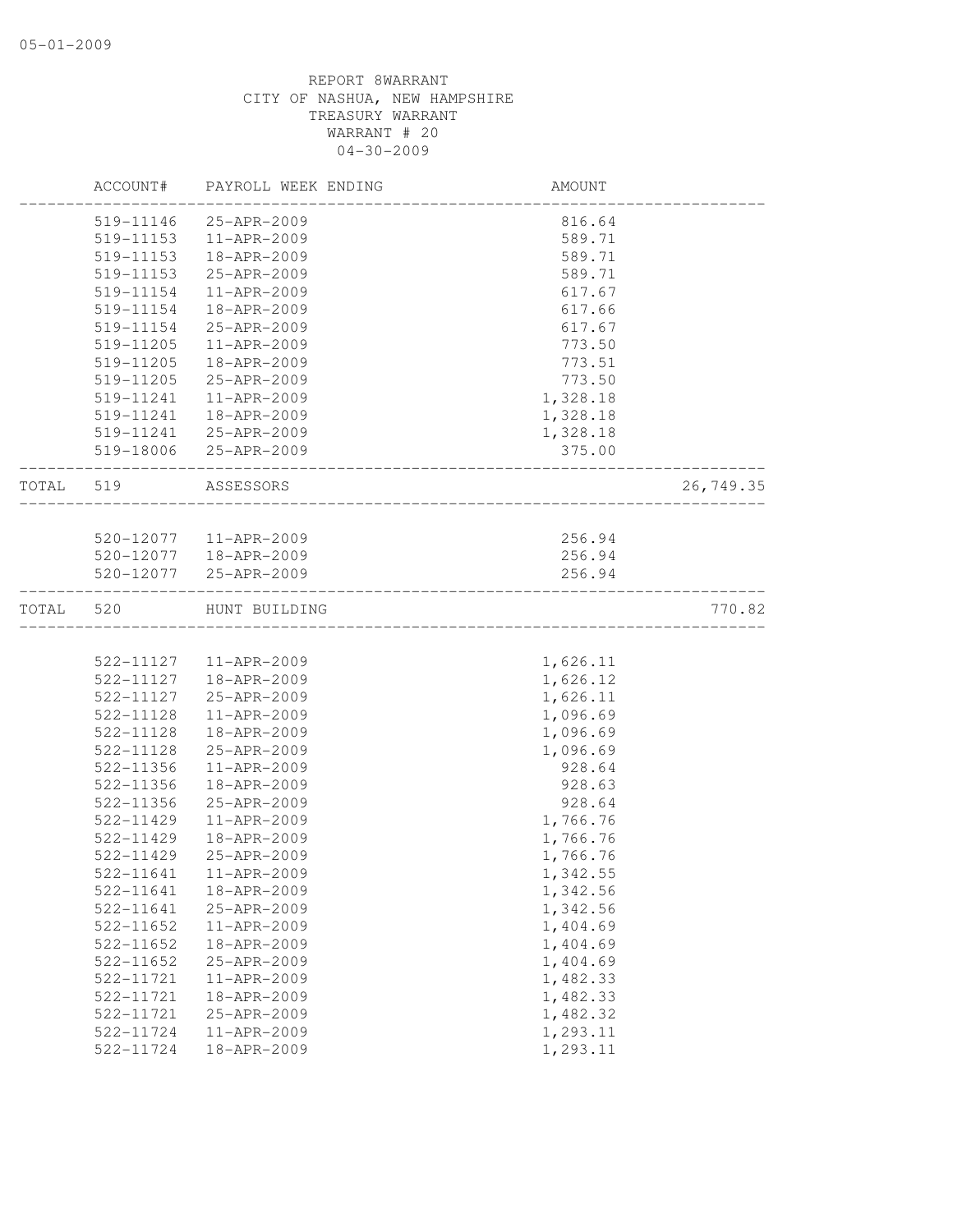|       | ACCOUNT#  | PAYROLL WEEK ENDING                   | AMOUNT                        |           |
|-------|-----------|---------------------------------------|-------------------------------|-----------|
|       | 522-11724 | 25-APR-2009                           | 1,293.11                      |           |
|       | 522-11725 | 11-APR-2009                           | 951.69                        |           |
|       | 522-11725 | 18-APR-2009                           | 951.69                        |           |
|       | 522-11725 | 25-APR-2009                           | 951.69                        |           |
|       | 522-11729 | 11-APR-2009                           | 2,124.17                      |           |
|       | 522-11729 | 18-APR-2009                           | 2,124.16                      |           |
|       | 522-11729 | 25-APR-2009                           | 2,124.16                      |           |
|       | 522-12140 | 11-APR-2009                           | 287.40                        |           |
|       | 522-12140 | 18-APR-2009                           | 287.40                        |           |
|       | 522-12140 | 25-APR-2009                           | 287.40                        |           |
|       | 522-13004 | 11-APR-2009                           | 74.80                         |           |
|       |           | 522-13004  18-APR-2009                | 18.70<br>____________________ |           |
| TOTAL | 522       | INFORMATION TECHNOLOGY                |                               | 43,005.91 |
|       |           |                                       |                               |           |
|       | 523-11332 | 11-APR-2009<br>523-11332  18-APR-2009 | 957.33                        |           |
|       |           |                                       | 957.33                        |           |
|       |           | 523-11332 25-APR-2009                 | 957.33                        |           |
| TOTAL | 523       | GIS                                   |                               | 2,871.99  |
|       |           |                                       |                               |           |
|       | 531-11065 | 11-APR-2009                           | 1,078.50                      |           |
|       | 531-11065 | 18-APR-2009                           | 1,078.50                      |           |
|       | 531-11065 | 25-APR-2009                           | 1,078.50                      |           |
|       | 531-11085 | 11-APR-2009                           | 877.59                        |           |
|       | 531-11085 | 18-APR-2009                           | 877.59                        |           |
|       | 531-11085 | 25-APR-2009                           | 877.59                        |           |
|       | 531-11114 | 11-APR-2009                           | 2,241.79                      |           |
|       | 531-11114 | 18-APR-2009                           | 2,241.79                      |           |
|       | 531-11114 | 25-APR-2009                           | 2,241.79                      |           |
|       | 531-11129 | 11-APR-2009                           | 1,280.00                      |           |
|       | 531-11129 | 18-APR-2009                           | 1,280.01                      |           |
|       | 531-11129 | 25-APR-2009                           | 1,280.00                      |           |
|       | 531-11164 | 11-APR-2009                           | 1,121.86                      |           |
|       | 531-11164 | 18-APR-2009                           | 1,121.86                      |           |
|       | 531-11164 | $25 - APR - 2009$                     | 1,121.86                      |           |
|       | 531-11166 | 11-APR-2009                           | 2,418.70                      |           |
|       | 531-11166 | 18-APR-2009                           | 2,418.70                      |           |
|       | 531-11166 | 25-APR-2009                           | 2,418.70                      |           |
|       | 531-11170 | 11-APR-2009                           | 1, 417.74                     |           |
|       | 531-11170 | 18-APR-2009                           | 1, 417.73                     |           |
|       | 531-11170 | 25-APR-2009                           | 1, 417.74                     |           |
|       | 531-11201 | 11-APR-2009                           | 1,287.41                      |           |
|       | 531-11201 | 18-APR-2009                           | 1,287.41                      |           |
|       | 531-11201 | 25-APR-2009                           | 1,287.41                      |           |
|       | 531-11203 | 11-APR-2009                           | 634.30                        |           |
|       |           |                                       |                               |           |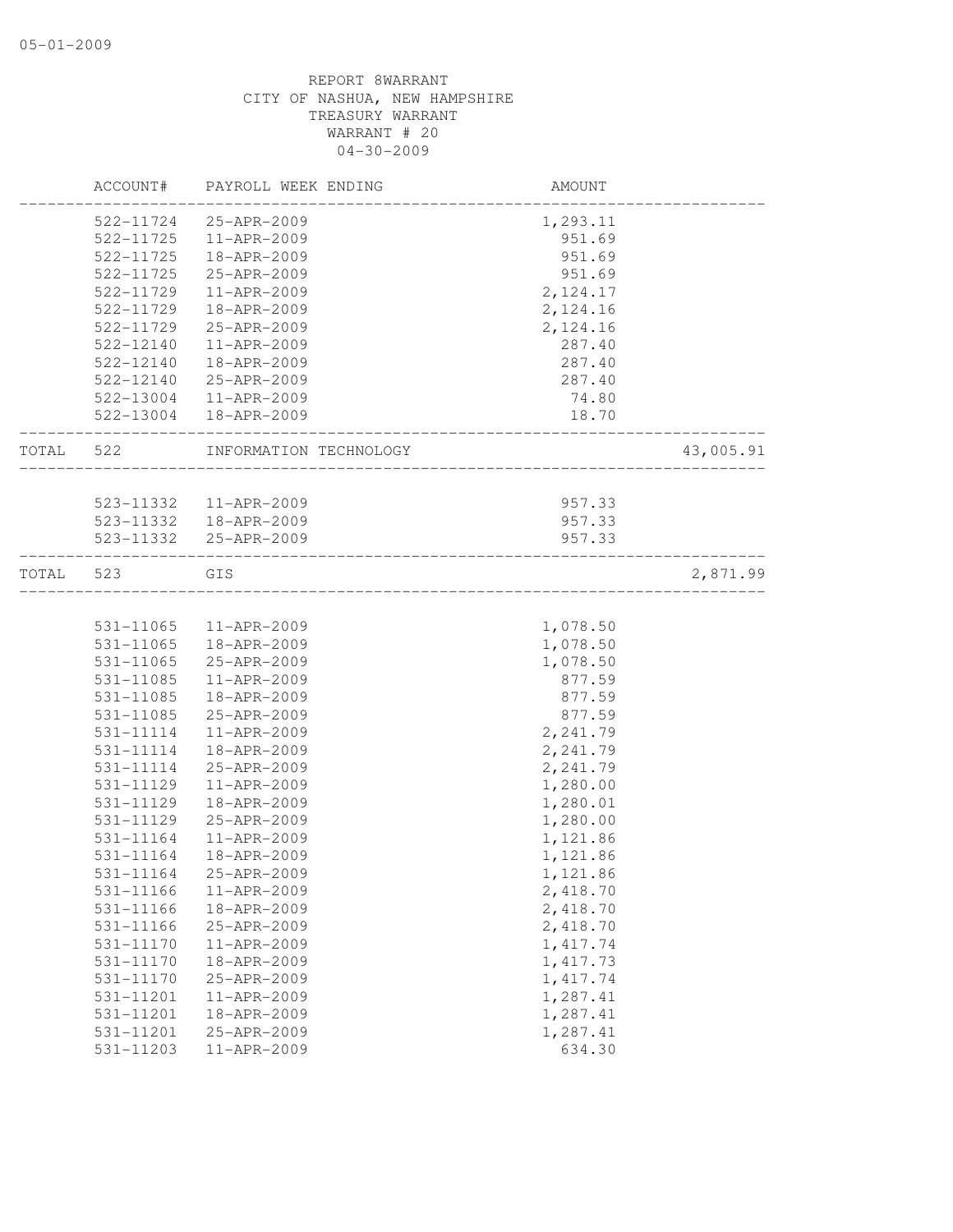| ACCOUNT#      | PAYROLL WEEK ENDING | AMOUNT    |  |
|---------------|---------------------|-----------|--|
| 531-11203     | 18-APR-2009         | 634.30    |  |
| 531-11203     | 25-APR-2009         | 634.30    |  |
| 531-11226     | 11-APR-2009         | 773.98    |  |
| 531-11226     | 18-APR-2009         | 773.98    |  |
| 531-11226     | 25-APR-2009         | 773.98    |  |
| 531-11242     | 11-APR-2009         | 1,076.54  |  |
| 531-11242     | 18-APR-2009         | 1,076.54  |  |
| 531-11242     | 25-APR-2009         | 1,076.54  |  |
| 531-11245     | 11-APR-2009         | 597.36    |  |
| $531 - 11245$ | 18-APR-2009         | 597.36    |  |
| 531-11245     | 25-APR-2009         | 597.36    |  |
| 531-11257     | 11-APR-2009         | 2,562.90  |  |
| 531-11257     | 18-APR-2009         | 2,562.90  |  |
| 531-11257     | 25-APR-2009         | 2,562.90  |  |
| 531-11398     | 11-APR-2009         | 600.39    |  |
| 531-11398     | 18-APR-2009         | 600.39    |  |
| 531-11398     | 25-APR-2009         | 600.39    |  |
| 531-11477     | 11-APR-2009         | 1,286.28  |  |
| 531-11477     | 18-APR-2009         | 1,286.27  |  |
| 531-11477     | 25-APR-2009         | 1,286.27  |  |
| 531-11487     | 11-APR-2009         | 1,332.86  |  |
| 531-11487     | 18-APR-2009         | 1,332.86  |  |
| 531-11487     | 25-APR-2009         | 1,332.86  |  |
| $531 - 11495$ | 11-APR-2009         | 987.31    |  |
| 531-11495     | 18-APR-2009         | 987.31    |  |
| 531-11495     | 25-APR-2009         | 987.31    |  |
| 531-11498     | 11-APR-2009         | 835.86    |  |
| 531-11498     | 18-APR-2009         | 835.86    |  |
| 531-11498     | 25-APR-2009         | 835.86    |  |
| 531-11516     | 11-APR-2009         | 821.79    |  |
| 531-11516     | 18-APR-2009         | 821.79    |  |
| 531-11516     | 25-APR-2009         | 821.79    |  |
| 531-11534     | 11-APR-2009         | 1,460.10  |  |
| 531-11534     | 18-APR-2009         | 1,460.10  |  |
| 531-11534     | 25-APR-2009         | 1,460.10  |  |
| 531-11535     | 11-APR-2009         | 12,736.22 |  |
| 531-11535     | 18-APR-2009         | 12,736.22 |  |
| 531-11535     | 25-APR-2009         | 12,736.22 |  |
| 531-11537     | 11-APR-2009         | 12,255.27 |  |
| 531-11537     | 18-APR-2009         | 13,763.76 |  |
| 531-11537     | 25-APR-2009         | 13,787.19 |  |
| 531-11538     | 11-APR-2009         | 877.60    |  |
| 531-11538     | 18-APR-2009         | 877.60    |  |
| 531-11538     | 25-APR-2009         | 877.60    |  |
| 531-11539     | 11-APR-2009         | 1,489.36  |  |
| 531-11539     | 18-APR-2009         | 1,489.36  |  |
| 531-11539     | 25-APR-2009         | 1,489.36  |  |
| 531-11544     | 11-APR-2009         | 4,062.92  |  |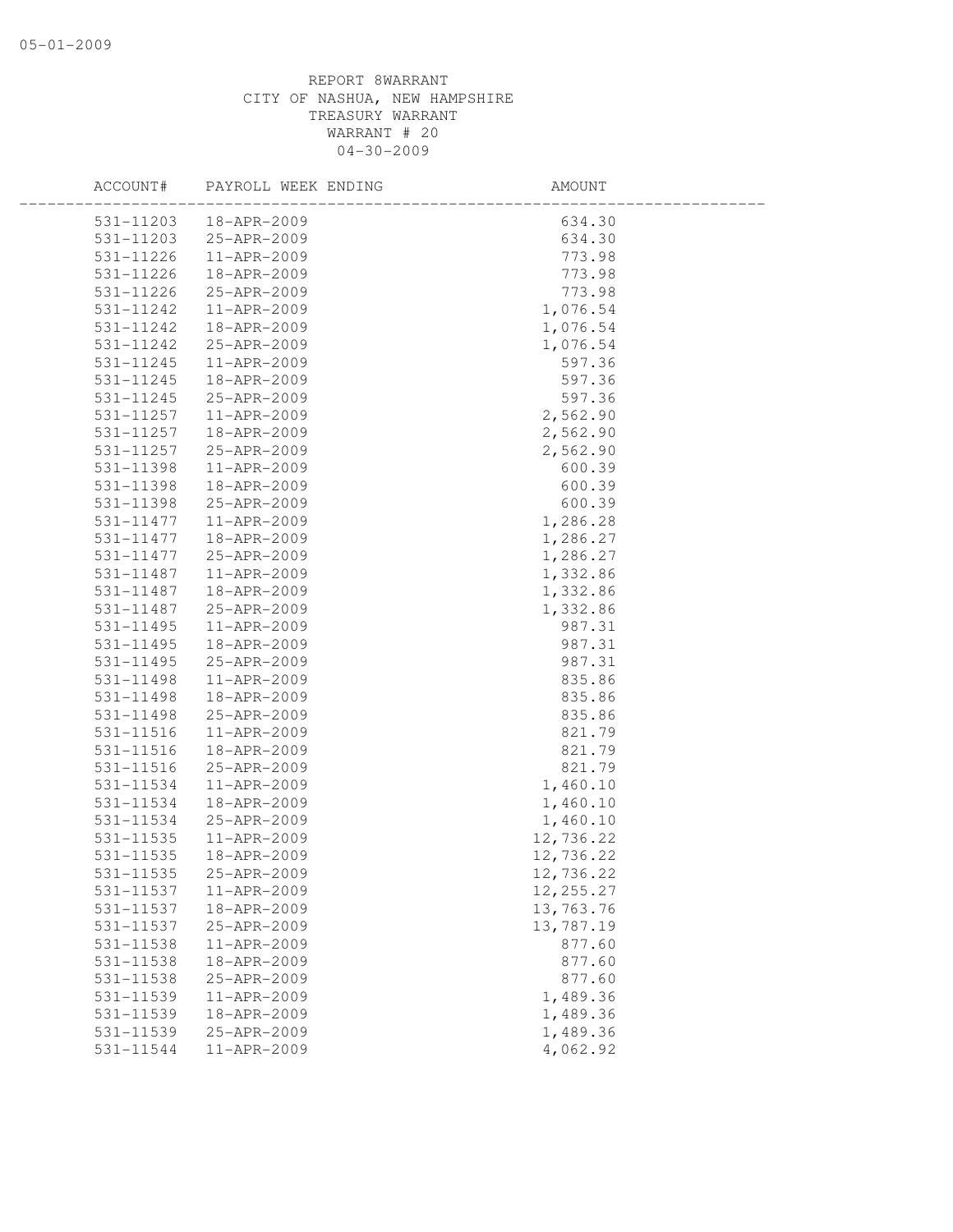| ACCOUNT#      | PAYROLL WEEK ENDING | AMOUNT     |
|---------------|---------------------|------------|
| 531-11544     | 18-APR-2009         | 4,062.92   |
| 531-11544     | 25-APR-2009         | 4,062.92   |
| 531-11549     | 11-APR-2009         | 13,950.30  |
| 531-11549     | 18-APR-2009         | 15, 345.42 |
| 531-11549     | 25-APR-2009         | 15,694.16  |
| 531-11550     | 18-APR-2009         | 728.96     |
| 531-11550     | 25-APR-2009         | 911.20     |
| 531-11552     | 11-APR-2009         | 12,538.26  |
| 531-11552     | 18-APR-2009         | 12,821.90  |
| 531-11552     | 25-APR-2009         | 12,821.90  |
| 531-11555     | 11-APR-2009         | 25,010.83  |
| 531-11555     | 18-APR-2009         | 25,010.83  |
| 531-11555     | 25-APR-2009         | 25,010.83  |
| 531-11558     | 11-APR-2009         | 71,298.19  |
| 531-11558     | 18-APR-2009         | 70,093.15  |
| 531-11558     | 25-APR-2009         | 70,094.34  |
| 531-11561     | 11-APR-2009         | 17,944.80  |
| 531-11561     | 18-APR-2009         | 17,944.78  |
| 531-11561     | 25-APR-2009         | 17,944.78  |
| 531-11567     | 11-APR-2009         | 32,539.28  |
| 531-11567     | 18-APR-2009         | 32,539.29  |
| 531-11567     | 25-APR-2009         | 32,539.29  |
| 531-11569     | 11-APR-2009         | 1,155.52   |
| 531-11569     | 18-APR-2009         | 1,155.52   |
| 531-11569     | 25-APR-2009         | 1,155.52   |
| 531-11618     | 11-APR-2009         | 2,720.90   |
| 531-11618     | 18-APR-2009         | 2,720.90   |
| 531-11618     | 25-APR-2009         | 2,720.91   |
| 531-11622     | 11-APR-2009         | 2,862.48   |
| 531-11622     | 18-APR-2009         | 2,862.49   |
| 531-11622     | 25-APR-2009         | 2,862.48   |
| 531-11636     | 11-APR-2009         | 954.90     |
| 531-11636     | 18-APR-2009         | 954.92     |
| 531-11636     | 25-APR-2009         | 954.90     |
| 531-11664     | 11-APR-2009         | 1, 114.74  |
| 531-11664     | 18-APR-2009         | 1, 114.74  |
| 531-11664     | 25-APR-2009         | 1, 114.74  |
| 531-11665     | 11-APR-2009         | 751.95     |
| 531-11665     | 18-APR-2009         | 751.95     |
| 531-11665     | 25-APR-2009         | 751.95     |
| 531-11719     | 11-APR-2009         | 903.53     |
| 531-11719     | 18-APR-2009         | 903.53     |
| 531-11719     | 25-APR-2009         | 903.53     |
| 531-11732     | 11-APR-2009         | 6,096.25   |
| 531-11732     | 18-APR-2009         | 6, 223.55  |
| 531-11732     | 25-APR-2009         | 6,223.55   |
| 531-12020     | $11 - APR - 2009$   | 915.07     |
| $531 - 12020$ | 18-APR-2009         | 915.07     |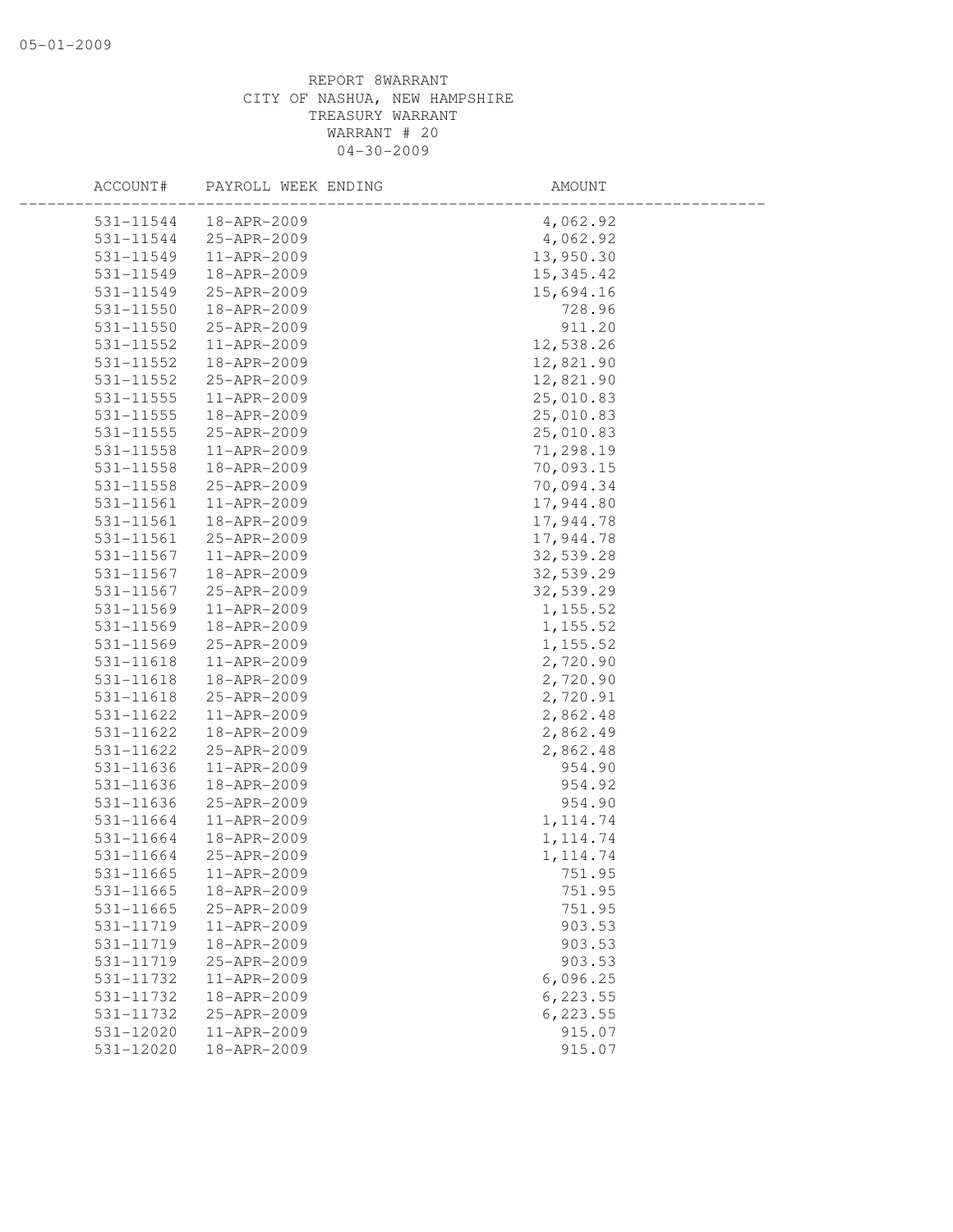|       | ACCOUNT#  | PAYROLL WEEK ENDING | AMOUNT     |            |
|-------|-----------|---------------------|------------|------------|
|       | 531-12020 | 25-APR-2009         | 915.07     |            |
|       | 531-12042 | 11-APR-2009         | 2,048.16   |            |
|       | 531-12042 | 18-APR-2009         | 1,099.19   |            |
|       | 531-12042 | 25-APR-2009         | 993.85     |            |
|       | 531-12066 | 11-APR-2009         | 657.80     |            |
|       | 531-12066 | 18-APR-2009         | 657.80     |            |
|       | 531-12066 | 25-APR-2009         | 657.80     |            |
|       | 531-12068 | 11-APR-2009         | 1,468.42   |            |
|       | 531-12068 | 18-APR-2009         | 1,468.42   |            |
|       | 531-12068 | 25-APR-2009         | 1,468.42   |            |
|       | 531-12071 | 11-APR-2009         | 251.32     |            |
|       | 531-12071 | 18-APR-2009         | 251.32     |            |
|       | 531-12071 | 25-APR-2009         | 251.32     |            |
|       | 531-12119 | 11-APR-2009         | 1,102.70   |            |
|       | 531-12119 | 18-APR-2009         | 1,102.70   |            |
|       | 531-12119 | 25-APR-2009         | 1,102.70   |            |
|       | 531-13004 | 11-APR-2009         | 3,631.70   |            |
|       | 531-13004 | 18-APR-2009         | 1,499.59   |            |
|       | 531-13004 | 25-APR-2009         | 2,272.26   |            |
|       | 531-13038 | 11-APR-2009         | 914.43     |            |
|       | 531-13038 | 18-APR-2009         | 2,404.14   |            |
|       | 531-13038 | 25-APR-2009         | 2,034.49   |            |
|       | 531-13040 | 11-APR-2009         | 6,328.61   |            |
|       | 531-13040 | 18-APR-2009         | 2,884.14   |            |
|       | 531-13040 | 25-APR-2009         | 4,850.43   |            |
|       | 531-13044 | 11-APR-2009         | 1,456.02   |            |
|       |           |                     |            |            |
|       | 531-13044 | 18-APR-2009         | 4,065.94   |            |
|       | 531-13044 | 25-APR-2009         | 877.46     |            |
|       | 531-13047 | 11-APR-2009         | 9,760.70   |            |
|       | 531-13047 | 18-APR-2009         | 7,625.79   |            |
|       | 531-13047 | 25-APR-2009         | 13, 145.65 |            |
|       | 531-13048 | 11-APR-2009         | 2,105.34   |            |
|       | 531-13048 | 18-APR-2009         | 5,712.49   |            |
|       | 531-13048 | 25-APR-2009         | 9,924.45   |            |
|       | 531-17001 | 11-APR-2009         | 100.00     |            |
|       | 531-17003 | 18-APR-2009         | 3,450.00   |            |
|       | 531-17003 | 25-APR-2009         | 700.00     |            |
|       | 531-17004 | $25 - APR - 2009$   | 3,000.00   |            |
|       | 531-17006 | 25-APR-2009         | 2,550.00   |            |
| TOTAL | 531       | POLICE DEPARTMENT   |            | 852,722.98 |
|       |           |                     |            |            |
|       | 532-11024 | 11-APR-2009         | 2,002.10   |            |
|       | 532-11024 | 18-APR-2009         | 2,002.10   |            |
|       | 532-11024 | 25-APR-2009         | 2,002.10   |            |
|       | 532-11036 | 11-APR-2009         | 2,728.99   |            |
|       | 532-11036 | 18-APR-2009         | 1,819.33   |            |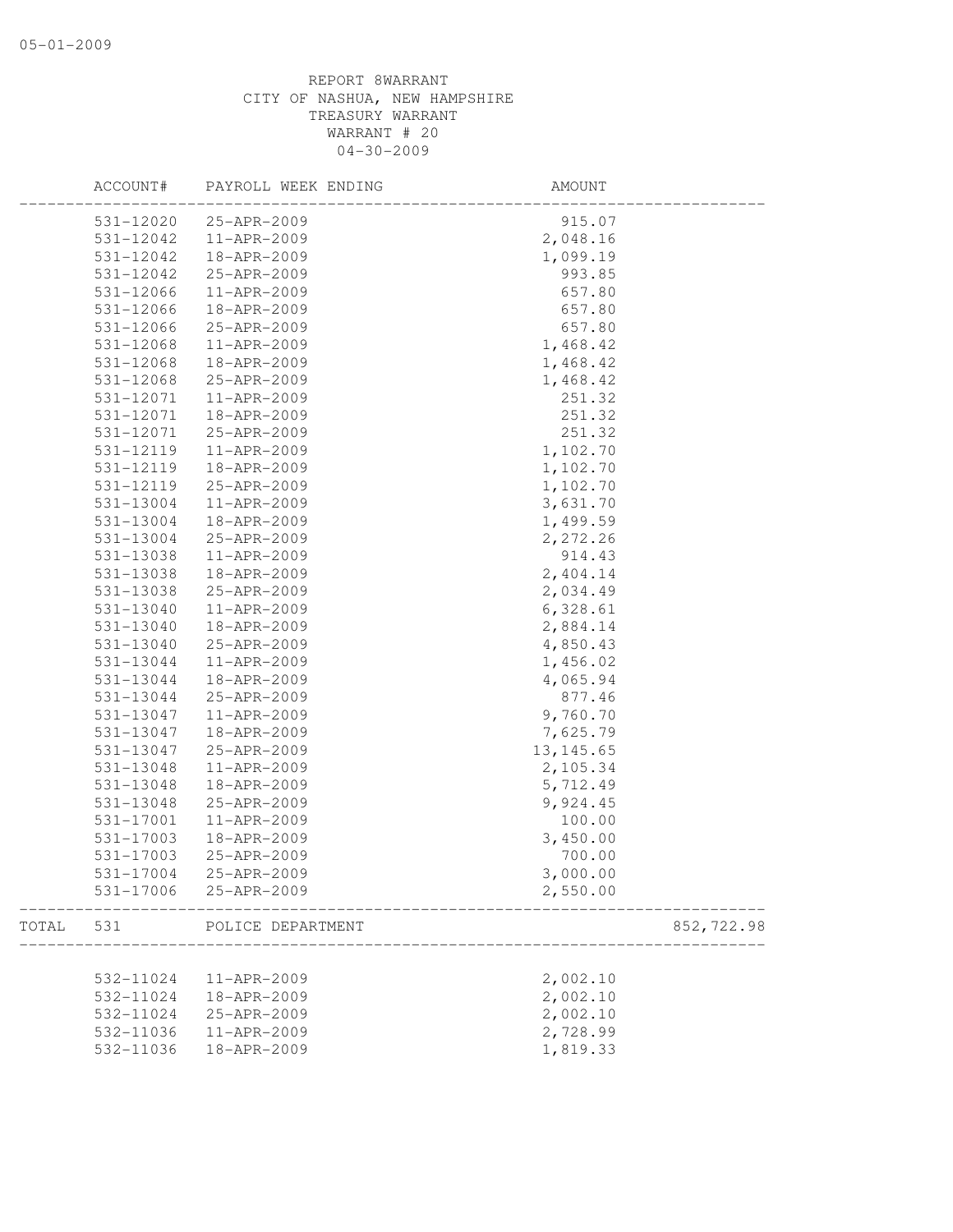| ACCOUNT#  | PAYROLL WEEK ENDING | AMOUNT     |  |
|-----------|---------------------|------------|--|
| 532-11036 | 25-APR-2009         | 1,819.33   |  |
| 532-11063 | 11-APR-2009         | 1,242.12   |  |
| 532-11063 | 18-APR-2009         | 1,242.12   |  |
| 532-11063 | 25-APR-2009         | 1,242.11   |  |
| 532-11066 | 11-APR-2009         | 1,205.58   |  |
| 532-11066 | 18-APR-2009         | 1,205.58   |  |
| 532-11066 | 25-APR-2009         | 1,205.58   |  |
| 532-11069 | 11-APR-2009         | 2,435.38   |  |
| 532-11069 | 18-APR-2009         | 2,435.39   |  |
| 532-11069 | 25-APR-2009         | 2,435.39   |  |
| 532-11111 | $11 - APR - 2009$   | 3,180.88   |  |
| 532-11111 | 18-APR-2009         | 2,120.59   |  |
| 532-11111 | 25-APR-2009         | 2,120.58   |  |
| 532-11207 | 11-APR-2009         | 6,457.54   |  |
| 532-11207 | 18-APR-2009         | 6,457.54   |  |
| 532-11207 | 25-APR-2009         | 6,081.54   |  |
| 532-11281 | 11-APR-2009         | 958.08     |  |
| 532-11281 | 18-APR-2009         | 958.08     |  |
| 532-11281 | 25-APR-2009         | 958.08     |  |
| 532-11285 | $11 - APR - 2009$   | 7,391.29   |  |
| 532-11285 | 18-APR-2009         | 7,391.30   |  |
| 532-11285 | 25-APR-2009         | 7,391.30   |  |
| 532-11291 | 11-APR-2009         | 6,567.04   |  |
| 532-11291 | 18-APR-2009         | 6,490.87   |  |
| 532-11291 | 25-APR-2009         | 6,244.47   |  |
| 532-11298 | 11-APR-2009         | 882.67     |  |
| 532-11298 | 18-APR-2009         | 986.51     |  |
| 532-11298 | 25-APR-2009         | 1,246.12   |  |
| 532-11300 | 11-APR-2009         | 33, 149.51 |  |
| 532-11300 | 18-APR-2009         | 33, 149.50 |  |
| 532-11300 | 25-APR-2009         | 33, 149.50 |  |
| 532-11303 | 11-APR-2009         | 1,090.35   |  |
| 532-11303 | 18-APR-2009         | 1,090.35   |  |
| 532-11303 | 25-APR-2009         | 1,090.35   |  |
| 532-11305 | 11-APR-2009         | 4,350.61   |  |
| 532-11305 | 18-APR-2009         | 4,350.60   |  |
| 532-11305 | 25-APR-2009         | 4,350.60   |  |
| 532-11309 | 11-APR-2009         | 96,346.65  |  |
| 532-11309 | 18-APR-2009         | 96,346.64  |  |
| 532-11309 | 25-APR-2009         | 96,346.64  |  |
| 532-11660 | 11-APR-2009         | 1,385.40   |  |
| 532-11660 | 18-APR-2009         | 1,385.40   |  |
| 532-11660 | 25-APR-2009         | 1,385.40   |  |
| 532-11663 | 11-APR-2009         | 1,344.65   |  |
| 532-11663 | 18-APR-2009         | 1,344.65   |  |
| 532-11663 | 25-APR-2009         | 1,344.65   |  |
| 532-11666 | 11-APR-2009         | 1,344.65   |  |
| 532-11666 | 18-APR-2009         | 1,344.65   |  |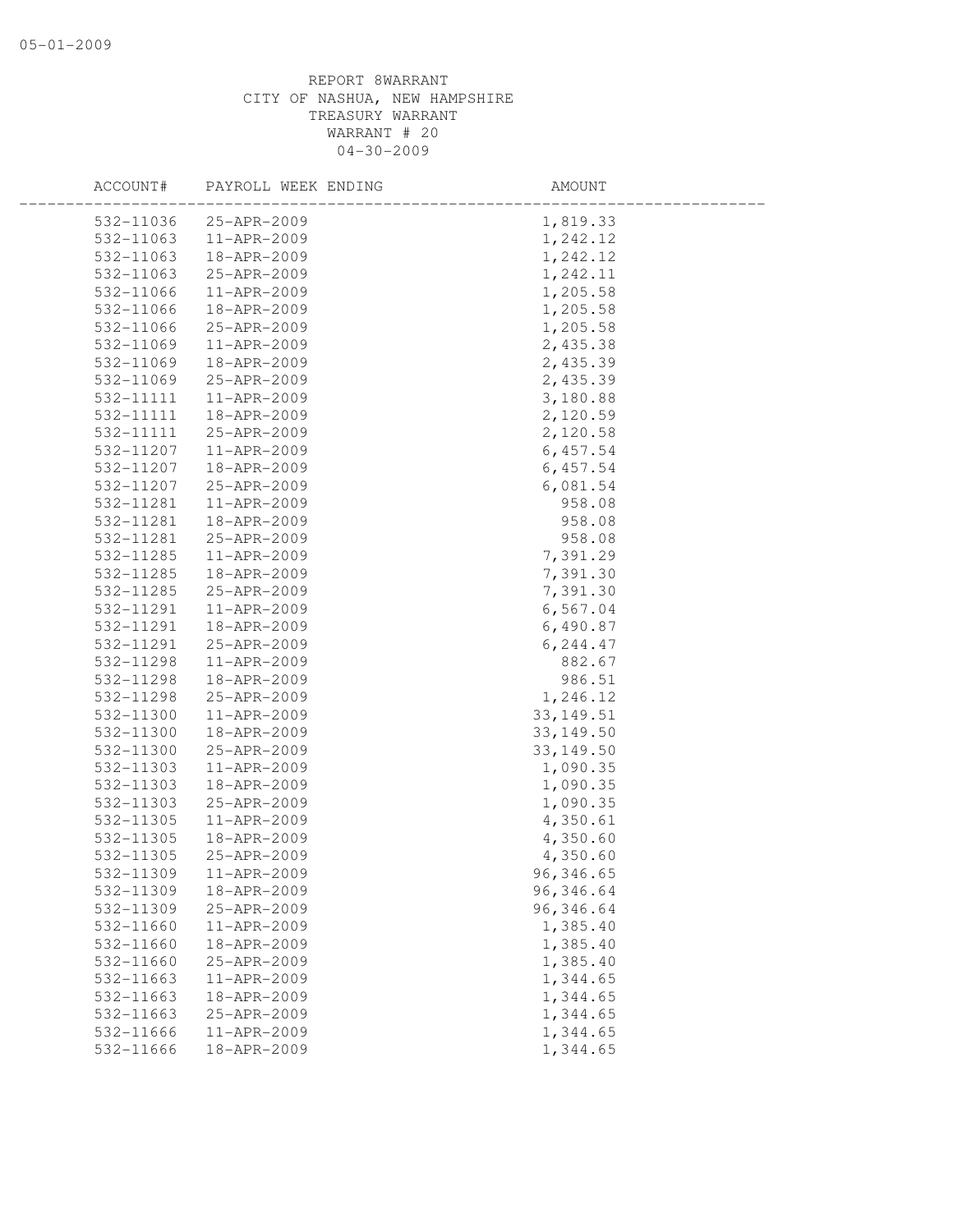|       | ACCOUNT#               | PAYROLL WEEK ENDING        | AMOUNT               |            |
|-------|------------------------|----------------------------|----------------------|------------|
|       | 532-11666              | 25-APR-2009                | 1,344.65             |            |
|       | 532-11669              | 11-APR-2009                | 1,358.10             |            |
|       | 532-11669              | 18-APR-2009                | 1,358.10             |            |
|       | 532-11669              | 25-APR-2009                | 1,358.10             |            |
|       | 532-12070              | 11-APR-2009                | 12,614.77            |            |
|       | 532-12070              | 18-APR-2009                | 19,492.85            |            |
|       | 532-12070              | 25-APR-2009                | 20,989.23            |            |
|       | 532-13003              | 11-APR-2009                | $-1,496.03$          |            |
|       | 532-13003              | 25-APR-2009                | 2,294.20             |            |
|       | 532-13004              | 11-APR-2009                | 854.62               |            |
|       | 532-13004              | 18-APR-2009                | 34.60                |            |
|       | 532-13004              | 25-APR-2009                | 103.00               |            |
|       | 532-13018              | 11-APR-2009                | 885.47               |            |
|       | 532-13018              | 18-APR-2009                | 693.68               |            |
|       | 532-13018              | 25-APR-2009                | 1,945.91             |            |
|       | 532-13024              | $11 - APR - 2009$          | 99.36                |            |
|       | 532-13024              | 18-APR-2009                | 110.80               |            |
|       | 532-13024              | 25-APR-2009                | 166.20               |            |
|       | 532-13050              | 11-APR-2009                | 5,700.62             |            |
|       | 532-13050              | 25-APR-2009                | 6,651.79             |            |
|       | 532-18030              | $11 - APR - 2009$          | 100.00               |            |
|       | 532-18039              | 11-APR-2009                | 1,875.00             |            |
|       | 532-19231              | 11-APR-2009                | 1,282.51             |            |
|       | 532-19231              | 18-APR-2009                | 1,282.51             |            |
|       | 532-19231              | 25-APR-2009                | 1,282.51             |            |
|       | 532-19232              | 11-APR-2009                | 1,690.11             |            |
|       | 532-19232              | 18-APR-2009                | 1,690.11             |            |
|       | 532-19232              | 25-APR-2009                | 1,690.11             |            |
|       | 532-19233              | 11-APR-2009                | 2,403.56             |            |
|       | 532-19233              | 18-APR-2009                | 2,505.11             |            |
|       | 532-19233              | 25-APR-2009                | 2,505.11             |            |
|       | 532-19234              | 11-APR-2009                | 1,725.71             |            |
|       | 532-19234              | 18-APR-2009                | 1,725.71             |            |
|       | 532-19234              | 25-APR-2009                | 1,725.71             |            |
| TOTAL | 532                    | FIRE DEPARTMENT            |                      | 616,642.22 |
|       |                        |                            |                      |            |
|       | 535-81023              | 11-APR-2009                | 192.30               |            |
|       | 535-81023              | 18-APR-2009                | 192.30               |            |
|       | 535-81023              | 25-APR-2009                | 192.30               |            |
| TOTAL | 535                    | EMERGENCY MANAGEMENT       |                      | 576.90     |
|       |                        |                            |                      |            |
|       | 536-11200<br>536-11200 | 11-APR-2009<br>18-APR-2009 | 1,379.75<br>1,379.75 |            |
|       |                        | 25-APR-2009                | 1,379.75             |            |
|       | 536-11200              |                            |                      |            |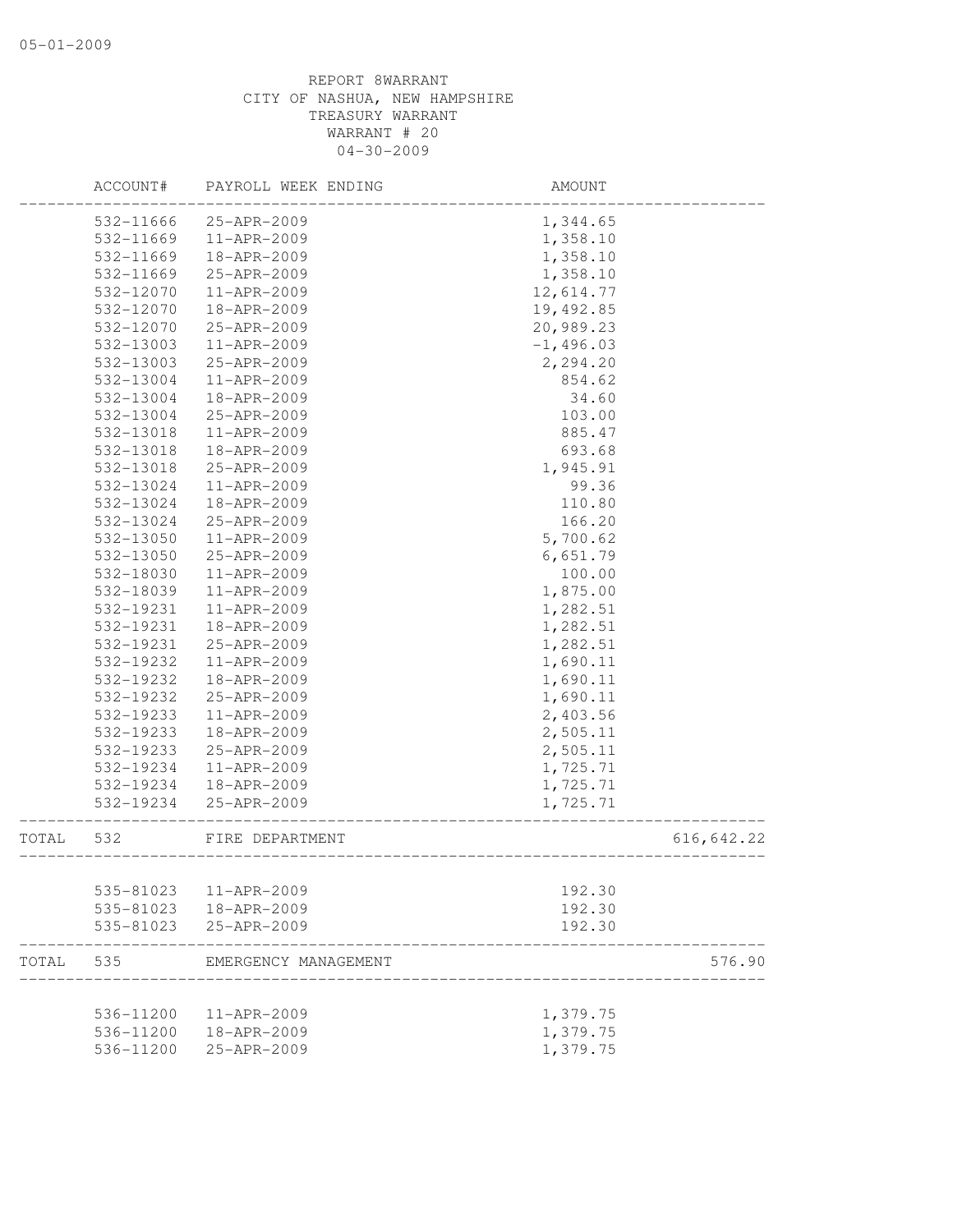|           |           | ACCOUNT# PAYROLL WEEK ENDING | AMOUNT                                 |           |
|-----------|-----------|------------------------------|----------------------------------------|-----------|
|           |           | 536-12137   11-APR-2009      | 1,200.12                               |           |
|           |           | 536-12137  18-APR-2009       | 1,200.12                               |           |
|           |           | 536-12137 25-APR-2009        | 1,200.12                               |           |
| TOTAL     | 536       | CITYWIDE COMMUNICATIONS      |                                        | 7,739.61  |
|           |           | 541-11024  11-APR-2009       | 612.76                                 |           |
|           |           | 541-11024  18-APR-2009       | 612.76                                 |           |
|           |           | 541-11024 25-APR-2009        | 612.76                                 |           |
|           | 541-11048 | 11-APR-2009                  |                                        |           |
|           |           |                              | 68.90                                  |           |
|           | 541-11048 | 18-APR-2009                  | 68.90                                  |           |
|           | 541-11048 | 25-APR-2009                  | 68.90                                  |           |
|           | 541-11104 | 11-APR-2009                  | 985.14                                 |           |
|           | 541-11104 | 18-APR-2009                  | 985.14                                 |           |
|           | 541-11104 | 25-APR-2009                  | 985.14                                 |           |
|           | 541-11107 | 11-APR-2009                  | 289.16                                 |           |
|           | 541-11107 | 18-APR-2009                  | 289.16                                 |           |
|           | 541-11107 | 25-APR-2009                  | 289.16                                 |           |
|           | 541-11240 | 11-APR-2009                  | 1,449.15                               |           |
|           | 541-11240 | 18-APR-2009                  | 1,449.15                               |           |
|           | 541-11240 | 25-APR-2009                  | 1,449.14                               |           |
|           |           | 541-11346  11-APR-2009       | 430.95                                 |           |
|           |           | 541-11346  18-APR-2009       | 430.95                                 |           |
|           |           | 541-11346 25-APR-2009        | 430.95<br>---------------------------- |           |
| TOTAL 541 |           | COMMUNITY SERVICES DIVISION  |                                        | 11,508.17 |
|           |           | 542-11426  11-APR-2009       | 1,324.89                               |           |
|           | 542-11426 | 18-APR-2009                  | 1,324.88                               |           |
|           | 542-11426 | 25-APR-2009                  | 1,324.88                               |           |
|           | 542-11484 | 11-APR-2009                  | 458.37                                 |           |
|           | 542-11484 | 18-APR-2009                  | 377.48                                 |           |
|           | 542-11484 | 25-APR-2009                  | $-1,806.49$                            |           |
|           | 542-11584 | 11-APR-2009                  | 3,068.22                               |           |
|           | 542-11584 | 18-APR-2009                  |                                        |           |
|           |           |                              | 3,068.23                               |           |
|           | 542-11584 | 25-APR-2009                  | 5,252.20                               |           |
|           | 542-12044 | 11-APR-2009                  | 69.00                                  |           |
|           | 542-12044 | 18-APR-2009                  | 80.50                                  |           |
|           | 542-12044 | 25-APR-2009                  | 175.88                                 |           |
|           | 542-12109 | 18-APR-2009                  | 80.00                                  |           |
|           | 542-12582 | 11-APR-2009                  | 842.95                                 |           |
|           | 542-12582 | 18-APR-2009                  | 842.95                                 |           |
|           | 542-12582 | 25-APR-2009                  | 842.95                                 |           |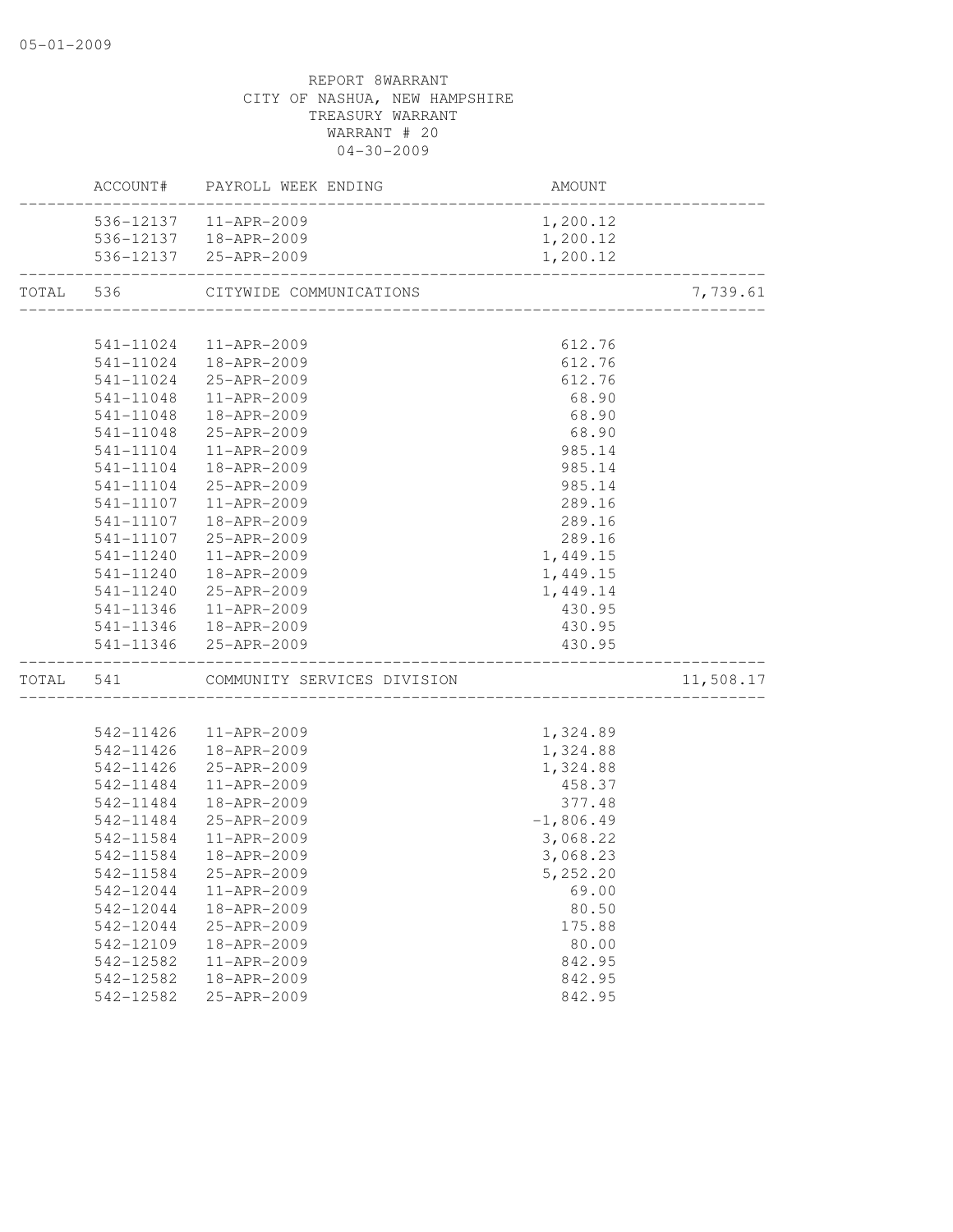|       | ACCOUNT#  | PAYROLL WEEK ENDING                               | AMOUNT   |           |
|-------|-----------|---------------------------------------------------|----------|-----------|
|       |           | TOTAL 542 COMMUNITY HEALTH                        |          | 17,326.89 |
|       | 543-11380 | 11-APR-2009                                       | 919.00   |           |
|       | 543-11380 | 18-APR-2009                                       | 919.00   |           |
|       | 543-11380 | 25-APR-2009                                       | 919.00   |           |
|       | 543-11438 | 11-APR-2009                                       | 1,286.72 |           |
|       | 543-11438 | 18-APR-2009                                       | 1,286.72 |           |
|       | 543-11438 | 25-APR-2009                                       | 1,286.72 |           |
|       | 543-11602 | 11-APR-2009                                       | 858.44   |           |
|       | 543-11602 | 18-APR-2009                                       | 858.44   |           |
|       | 543-11602 | 25-APR-2009                                       | 858.44   |           |
|       | 543-11604 | 11-APR-2009                                       | 737.18   |           |
|       | 543-11604 | 18-APR-2009                                       | 737.18   |           |
|       | 543-11604 | 25-APR-2009                                       | 737.18   |           |
|       | 543-11605 | 11-APR-2009                                       | 520.47   |           |
|       | 543-11605 | 18-APR-2009                                       | 929.42   |           |
|       | 543-11605 | 25-APR-2009                                       | 929.42   |           |
| TOTAL | 543       | ENVIRONMENTAL HEALTH DEPT.                        |          | 13,783.33 |
|       |           |                                                   |          |           |
|       | 544-11008 | 11-APR-2009                                       | 723.28   |           |
|       | 544-11008 | 18-APR-2009                                       | 723.28   |           |
|       | 544-11008 | 25-APR-2009                                       | 723.28   |           |
|       | 544-11099 | 11-APR-2009                                       | 2,109.75 |           |
|       | 544-11099 | 18-APR-2009                                       | 2,109.73 |           |
|       | 544-11099 | 25-APR-2009                                       | 2,109.73 |           |
|       | 544-11112 | 11-APR-2009                                       | 827.73   |           |
|       | 544-11112 | 18-APR-2009                                       | 827.74   |           |
|       | 544-11112 | 25-APR-2009                                       | 827.74   |           |
|       | 544-11367 | 11-APR-2009                                       | 809.99   |           |
|       | 544-11367 | 18-APR-2009                                       | 809.99   |           |
|       | 544-11367 | 25-APR-2009                                       | 809.99   |           |
|       | 544-11777 | 11-APR-2009                                       | 1,252.76 |           |
|       | 544-11777 | 18-APR-2009                                       | 1,252.76 |           |
|       | 544-11777 | 25-APR-2009                                       | 1,252.76 |           |
|       |           |                                                   | 271.03   |           |
|       |           | 544-12101  18-APR-2009                            | 271.04   |           |
|       |           | 544-12101 25-APR-2009                             | 271.04   |           |
| TOTAL | 544       | WELFARE ADMINISTRATION<br>_______________________ |          | 17,983.62 |
|       |           | 551-11008 25-APR-2009                             | 81.27    |           |
|       |           |                                                   | 531.38   |           |
|       |           | 551-11028  11-APR-2009                            |          |           |
|       | 551-11028 | 18-APR-2009                                       | 531.38   |           |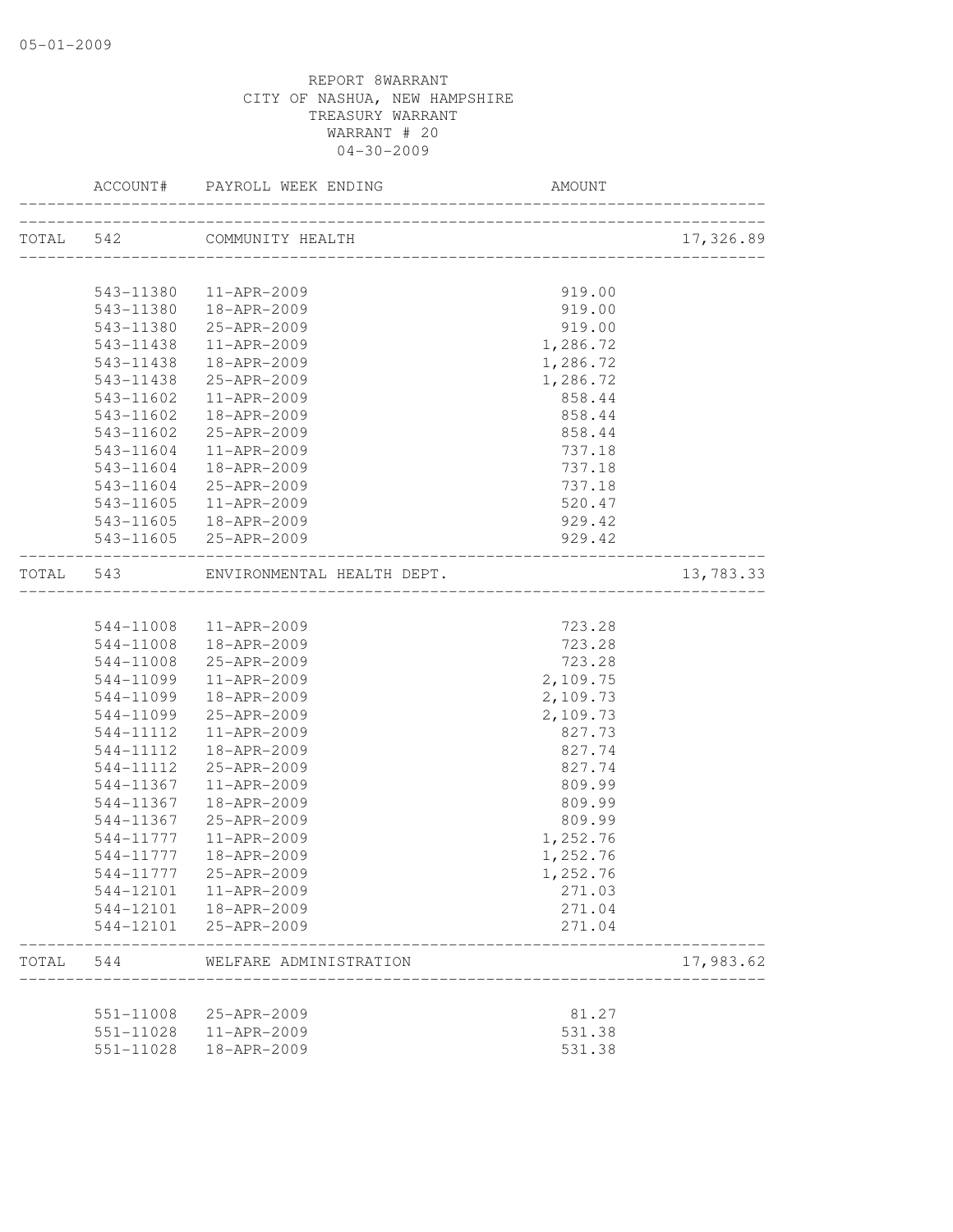| ACCOUNT#  | PAYROLL WEEK ENDING                                   | AMOUNT   |           |
|-----------|-------------------------------------------------------|----------|-----------|
| 551-11028 | 25-APR-2009                                           | 531.38   |           |
| 551-11057 | 11-APR-2009                                           | 877.88   |           |
| 551-11057 | 18-APR-2009                                           | 877.89   |           |
| 551-11057 | 25-APR-2009                                           | 877.89   |           |
| 551-11094 | 11-APR-2009                                           | 298.90   |           |
| 551-11094 | 18-APR-2009                                           | 298.91   |           |
| 551-11094 | 25-APR-2009                                           | 298.90   |           |
| 551-11097 | 11-APR-2009                                           | 1,050.79 |           |
| 551-11097 | 18-APR-2009                                           | 1,050.79 |           |
| 551-11097 | 25-APR-2009                                           | 1,050.79 |           |
| 551-11208 | 11-APR-2009                                           | 670.11   |           |
| 551-11208 | 18-APR-2009                                           | 670.10   |           |
| 551-11208 | 25-APR-2009                                           | 670.10   |           |
| 551-11211 | 11-APR-2009                                           | 587.20   |           |
| 551-11211 | 18-APR-2009                                           | 596.20   |           |
| 551-11211 | 25-APR-2009                                           | 560.20   |           |
| 551-11212 | 11-APR-2009                                           | 1,408.18 |           |
| 551-11212 | 18-APR-2009                                           | 1,408.18 |           |
| 551-11212 | 25-APR-2009                                           | 1,408.18 |           |
| 551-11249 | 11-APR-2009                                           | 144.73   |           |
| 551-11249 | 18-APR-2009                                           | 144.73   |           |
| 551-11249 | 25-APR-2009                                           | 144.73   |           |
| 551-11273 | 11-APR-2009                                           | 1,640.42 |           |
| 551-11273 | 18-APR-2009                                           | 1,640.42 |           |
| 551-11273 | 25-APR-2009                                           | 1,640.42 |           |
| 551-11435 | 11-APR-2009                                           | 883.38   |           |
| 551-11435 | 18-APR-2009                                           | 883.38   |           |
| 551-11435 | 25-APR-2009                                           | 883.38   |           |
| 551-11462 | 11-APR-2009                                           | 1,009.96 |           |
| 551-11462 | 18-APR-2009                                           | 1,009.96 |           |
| 551-11462 | 25-APR-2009                                           | 1,009.96 |           |
| 551-11638 | 11-APR-2009                                           | 1,000.39 |           |
| 551-11638 | 18-APR-2009                                           | 1,000.39 |           |
| 551-11638 | 25-APR-2009                                           | 1,028.98 |           |
| 551-13004 | 11-APR-2009                                           | 39.40    |           |
| 551-13004 | 18-APR-2009                                           | 19.70    |           |
| 551-13004 | 25-APR-2009                                           | 59.10    |           |
| 551-91010 | 25-APR-2009<br>-------------------------------------- | 1,390.00 |           |
|           | TOTAL 551 PUBLIC WORKS DIV & ENGINEERING              |          | 31,910.03 |
|           |                                                       |          |           |
| 552-11077 | 11-APR-2009                                           | 1,255.87 |           |
| 552-11077 | 18-APR-2009                                           | 1,255.86 |           |
| 552-11077 | 25-APR-2009                                           | 1,255.87 |           |
| 552-11087 | 11-APR-2009                                           | 746.80   |           |
| 552-11087 | 18-APR-2009                                           | 746.80   |           |
| 552-11087 | 25-APR-2009                                           | 746.80   |           |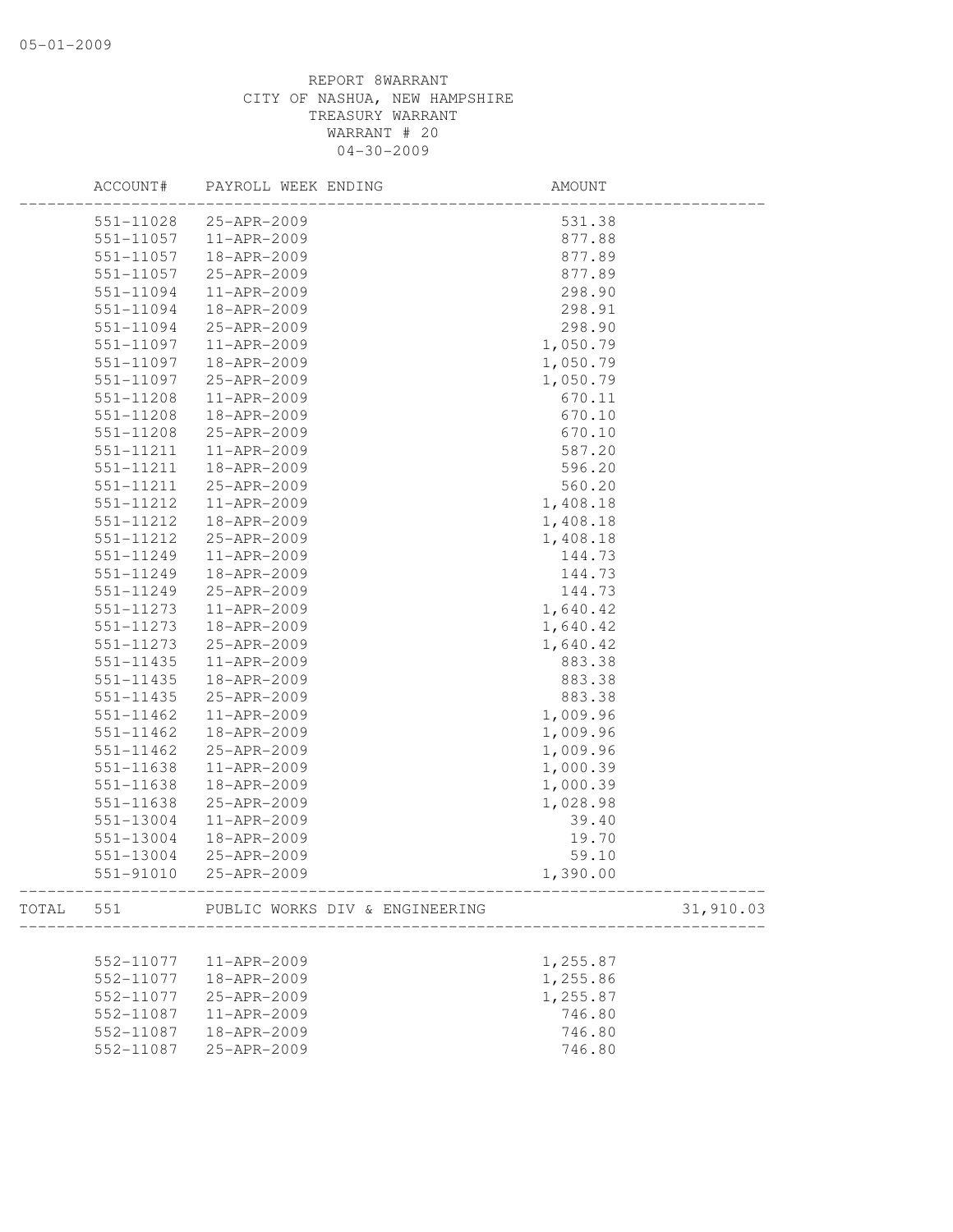|       | ACCOUNT#  | PAYROLL WEEK ENDING    | AMOUNT   |           |
|-------|-----------|------------------------|----------|-----------|
|       | 552-11143 | 11-APR-2009            | 784.00   |           |
|       | 552-11143 | 18-APR-2009            | 784.00   |           |
|       | 552-11143 | 25-APR-2009            | 784.00   |           |
|       | 552-11324 | 11-APR-2009            | 4,039.84 |           |
|       | 552-11324 | 18-APR-2009            | 4,039.84 |           |
|       | 552-11324 | 25-APR-2009            | 4,039.84 |           |
|       | 552-11339 | 11-APR-2009            | 2,717.92 |           |
|       | 552-11339 | 18-APR-2009            | 2,689.60 |           |
|       | 552-11339 | 25-APR-2009            | 2,299.60 |           |
|       | 552-11342 | 11-APR-2009            | 706.00   |           |
|       | 552-11342 | 18-APR-2009            | 706.00   |           |
|       | 552-11342 | 25-APR-2009            | 737.20   |           |
|       | 552-11343 | 11-APR-2009            | 2,358.00 |           |
|       | 552-11343 | 18-APR-2009            | 2,352.00 |           |
|       | 552-11343 | 25-APR-2009            | 2,352.00 |           |
|       | 552-11407 | $11 - APR - 2009$      | 4,884.00 |           |
|       | 552-11407 | 18-APR-2009            | 4,884.00 |           |
|       | 552-11407 | 25-APR-2009            | 4,884.01 |           |
|       | 552-11492 | 11-APR-2009            | 746.80   |           |
|       | 552-11492 | 18-APR-2009            | 746.80   |           |
|       | 552-11492 | 25-APR-2009            | 746.80   |           |
|       | 552-11548 | 11-APR-2009            | 1,028.00 |           |
|       | 552-11548 | 18-APR-2009            | 1,028.00 |           |
|       | 552-11548 | 25-APR-2009            | 1,028.00 |           |
|       | 552-11562 | 11-APR-2009            | 400.05   |           |
|       | 552-11562 | 18-APR-2009            | 400.06   |           |
|       | 552-11562 | 25-APR-2009            | 400.06   |           |
|       | 552-11580 | 11-APR-2009            | 957.28   |           |
|       | 552-11580 | 18-APR-2009            | 957.28   |           |
|       | 552-11580 | 25-APR-2009            | 957.27   |           |
|       | 552-11618 | 11-APR-2009            | 638.05   |           |
|       | 552-11618 | 18-APR-2009            | 638.06   |           |
|       | 552-11618 | 25-APR-2009            | 638.06   |           |
|       | 552-11672 | 11-APR-2009            | 1,404.69 |           |
|       | 552-11672 | 18-APR-2009            | 1,404.69 |           |
|       | 552-11672 | 25-APR-2009            | 1,404.69 |           |
|       | 552-11750 | 11-APR-2009            | 717.60   |           |
|       |           | 552-11750  18-APR-2009 | 727.36   |           |
|       | 552-11750 | 25-APR-2009            | 733.76   |           |
|       | 552-12156 | 18-APR-2009            | 1,580.00 |           |
|       | 552-12156 | 25-APR-2009            | 1,595.00 |           |
|       | 552-13004 | 11-APR-2009            | 400.98   |           |
|       | 552-13004 | 18-APR-2009            | 1,272.56 |           |
|       | 552-13004 | 25-APR-2009            | 2,785.48 |           |
| TOTAL | 552       | PARKS AND RECREATION   |          | 77,387.23 |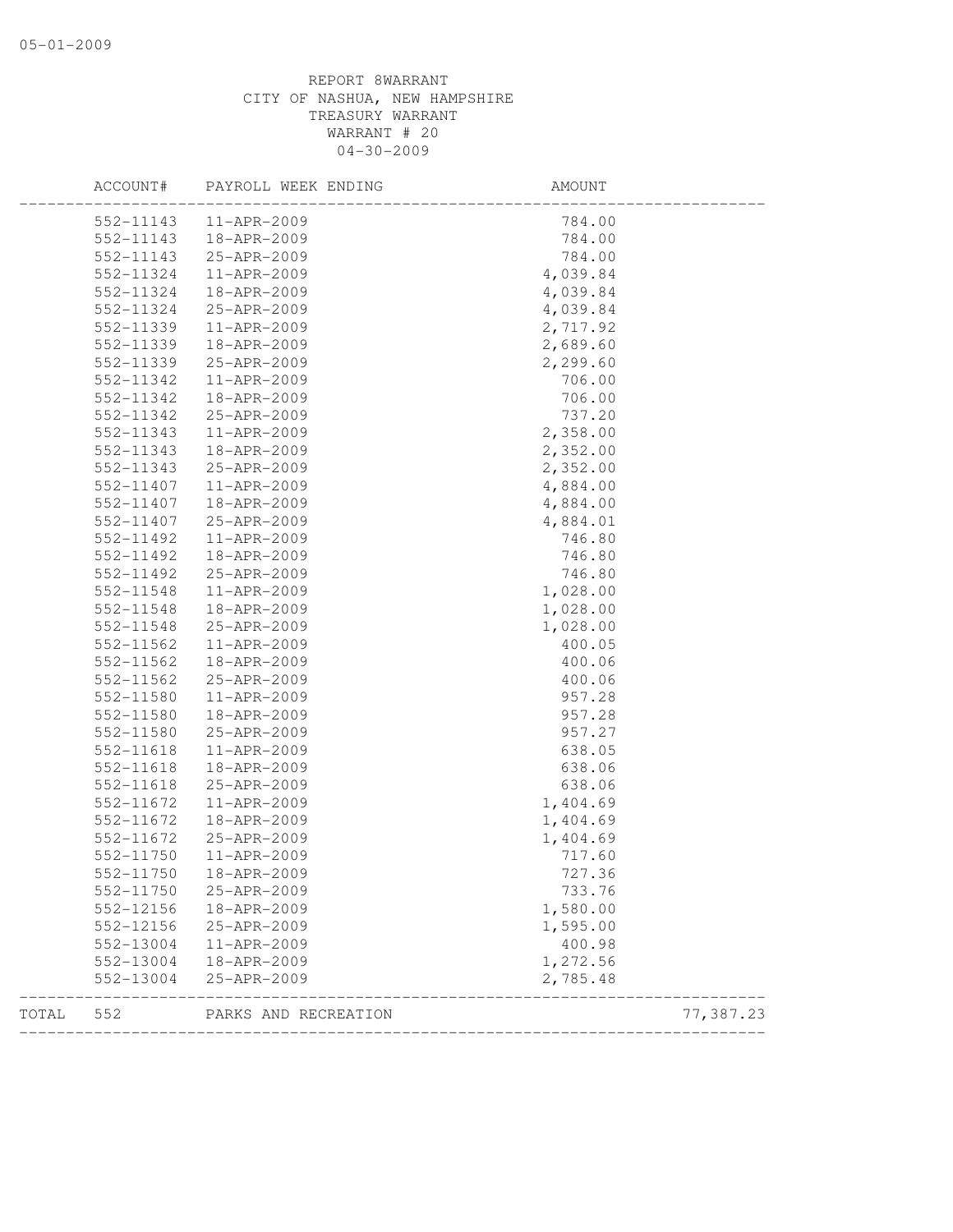| ACCOUNT#  | PAYROLL WEEK ENDING | AMOUNT    |  |
|-----------|---------------------|-----------|--|
| 553-11041 | 11-APR-2009         | 1,016.27  |  |
| 553-11041 | 18-APR-2009         | 1,016.26  |  |
| 553-11041 | 25-APR-2009         | 1,016.27  |  |
| 553-11078 | 11-APR-2009         | 410.28    |  |
| 553-11078 | 18-APR-2009         | 410.28    |  |
| 553-11078 | 25-APR-2009         | 410.28    |  |
| 553-11098 | 11-APR-2009         | 992.53    |  |
| 553-11098 | 18-APR-2009         | 990.17    |  |
| 553-11098 | 25-APR-2009         | 990.17    |  |
| 553-11169 | $11 - APR - 2009$   | 1,021.61  |  |
| 553-11169 | 18-APR-2009         | 1,021.62  |  |
| 553-11169 | 25-APR-2009         | 1,021.62  |  |
| 553-11192 | 11-APR-2009         | 945.70    |  |
| 553-11192 | 18-APR-2009         | 931.63    |  |
| 553-11192 | 25-APR-2009         | 931.64    |  |
| 553-11279 | 11-APR-2009         | 5,507.80  |  |
| 553-11279 | 18-APR-2009         | 5,556.29  |  |
| 553-11279 | 25-APR-2009         | 5,599.88  |  |
| 553-11327 | 11-APR-2009         | 4,039.84  |  |
| 553-11327 | 18-APR-2009         | 5,049.80  |  |
| 553-11327 | 25-APR-2009         | 4,039.82  |  |
| 553-11375 | 11-APR-2009         | 1,788.68  |  |
| 553-11375 | 18-APR-2009         | 1,942.24  |  |
| 553-11375 | 25-APR-2009         | 1,830.22  |  |
| 553-11465 | 11-APR-2009         | 2,277.93  |  |
| 553-11465 | 18-APR-2009         | 1,493.60  |  |
| 553-11465 | 25-APR-2009         | 1,493.60  |  |
| 553-11474 | 11-APR-2009         | 3,391.10  |  |
| 553-11474 | 18-APR-2009         | 3,391.10  |  |
| 553-11474 | 25-APR-2009         | 3,386.40  |  |
| 553-11475 | 11-APR-2009         | 2,553.15  |  |
| 553-11475 | 18-APR-2009         | 2,554.28  |  |
| 553-11475 | 25-APR-2009         | 2,556.00  |  |
| 553-11630 | 11-APR-2009         | 717.60    |  |
| 553-11630 | 18-APR-2009         | 717.60    |  |
| 553-11630 | 25-APR-2009         | 717.60    |  |
| 553-11631 | 11-APR-2009         | 729.30    |  |
| 553-11631 | 18-APR-2009         | 729.60    |  |
| 553-11631 | 25-APR-2009         | 727.20    |  |
| 553-11648 | 11-APR-2009         | 820.54    |  |
| 553-11648 | 18-APR-2009         | 820.54    |  |
| 553-11648 | 25-APR-2009         | 820.54    |  |
| 553-11678 | 11-APR-2009         | 1,622.11  |  |
| 553-11678 | 18-APR-2009         | 1,622.11  |  |
| 553-11678 | 25-APR-2009         | 1,622.11  |  |
| 553-11759 | 11-APR-2009         | 14,507.72 |  |
| 553-11759 | 18-APR-2009         | 14,491.01 |  |
| 553-11759 | 25-APR-2009         | 14,354.68 |  |
|           |                     |           |  |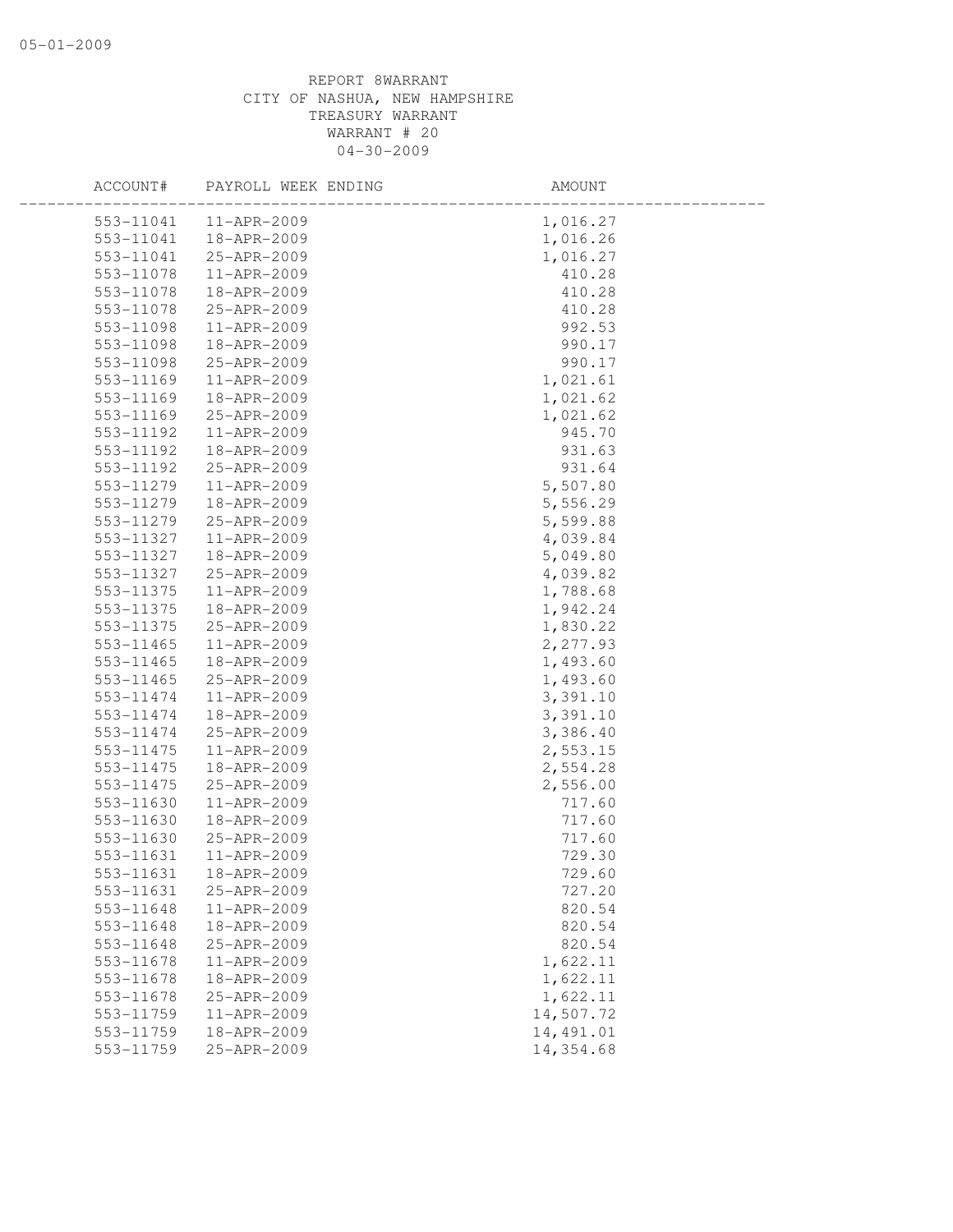|       | ACCOUNT#  | PAYROLL WEEK ENDING | <b>AMOUNT</b>                                  |             |
|-------|-----------|---------------------|------------------------------------------------|-------------|
|       | 553-11771 | 11-APR-2009         | 1,683.20                                       |             |
|       | 553-11771 | 18-APR-2009         | 841.60                                         |             |
|       | 553-11771 | 25-APR-2009         | 1,683.20                                       |             |
|       | 553-12128 | $11 - APR - 2009$   | 347.24                                         |             |
|       | 553-12128 | 18-APR-2009         | 291.17                                         |             |
|       | 553-12128 | 25-APR-2009         | 270.85                                         |             |
|       | 553-13004 | 11-APR-2009         | 553.76                                         |             |
|       | 553-13004 | 18-APR-2009         | 676.41                                         |             |
|       | 553-13004 | 25-APR-2009         | 1,137.79                                       |             |
|       | 553-13901 | 11-APR-2009         | 189.05                                         |             |
|       | 553-17001 | 18-APR-2009         | 300.00                                         |             |
|       | 553-17008 | 25-APR-2009         | 900.00                                         |             |
| TOTAL | 553       | STREET DEPARTMENT   | _______________________<br>___________________ | 135, 472.59 |
|       |           |                     |                                                |             |
|       | 555-11024 | 11-APR-2009         | 9.33                                           |             |
|       | 555-11024 | 25-APR-2009         | 149.29                                         |             |
|       | 555-11058 | 11-APR-2009         | 957.28                                         |             |
|       | 555-11058 | 18-APR-2009         | 957.28                                         |             |
|       | 555-11058 | 25-APR-2009         | 957.28                                         |             |
|       | 555-11461 | 11-APR-2009         | 1,446.40                                       |             |
|       | 555-11461 | 18-APR-2009         | 1,446.40                                       |             |
|       | 555-11461 | 25-APR-2009         | 1,446.40                                       |             |
|       | 555-11505 | 11-APR-2009         | 1,150.52                                       |             |
|       | 555-11505 | 18-APR-2009         | 1,150.52                                       |             |
|       | 555-11505 | 25-APR-2009         | 1,150.52                                       |             |
|       | 555-11639 | 11-APR-2009         | 746.80                                         |             |
|       | 555-11639 | 18-APR-2009         | 746.80                                         |             |
|       | 555-11639 | 25-APR-2009         | 746.80                                         |             |
|       | 555-11640 | 11-APR-2009         | 695.60                                         |             |
|       | 555-11640 | 18-APR-2009         | 695.60                                         |             |
|       | 555-11640 | 25-APR-2009         | 695.60                                         |             |
|       | 555-11738 | 11-APR-2009         | 1,760.00                                       |             |
|       | 555-11738 | 18-APR-2009         | 1,760.00                                       |             |
|       | 555-11738 | 25-APR-2009         | 1,760.00                                       |             |
|       | 555-11745 | $11 - APR - 2009$   | 738.80                                         |             |
|       | 555-11745 | 18-APR-2009         | 738.80                                         |             |
|       | 555-11745 | 25-APR-2009         | 738.80                                         |             |
|       | 555-11746 | 11-APR-2009         | 1,106.97                                       |             |
|       | 555-11746 | 18-APR-2009         | 1,106.97                                       |             |
|       | 555-11746 | 25-APR-2009         | 1,106.97                                       |             |
|       | 555-13004 | 18-APR-2009         | 265.02                                         |             |
|       | 555-13004 | 25-APR-2009         | 558.68                                         |             |
|       | 555-13068 | 11-APR-2009         | 231.00                                         |             |
|       | 555-13068 | 18-APR-2009         | 231.00                                         |             |
|       |           |                     | 231.00                                         |             |
|       | 555-13068 | 25-APR-2009         |                                                |             |
|       | 555-17008 | 25-APR-2009         | 900.00                                         |             |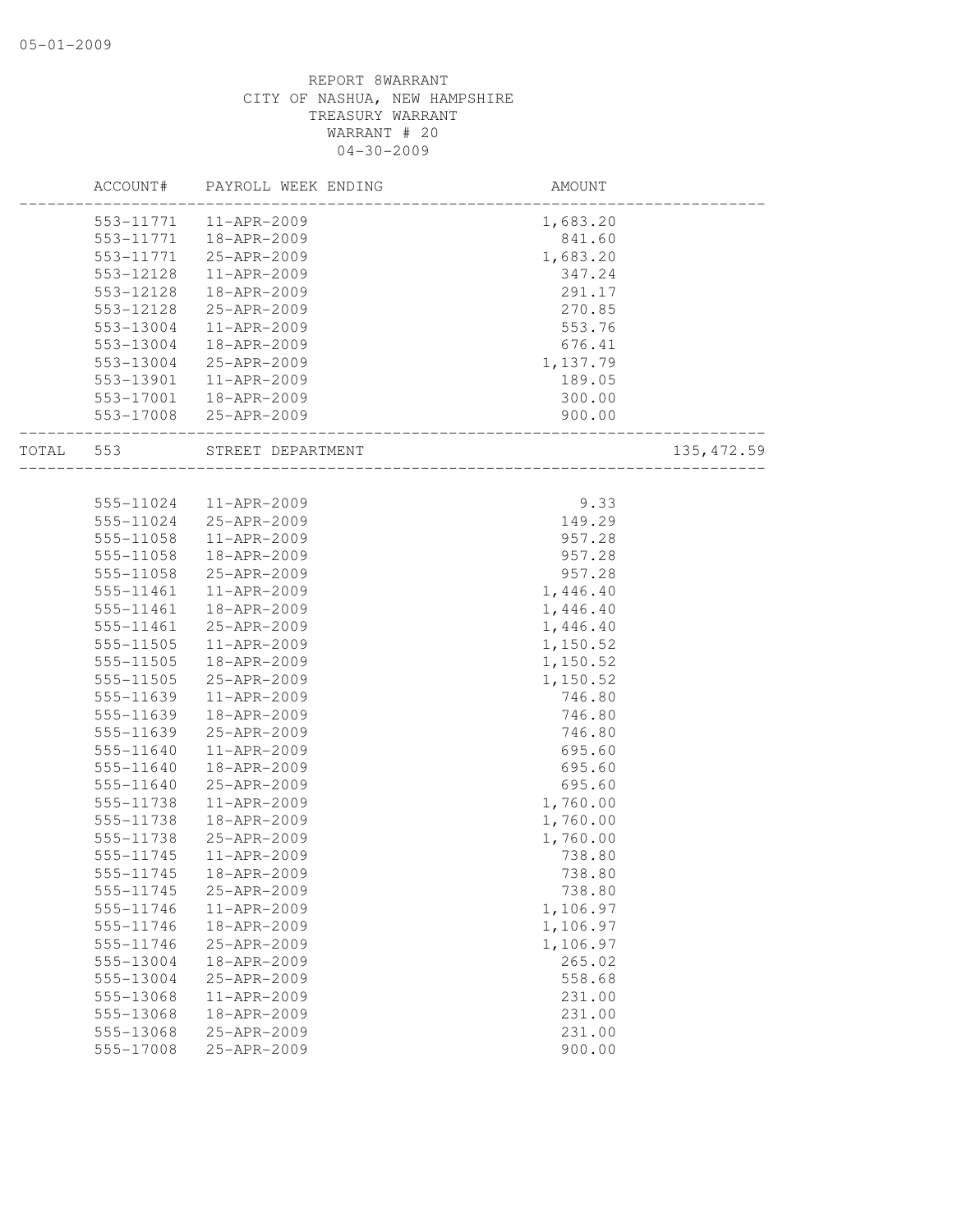|           | ACCOUNT#                       | PAYROLL WEEK ENDING        | AMOUNT                           |            |
|-----------|--------------------------------|----------------------------|----------------------------------|------------|
| TOTAL 555 |                                | TRAFFIC DEPARTMENT         |                                  | 28, 382.43 |
|           |                                |                            | -------------------------------- |            |
|           |                                | 557-11161  11-APR-2009     | 746.80                           |            |
|           |                                | 557-11161  18-APR-2009     | 746.80                           |            |
|           |                                | 557-11161 25-APR-2009      | 746.80                           |            |
|           | -----------------<br>TOTAL 557 | PARKING LOTS               | --------------------------       | 2, 240.40  |
|           |                                |                            |                                  |            |
|           |                                | 561-11345  11-APR-2009     | 1,339.68                         |            |
|           |                                | 561-11345  18-APR-2009     | 1,339.68                         |            |
|           | $561 - 11345$                  | 25-APR-2009                | 1,339.68                         |            |
|           | 561-11651                      | 11-APR-2009                | 835.74                           |            |
|           | 561-11651                      | 18-APR-2009                | 835.74                           |            |
|           | 561-11651                      | 25-APR-2009                | 835.74                           |            |
|           | $561 - 11658$                  | 11-APR-2009                | 1,014.70                         |            |
|           | 561-11658                      | 18-APR-2009                | 1,014.70                         |            |
|           | 561-11658                      | 25-APR-2009                | 1,014.70                         |            |
|           | 561-12153                      | 11-APR-2009                | 800.00                           |            |
|           | 561-12153                      | 18-APR-2009                | 800.00                           |            |
|           | 561-12153                      | 25-APR-2009                | 720.00                           |            |
|           |                                | 561-13004  18-APR-2009     | 180.53                           |            |
|           |                                | 561-13004 25-APR-2009      | 75.36                            |            |
|           |                                | 561-91010 25-APR-2009      | 100.00                           |            |
| TOTAL     | 561                            | EDGEWOOD CEMETERY          |                                  | 12,246.25  |
|           |                                |                            |                                  |            |
|           | 563-11345                      | 11-APR-2009                | 1,126.63                         |            |
|           | 563-11345                      | 18-APR-2009                | 1,126.64                         |            |
|           | 563-11345                      | 25-APR-2009                | 1,126.64                         |            |
|           | 563-11651                      | 11-APR-2009                | 744.15                           |            |
|           | 563-11651                      | 18-APR-2009                | 744.15                           |            |
|           | 563-11651                      | 25-APR-2009                | 744.15                           |            |
|           | 563-11657                      | 11-APR-2009                | 929.81                           |            |
|           | 563-11657<br>563-11657         | 18-APR-2009<br>25-APR-2009 | 929.82<br>929.81                 |            |
|           |                                |                            |                                  |            |
| TOTAL     | 563                            | WOODLAWN CEMETERY          |                                  | 8,401.80   |
|           |                                |                            |                                  |            |
|           | 571-11174                      | 11-APR-2009                | 867.76                           |            |
|           | 571-11174                      | 18-APR-2009                | 867.76                           |            |
|           | 571-11174                      | 25-APR-2009                | 867.75                           |            |
|           | 571-11237                      | 11-APR-2009                | 1,941.86                         |            |
|           | 571-11237                      | 18-APR-2009                | 1,941.86                         |            |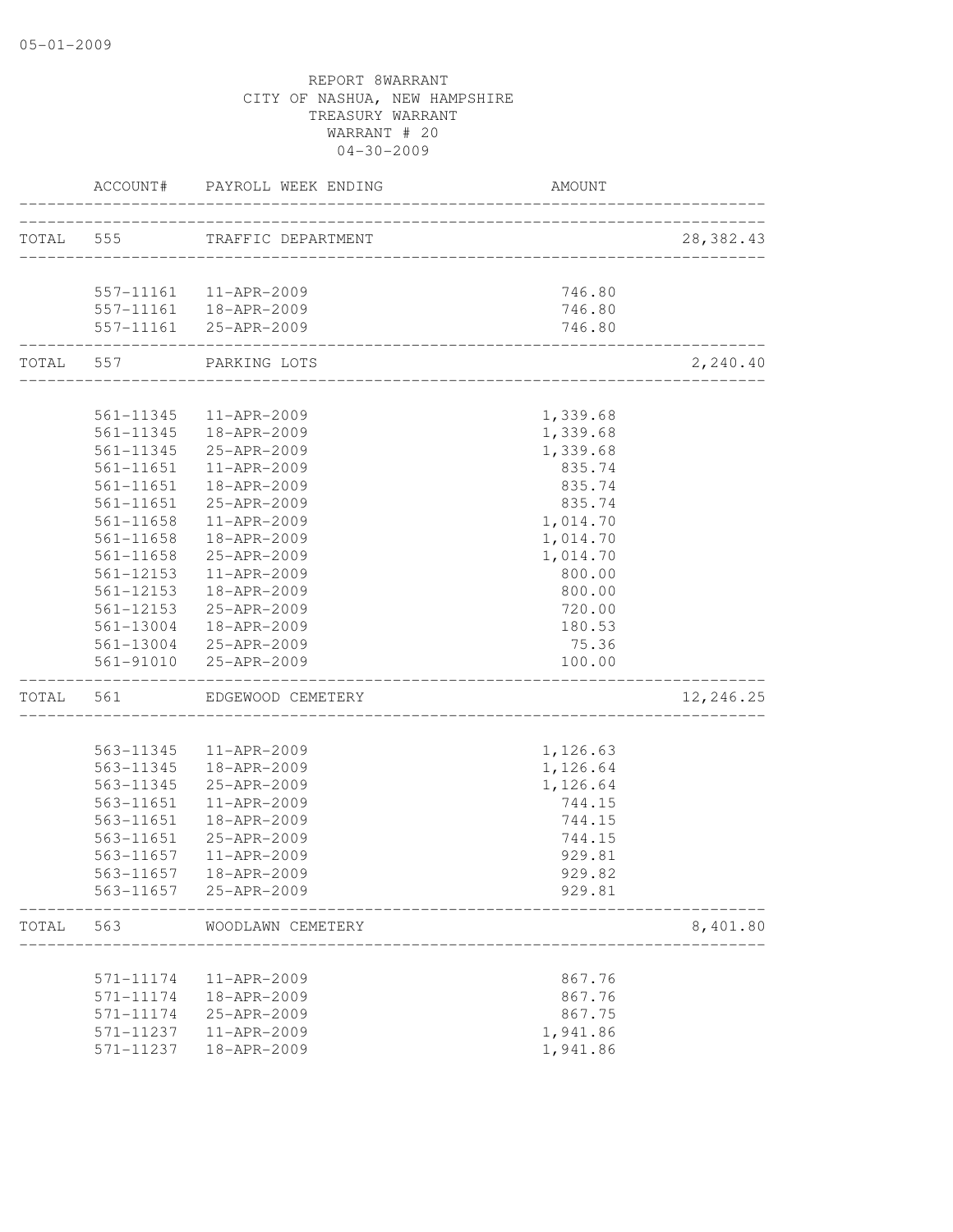|           |                   | ACCOUNT# PAYROLL WEEK ENDING   | AMOUNT                                       |                 |
|-----------|-------------------|--------------------------------|----------------------------------------------|-----------------|
|           |                   | 571-11237 25-APR-2009          | 1,941.86                                     | _______________ |
| TOTAL 571 |                   | COMMUNITY DEVELOPMENT          |                                              | 8,428.85        |
|           |                   |                                |                                              |                 |
|           | 572-11024         | 11-APR-2009                    | 634.62                                       |                 |
|           | 572-11024         | 18-APR-2009                    | 634.61                                       |                 |
|           | 572-11024         | 25-APR-2009                    | 634.62                                       |                 |
|           | 572-11215         | 11-APR-2009                    | 3,571.25                                     |                 |
|           | 572-11215         | 18-APR-2009                    | 3,571.25                                     |                 |
|           | 572-11215         | 25-APR-2009                    | 3,571.25                                     |                 |
|           | 572-11238         | 11-APR-2009                    | 841.39                                       |                 |
|           | 572-11238         | 18-APR-2009                    | 841.38                                       |                 |
|           | 572-11238         | 25-APR-2009                    | 841.38                                       |                 |
|           | 572-11450         | 11-APR-2009                    | 1,670.34                                     |                 |
|           | 572-11450         | 18-APR-2009                    | 1,670.34                                     |                 |
|           | 572-11450         | 25-APR-2009                    | 1,670.34                                     |                 |
|           | 572-11522         | 11-APR-2009                    | 816.64                                       |                 |
|           | 572-11522         | 18-APR-2009                    | 816.64                                       |                 |
|           | 572-11522         | 25-APR-2009                    | 816.64                                       |                 |
|           | 572-11525         | 11-APR-2009                    | 1,007.85                                     |                 |
|           | 572-11525         | 18-APR-2009                    | 1,007.85                                     |                 |
|           | 572-11525         | 25-APR-2009                    | 1,007.85                                     |                 |
|           | 572-58005         | 18-APR-2009                    | 300.00                                       |                 |
|           | 572-98046         | 11-APR-2009                    | 100.00                                       |                 |
|           | 572-98046         | 25-APR-2009                    | 100.00<br>__________________________________ |                 |
|           | ----------------- | TOTAL 572 PLANNING DEPARTMENT  |                                              | 26, 126. 24     |
|           |                   |                                |                                              |                 |
|           |                   | 573-11444   11-APR-2009        | 1,618.06                                     |                 |
|           |                   | 573-11444   18-APR-2009        | 1,618.06                                     |                 |
|           |                   | 573-11444 25-APR-2009          | 1,618.06<br>________________________         |                 |
|           |                   | TOTAL 573 ECONOMIC DEVELOPMENT | ------------------------                     | 4,854.18        |
|           |                   |                                |                                              |                 |
|           |                   | 575-11032    11-APR-2009       | 696.76                                       |                 |
|           | 575-11032         | 18-APR-2009                    | 696.76                                       |                 |
|           | 575-11032         | 25-APR-2009                    | 696.77                                       |                 |
|           | 575-11042         | 11-APR-2009                    | 1,367.76                                     |                 |
|           | 575-11042         | 18-APR-2009                    | 1,367.76                                     |                 |
|           | 575-11042         | 25-APR-2009                    | 1,367.76                                     |                 |
|           | 575-11062         | 11-APR-2009                    | 604.76                                       |                 |
|           | 575-11062         | 18-APR-2009                    | 604.76                                       |                 |
|           | 575-11062         | 25-APR-2009                    | 604.76                                       |                 |
|           | 575-11189         | 11-APR-2009                    | 1,062.06                                     |                 |
|           | 575-11189         | 18-APR-2009                    | 1,062.06                                     |                 |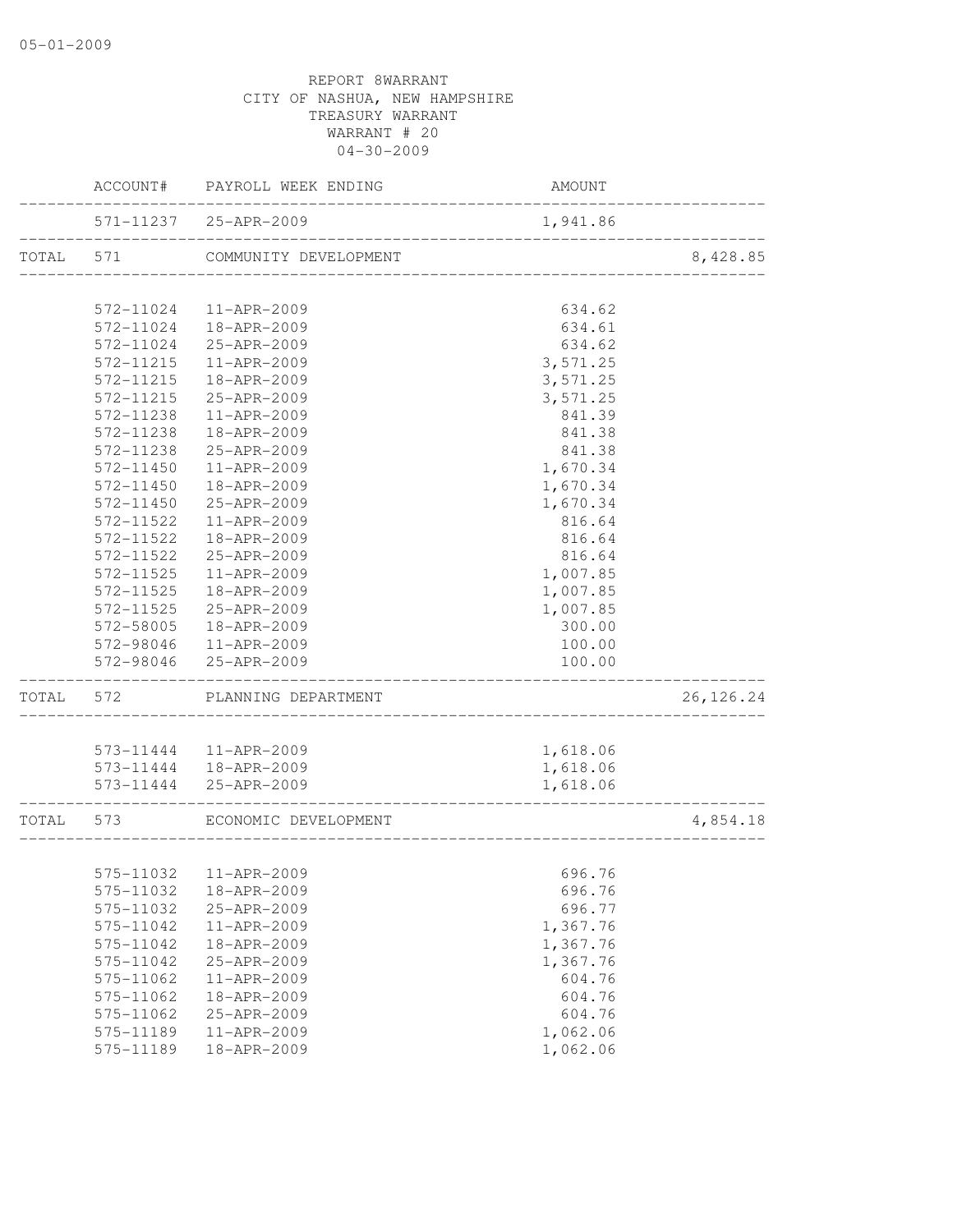|       | ACCOUNT#  | PAYROLL WEEK ENDING    | AMOUNT    |           |
|-------|-----------|------------------------|-----------|-----------|
|       | 575-11189 | 25-APR-2009            | 1,062.06  |           |
|       | 575-11246 | 11-APR-2009            | 1,885.72  |           |
|       | 575-11246 | 18-APR-2009            | 1,885.71  |           |
|       | 575-11246 | 25-APR-2009            | 1,885.72  |           |
|       | 575-11387 | 11-APR-2009            | 5,755.11  |           |
|       | 575-11387 | 18-APR-2009            | 5,755.10  |           |
|       | 575-11387 | 25-APR-2009            | 5,755.10  |           |
|       | 575-11393 | 11-APR-2009            | 3,999.81  |           |
|       | 575-11393 | 18-APR-2009            | 4,276.61  |           |
|       | 575-11393 | 25-APR-2009            | 4,276.61  |           |
|       | 575-11400 | 11-APR-2009            | 7,315.23  |           |
|       | 575-11400 | 18-APR-2009            | 7,901.17  |           |
|       | 575-11400 | 25-APR-2009            | 7,901.16  |           |
|       | 575-11401 | 11-APR-2009            | 3,853.03  |           |
|       | 575-11401 | 18-APR-2009            | 3,853.02  |           |
|       | 575-11401 | 25-APR-2009            | 3,853.03  |           |
|       | 575-11403 | 11-APR-2009            | 833.85    |           |
|       | 575-11403 | 18-APR-2009            | 833.86    |           |
|       | 575-11403 | 25-APR-2009            | 833.86    |           |
|       | 575-11404 | $11 - APR - 2009$      | 751.38    |           |
|       | 575-11404 | 18-APR-2009            | 751.38    |           |
|       | 575-11404 | 25-APR-2009            | 751.38    |           |
|       | 575-11627 | 11-APR-2009            | 589.06    |           |
|       | 575-11627 | 18-APR-2009            | 589.06    |           |
|       | 575-11627 | 25-APR-2009            | 589.06    |           |
|       | 575-12076 | 11-APR-2009            | 97.02     |           |
|       | 575-12076 | 18-APR-2009            | 97.02     |           |
|       | 575-12076 | 25-APR-2009            | 97.02     |           |
|       | 575-12087 | 11-APR-2009            |           |           |
|       |           | 18-APR-2009            | 420.15    |           |
|       | 575-12087 |                        | 420.15    |           |
|       | 575-12087 | 25-APR-2009            | 352.36    |           |
|       | 575-12090 | 11-APR-2009            | 1,157.62  |           |
|       | 575-12090 | 18-APR-2009            | 1,157.61  |           |
|       | 575-12090 | 25-APR-2009            | 1,157.61  |           |
|       | 575-12114 | 11-APR-2009            | 1,482.10  |           |
|       | 575-12114 | 18-APR-2009            | 1, 411.18 |           |
|       | 575-12114 | 25-APR-2009            | 1,428.70  |           |
|       |           | 575-13004  11-APR-2009 | 44.18     |           |
|       | 575-13004 | 18-APR-2009            | 95.90     |           |
|       | 575-13004 | 25-APR-2009            | 191.80    |           |
|       | 575-13035 | 11-APR-2009            | 916.91    |           |
|       | 575-13035 | 25-APR-2009            | 813.14    |           |
| TOTAL | 575       | PUBLIC LIBRARIES       |           | 99,209.52 |
|       |           |                        |           |           |
|       |           | 576-11059  11-APR-2009 | 1,252.76  |           |
|       | 576-11059 | 18-APR-2009            | 1,252.76  |           |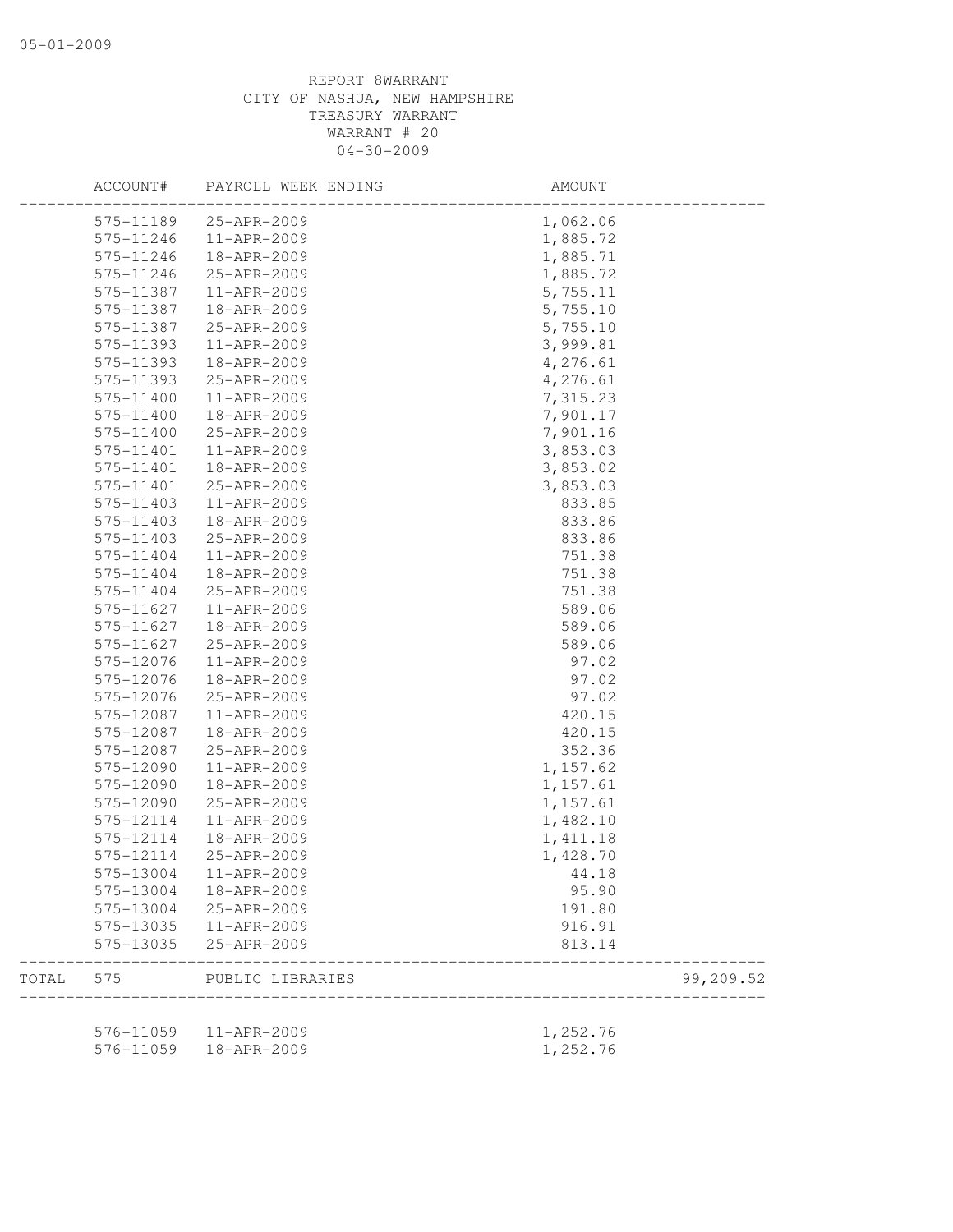|       | ACCOUNT#  | PAYROLL WEEK ENDING | <b>AMOUNT</b>    |           |
|-------|-----------|---------------------|------------------|-----------|
|       | 576-11059 | 25-APR-2009         | 1,252.76         |           |
|       | 576-11221 | $11 - APR - 2009$   | 1,038.98         |           |
|       | 576-11221 | 18-APR-2009         | 1,038.98         |           |
|       | 576-11221 | 25-APR-2009         | 1,038.98         |           |
|       | 576-11315 | 11-APR-2009         | 1,294.19         |           |
|       | 576-11315 | 18-APR-2009         | 1,294.20         |           |
|       | 576-11315 | 25-APR-2009         | 1,294.19         |           |
|       | 576-11361 | 11-APR-2009         | 3,928.20         |           |
|       | 576-11361 | 18-APR-2009         | 3,928.19         |           |
|       | 576-11361 | 25-APR-2009         | 3,928.19         |           |
|       | 576-11362 | 11-APR-2009         | 1,082.36         |           |
|       | 576-11362 | 18-APR-2009         | 1,082.36         |           |
|       | 576-11362 | 25-APR-2009         | 1,082.36         |           |
|       | 576-12045 | 11-APR-2009         | 267.15           |           |
|       | 576-12045 | 18-APR-2009         | 274.78           |           |
|       | 576-12045 | 25-APR-2009         | 488.49           |           |
|       | 576-91010 | 25-APR-2009         | 1,520.00         |           |
| TOTAL | 576       | BUILDING DEPARTMENT | ________________ | 28,339.88 |
|       |           |                     |                  |           |
|       | 577-11067 | 11-APR-2009         | 1,139.43         |           |
|       | 577-11067 | 18-APR-2009         | 1,139.43         |           |
|       | 577-11067 | 25-APR-2009         | 1,139.43         |           |
|       | 577-11183 | 11-APR-2009         | 2,002.49         |           |
|       | 577-11183 | 18-APR-2009         | 2,002.48         |           |
|       | 577-11183 | 25-APR-2009         | 2,002.48         |           |
|       | 577-91010 | 25-APR-2009         | 510.00           |           |
| TOTAL | 577       | CODE ENFORCEMENT    |                  | 9,935.74  |
|       |           |                     |                  |           |
|       | 581-11012 | 18-APR-2009         | 4,089.42         |           |
|       | 581-11075 | 18-APR-2009         | 4,228.08         |           |
|       | 581-11081 | 18-APR-2009         | 2,592.11         |           |
|       | 581-11162 | 11-APR-2009         | 54, 257.13       |           |
|       | 581-11162 | 18-APR-2009         | 54,294.10        |           |
|       | 581-11162 | 25-APR-2009         | 54,044.05        |           |
|       | 581-11204 | 11-APR-2009         | 11,067.21        |           |
|       | 581-11204 | 18-APR-2009         | 11,067.22        |           |
|       | 581-11204 | 25-APR-2009         | 11,067.22        |           |
|       | 581-11348 | 18-APR-2009         | 78,661.60        |           |
|       | 581-11366 | 11-APR-2009         | 56,266.19        |           |
|       | 581-11366 | 18-APR-2009         | 55,980.63        |           |
|       | 581-11366 | 25-APR-2009         | 55,801.90        |           |
|       | 581-11396 | 18-APR-2009         | 38,490.57        |           |
|       | 581-11402 | 18-APR-2009         | 3,076.92         |           |
|       | 581-11408 | 11-APR-2009         | 17,440.22        |           |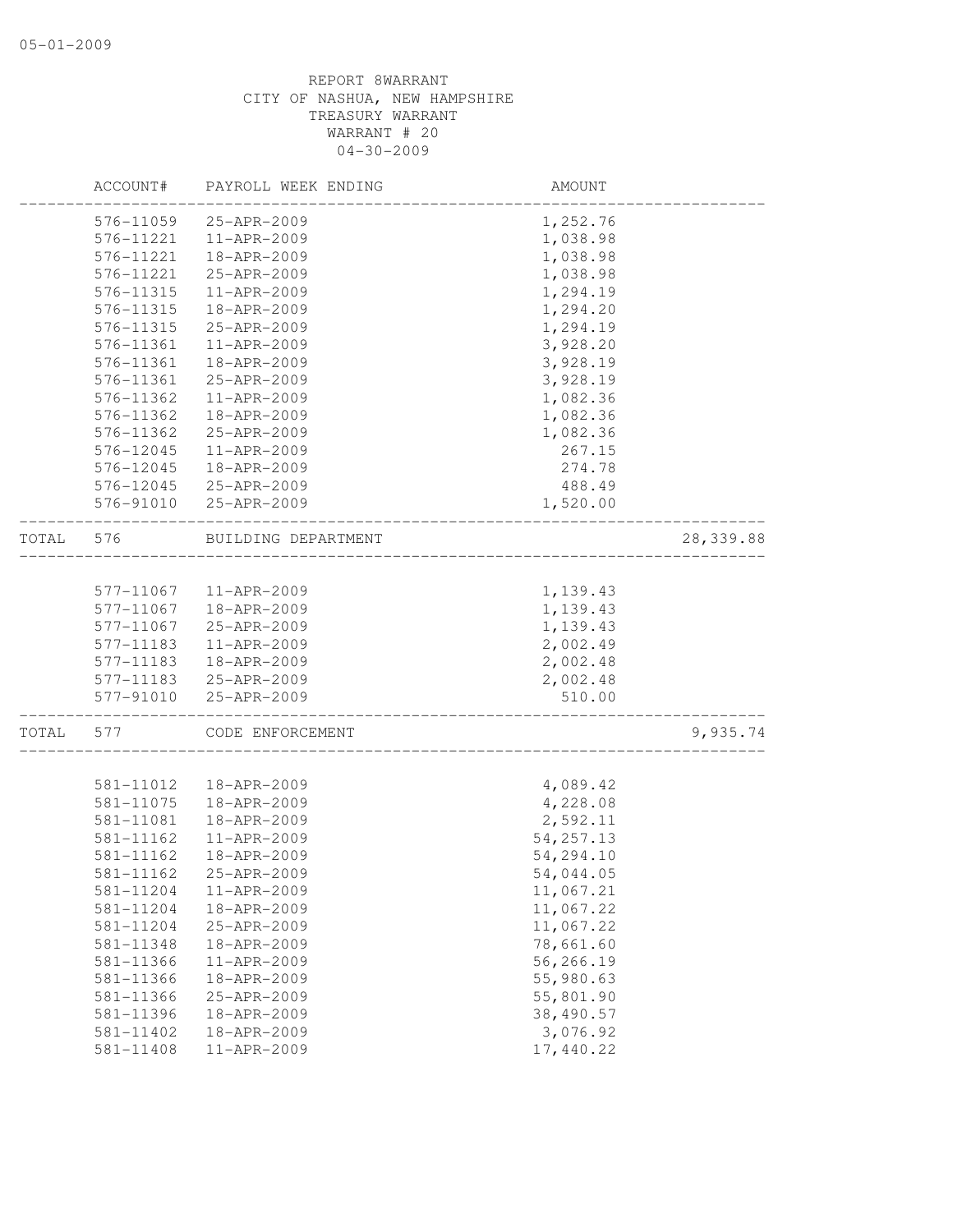| ACCOUNT#  | PAYROLL WEEK ENDING | AMOUNT       |  |
|-----------|---------------------|--------------|--|
| 581-11408 | 18-APR-2009         | 17,639.80    |  |
| 581-11408 | 25-APR-2009         | 17,295.65    |  |
| 581-11486 | 18-APR-2009         | 40, 773.16   |  |
| 581-11515 | 18-APR-2009         | 4, 441.74    |  |
| 581-11570 | 18-APR-2009         | 61,178.47    |  |
| 581-11572 | 18-APR-2009         | 60,348.04    |  |
| 581-11579 | 11-APR-2009         | 451.36       |  |
| 581-11579 | 18-APR-2009         | 36, 356.04   |  |
| 581-11579 | 25-APR-2009         | 263.29       |  |
| 581-11628 | 11-APR-2009         | 1,359.20     |  |
| 581-11628 | 18-APR-2009         | 1,359.20     |  |
| 581-11628 | 25-APR-2009         | 1,359.20     |  |
| 581-11675 | 18-APR-2009         | 5,769.23     |  |
| 581-11709 | 18-APR-2009         | 5,957.19     |  |
| 581-11711 | 18-APR-2009         | 2,576.95     |  |
| 581-11726 | 18-APR-2009         | 1,595,369.49 |  |
| 581-11800 | 18-APR-2009         | 47,997.61    |  |
| 581-11801 | 11-APR-2009         | 350.00       |  |
| 581-11801 | 18-APR-2009         | 14,943.72    |  |
| 581-11801 | 25-APR-2009         | 350.00       |  |
| 581-11802 | 18-APR-2009         | 12,960.77    |  |
| 581-11803 | 11-APR-2009         | 698.95       |  |
| 581-11803 | 18-APR-2009         | 14,296.89    |  |
| 581-11803 | 25-APR-2009         | 698.95       |  |
| 581-11805 | 18-APR-2009         | 27,551.86    |  |
| 581-11812 | 18-APR-2009         | 2,504.84     |  |
| 581-11816 | 18-APR-2009         | 3,724.57     |  |
| 581-11830 | 18-APR-2009         | 5,575.54     |  |
| 581-11850 | 11-APR-2009         | 2,723.70     |  |
| 581-11850 | 18-APR-2009         | 2,477.27     |  |
| 581-11850 | 25-APR-2009         | 1,815.80     |  |
| 581-11860 | 18-APR-2009         | 6,332.21     |  |
| 581-12006 | 18-APR-2009         | 1,676.94     |  |
| 581-12006 | 25-APR-2009         | 1,549.50     |  |
| 581-12021 | $11 - APR - 2009$   | 440.90       |  |
| 581-12021 | 18-APR-2009         | 2,870.72     |  |
| 581-12060 | $11 - APR - 2009$   | 2,796.09     |  |
| 581-12060 | 18-APR-2009         | 2,674.83     |  |
| 581-12060 | 25-APR-2009         | 2,731.59     |  |
| 581-12078 | 11-APR-2009         | 150.00       |  |
| 581-12078 | 18-APR-2009         | 3,827.25     |  |
| 581-12081 | 18-APR-2009         | 2,329.05     |  |
| 581-12084 | 11-APR-2009         | 275.00       |  |
| 581-12084 | 18-APR-2009         | 3,412.50     |  |
| 581-12084 | 25-APR-2009         | 2,000.00     |  |
| 581-12087 | 11-APR-2009         | 879.00       |  |
| 581-12087 | 18-APR-2009         | 879.00       |  |
| 581-12087 | 25-APR-2009         | 819.40       |  |
|           |                     |              |  |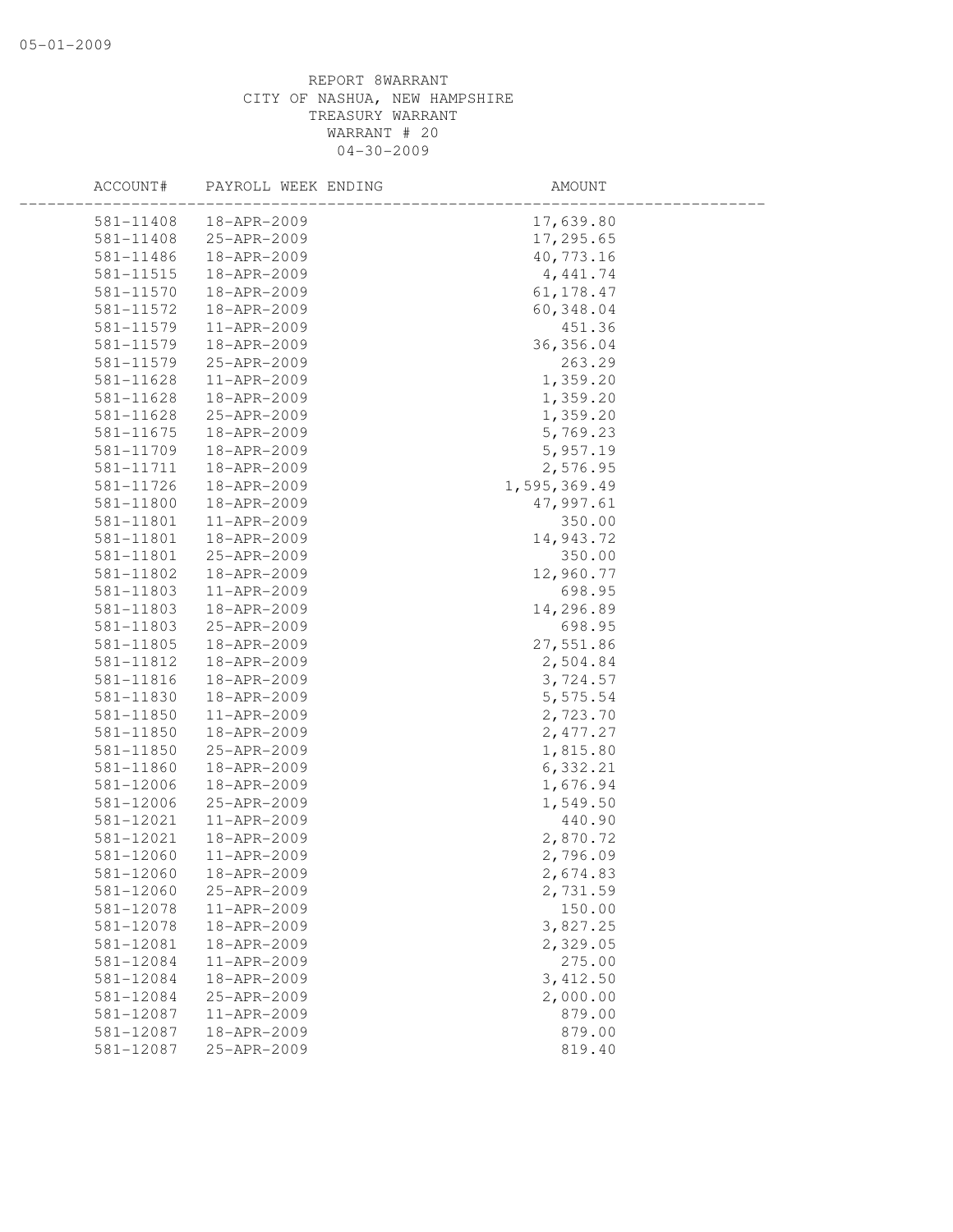| 581-12111<br>11-APR-2009<br>143, 291.45<br>581-12111<br>18-APR-2009<br>146,391.58<br>581-12111<br>25-APR-2009<br>146,762.22<br>581-12112<br>11-APR-2009<br>10,450.52<br>581-12112<br>18-APR-2009<br>10,377.95<br>10,370.04<br>581-12112<br>25-APR-2009<br>6,658.62<br>581-12126<br>11-APR-2009<br>6,727.06<br>581-12126<br>18-APR-2009<br>6,722.58<br>581-12126<br>25-APR-2009<br>4,287.80<br>581-12135<br>11-APR-2009<br>18-APR-2009<br>581-12135<br>6,952.04<br>581-12135<br>25-APR-2009<br>7,466.42<br>581-12136<br>11-APR-2009<br>1,035.16<br>581-12136<br>18-APR-2009<br>898.90<br>581-12136<br>25-APR-2009<br>1,127.03<br>100.00<br>581-12141<br>11-APR-2009<br>581-12153<br>11-APR-2009<br>30.00<br>581-12153<br>18-APR-2009<br>100.00<br>581-12153<br>25-APR-2009<br>35.00<br>581-12198<br>18-APR-2009<br>37,089.75<br>581-12201<br>11-APR-2009<br>25,409.18<br>581-12201<br>18-APR-2009<br>26,983.52<br>581-12201<br>22,515.05<br>25-APR-2009<br>97.06<br>581-13004<br>11-APR-2009<br>581-13004<br>25-APR-2009<br>411.00<br>581-13021<br>531.93<br>$11 - APR - 2009$<br>581-13021<br>18-APR-2009<br>276.35<br>581-13021<br>25-APR-2009<br>452.16<br>581-13032<br>11-APR-2009<br>206.56<br>581-13032<br>18-APR-2009<br>555.14<br>581-13032<br>25-APR-2009<br>530.09<br>581-13120<br>11-APR-2009<br>3,804.35<br>581-13120<br>18-APR-2009<br>4,068.57<br>4,781.66<br>581-13120<br>25-APR-2009<br>1,524.30<br>581-13133<br>$11 - APR - 2009$<br>18-APR-2009<br>2,849.74<br>581-13133<br>581-13133<br>25-APR-2009<br>909.56<br>581-13137<br>11-APR-2009<br>679.28<br>581-13137<br>18-APR-2009<br>616.78<br>581-13137<br>25-APR-2009<br>394.97<br>581-17004<br>18-APR-2009<br>581-19000<br>18-APR-2009<br>8,539.45<br>1,050.00<br>581-19230<br>18-APR-2009<br>581-19240<br>11-APR-2009<br>796.56<br>581-19240<br>18-APR-2009<br>25.20<br>581-19240<br>25-APR-2009 | ACCOUNT# | PAYROLL WEEK ENDING | AMOUNT |  |
|----------------------------------------------------------------------------------------------------------------------------------------------------------------------------------------------------------------------------------------------------------------------------------------------------------------------------------------------------------------------------------------------------------------------------------------------------------------------------------------------------------------------------------------------------------------------------------------------------------------------------------------------------------------------------------------------------------------------------------------------------------------------------------------------------------------------------------------------------------------------------------------------------------------------------------------------------------------------------------------------------------------------------------------------------------------------------------------------------------------------------------------------------------------------------------------------------------------------------------------------------------------------------------------------------------------------------------------------------------------------------------------------------------------------------------------------------------------------------------------------------------------------------------------------------------------------------------------------------------------------------------------------------------------------------------------------------------------------------------------------------------------------------------------------------------------------------------------------------------------------|----------|---------------------|--------|--|
|                                                                                                                                                                                                                                                                                                                                                                                                                                                                                                                                                                                                                                                                                                                                                                                                                                                                                                                                                                                                                                                                                                                                                                                                                                                                                                                                                                                                                                                                                                                                                                                                                                                                                                                                                                                                                                                                      |          |                     |        |  |
|                                                                                                                                                                                                                                                                                                                                                                                                                                                                                                                                                                                                                                                                                                                                                                                                                                                                                                                                                                                                                                                                                                                                                                                                                                                                                                                                                                                                                                                                                                                                                                                                                                                                                                                                                                                                                                                                      |          |                     |        |  |
|                                                                                                                                                                                                                                                                                                                                                                                                                                                                                                                                                                                                                                                                                                                                                                                                                                                                                                                                                                                                                                                                                                                                                                                                                                                                                                                                                                                                                                                                                                                                                                                                                                                                                                                                                                                                                                                                      |          |                     |        |  |
|                                                                                                                                                                                                                                                                                                                                                                                                                                                                                                                                                                                                                                                                                                                                                                                                                                                                                                                                                                                                                                                                                                                                                                                                                                                                                                                                                                                                                                                                                                                                                                                                                                                                                                                                                                                                                                                                      |          |                     |        |  |
|                                                                                                                                                                                                                                                                                                                                                                                                                                                                                                                                                                                                                                                                                                                                                                                                                                                                                                                                                                                                                                                                                                                                                                                                                                                                                                                                                                                                                                                                                                                                                                                                                                                                                                                                                                                                                                                                      |          |                     |        |  |
|                                                                                                                                                                                                                                                                                                                                                                                                                                                                                                                                                                                                                                                                                                                                                                                                                                                                                                                                                                                                                                                                                                                                                                                                                                                                                                                                                                                                                                                                                                                                                                                                                                                                                                                                                                                                                                                                      |          |                     |        |  |
|                                                                                                                                                                                                                                                                                                                                                                                                                                                                                                                                                                                                                                                                                                                                                                                                                                                                                                                                                                                                                                                                                                                                                                                                                                                                                                                                                                                                                                                                                                                                                                                                                                                                                                                                                                                                                                                                      |          |                     |        |  |
|                                                                                                                                                                                                                                                                                                                                                                                                                                                                                                                                                                                                                                                                                                                                                                                                                                                                                                                                                                                                                                                                                                                                                                                                                                                                                                                                                                                                                                                                                                                                                                                                                                                                                                                                                                                                                                                                      |          |                     |        |  |
|                                                                                                                                                                                                                                                                                                                                                                                                                                                                                                                                                                                                                                                                                                                                                                                                                                                                                                                                                                                                                                                                                                                                                                                                                                                                                                                                                                                                                                                                                                                                                                                                                                                                                                                                                                                                                                                                      |          |                     |        |  |
|                                                                                                                                                                                                                                                                                                                                                                                                                                                                                                                                                                                                                                                                                                                                                                                                                                                                                                                                                                                                                                                                                                                                                                                                                                                                                                                                                                                                                                                                                                                                                                                                                                                                                                                                                                                                                                                                      |          |                     |        |  |
|                                                                                                                                                                                                                                                                                                                                                                                                                                                                                                                                                                                                                                                                                                                                                                                                                                                                                                                                                                                                                                                                                                                                                                                                                                                                                                                                                                                                                                                                                                                                                                                                                                                                                                                                                                                                                                                                      |          |                     |        |  |
|                                                                                                                                                                                                                                                                                                                                                                                                                                                                                                                                                                                                                                                                                                                                                                                                                                                                                                                                                                                                                                                                                                                                                                                                                                                                                                                                                                                                                                                                                                                                                                                                                                                                                                                                                                                                                                                                      |          |                     |        |  |
|                                                                                                                                                                                                                                                                                                                                                                                                                                                                                                                                                                                                                                                                                                                                                                                                                                                                                                                                                                                                                                                                                                                                                                                                                                                                                                                                                                                                                                                                                                                                                                                                                                                                                                                                                                                                                                                                      |          |                     |        |  |
|                                                                                                                                                                                                                                                                                                                                                                                                                                                                                                                                                                                                                                                                                                                                                                                                                                                                                                                                                                                                                                                                                                                                                                                                                                                                                                                                                                                                                                                                                                                                                                                                                                                                                                                                                                                                                                                                      |          |                     |        |  |
|                                                                                                                                                                                                                                                                                                                                                                                                                                                                                                                                                                                                                                                                                                                                                                                                                                                                                                                                                                                                                                                                                                                                                                                                                                                                                                                                                                                                                                                                                                                                                                                                                                                                                                                                                                                                                                                                      |          |                     |        |  |
|                                                                                                                                                                                                                                                                                                                                                                                                                                                                                                                                                                                                                                                                                                                                                                                                                                                                                                                                                                                                                                                                                                                                                                                                                                                                                                                                                                                                                                                                                                                                                                                                                                                                                                                                                                                                                                                                      |          |                     |        |  |
|                                                                                                                                                                                                                                                                                                                                                                                                                                                                                                                                                                                                                                                                                                                                                                                                                                                                                                                                                                                                                                                                                                                                                                                                                                                                                                                                                                                                                                                                                                                                                                                                                                                                                                                                                                                                                                                                      |          |                     |        |  |
|                                                                                                                                                                                                                                                                                                                                                                                                                                                                                                                                                                                                                                                                                                                                                                                                                                                                                                                                                                                                                                                                                                                                                                                                                                                                                                                                                                                                                                                                                                                                                                                                                                                                                                                                                                                                                                                                      |          |                     |        |  |
|                                                                                                                                                                                                                                                                                                                                                                                                                                                                                                                                                                                                                                                                                                                                                                                                                                                                                                                                                                                                                                                                                                                                                                                                                                                                                                                                                                                                                                                                                                                                                                                                                                                                                                                                                                                                                                                                      |          |                     |        |  |
|                                                                                                                                                                                                                                                                                                                                                                                                                                                                                                                                                                                                                                                                                                                                                                                                                                                                                                                                                                                                                                                                                                                                                                                                                                                                                                                                                                                                                                                                                                                                                                                                                                                                                                                                                                                                                                                                      |          |                     |        |  |
|                                                                                                                                                                                                                                                                                                                                                                                                                                                                                                                                                                                                                                                                                                                                                                                                                                                                                                                                                                                                                                                                                                                                                                                                                                                                                                                                                                                                                                                                                                                                                                                                                                                                                                                                                                                                                                                                      |          |                     |        |  |
|                                                                                                                                                                                                                                                                                                                                                                                                                                                                                                                                                                                                                                                                                                                                                                                                                                                                                                                                                                                                                                                                                                                                                                                                                                                                                                                                                                                                                                                                                                                                                                                                                                                                                                                                                                                                                                                                      |          |                     |        |  |
|                                                                                                                                                                                                                                                                                                                                                                                                                                                                                                                                                                                                                                                                                                                                                                                                                                                                                                                                                                                                                                                                                                                                                                                                                                                                                                                                                                                                                                                                                                                                                                                                                                                                                                                                                                                                                                                                      |          |                     |        |  |
|                                                                                                                                                                                                                                                                                                                                                                                                                                                                                                                                                                                                                                                                                                                                                                                                                                                                                                                                                                                                                                                                                                                                                                                                                                                                                                                                                                                                                                                                                                                                                                                                                                                                                                                                                                                                                                                                      |          |                     |        |  |
|                                                                                                                                                                                                                                                                                                                                                                                                                                                                                                                                                                                                                                                                                                                                                                                                                                                                                                                                                                                                                                                                                                                                                                                                                                                                                                                                                                                                                                                                                                                                                                                                                                                                                                                                                                                                                                                                      |          |                     |        |  |
|                                                                                                                                                                                                                                                                                                                                                                                                                                                                                                                                                                                                                                                                                                                                                                                                                                                                                                                                                                                                                                                                                                                                                                                                                                                                                                                                                                                                                                                                                                                                                                                                                                                                                                                                                                                                                                                                      |          |                     |        |  |
|                                                                                                                                                                                                                                                                                                                                                                                                                                                                                                                                                                                                                                                                                                                                                                                                                                                                                                                                                                                                                                                                                                                                                                                                                                                                                                                                                                                                                                                                                                                                                                                                                                                                                                                                                                                                                                                                      |          |                     |        |  |
|                                                                                                                                                                                                                                                                                                                                                                                                                                                                                                                                                                                                                                                                                                                                                                                                                                                                                                                                                                                                                                                                                                                                                                                                                                                                                                                                                                                                                                                                                                                                                                                                                                                                                                                                                                                                                                                                      |          |                     |        |  |
|                                                                                                                                                                                                                                                                                                                                                                                                                                                                                                                                                                                                                                                                                                                                                                                                                                                                                                                                                                                                                                                                                                                                                                                                                                                                                                                                                                                                                                                                                                                                                                                                                                                                                                                                                                                                                                                                      |          |                     |        |  |
|                                                                                                                                                                                                                                                                                                                                                                                                                                                                                                                                                                                                                                                                                                                                                                                                                                                                                                                                                                                                                                                                                                                                                                                                                                                                                                                                                                                                                                                                                                                                                                                                                                                                                                                                                                                                                                                                      |          |                     |        |  |
|                                                                                                                                                                                                                                                                                                                                                                                                                                                                                                                                                                                                                                                                                                                                                                                                                                                                                                                                                                                                                                                                                                                                                                                                                                                                                                                                                                                                                                                                                                                                                                                                                                                                                                                                                                                                                                                                      |          |                     |        |  |
|                                                                                                                                                                                                                                                                                                                                                                                                                                                                                                                                                                                                                                                                                                                                                                                                                                                                                                                                                                                                                                                                                                                                                                                                                                                                                                                                                                                                                                                                                                                                                                                                                                                                                                                                                                                                                                                                      |          |                     |        |  |
|                                                                                                                                                                                                                                                                                                                                                                                                                                                                                                                                                                                                                                                                                                                                                                                                                                                                                                                                                                                                                                                                                                                                                                                                                                                                                                                                                                                                                                                                                                                                                                                                                                                                                                                                                                                                                                                                      |          |                     |        |  |
|                                                                                                                                                                                                                                                                                                                                                                                                                                                                                                                                                                                                                                                                                                                                                                                                                                                                                                                                                                                                                                                                                                                                                                                                                                                                                                                                                                                                                                                                                                                                                                                                                                                                                                                                                                                                                                                                      |          |                     |        |  |
|                                                                                                                                                                                                                                                                                                                                                                                                                                                                                                                                                                                                                                                                                                                                                                                                                                                                                                                                                                                                                                                                                                                                                                                                                                                                                                                                                                                                                                                                                                                                                                                                                                                                                                                                                                                                                                                                      |          |                     |        |  |
|                                                                                                                                                                                                                                                                                                                                                                                                                                                                                                                                                                                                                                                                                                                                                                                                                                                                                                                                                                                                                                                                                                                                                                                                                                                                                                                                                                                                                                                                                                                                                                                                                                                                                                                                                                                                                                                                      |          |                     |        |  |
|                                                                                                                                                                                                                                                                                                                                                                                                                                                                                                                                                                                                                                                                                                                                                                                                                                                                                                                                                                                                                                                                                                                                                                                                                                                                                                                                                                                                                                                                                                                                                                                                                                                                                                                                                                                                                                                                      |          |                     |        |  |
|                                                                                                                                                                                                                                                                                                                                                                                                                                                                                                                                                                                                                                                                                                                                                                                                                                                                                                                                                                                                                                                                                                                                                                                                                                                                                                                                                                                                                                                                                                                                                                                                                                                                                                                                                                                                                                                                      |          |                     |        |  |
|                                                                                                                                                                                                                                                                                                                                                                                                                                                                                                                                                                                                                                                                                                                                                                                                                                                                                                                                                                                                                                                                                                                                                                                                                                                                                                                                                                                                                                                                                                                                                                                                                                                                                                                                                                                                                                                                      |          |                     |        |  |
|                                                                                                                                                                                                                                                                                                                                                                                                                                                                                                                                                                                                                                                                                                                                                                                                                                                                                                                                                                                                                                                                                                                                                                                                                                                                                                                                                                                                                                                                                                                                                                                                                                                                                                                                                                                                                                                                      |          |                     |        |  |
|                                                                                                                                                                                                                                                                                                                                                                                                                                                                                                                                                                                                                                                                                                                                                                                                                                                                                                                                                                                                                                                                                                                                                                                                                                                                                                                                                                                                                                                                                                                                                                                                                                                                                                                                                                                                                                                                      |          |                     |        |  |
|                                                                                                                                                                                                                                                                                                                                                                                                                                                                                                                                                                                                                                                                                                                                                                                                                                                                                                                                                                                                                                                                                                                                                                                                                                                                                                                                                                                                                                                                                                                                                                                                                                                                                                                                                                                                                                                                      |          |                     |        |  |
|                                                                                                                                                                                                                                                                                                                                                                                                                                                                                                                                                                                                                                                                                                                                                                                                                                                                                                                                                                                                                                                                                                                                                                                                                                                                                                                                                                                                                                                                                                                                                                                                                                                                                                                                                                                                                                                                      |          |                     |        |  |
|                                                                                                                                                                                                                                                                                                                                                                                                                                                                                                                                                                                                                                                                                                                                                                                                                                                                                                                                                                                                                                                                                                                                                                                                                                                                                                                                                                                                                                                                                                                                                                                                                                                                                                                                                                                                                                                                      |          |                     |        |  |
|                                                                                                                                                                                                                                                                                                                                                                                                                                                                                                                                                                                                                                                                                                                                                                                                                                                                                                                                                                                                                                                                                                                                                                                                                                                                                                                                                                                                                                                                                                                                                                                                                                                                                                                                                                                                                                                                      |          |                     |        |  |
|                                                                                                                                                                                                                                                                                                                                                                                                                                                                                                                                                                                                                                                                                                                                                                                                                                                                                                                                                                                                                                                                                                                                                                                                                                                                                                                                                                                                                                                                                                                                                                                                                                                                                                                                                                                                                                                                      |          |                     |        |  |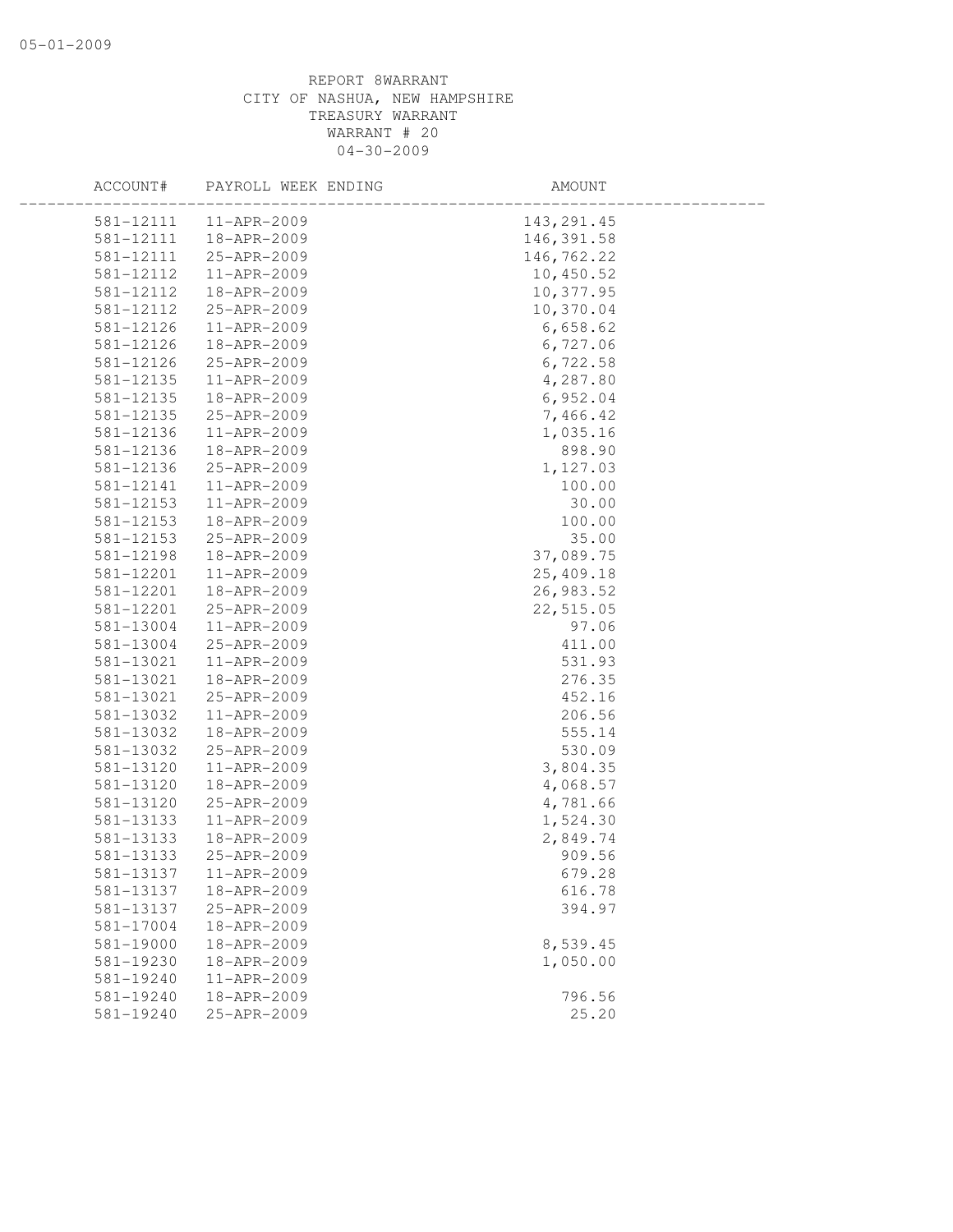|            | ACCOUNT# PAYROLL WEEK ENDING | AMOUNT       |
|------------|------------------------------|--------------|
|            |                              |              |
| тотат. 581 | SCHOOL DEPARTMENT            | 3,194,119.61 |
|            |                              |              |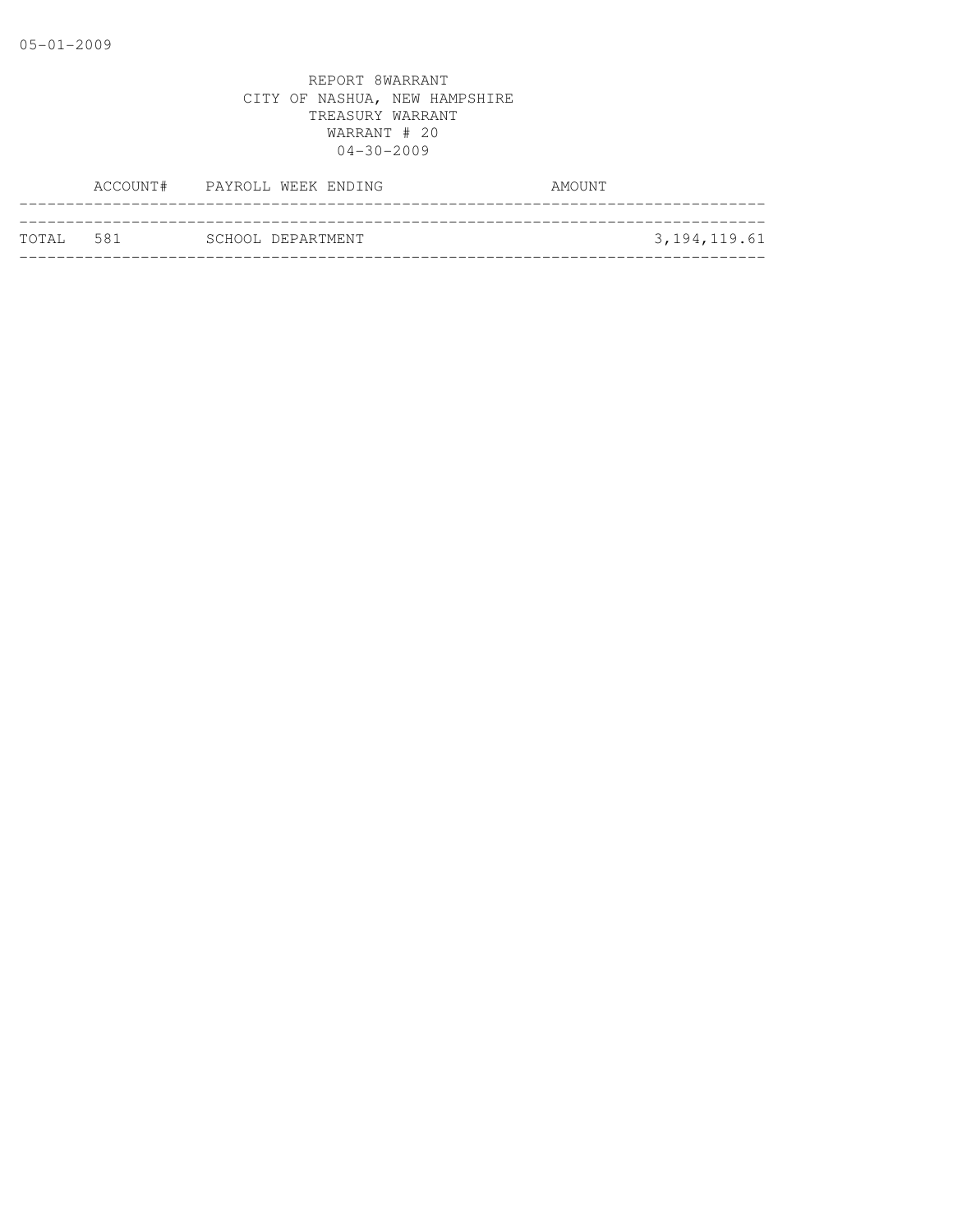|           | ACCOUNT# PAYROLL WEEK ENDING                             | AMOUNT           |
|-----------|----------------------------------------------------------|------------------|
|           | $751 - 11435$ $25 - APR - 2009$<br>751-11638 25-APR-2009 | 176.66<br>371.60 |
| TOTAL 751 | CPF-PWD & ENGINEERING                                    | 548.26           |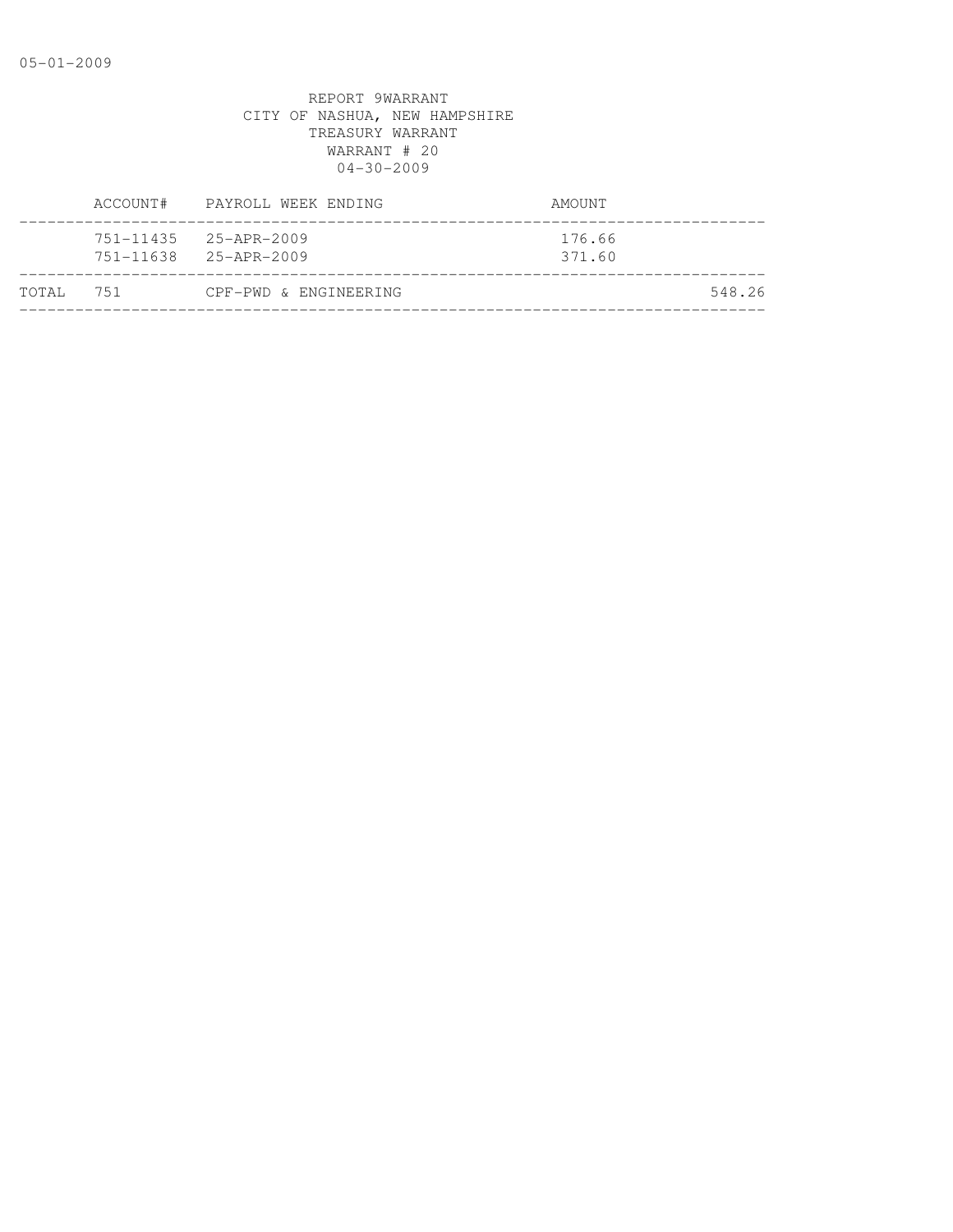| ACCOUNT#  | PAYROLL WEEK ENDING | AMOUNT    |
|-----------|---------------------|-----------|
| 801-11008 | 11-APR-2009         | 471.84    |
| 801-11008 | 18-APR-2009         | 576.29    |
| 801-11008 | 25-APR-2009         | 576.29    |
| 801-11028 | 11-APR-2009         | 59.04     |
| 801-11028 | 18-APR-2009         | 59.04     |
| 801-11028 | 25-APR-2009         | 59.04     |
| 801-11064 | 11-APR-2009         | 136.42    |
| 801-11064 | 18-APR-2009         | 136.42    |
| 801-11064 | 25-APR-2009         | 136.42    |
| 801-11094 | 11-APR-2009         | 99.63     |
| 801-11094 | 18-APR-2009         | 99.64     |
| 801-11094 | 25-APR-2009         | 99.63     |
| 801-11188 | 11-APR-2009         | 375.26    |
| 801-11188 | 18-APR-2009         | 375.26    |
| 801-11188 | 25-APR-2009         | 375.26    |
| 801-11190 | 11-APR-2009         | 397.88    |
| 801-11190 | 18-APR-2009         | 397.88    |
| 801-11190 | 25-APR-2009         | 397.89    |
| 801-11193 | 11-APR-2009         | 976.79    |
| 801-11193 | 18-APR-2009         | 976.79    |
| 801-11193 | 25-APR-2009         | 976.79    |
| 801-11208 | 11-APR-2009         | 143.59    |
| 801-11208 | 18-APR-2009         | 143.59    |
| 801-11208 | 25-APR-2009         | 143.59    |
| 801-11211 | 11-APR-2009         | 65.24     |
| 801-11211 | 18-APR-2009         | 66.24     |
| 801-11211 | 25-APR-2009         | 62.25     |
| 801-11222 | 11-APR-2009         | 205.14    |
| 801-11222 | 18-APR-2009         | 205.14    |
| 801-11222 | 25-APR-2009         | 205.14    |
| 801-11271 | 11-APR-2009         | 1,117.43  |
| 801-11271 | 18-APR-2009         | 1, 117.43 |
| 801-11271 | 25-APR-2009         | 1,117.43  |
| 801-11276 | 11-APR-2009         | 4,007.12  |
| 801-11276 | 18-APR-2009         | 4,056.59  |
| 801-11276 | 25-APR-2009         | 4,169.69  |
| 801-11383 | $11 - APR - 2009$   | 867.77    |
| 801-11383 | 18-APR-2009         | 867.77    |
| 801-11383 | 25-APR-2009         | 867.76    |
| 801-11435 | 11-APR-2009         | 265.01    |
| 801-11435 | 18-APR-2009         | 265.01    |
| 801-11435 | 25-APR-2009         | 265.01    |
| 801-11595 | 11-APR-2009         | 5,219.20  |
| 801-11595 | $11 - APR - 2009$   | 3,710.00  |
| 801-11595 | 18-APR-2009         | 5,194.00  |
| 801-11595 | 18-APR-2009         | 3,710.00  |
| 801-11595 | 25-APR-2009         | 5,219.20  |
| 801-11595 | 25-APR-2009         | 3,710.00  |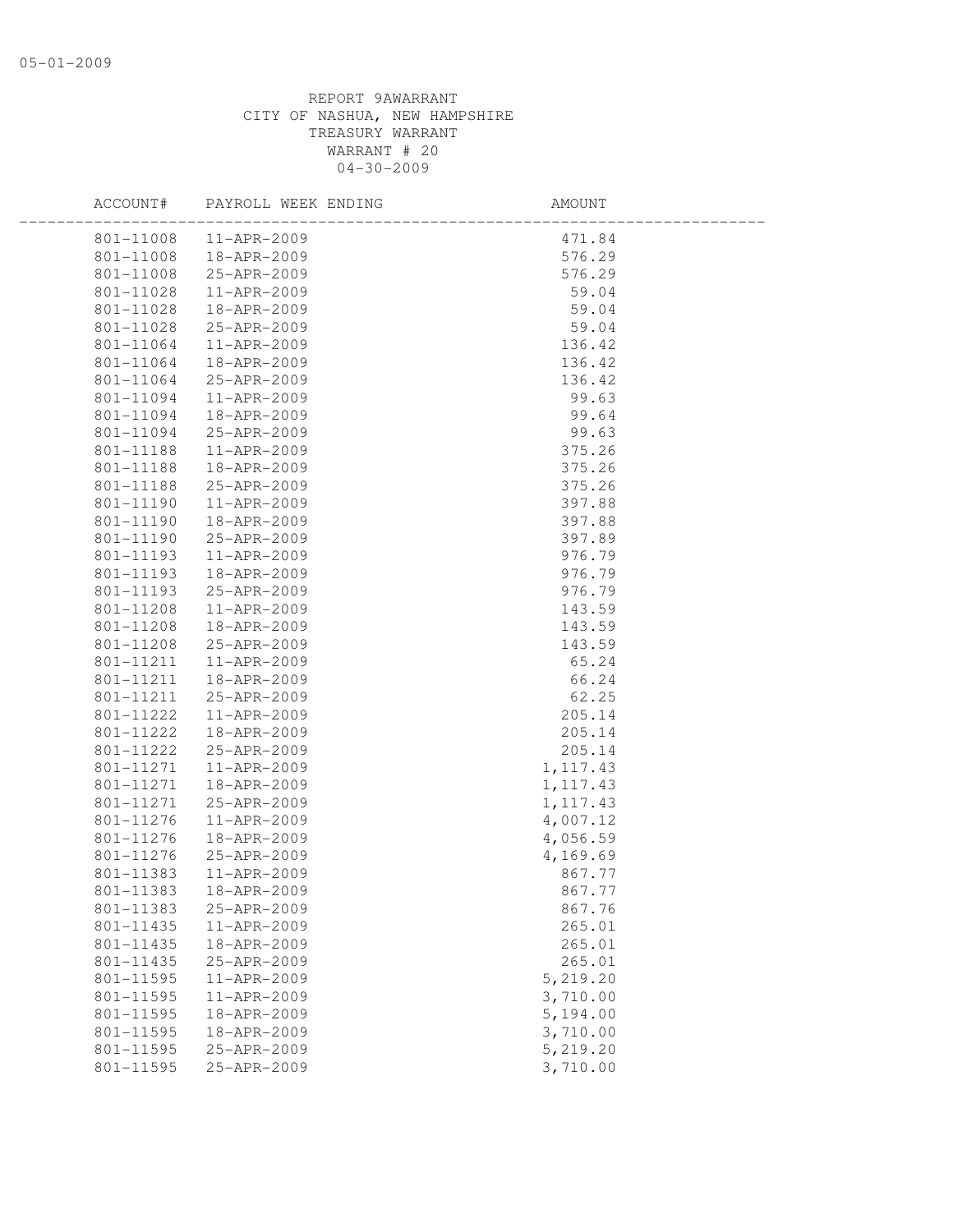|       | ACCOUNT#  | PAYROLL WEEK ENDING  | <b>AMOUNT</b> |           |
|-------|-----------|----------------------|---------------|-----------|
|       | 801-11596 | 11-APR-2009          | 3,136.00      |           |
|       | 801-11596 | 18-APR-2009          | 3,136.00      |           |
|       | 801-11596 | 25-APR-2009          | 3,298.55      |           |
|       | 801-11598 | 11-APR-2009          | 776.80        |           |
|       | 801-11598 | 18-APR-2009          | 776.80        |           |
|       | 801-11598 | 25-APR-2009          | 776.81        |           |
|       | 801-11599 | 11-APR-2009          | 1,062.92      |           |
|       | 801-11599 | 11-APR-2009          | 1,062.93      |           |
|       | 801-11599 | 18-APR-2009          | 1,062.92      |           |
|       | 801-11599 | 18-APR-2009          | 1,062.92      |           |
|       | 801-11599 | 25-APR-2009          | 1,062.92      |           |
|       | 801-11599 | 25-APR-2009          | 1,062.92      |           |
|       | 801-11606 | 11-APR-2009          | 691.55        |           |
|       | 801-11606 | 18-APR-2009          | 691.54        |           |
|       | 801-11606 | 25-APR-2009          | 691.54        |           |
|       | 801-11647 | 11-APR-2009          | 138.62        |           |
|       | 801-11647 | 18-APR-2009          | 138.62        |           |
|       | 801-11647 | 25-APR-2009          | 138.62        |           |
|       | 801-12128 | 11-APR-2009          | 389.37        |           |
|       | 801-12128 | 18-APR-2009          | 226.84        |           |
|       | 801-12128 | 25-APR-2009          | 311.49        |           |
|       | 801-12594 | 11-APR-2009          | 2,583.75      |           |
|       | 801-12594 | 18-APR-2009          | 2,392.00      |           |
|       | 801-12594 | 25-APR-2009          | 2,804.75      |           |
|       | 801-13004 | 11-APR-2009          | 2,056.87      |           |
|       | 801-13004 | 11-APR-2009          | 652.50        |           |
|       | 801-13004 | 11-APR-2009          | 317.28        |           |
|       | 801-13004 | 11-APR-2009          | 285.83        |           |
|       | 801-13004 | 18-APR-2009          | 1,987.91      |           |
|       | 801-13004 | 18-APR-2009          | 898.24        |           |
|       | 801-13004 | 18-APR-2009          | 180.91        |           |
|       | 801-13004 | 18-APR-2009          | 174.78        |           |
|       | 801-13004 | 25-APR-2009          | 1,951.39      |           |
|       | 801-13004 | 25-APR-2009          | 4,285.04      |           |
| TOTAL | 801       | SOLID WASTE DISPOSAL |               | 97,013.77 |
|       |           |                      |               |           |
|       | 802-11028 | 11-APR-2009          | 401.49        |           |
|       | 802-11028 | 11-APR-2009          | 188.93        |           |
|       | 802-11028 | 18-APR-2009          | 401.48        |           |
|       | 802-11028 | 18-APR-2009          | 188.93        |           |
|       | 802-11028 | 25-APR-2009          | 401.48        |           |
|       | 802-11028 | 25-APR-2009          | 188.93        |           |
|       | 802-11064 | 11-APR-2009          | 136.42        |           |
|       | 802-11064 | 11-APR-2009          | 136.42        |           |
|       | 802-11064 | 18-APR-2009          | 136.42        |           |
|       | 802-11064 | 18-APR-2009          | 136.42        |           |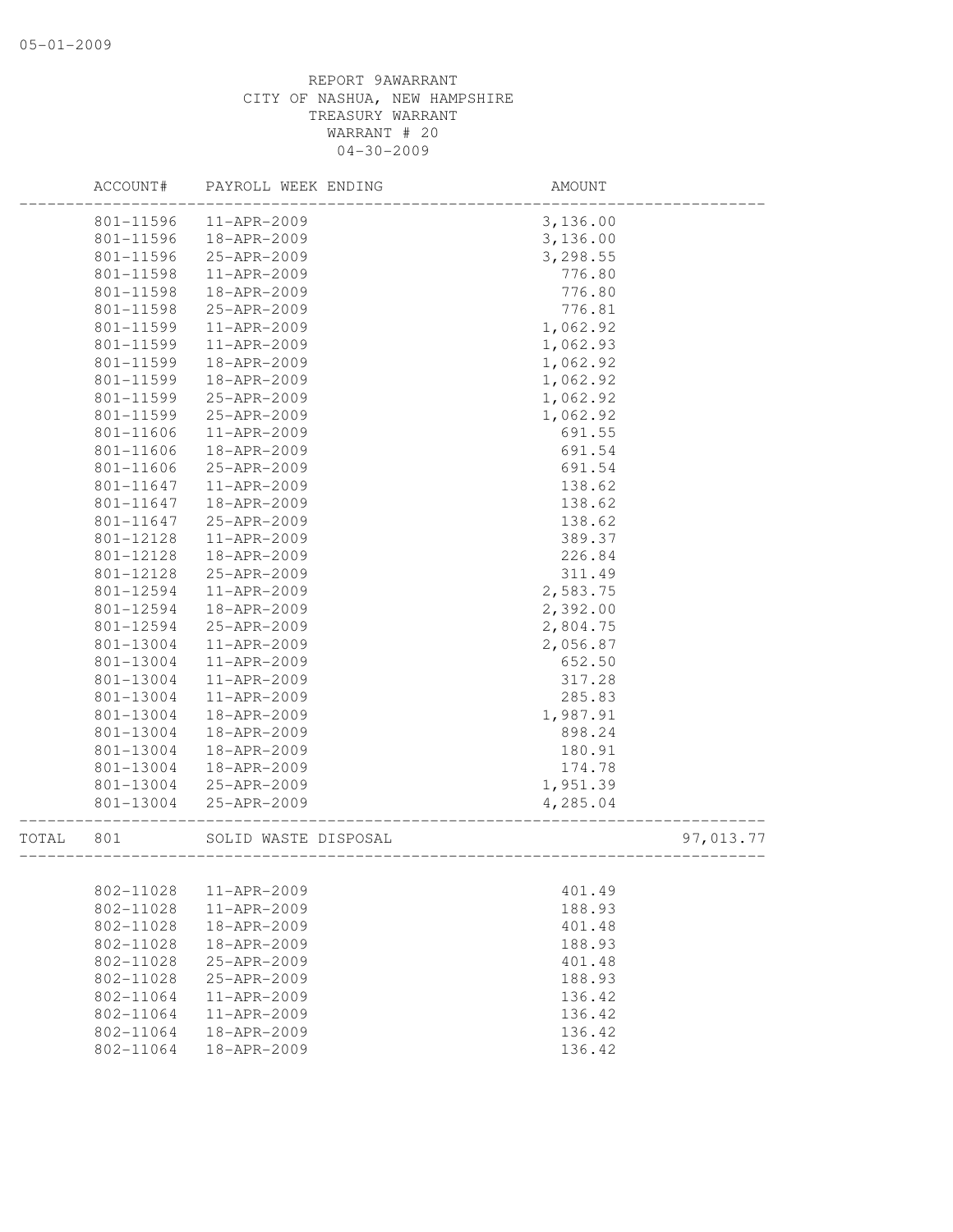| ACCOUNT#  | PAYROLL WEEK ENDING | AMOUNT   |  |
|-----------|---------------------|----------|--|
| 802-11064 | 25-APR-2009         | 136.42   |  |
| 802-11064 | 25-APR-2009         | 136.42   |  |
| 802-11091 | 11-APR-2009         | 1,075.15 |  |
| 802-11091 | 18-APR-2009         | 1,075.15 |  |
| 802-11091 | 25-APR-2009         | 1,075.15 |  |
| 802-11092 | 11-APR-2009         | 735.20   |  |
| 802-11092 | 18-APR-2009         | 739.60   |  |
| 802-11092 | 25-APR-2009         | 739.60   |  |
| 802-11094 | 11-APR-2009         | 298.91   |  |
| 802-11094 | 11-APR-2009         | 298.90   |  |
| 802-11094 | 18-APR-2009         | 298.89   |  |
| 802-11094 | 18-APR-2009         | 298.91   |  |
| 802-11094 | 25-APR-2009         | 298.91   |  |
| 802-11094 | 25-APR-2009         | 298.90   |  |
| 802-11096 | 11-APR-2009         | 915.16   |  |
| 802-11096 | 18-APR-2009         | 915.17   |  |
| 802-11096 | 25-APR-2009         | 915.16   |  |
| 802-11102 | 11-APR-2009         | 885.14   |  |
| 802-11102 | 18-APR-2009         | 885.14   |  |
| 802-11102 | 25-APR-2009         | 885.14   |  |
| 802-11105 | $11 - APR - 2009$   | 1,022.84 |  |
| 802-11105 | 18-APR-2009         | 1,058.22 |  |
| 802-11105 | 25-APR-2009         | 1,022.84 |  |
| 802-11155 | 11-APR-2009         | 1,024.17 |  |
| 802-11155 | 18-APR-2009         | 1,001.60 |  |
| 802-11155 | 25-APR-2009         | 1,001.60 |  |
| 802-11157 | 11-APR-2009         | 1,651.84 |  |
| 802-11157 | 18-APR-2009         | 1,777.60 |  |
| 802-11157 | 25-APR-2009         | 1,568.00 |  |
| 802-11158 | 11-APR-2009         | 1,683.20 |  |
| 802-11158 | 18-APR-2009         | 1,683.20 |  |
| 802-11158 | 25-APR-2009         | 1,683.20 |  |
| 802-11188 | 11-APR-2009         | 1,093.43 |  |
| 802-11188 | 18-APR-2009         | 1,093.43 |  |
| 802-11188 | 25-APR-2009         | 1,093.43 |  |
| 802-11190 | 11-APR-2009         | 397.88   |  |
| 802-11190 | 18-APR-2009         | 397.88   |  |
| 802-11190 | 25-APR-2009         | 397.88   |  |
| 802-11208 | 11-APR-2009         | 95.73    |  |
| 802-11208 | 11-APR-2009         | 47.86    |  |
| 802-11208 | 18-APR-2009         | 95.73    |  |
| 802-11208 | 18-APR-2009         | 47.86    |  |
| 802-11208 | 25-APR-2009         | 95.73    |  |
| 802-11208 | 25-APR-2009         | 47.86    |  |
| 802-11211 | 11-APR-2009         | 260.98   |  |
| 802-11211 | 11-APR-2009         | 391.47   |  |
| 802-11211 | 18-APR-2009         | 264.98   |  |
| 802-11211 | 18-APR-2009         | 397.46   |  |
|           |                     |          |  |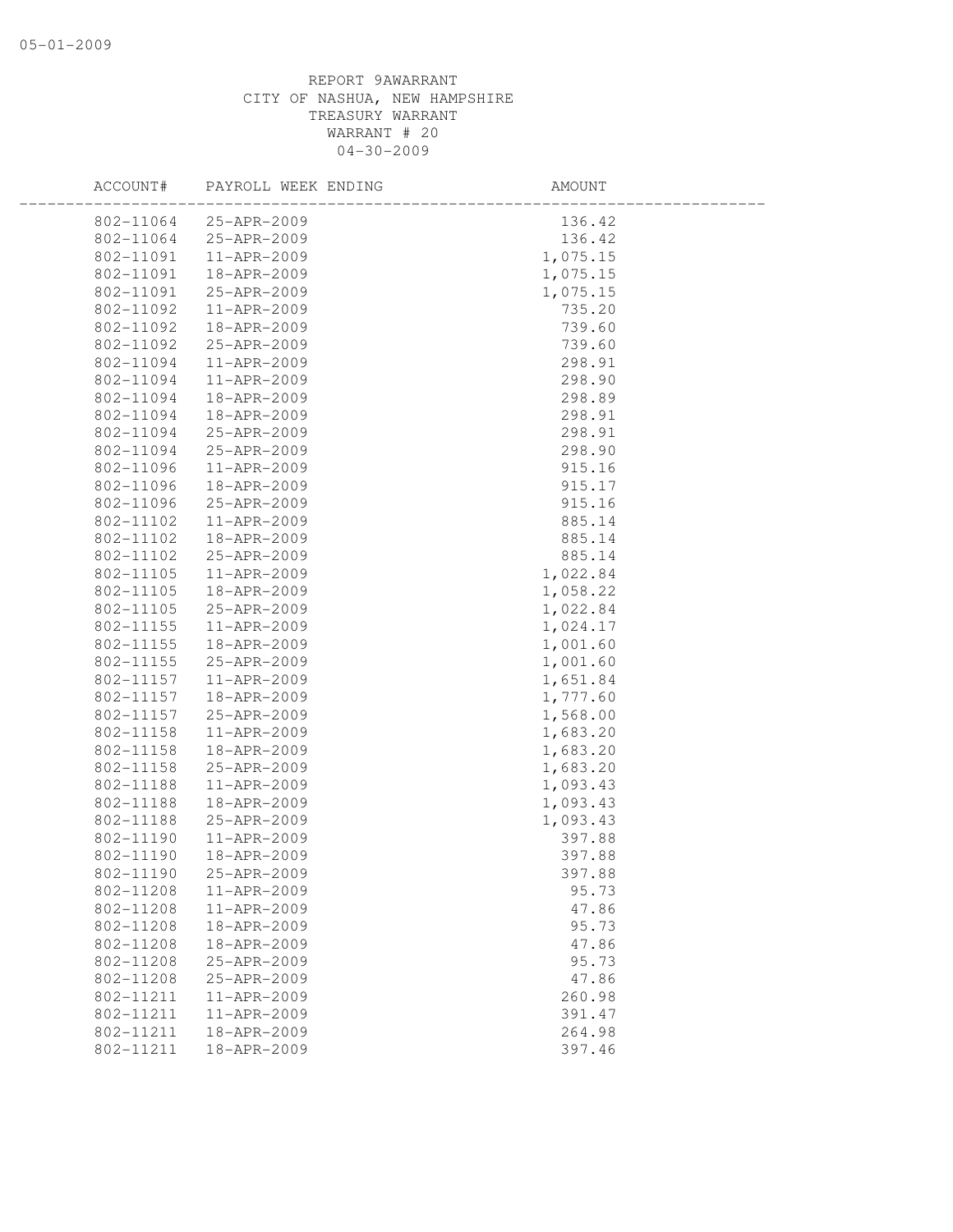| ACCOUNT#               | PAYROLL WEEK ENDING        | AMOUNT             |  |
|------------------------|----------------------------|--------------------|--|
| 802-11211              | 25-APR-2009                | 248.98             |  |
| 802-11211              | 25-APR-2009                | 373.47             |  |
| 802-11222              | 11-APR-2009                | 205.14             |  |
| 802-11222              | 18-APR-2009                | 205.14             |  |
| 802-11222              | 25-APR-2009                | 205.14             |  |
| 802-11260              | 11-APR-2009                | 1,760.00           |  |
| 802-11260              | 18-APR-2009                | 1,760.00           |  |
| 802-11260              | 25-APR-2009                | 1,760.00           |  |
| 802-11270              | 11-APR-2009                | 1,060.46           |  |
| 802-11270              | 18-APR-2009                | 1,060.46           |  |
| 802-11270              | 25-APR-2009                | 1,060.46           |  |
| 802-11333              | 11-APR-2009                | 1,042.06           |  |
| 802-11333              | 18-APR-2009                | 1,042.06           |  |
| 802-11333              | 25-APR-2009                | 1,042.06           |  |
| 802-11435              | 11-APR-2009                | 441.69             |  |
| 802-11435              | 11-APR-2009                | 176.68             |  |
| 802-11435              | 18-APR-2009                | 441.69             |  |
| 802-11435              | 18-APR-2009                | 176.68             |  |
| 802-11435              | 25-APR-2009                | 441.69             |  |
| 802-11435              | 25-APR-2009                | 176.68             |  |
| 802-11480              | 11-APR-2009                | 3, 445.44          |  |
| 802-11480              | 18-APR-2009                | 3,564.01           |  |
| 802-11480              | 25-APR-2009                | 3,564.01           |  |
| 802-11507              | 11-APR-2009                | 746.80             |  |
| 802-11507              | 18-APR-2009                | 746.80             |  |
| 802-11507              | 25-APR-2009                | 723.46             |  |
| 802-11513              | 11-APR-2009                | 5,940.00           |  |
| 802-11513              | 18-APR-2009                | 5,944.00           |  |
| 802-11513              | 25-APR-2009                | 5,313.40           |  |
| 802-11514              | 11-APR-2009                | 2,644.80           |  |
| 802-11514              | 18-APR-2009                | 2,644.80           |  |
| 802-11514<br>802-11681 | 25-APR-2009<br>11-APR-2009 | 2,644.80<br>305.96 |  |
| 802-11681              | 11-APR-2009                | 1,223.86           |  |
| 802-11681              | 18-APR-2009                | 305.96             |  |
| 802-11681              | 18-APR-2009                | 1,223.86           |  |
| 802-11681              | 25-APR-2009                | 305.96             |  |
| 802-11681              | 25-APR-2009                | 1,223.86           |  |
| 802-11693              | 11-APR-2009                | 1,172.38           |  |
| 802-11693              | 18-APR-2009                | 1,172.38           |  |
| 802-11693              | 25-APR-2009                | 1,172.39           |  |
| 802-11763              | 11-APR-2009                | 173.55             |  |
| 802-11763              | 11-APR-2009                | 694.22             |  |
| 802-11763              | 18-APR-2009                | 173.55             |  |
| 802-11763              | 18-APR-2009                | 694.22             |  |
| 802-11763              | 25-APR-2009                | 173.55             |  |
| 802-11763              | 25-APR-2009                | 694.21             |  |
| 802-11764              | $11 - APR - 2009$          | 1,150.53           |  |
|                        |                            |                    |  |